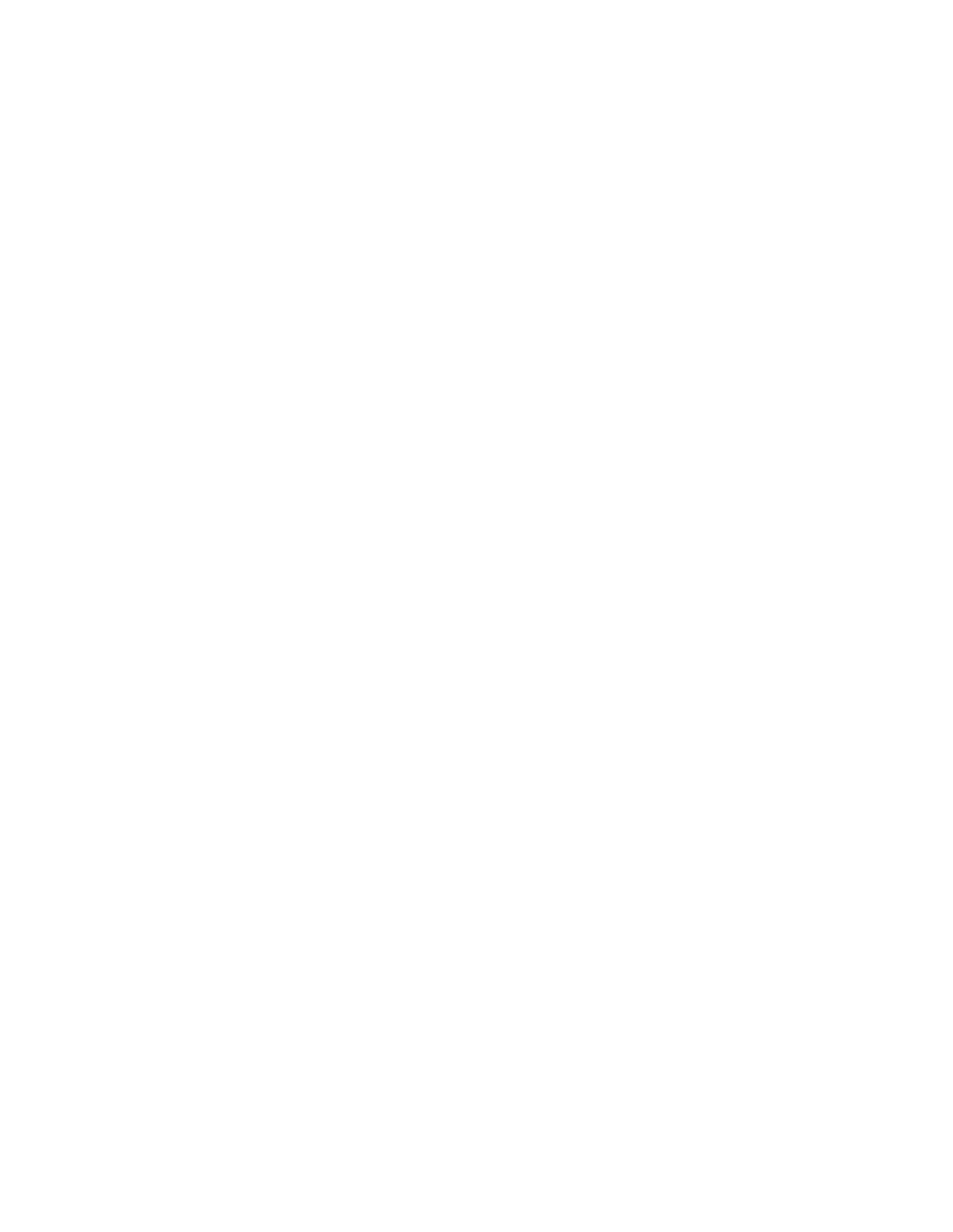# ONWARD AND UPWARD: CHARACTERISTICS OF AFRICAN AMERICAN SENIOR STUDENT AFFAIRS OFFICERS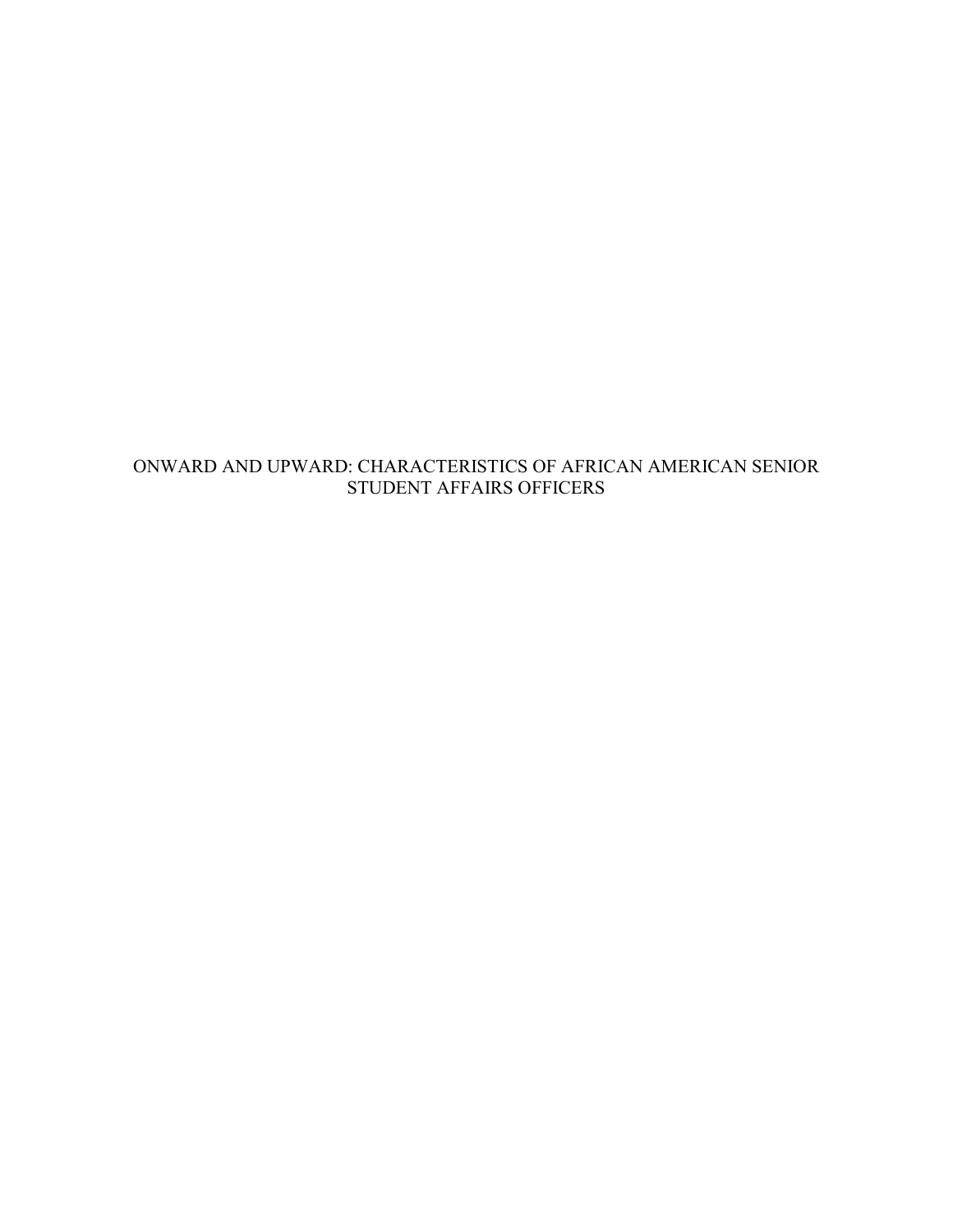## Onward and Upward: Characteristics of African American Senior Student Affairs Officers

A dissertation submitted in partial fulfillment of the requirements for the degree of Doctor of Education in Higher Education

By

MarTeze D. Hammonds Murray State University Bachelor of Science in Theatre, 2005 Murray State University Master of Science in Organizational Communication, 2006 Murray State University Master of Science in Human Development and Leadership, 2008

> August 2012 University of Arkansas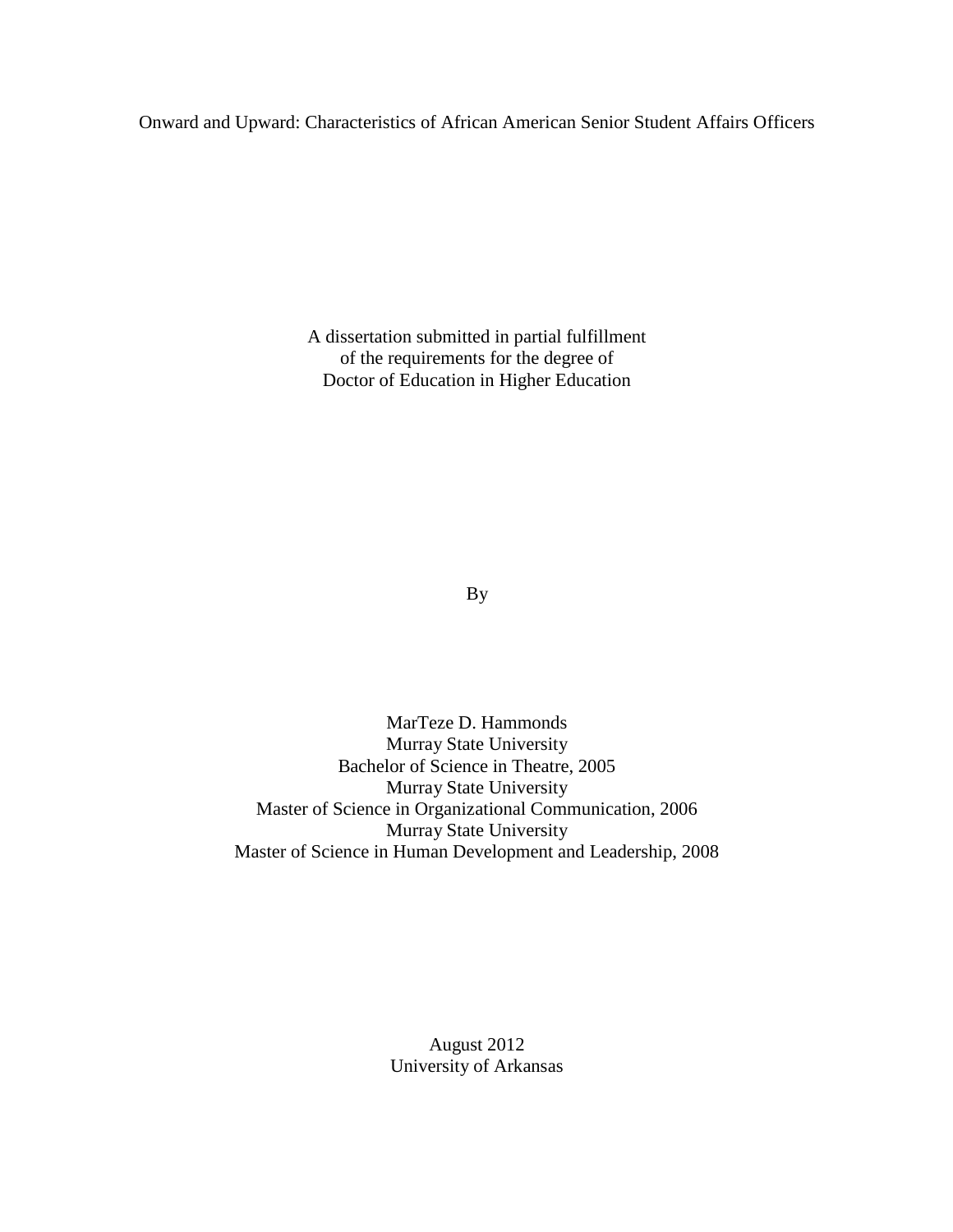## **ABSTRACT**

 The journey of African American student affairs professionals has evolved throughout the history of higher education and student affairs. This study examined the career profiles of ten African American Senior Student Affairs Officers (SSAOs) at predominately White institutions (PWIs) throughout the United States. By using the curriculum vitae and a survey, this research found that the career profile of African American SSAOs at PWI's were African Americans who had earned a terminal degree, averaged eight career moves over 18 years and were involved in national associations where they published and presented. These SSAOs were active in their communities and willing to give advice to African American student affairs professionals aspiring to be a SSAO.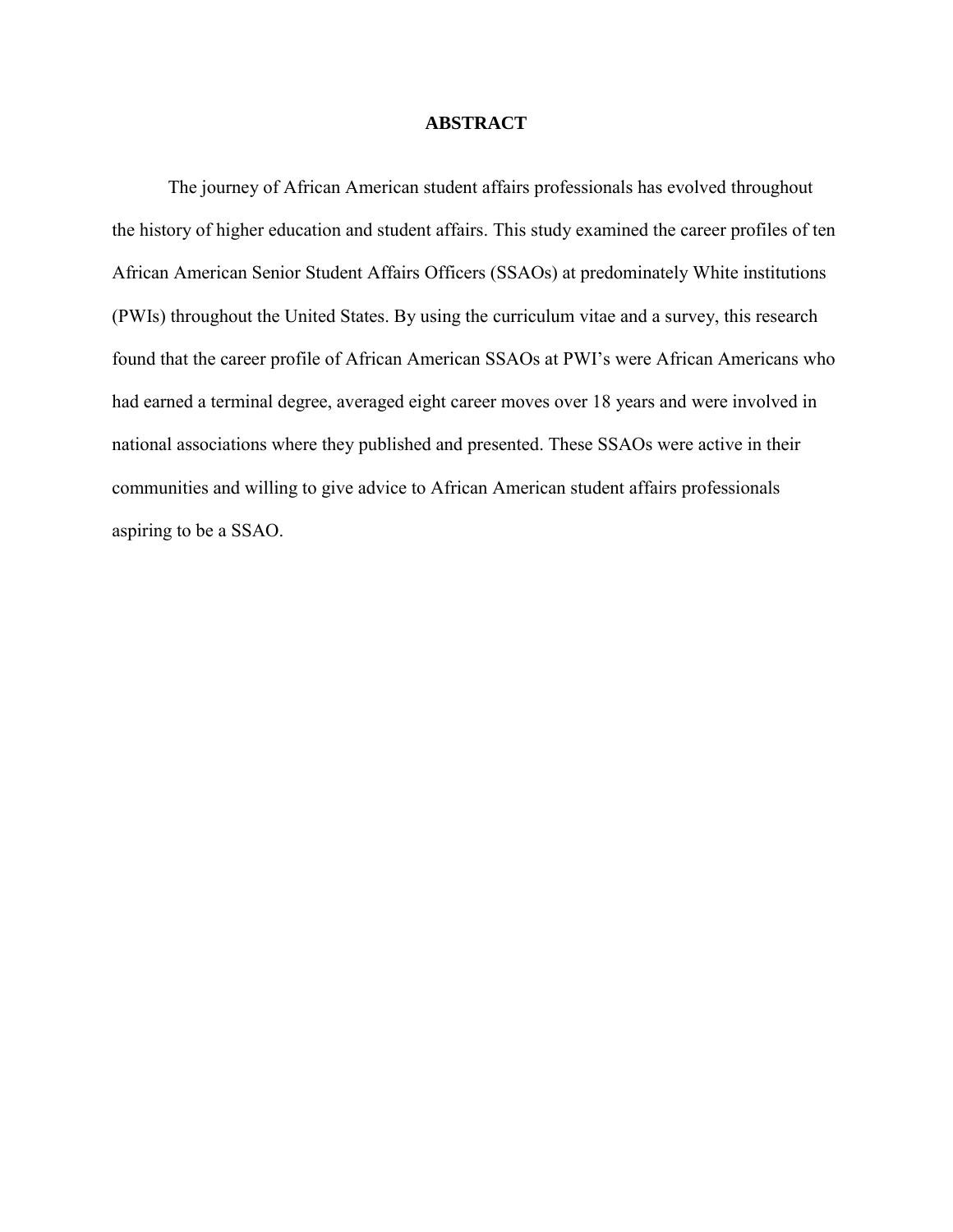This dissertation is approved for recommendation to the Graduate Council.

\_\_\_\_\_\_\_\_\_\_\_\_\_\_\_\_\_\_\_\_\_\_\_\_\_\_\_\_\_\_\_\_\_\_\_\_\_\_\_\_\_\_\_\_\_\_\_\_\_

Dissertation Director:

\_\_\_\_\_\_\_\_\_\_\_\_\_\_\_\_\_\_\_\_\_\_\_\_\_\_\_\_\_\_\_\_\_\_\_\_\_\_\_\_\_\_\_\_\_\_\_\_\_ Dr. Michael T. Miller

Dissertation Committee:

Dr. Daniel J. Pugh, Sr.

\_\_\_\_\_\_\_\_\_\_\_\_\_\_\_\_\_\_\_\_\_\_\_\_\_\_\_\_\_\_\_\_\_\_\_\_\_\_\_\_\_\_\_\_\_\_\_\_\_ Dr. Charles F. Robinson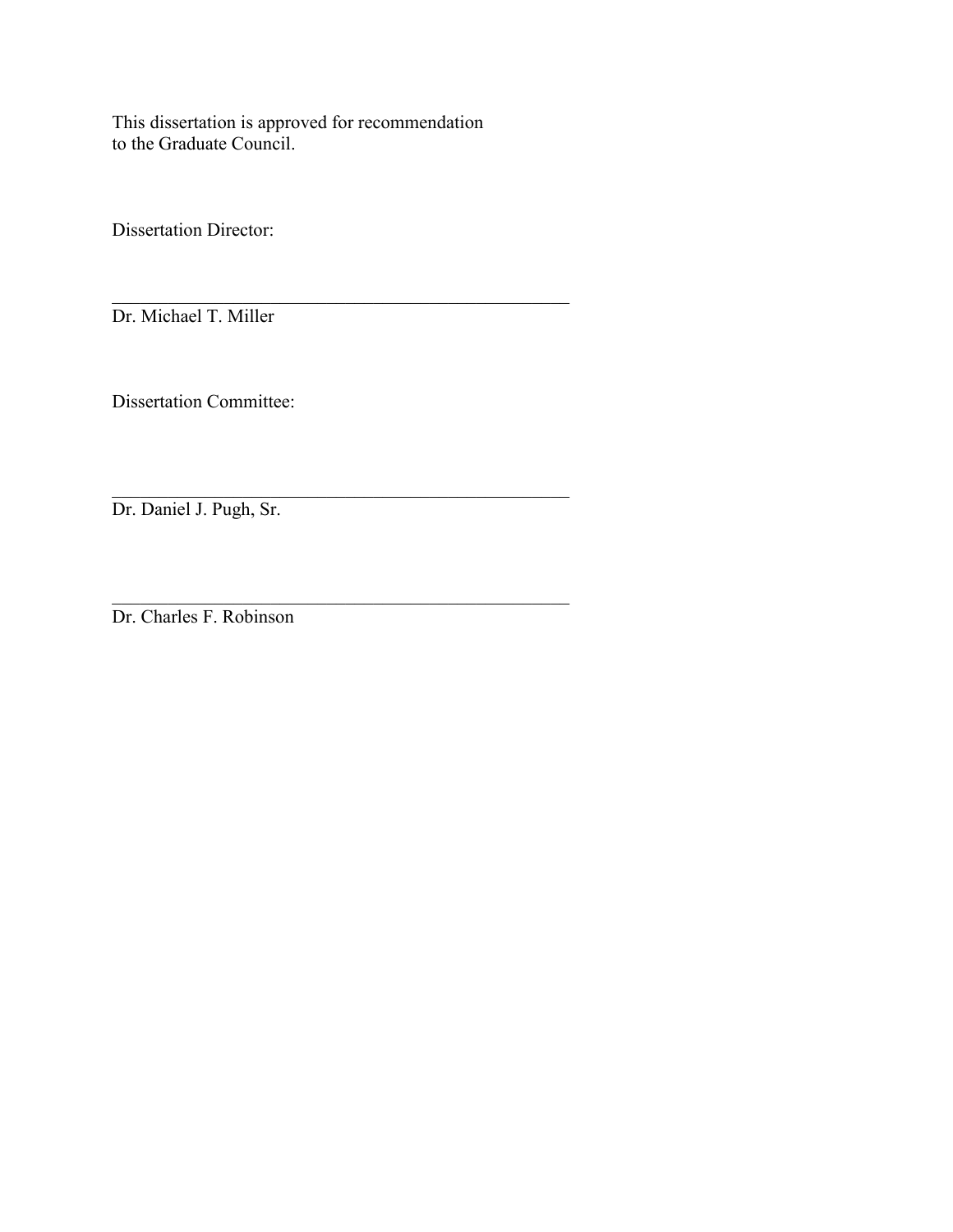# **DISSERTATION DUPLICATION RELEASE**

I hereby authorize the University of Arkansas Libraries to duplicate the dissertation when needed for research and/or scholarship.

Agreed

*MarTeze D. Hammonds* 

Refused \_\_\_\_\_\_\_\_\_\_\_\_\_\_\_\_\_\_\_\_\_\_\_\_\_\_\_\_\_\_\_\_\_\_\_\_\_\_\_\_\_\_\_\_\_\_\_

*MarTeze D. Hammonds*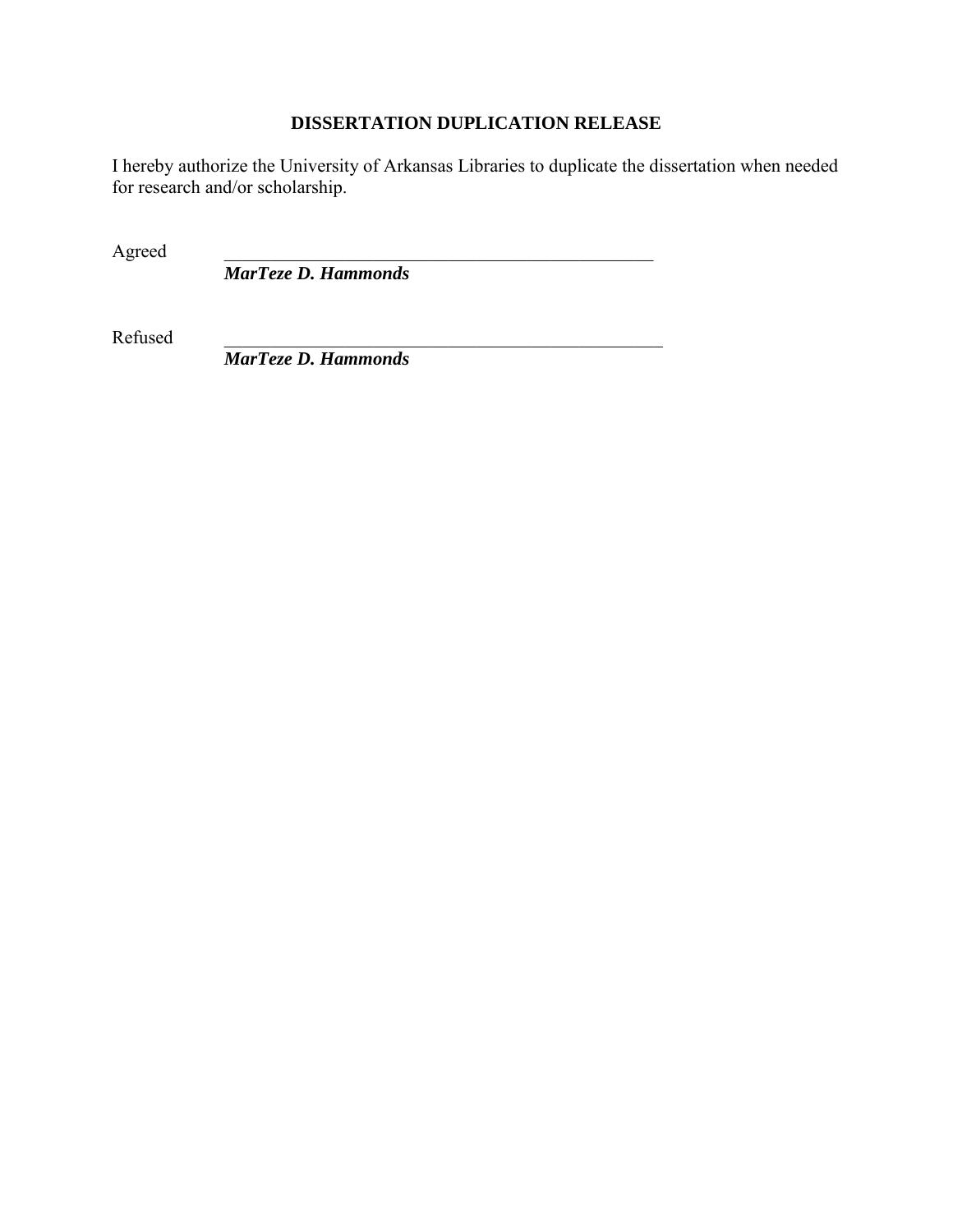#### **ACKNOWLEDEMENTS**

 It was difficult to acknowledge all the individuals who have contributed to the success of me getting to this moment at this time of my life. I acknowledge the unconditional love of God, my mother (Yvette), father (Kenney), grandmother (Annie), sister (MarQuette), brothers (MarCellous, MarKenney and MarKise) and my entire family near and far.

 A special thank you to Dr. Michael Miller, my dissertation committee chair, who without a blink of the eye believed in me and challenged me to complete this dissertation and program. Thank you very much Dr. Miller, Dr. Danny Pugh and Dr. Charles Robinson for serving as my dissertation committee; your suggestions and advice really made this experience enjoyable.

 Born and raised in Murray, Kentucky had its benefits. Truly, the motto "it takes a village to raise a child" can attest to the many people who have groomed me into the person I am today. My God-Family (Charletter "Mama-Five", Ashley, Amanda, the kids and Carruth) have been a solid support system for me. My church families (St. John M.B. Church, Union M.B. Church and St. James M.B. Church) have been a system of prayer and spiritual foundation for me.

 There is no way I could write an acknowledgement without mentioning the amazing amount of support the University of Arkansas Family gave me over my short time there. To my professors, Dean Todd, Koski, A. Dowe, BGSA, NAACP, the Athletic Hospitality staff and Marsha Norvelle I say "Thank You".

 Thank you to my mentees (Jason Forte, Cameron Woods, Kemmian Johnson, Kalvin Henderson and Antwan Jackson) for allowing me to serve as a role model and mentor to you while I pursued this doctorate. Our mutual relationships have been valuable and long lasting.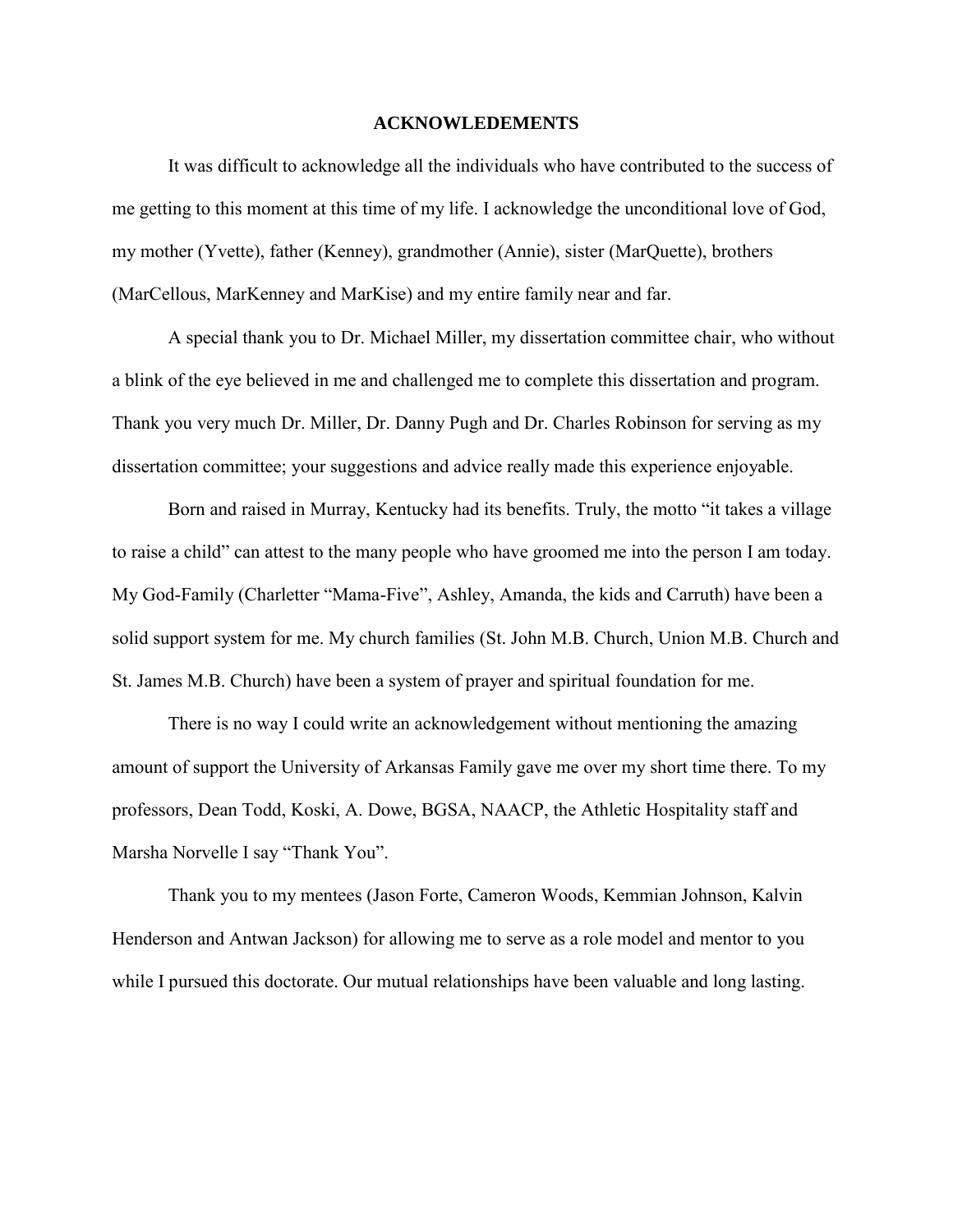Lastly, I would like to publically thank my best friends (Joe Blue, Adrian S. Tharpe, Adam Ellis, Derrick McReynolds, Tamika Wordlow, Devan Ford and my cousin Andre Foster), and my fraternity brothers for their support and tolerating me for so many years.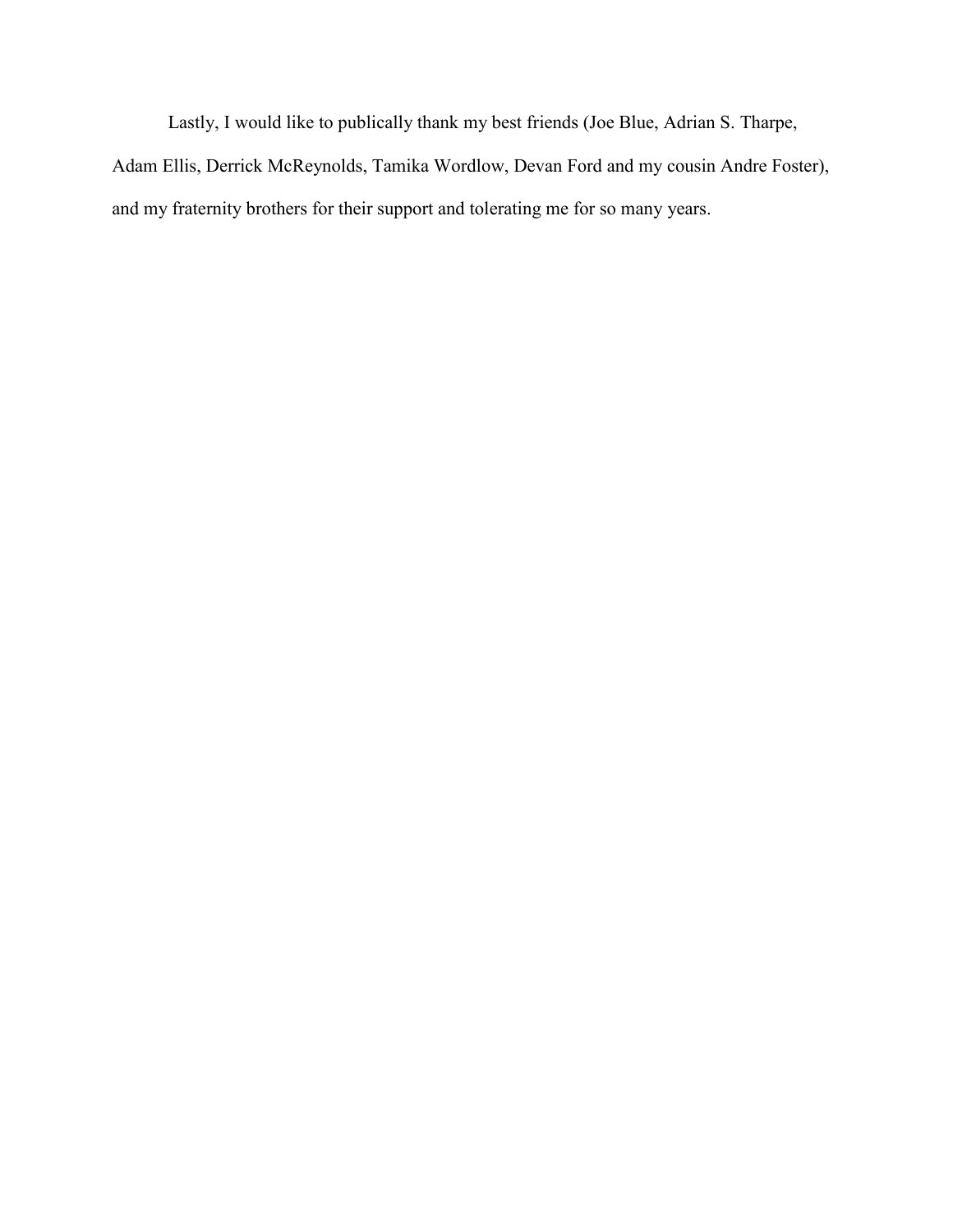#### **DEDICATION**

This dissertation was dedicated to my family, friends and each and every student, faculty, staff member that I have met, impacted (them or me) and loved ones who have instilled in me the "go-ahead" to pursue my goals of completing my educational, professional and personal life goals. Also, I dedicated this dissertation to those who have crossed over the Jordan River that inspired me each day spiritually; I miss you and thanks for helping me to achieve this goal.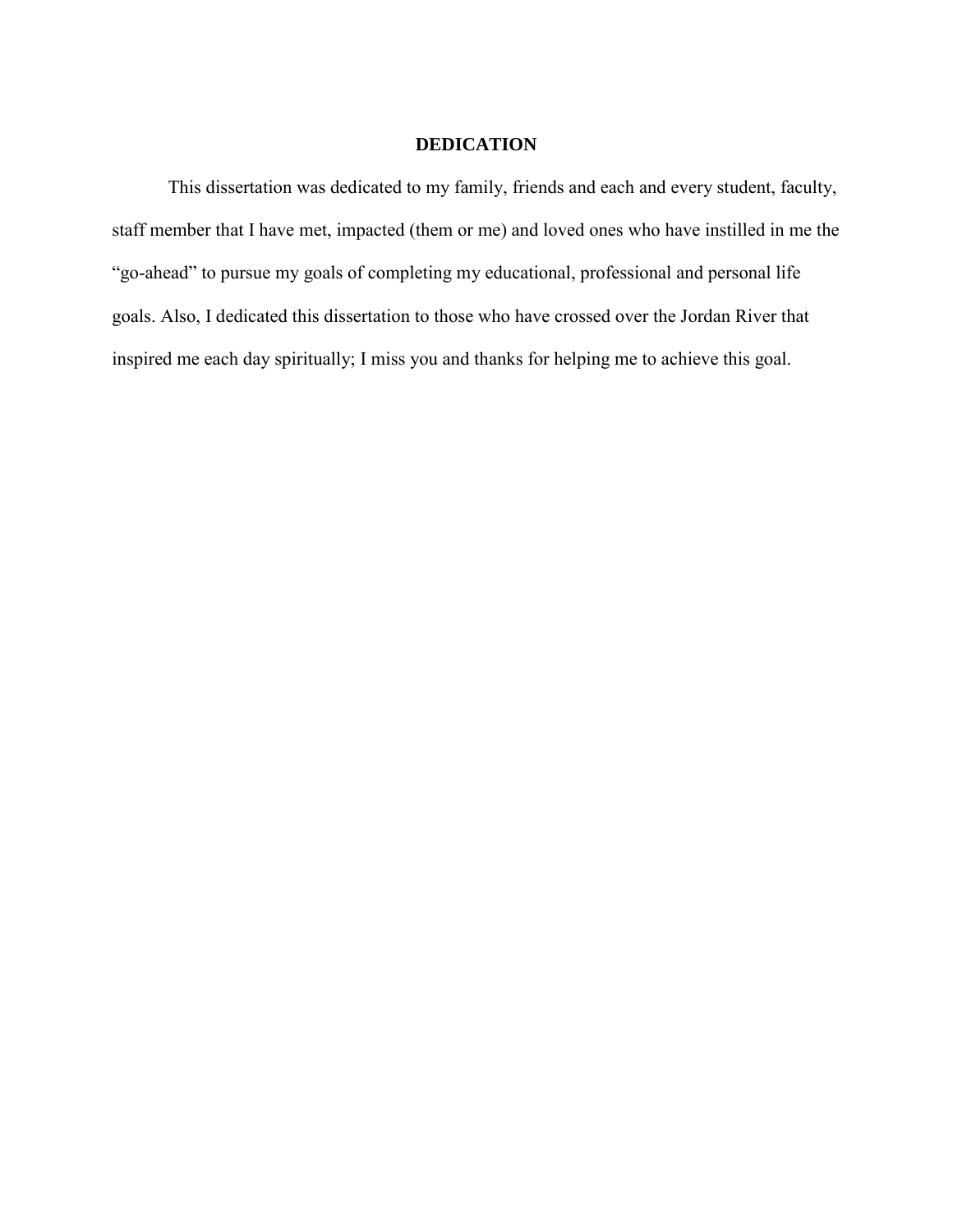# **TABLE OF CONTENTS**

| $I_{\cdot}$ | <b>INTRODUCTION</b>                        | $\mathbf{1}$   |  |  |  |
|-------------|--------------------------------------------|----------------|--|--|--|
|             | A. Statement of Purpose                    | $\overline{c}$ |  |  |  |
|             | <b>B.</b> Research Questions               |                |  |  |  |
|             | C. Definitions                             |                |  |  |  |
|             | D. Assumptions                             |                |  |  |  |
|             | E. Limitations and Delimitations           |                |  |  |  |
|             | F. Significance of Study                   | $224$<br>$55$  |  |  |  |
|             | G. Conceptual Framework of the Study       | $\overline{7}$ |  |  |  |
| II.         | REVIEW OF RELEATED LITERATURE              | 10             |  |  |  |
|             | A. Introduction                            | 10             |  |  |  |
|             | B. African Americans in Higher Education   | 10             |  |  |  |
|             | i. Statistical Overview                    | 11             |  |  |  |
|             | ii. Diversity of Faculty                   | 12             |  |  |  |
|             | iii. Contributing Factors                  | 15             |  |  |  |
|             | 1. Affirmative Action                      | 15             |  |  |  |
|             | 2. Institutional Leadership                | 16             |  |  |  |
|             | 3. Mentoring Programs                      | 17             |  |  |  |
|             | iv. African American Barriers              | 18             |  |  |  |
|             | C. Senior Student Affairs Officers (SSAO)  | 21             |  |  |  |
|             | i. Profession of Student Affairs           | 21             |  |  |  |
|             | ii. Organizational Structure               | 24             |  |  |  |
|             | iii. Career Paths and Compensation         | 28             |  |  |  |
|             | <b>SSAO</b> Research<br>1V.                | 28             |  |  |  |
|             | D. African American SSAOs                  | 30             |  |  |  |
|             | i. African American Male Administrators    | 30             |  |  |  |
|             | ii. African American Female Administrators | 31             |  |  |  |
|             | E. Chapter Summary                         | 33             |  |  |  |
| Ш.          | RESEARCH METHODOLOGY                       | 34             |  |  |  |
|             | A. Introduction                            | 34             |  |  |  |
|             | B. Sample and Sampling                     | 34             |  |  |  |
|             | Research Design<br>C.                      | 34             |  |  |  |
|             | D. Collection of Data                      | 35             |  |  |  |
|             | E. Data Analysis                           | 35             |  |  |  |
|             | F. Chapter Summary                         | 37             |  |  |  |
| IV.         | FINDINGS AND PRESENTATION OF DATA          |                |  |  |  |
|             | A. Introduction                            | 38             |  |  |  |
|             | B. Summary of Study                        | 38             |  |  |  |
|             | C. Data Collection Results                 | 38             |  |  |  |
|             | D. Data Analysis                           | 38             |  |  |  |
|             | E. Chapter Summary                         | 47             |  |  |  |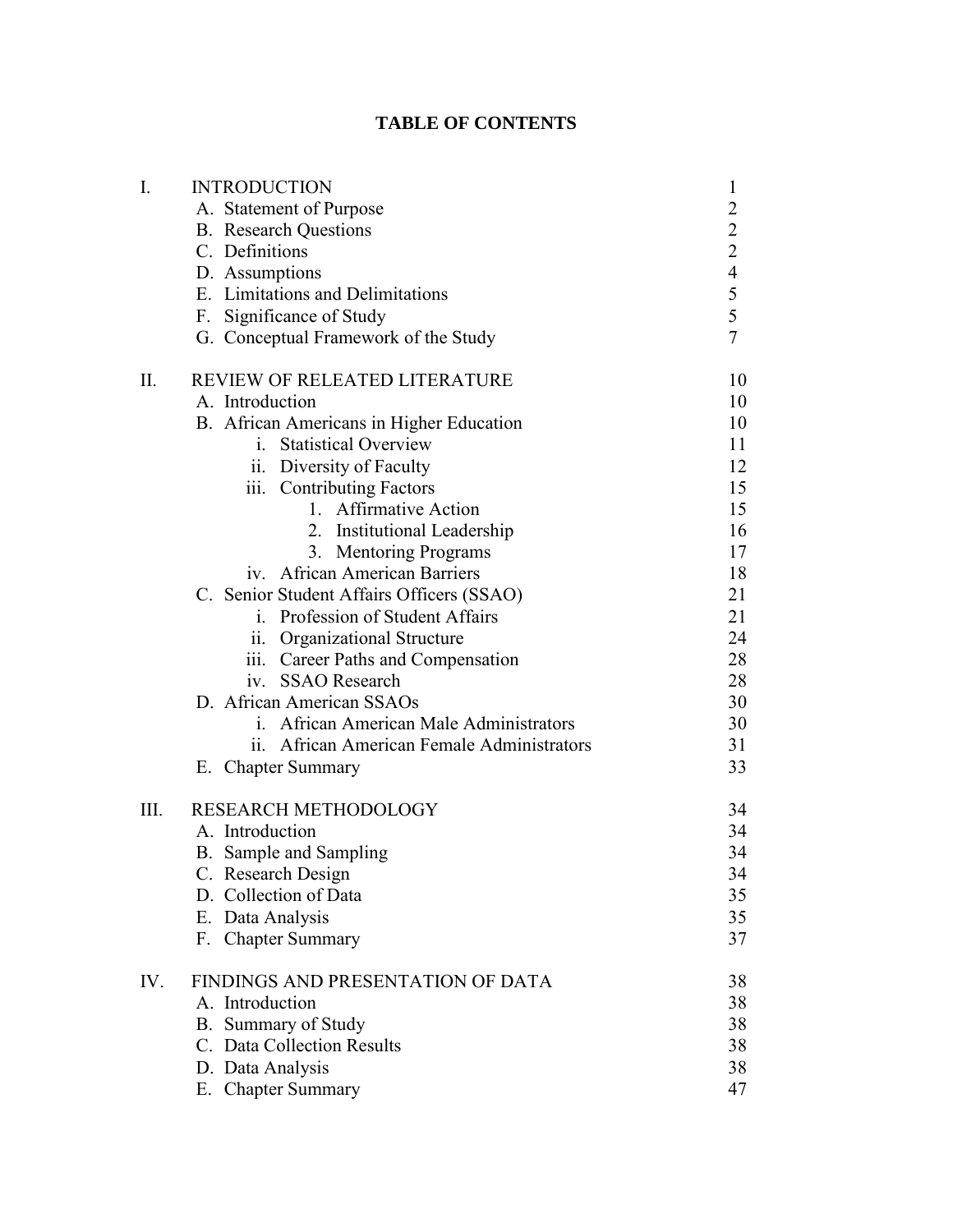| V.   | CONCLUSIONS AND DISCUSSION                           |    |  |  |
|------|------------------------------------------------------|----|--|--|
|      | A. Introduction                                      | 48 |  |  |
|      | B. Summary of Study                                  | 48 |  |  |
|      | C. Conclusions                                       | 50 |  |  |
|      | D. Recommendations                                   | 54 |  |  |
|      | E. Relationship to Conceptual Framework              | 55 |  |  |
|      | F. Discussion                                        | 57 |  |  |
|      | G. Chapter Summary                                   |    |  |  |
| VI.  | <b>REFERENCES</b>                                    |    |  |  |
| VII. | <b>APPENDICES</b>                                    | 64 |  |  |
|      | Appendix A: Sample Email/Letter to Participant       | 64 |  |  |
|      | Appendix B: SSAO Participant Survey                  | 66 |  |  |
|      | Appendix C: Thank You Email to Participants          | 68 |  |  |
|      | Appendix D: Institutional Review Board Approval Form | 70 |  |  |
|      | Appendix E: Greek Organizations (Alphabetical Order) | 72 |  |  |
|      | Appendix F: Snapshot Profile of Participants         | 74 |  |  |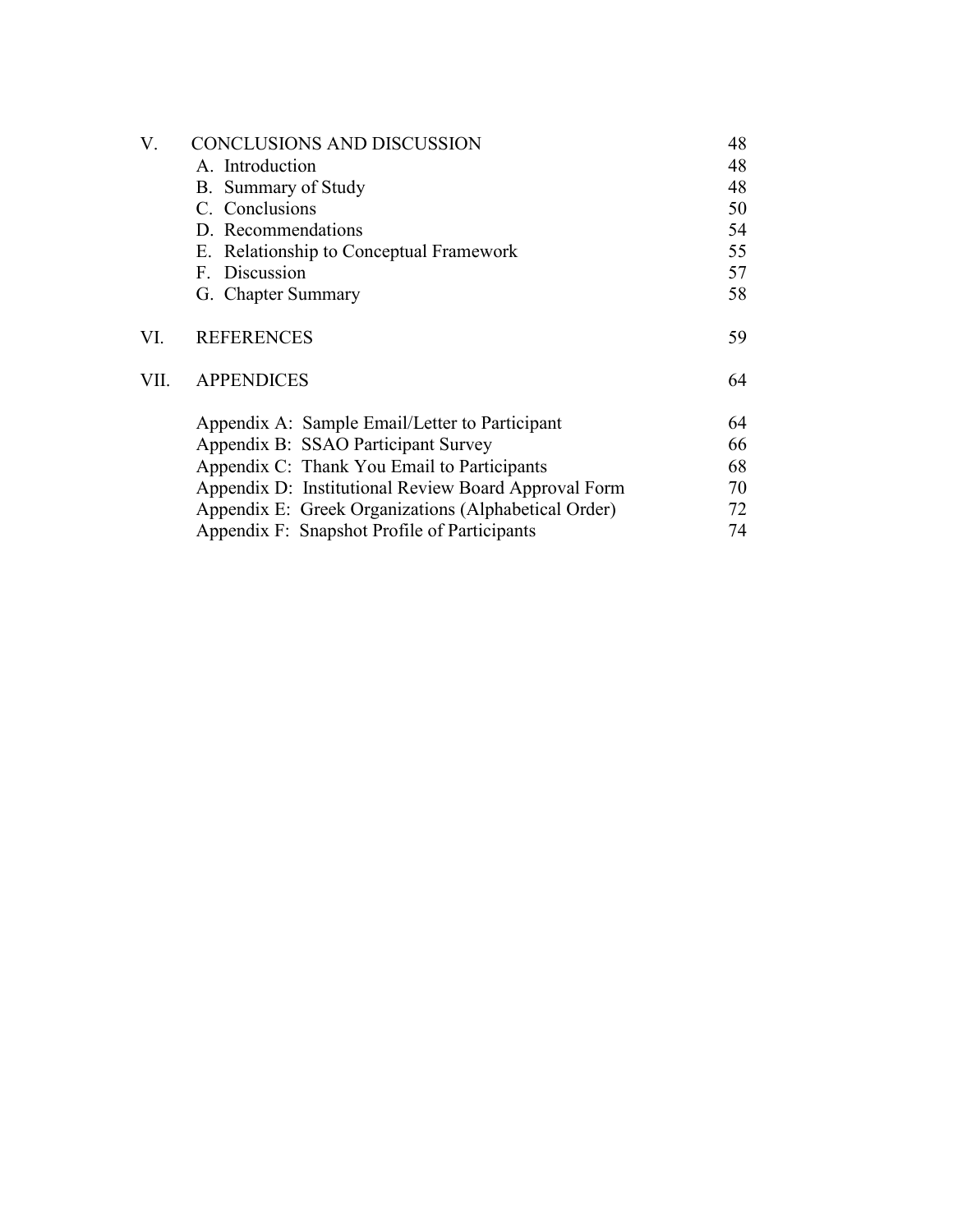# **LIST OF TABLES**

| Table 1:  | Towards a Theory of Adaptation (adapted from Sporn 1999)           | 8  |
|-----------|--------------------------------------------------------------------|----|
| Table 2:  | Adaptation at NYU (adapted from Sporn 1999)                        | 8  |
| Table 3:  | Adaptation at the University of Michigan (adapted from Sporn 1999) | 9  |
| Table 4:  | <b>Statistical Numbers of African American SSAOs</b>               | 12 |
| Table 5:  | Functional Areas of the Division of Student Affairs                | 26 |
| Table 6:  | <b>Educational Preparation</b>                                     | 39 |
| Table 7:  | Professional Involvement                                           | 40 |
| Table 8:  | Presentations & Publications                                       | 42 |
| Table 9:  | Community Involvement                                              | 43 |
| Table 10: | Educational Preparation by Men/Women                               | 44 |
| Table 11: | African American SSAO Perceived Challenges                         | 45 |
| Table 12: | Advice for Aspiring AASSAO                                         | 46 |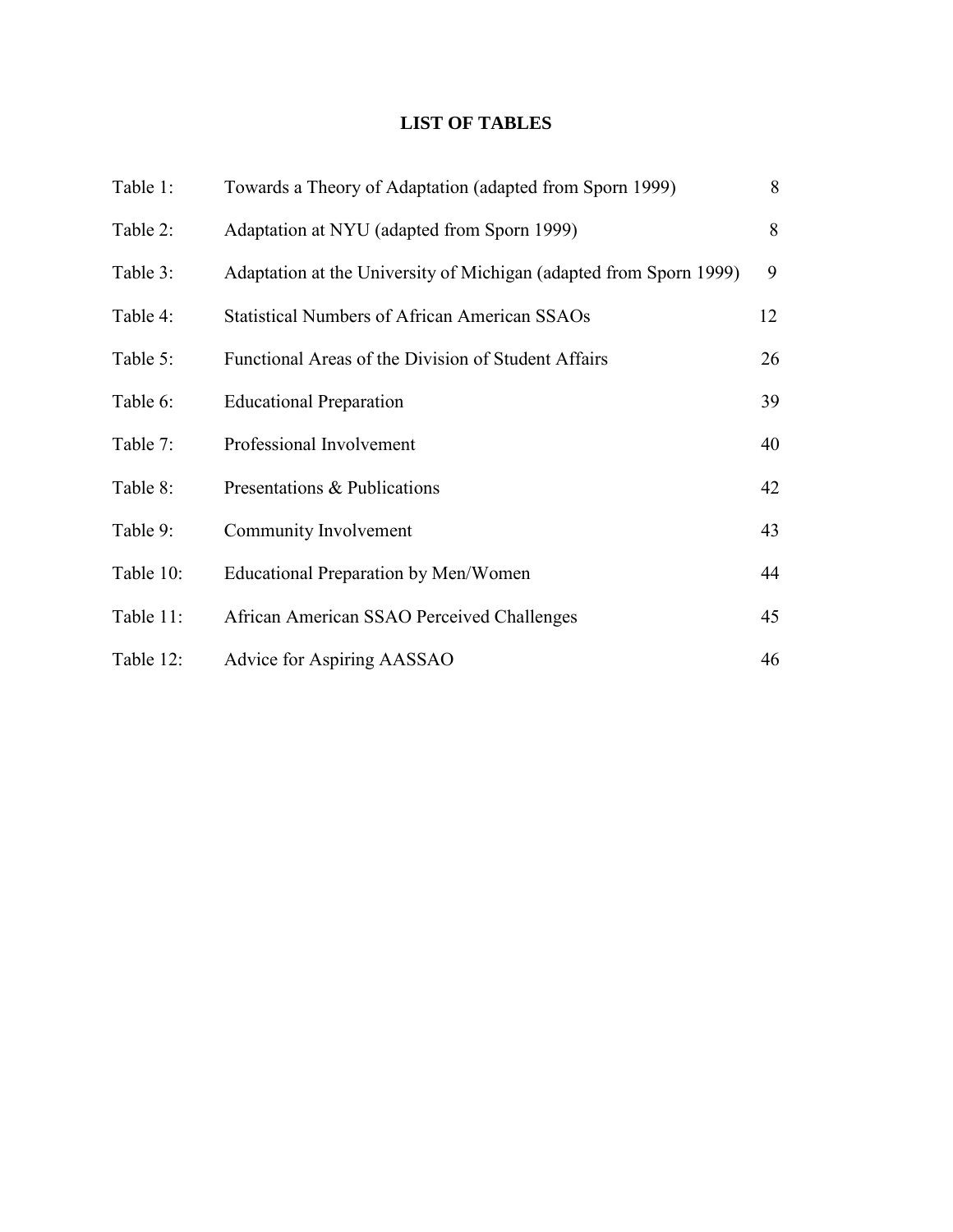#### **CHAPTER ONE INTRODUCTION**

As institutions strive to increase minority and underrepresented student populations, the African American population of students, faculty and administrators have seen an increase (Kirkton, 2008; Altbach, 1993; Baxter Magolda & Terenzini, 1999; Green, 1989). Although there has been an increase in African Americans on campus, there still remains a gap between the number of minorities who hold faculty and senior administrative positions (Cole & Barber, 2003; Kirkton, 2008; Cooper, 2011; Turner, 2006). Institution's diversification of students on campus should be reflective in the diversification of its faculty, staff and administrators (Jackson, 2001). The National Association of Student Personnel Administrators (NASPA), the organization of student affairs professionals, has a commitment to inclusion and diversity. NASPA's established commitment to diversity and inclusion has served as an advocate for institutions' diversification of employees within student affairs. Even with the commitment towards diversity and inclusion, there remained a low percentage of minorities who hold senior level administrative positions in the division of student affairs (Cooper, 2011; Drummond, 1995). There have been African Americans to progress to the senior level of student affairs positions in higher education. However, there should be a focus on the number of African Americans who have reached such positions at predominately White institutions.

Researchers examined the academic sector, primarily the experiences of African American faculty. There is a notion to generalize the characteristics and experiences of African American faculty for both faculty and administrators. The characteristics and experiences of African American student affairs administrators should be solely examined.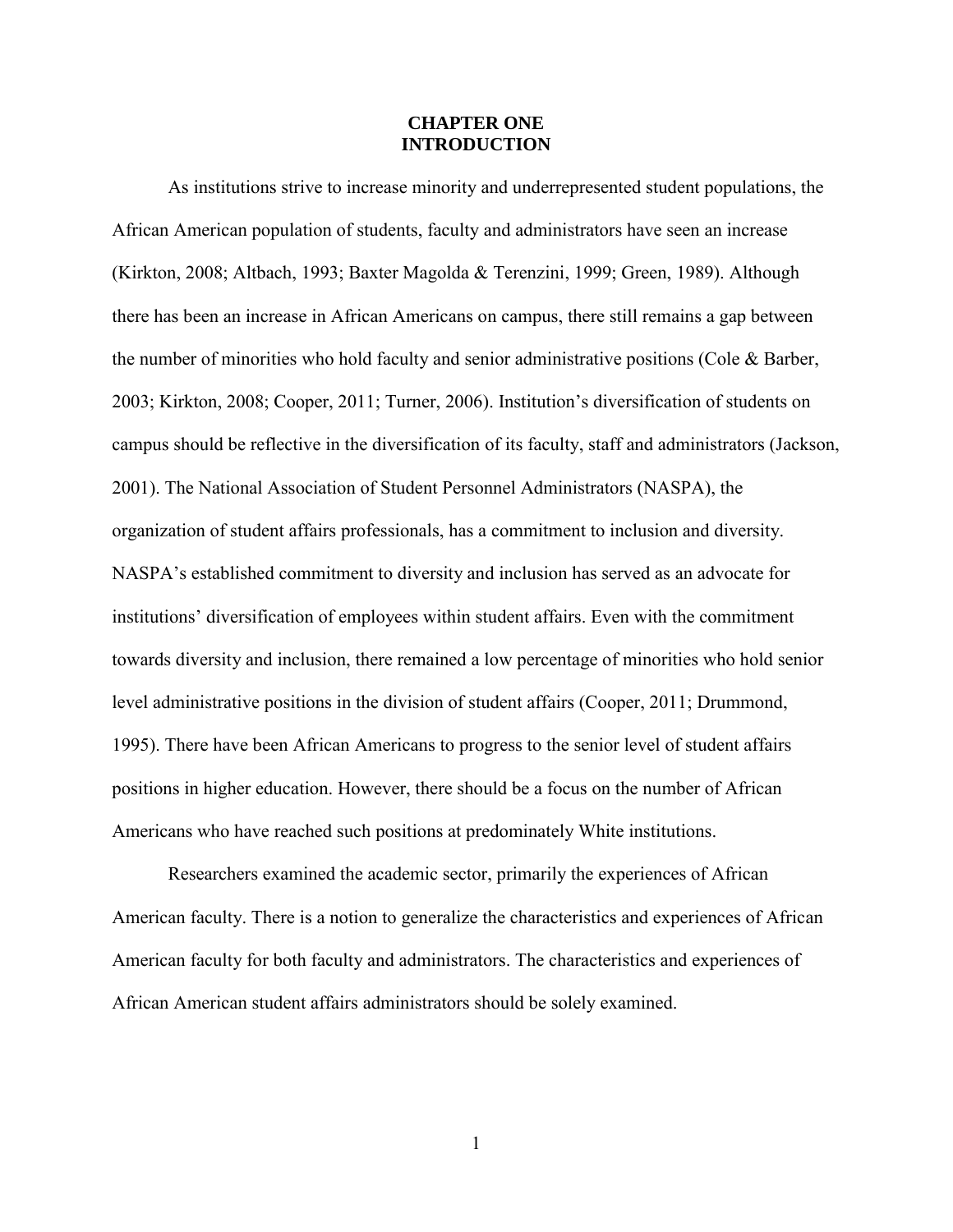#### Statement of the Purpose

The purpose for conducting this study was to gain an understanding of the career characteristics of African American Senior Student Affairs Officers (SSAOs) at predominately White institutions (PWIs). This was accomplished by utilizing the snowballing sampling technique to identify ten African American SSAOs at a predominately White institution; soliciting their current curriculum vitae and asking them to complete a survey. Through the use of descriptive statistics, this study gained a better understanding of the career characteristics of African American SSAOs.

#### Research Questions

- RQ 1: What was the profile of current African American SSAOs, including:
	- A. Educational preparation
	- B. Professional involvement
	- C. Career progression (stepping stones)
	- D. Publication and presentations
	- E. Community involvement
- RQ 2: Were there profile differences of African American SSAOs based on gender?
- RQ 3: What were the perceived challenges African American SSAOs faced?
- RQ 4: What career advice did African American SSAOs have for aspiring African American professionals in student affairs?

#### **Definitions**

*African Americans:* The term African American "refers to a person having origins in any of the Black racial groups of Africa," as used within the US 2010 Census (Rastogi, Johnson, Hoeffel & Drewery, 2011). The words Black or African American were commonly used for the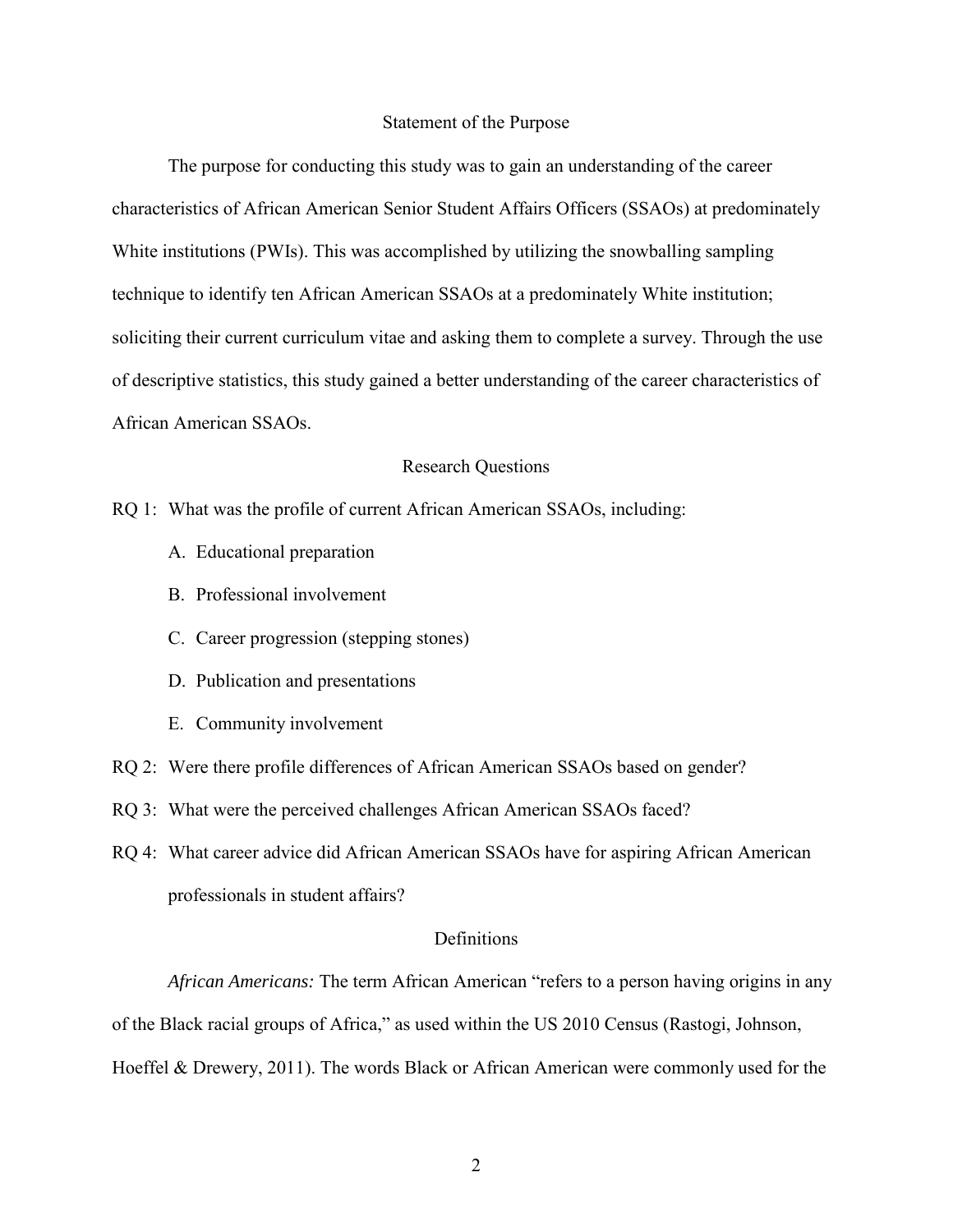aforementioned persons. For the purpose of this study, Black and African American were interchangeable. This study involved those who considered themselves either Black or African American according to the definition above.

*SSAO:* SSAO was the acronym for Senior Student Affairs Officers. For the purpose of this study, the term SSAO directly reflected those individuals who serve in the highest ranked student affairs capacity. The SSAO can hold such titles as Vice President/Chancellor/Provost of Student Affairs and/or Dean of Students.

*Curriculum vitae:* The curriculum vitae (also known as a CV or vitae) are a professional document similar to the professional document known as a resume. Professionals within the education field (i.e. faculty) use curriculum vitae to chronicle their academic accomplishments, professional involvements, publications etc. Administrators in higher education and other professions refer to their professional document as a resume. The CV is becoming commonly known and accepted for professions in student affairs. For the purpose of this study, curriculum vitae were used to gain important data about senior student affairs administrators. The words curriculum vitae and resume throughout the study were used interchangeably.

*Educational preparation:* The term educational preparation for this study referred to the degrees, licensures, certificates and continuing education that senior student affairs officers possessed. Educational preparation may be the following, but not limited to, earned bachelors, masters, or terminal degrees.

*Professional involvement:* Professional involvement for the purpose of this study was the recognition of professional organizations that may include, but are not limited to, student affairs organizations (i.e. NASPA, ACPA etc.), professional business or social organizations (i.e. Rotary, fraternity/Sorority etc.) and professional/national committees and/or boards.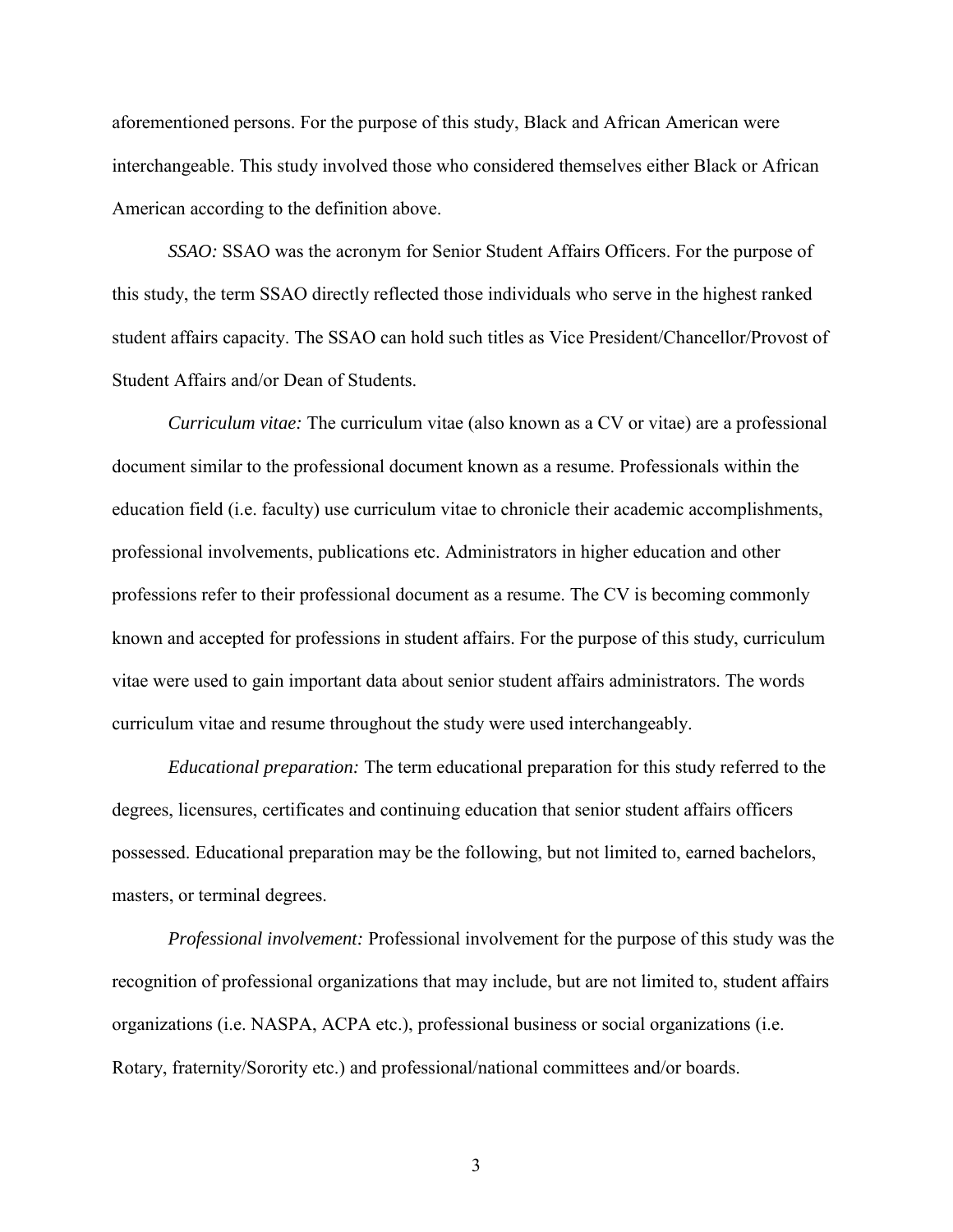*Career progression:* There are many paths to becoming a senior student affairs officer and not a specific path deemed correct (Biddix, 2011). Career progression for the purpose of this study reflected the number and type of career positions a senior student affairs officer held leading to their current position as a senior student affairs officer. The *stepping stone* position is the position preceding the SSAO position.

*Publications and presentations:* The field of Student Affairs affords its professionals ample opportunities to research, publish and present scholarly studies on the trends, issues and problems involving student affairs students, faculty and staff. Publications and presentations for the purpose of this study consisted of the published journal articles and the presentations given at professional associations, conferences, workshops etc.

*Community involvement:* The university is unique in that it provides students with an institutional community (on campus), but also a resource and factor of the city/county community in which the institution resides. University leaders become community leaders. Community involvement for the purpose of this study recognized the involvement (i.e. community boards, committees etc.) of SSAOs outside of the institutional community and into the city/county community.

#### **Assumptions**

- 1. The study accepted the assumption that all participants provided a current curriculum vitae.
- 2. The study accepted the assumption that the snowball sampling technique resulted in a representative sample of professionals in the Senior Student Affairs Officer position.
- 3. The study accepted the assumption that the African American experience is unique and can be described by individuals holding the SSAO position.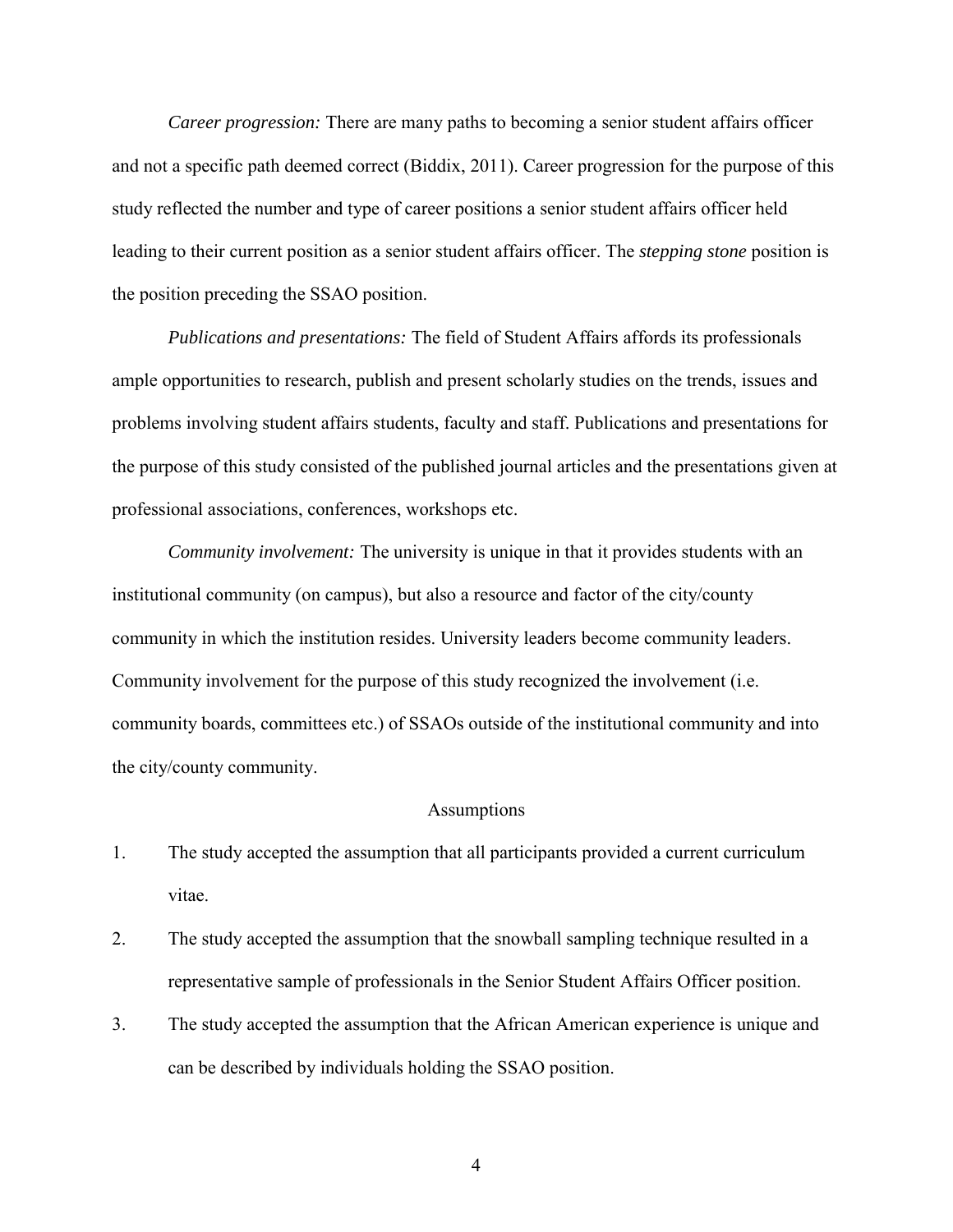- 4. The study accepted the assumption that all participants responded to the survey to the best of their ability.
- 5. The study accepted the assumption that this study will be beneficial to the student affairs field.

## Limitations and Delimitations

- 1. The study was limited to not-for-profit universities; therefore, the study findings may not be generalized to for-profit institutions.
- 2. The study was limited to four-year institutions; therefore, the study findings may not support the profiles of African American SSAOs at two-year institutions or community colleges.
- 3. The study was limited to African American SSAOs at predominantly White institutions; therefore, the study findings may not be generalized to all African American SSAOs.
- 4. The study was limited to the present time and place and the current state of the student affairs profession; therefore, the study findings will differ from the state of student affairs in the past or possibly the future.
- 5. The study was limited to the data presented via a curriculum vitae and survey: therefore, the results were derived from nonverbal communication sources.

# Significance of the Study

Flowers (2003) explored the theory of representative bureaucracy. Representative bureaucracy is the notion that the leadership of an organization should be a representation of the demographics of the organization (Flowers, 2003). "Based on the theory of representative bureaucracy, the more diverse the constituent group is, the greater the diversity required of the leaders or persons making policy decisions on behalf of the constituent group"(Flowers, 2003, p.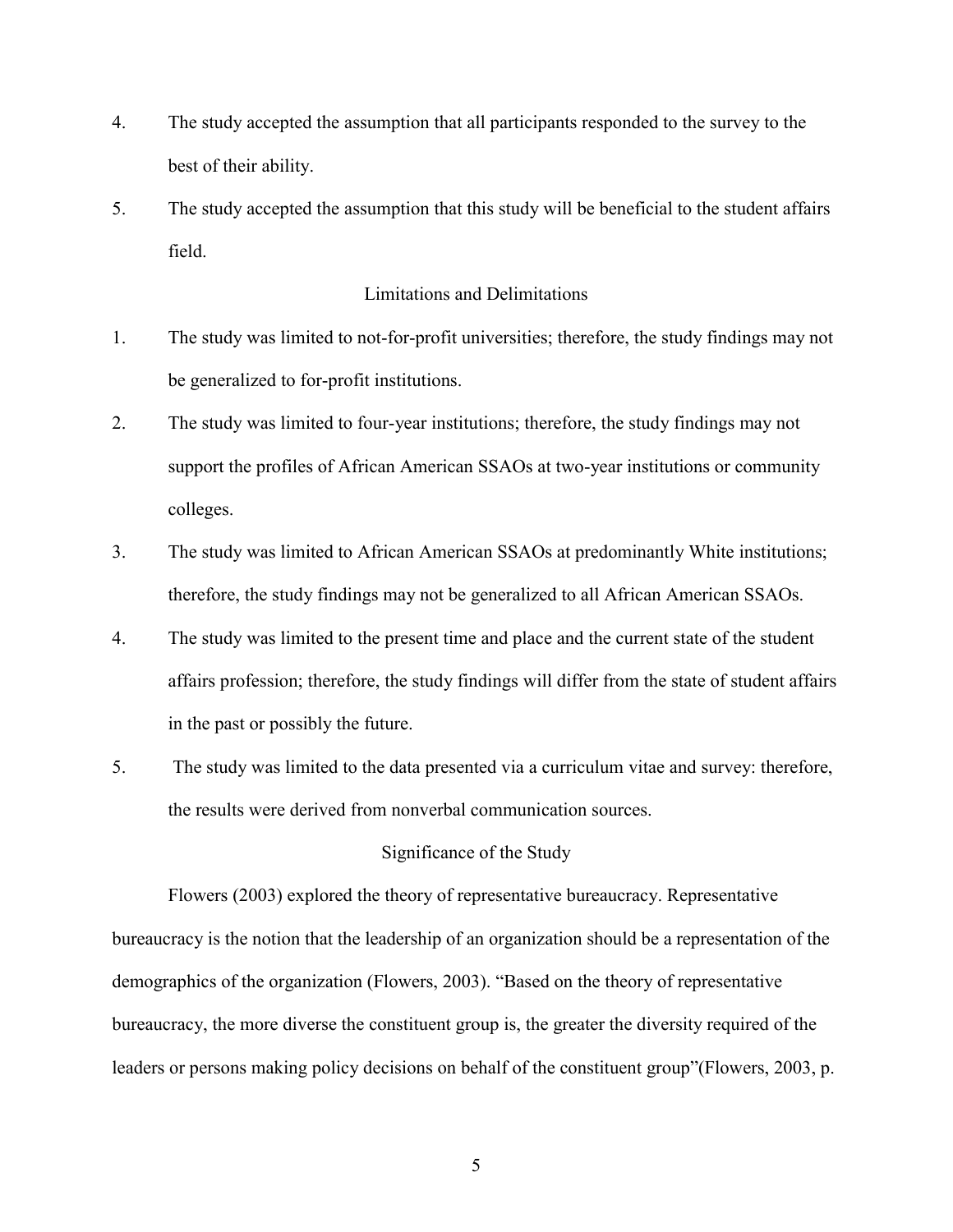38). Flowers (2003) concluded, "additional African American student affairs administrators are needed to ensure that the concerns of African American students are being fully considered, understood, and acted upon by university leaders and administrators" (p. 39).

This research can provide African American graduate students who will soon be entering the field of student affairs a profile of experiences that senior level African American professionals have experienced. Subsequently, they can have a map of how others have achieved their professional goals, and can learn from them.

 Bass (1993) wrote that to become a successful student affairs administrator, "Each of us is required to learn more about those who are different, to translate that learning into our daily lives, and to help our current students and our institutions prepare for the future challenges of diversity" (p. 523). In order for institutions to commit to diversity of their students and their administrators to be successful, there was a need for diversity among the administration. Another significant element of the study was to educate employers of current African American SSAOs at PWIs. Implications of this study were intended to benefit PWIs with the hiring, retention and promotion of African American student affairs professionals.

 Hemphill (2012) wrote that it is now time to begin training and preparing student affairs professionals to become a SSAO. He also wrote that half of all SSAOs will be retiring, and that a serious effort should be made to prepare the next generation of African Americans for these roles. Although Hemphill wrote specifically about training associate vice presidents and deans of students in the shifting landscape of the skills, knowledge and abilities of SSAOs, his point was to the demographic composition of future SSAOs as well. The student affairs community must focus on the development and training of their current SSAOs, in which African American SSAOs have complained to be a challenge for them (Flowers, 2003: Holms, 2003). The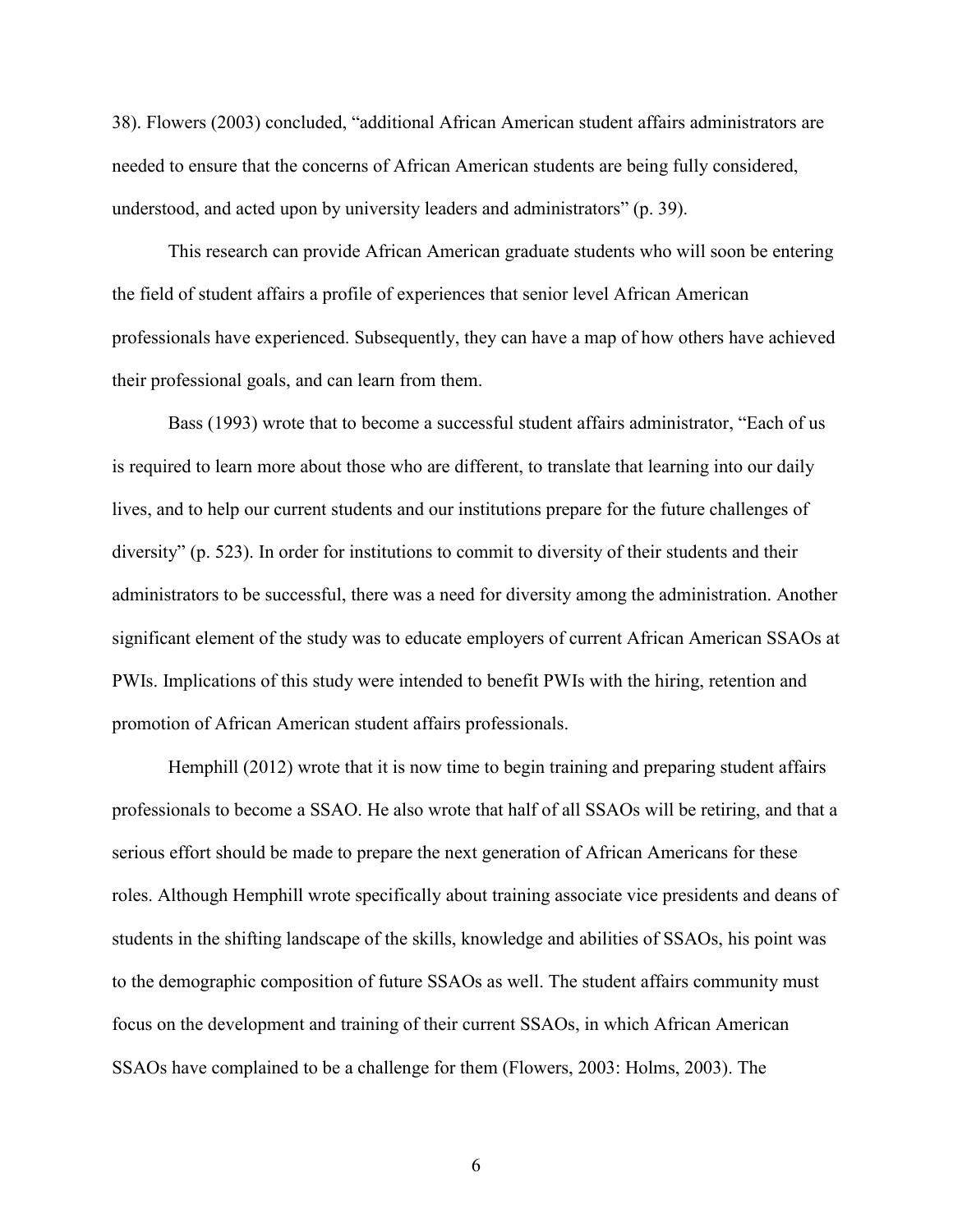significance of this study was for the student affairs community to self-reflect on its contribution to African Americans in the field, especially in the effort of retaining and recruiting African American senior student affairs officers.

#### Conceptual Framework of the Study

Higher education must adapt to an ever-changing environment (Sporn, 2001). The conceptual understanding that universities should be adaptive guided the study. Sporn (2001) introduced seven propositions towards a theory of adaptation, "most critical in adaptation of higher education organizations" (p. 128). These seven propositions (Table 1) were: (1) environment, (2) mission and goals, (3) culture, (4) structure, (5) management, (6) governance and (7) leadership. First, the institution must take into consideration the external environment and decide if the external environment is a "crisis or an opportunity" (Sporn, p. 128) in order to begin adapting. Second, the institution must define its mission and goals so that each and every person or department can clearly understand where and how the institution can adapt. Institutions must work toward being creative to both reward individuals and hold them accountable. The structure of the institution plays a significant role in adaptation, and must provide professional development and initiate new hiring practices to reflect the changes. This also involves sharing authority and responsibility with stakeholders of the university. Lastly, the institution must possess a leadership that is committed and can articulate the vision of the changes of the institution.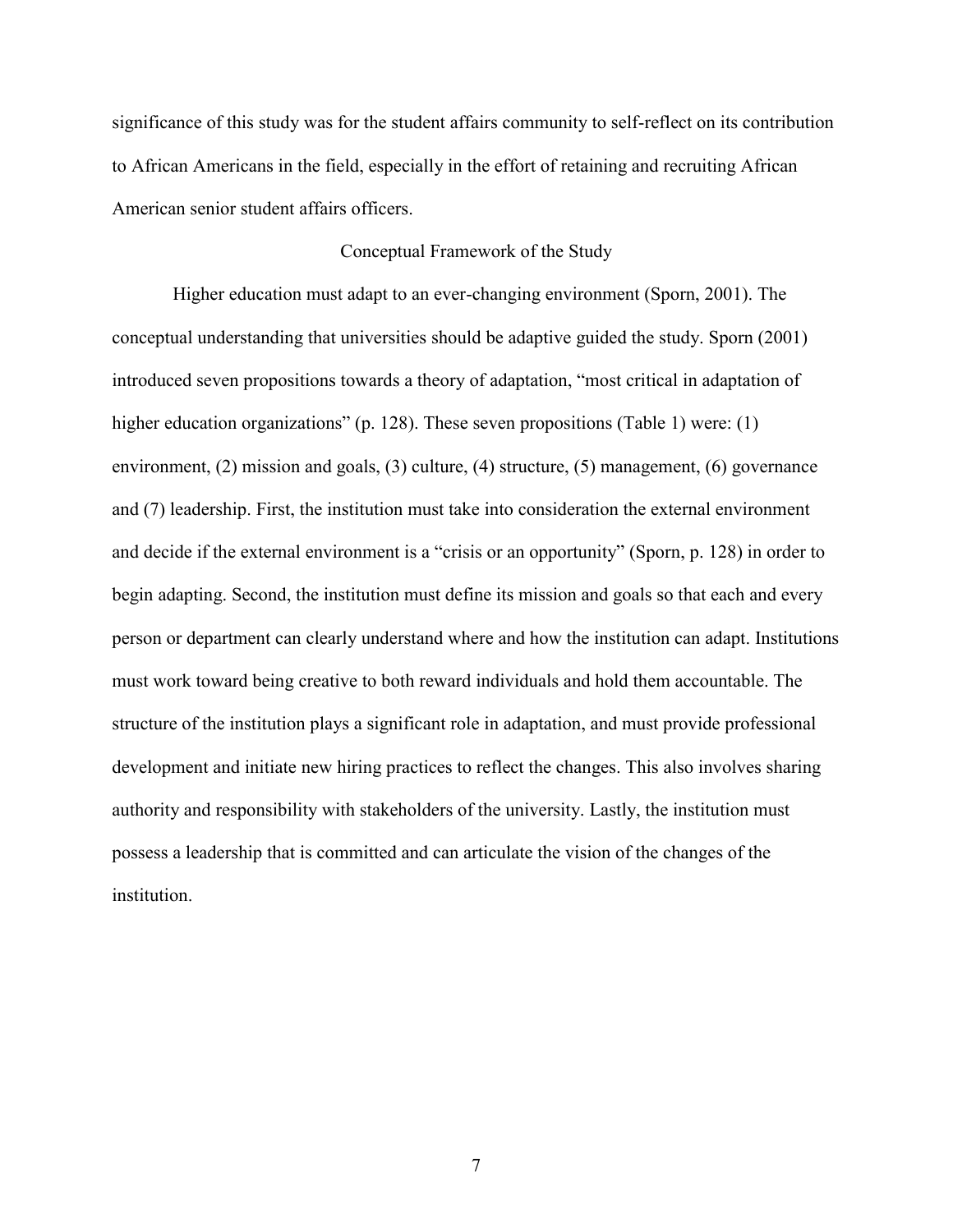Table 1.

| <b>Critical Factors</b> | Propositions                                                                                                                                 |
|-------------------------|----------------------------------------------------------------------------------------------------------------------------------------------|
| Environment             | Adaptation at universities is triggered by environmental demands which<br>can be defined as <i>crisis or opportunity</i> by the institution. |
| Mission, goals          | In order to adapt, universities need to develop <i>clear mission statements</i><br>and goals.                                                |
| Culture                 | An <i>entrepreneurial culture</i> enhances the adaptive capacity of universities.                                                            |
| Structure               | A differentiated structure enhances adaptation at universities.                                                                              |
| Management              | <i>Professionalized university</i> is necessary to implement strategies of<br>adaptation.                                                    |
| Governance              | Shared governance is necessary to implement strategies of adaptation.                                                                        |
| Leadership              | Committed leadership is an essential element for successful adaptation.                                                                      |

*Towards a Theory of Adaptation (Sporn, 1999)* 

Sporn (1999) presented several examples of institutions that became adaptive universities

due to environmental factors, as seen in Tables 2-3. These institutions used Sporn's seven

propositions of adaptation. The institutions due to their environmental factors made necessary

changes to adapt. Sporn (1999) wrote

One common response is to restructure, aiming at increased flexibility, efficiency and effectiveness. This involves new procedures to manage the relationship with the environment (e.g., fundraising, alumni relations, technology transfer), new authority structures within universities, and new ways of resource allocation (p. 122).

Table 2.

*Adaptation at NYU (adapted from Sporn 1999)* 

| University          | <b>Factors Influencing Adaptation</b>                        |
|---------------------|--------------------------------------------------------------|
| New York University | *Integrative mission with a business image                   |
|                     | *Strong president and trustees                               |
|                     | *Clan culture of a collegial community                       |
|                     | *Network structure for liaison building                      |
|                     | *Decentralised (sic) schools and centralised (sic) financial |
| planning            |                                                              |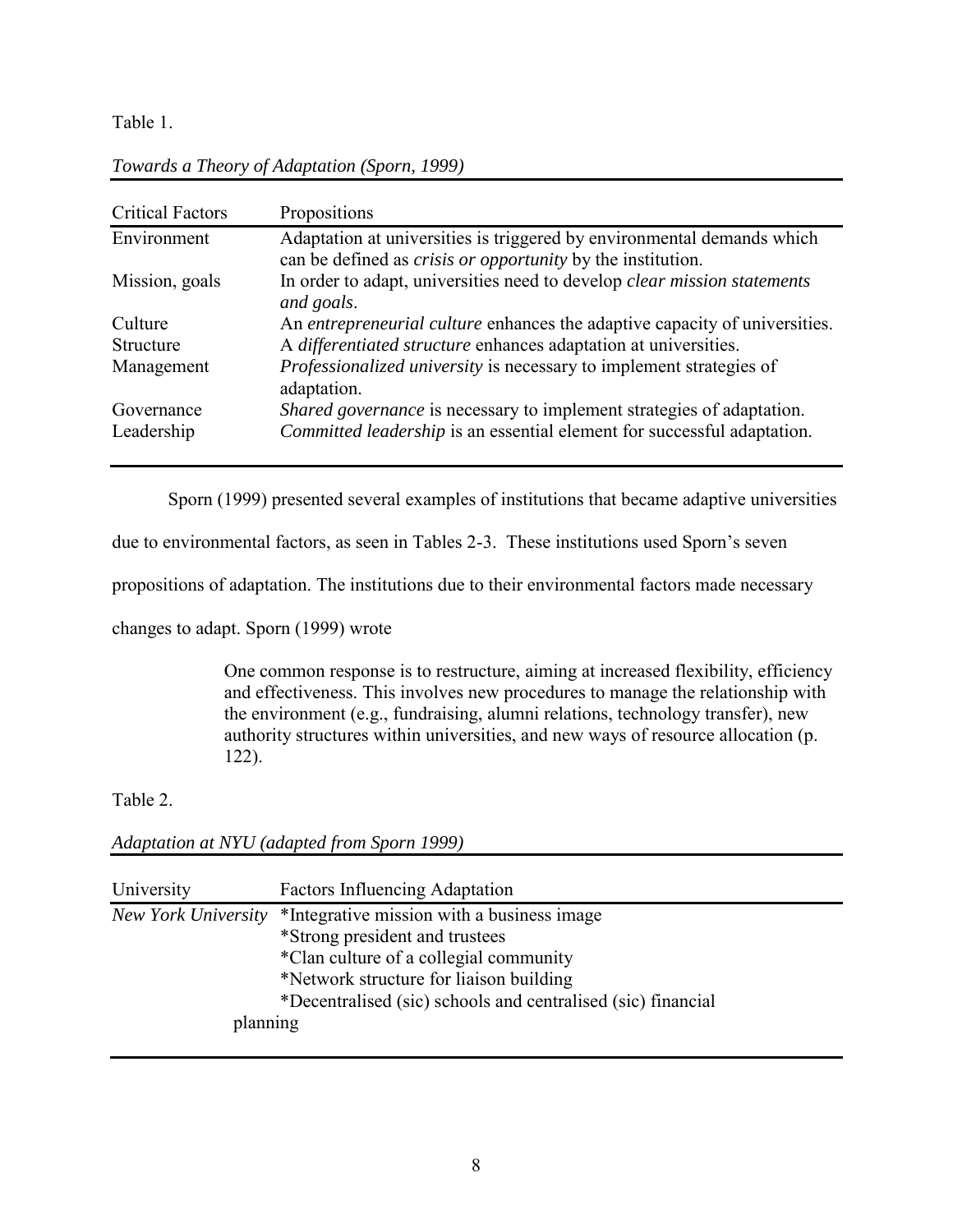Table 3.

| University    | <b>Factors Influencing Adaptation</b>                                                      |
|---------------|--------------------------------------------------------------------------------------------|
| University of | *Incremental process of change                                                             |
| Michigan at   | *Mission integrating diversity as a measure for excellence                                 |
| Ann Arbor     | *Commitment of leadership and management<br>*Top-down incentives and bottom-up initiatives |

## *Adaptation at University of Michigan (adapted from Sporn 1999)*

An adaptive university must consist of different units, such as divisions of student affairs. Sporn (2001) used the academic unit as an example when summarizing an adaptive university, "A new division of services in teaching and research in order to meet the needs of very different groups can emerge" (p. 132).

The study assumes that colleges and universities must continue to adapt to their environments or become obsolete. As such, institutions must reflect their society's diversity, and the inclusion of African American leaders is an initial adaptation of institutional behavior and practice. The study, then, is informed by the conceptualization that change is a pre-requisite to institutional survival and success.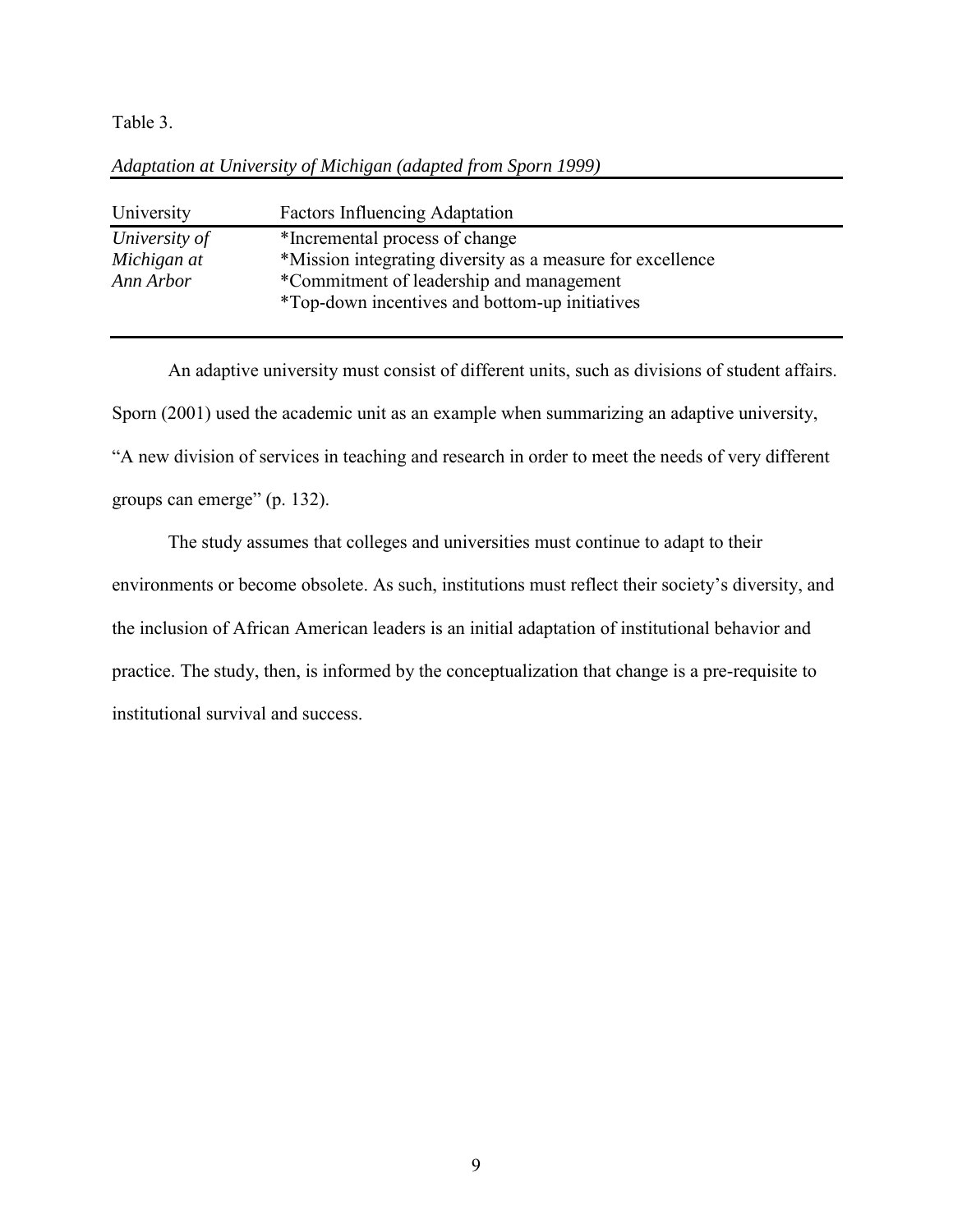## **CHAPTER TWO REVIEW OF RELATED LITERATURE**

#### Introduction

A literature review was compiled in an effort to learn of recent literature surrounding this current study. The purpose for conducting this study was to gain an understanding of the career characteristics of African American senior student affairs officers (SSAOs) at predominately White institutions (PWI). This was accomplished by utilizing the snowballing sampling technique to identify 10 African American SSAOs, at a predominately White institution; solicit their current curriculum vitae and have them to complete a survey. There was little literature dedicated to the African American senior student affairs officer. This study contributed to existing literature. First, there was a review of literature surrounding African Americans in Higher Education. Then the literature briefly discussed the senior student affairs officer and concluded with a review of the existing literature of African American senior student affairs officers.

#### African Americans in Higher Education

Higher education is comprised of professionals from a variety of ethnic backgrounds (i.e. Caucasians, African American, Hispanics, Asian etc.), professional responsibilities (i.e. faculty, staff or administrator) and different areas of higher education (i.e. academic sector, student affairs sector or business affairs sector). The professional and educational experience is different for each individual. Although these experiences are individual, they can be combined with similar experiences from like individuals to form a profile of what experiences could be for those aspiring to enter higher education administration. Literature revealed that both group and individual experiences of African Americans in higher education exists.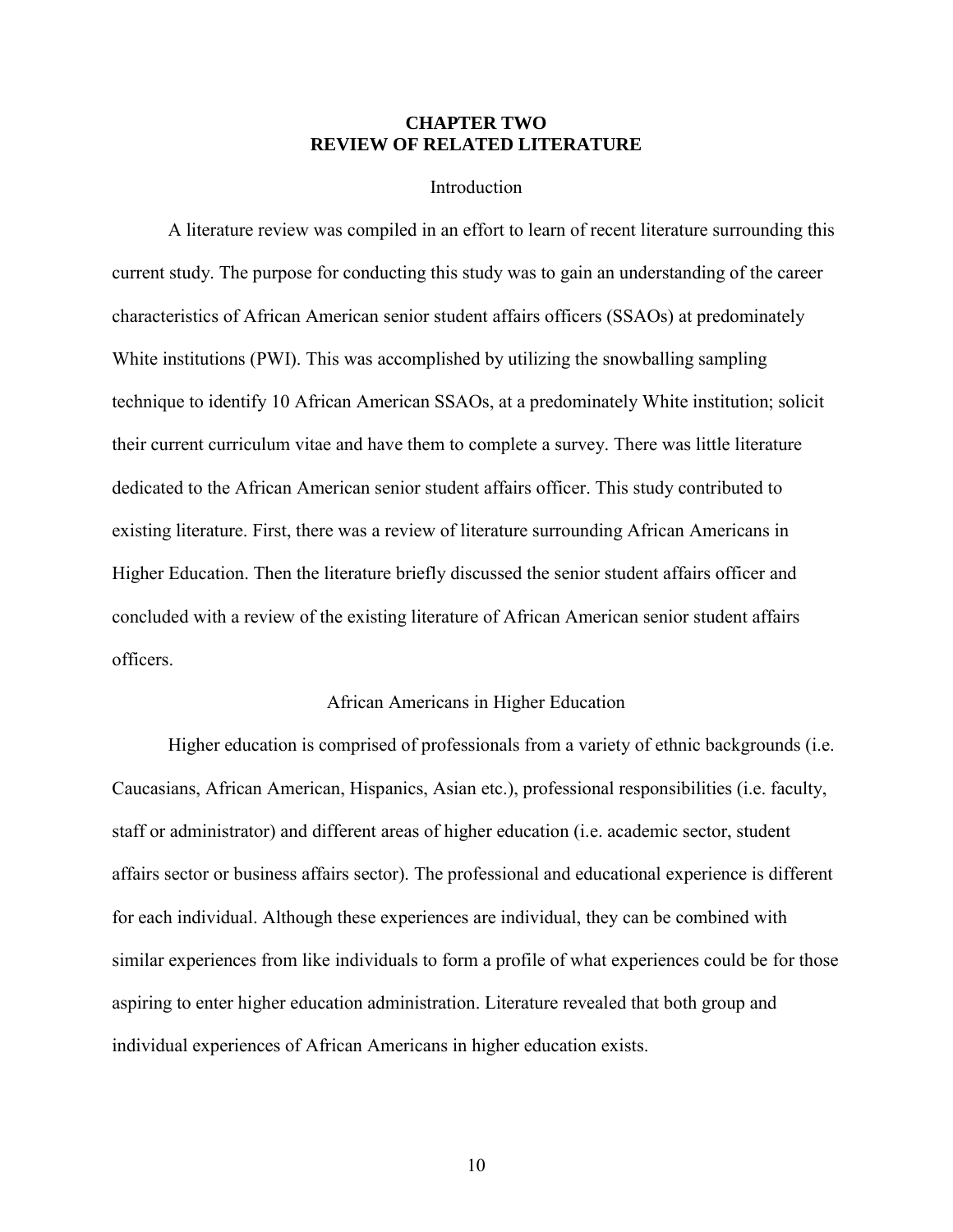Statistical Overview

There were more African American professionals employed across the higher education spectrum than ever before. Higher education administrators continued to focus on increasing diversity by way of increasing the number of African American faculty, staff and students. Pelton, President of Emerson College, responded to the issue of diversity at his institution by saying "these diversity issues are complex and highly nuanced. There's not a single institute of higher learning that's not seeking to deal with those very complex nuanced issues" (Cooper, 2011, p. 1).

According to the National Center for Education Statistics (NCES) in Fall 2009, there were 2,782,149 professional staff in higher education in the United States (U.S. Department of Education, 2011). NCES reported that 207, 335 were African Americans holding a professional staff position compared to 1,983,921 White counterparts. The presence of African Americans increased in recent years.

The statistical data of African American administrators and faculty will continue to increase as institutions are committing to increase campus-wide diversity. The campus-wide attention to diversity encourages institutions to recruit and retain more African Americans, and in some cases, fill administrative positions with an African American.

NCES indicates that African American staff are distributed as such: 21,828 in excutive/administratrive/managerial positions, 95,095 in faculty (instruction/research/public services), 13,511 in graduate assistants and 76,901 other professionals. African American employees were slowly climbing their way to the executive and senior administrative positions.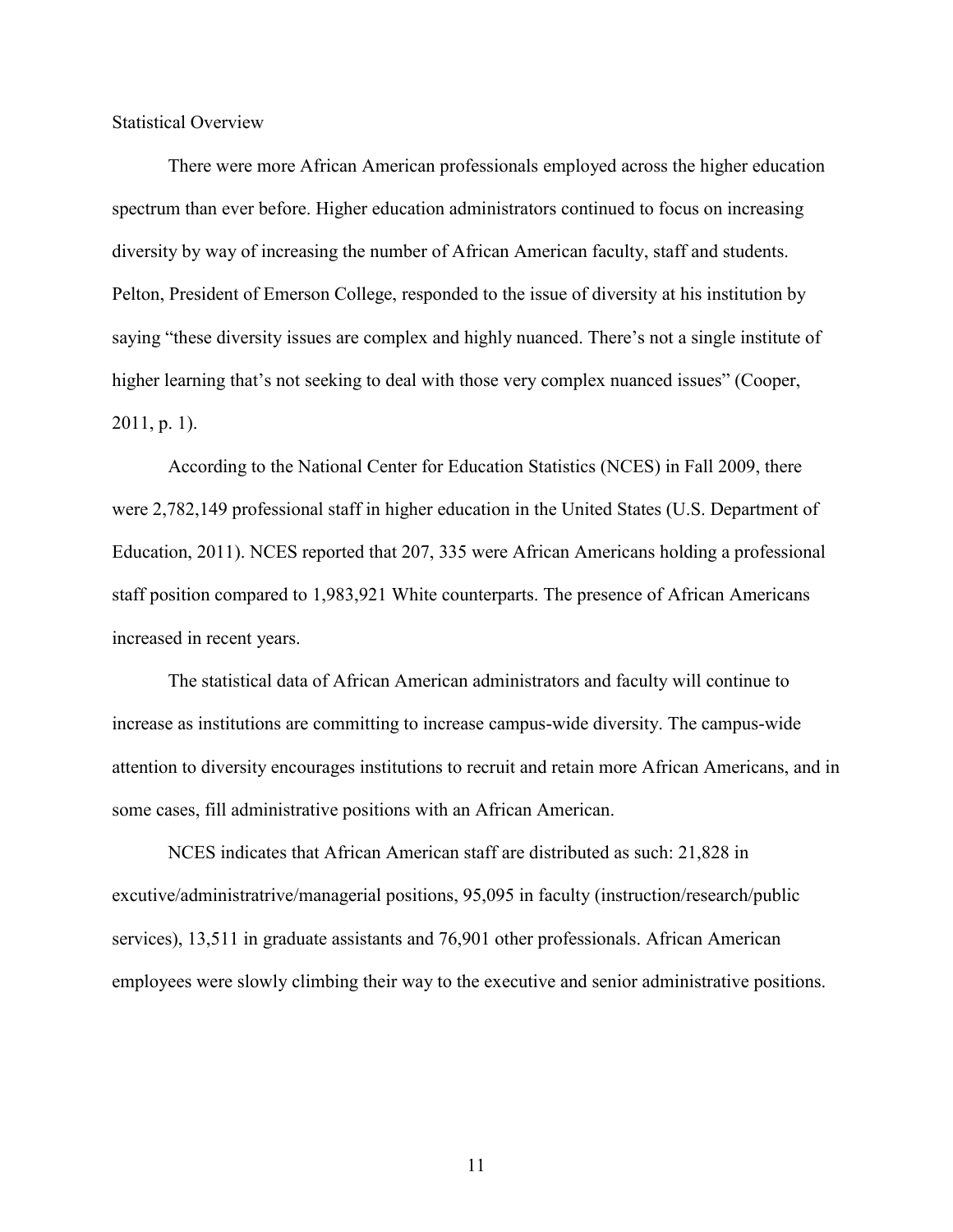Shown in Table 4 is the statistical data of the number of African American executive positions over the past ten years. The data were comprised each year by The Chronicle of Higher Education Almanac editions.

Table 4.

| Year                               | 2001                       | 2002                       | 2003                       | 2004                       | 2005                      | 2006                       |
|------------------------------------|----------------------------|----------------------------|----------------------------|----------------------------|---------------------------|----------------------------|
| $n=$<br>$total =$<br>$\% =$        |                            |                            | 13,616<br>153,722<br>8.86% | 13,720<br>146,523<br>9.36% |                           | 17,228<br>180,161<br>9.56% |
| Year                               | 2007                       | 2008                       | 2009                       | 2010                       | 2011                      | 2012                       |
| $n=$<br>$total =$<br>$\frac{0}{0}$ | 17,968<br>190,078<br>9.45% | 17,968<br>190,078<br>9.45% |                            | 20,949<br>213,767<br>9.8%  | 21,909<br>225,861<br>9.7% |                            |

*The number of African Americans in executive positions, 2001-2011* 

Note: Data unavailable at the time of research for years 2001, 2002, 2005, 2009 and 2012.

## Diversity of Faculty

One-half century ago, the thought of discussing diversity in higher education would have been the hope of many. Higher education has become increasingly diverse throughout US history. Legislation, new initiatives and the realities of the United States' population have benefitted in the diversification in higher education. Unfortunately, as the student bodies at institutions of higher education have become more diversified, the hiring of diversified faculty, staff and/or administrators has not carried the same representation (Perkins, 2008a/b). Literature of diversifying faculty has been linked to the same need of diversifying administrators as well. Literature has revealed that administrators and faculty share similar sentiments of experiences in higher education and in many cases faculty and administrators are one in the same. Although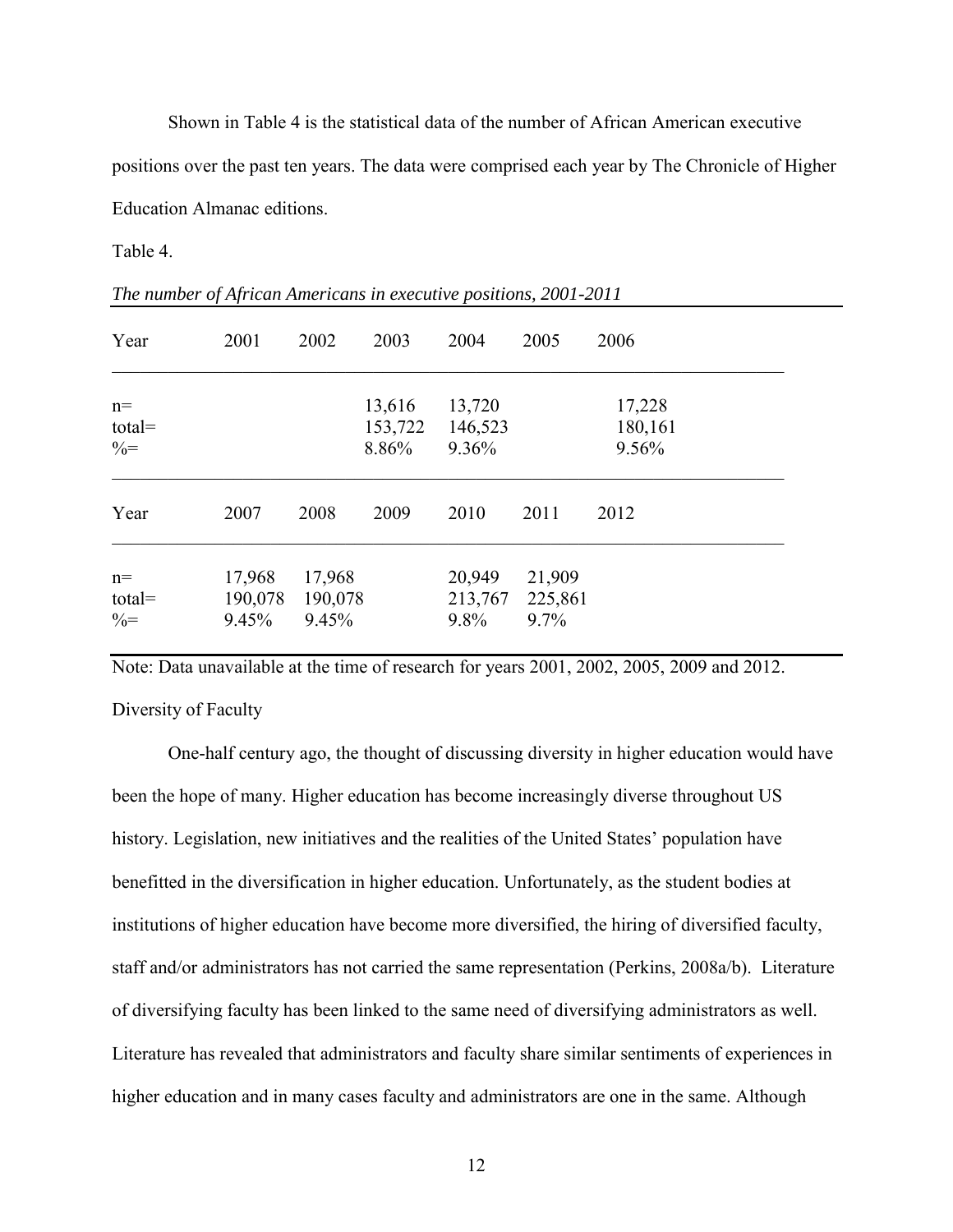diversification does not solely pertain to the increase of African Americans, African American,

representation or the lack thereof, is most commonly referenced and compared throughout

literature. Thus, the diversification of faculty was discussed and examined through the lens

concerning African Americans only.

Reviewing literature from the 1980's, Madeleine Green (1989) suggested

A diverse faculty is essential to the pluralistic campus. Faculty creates the curriculum and determines the quality of the experience in every classroom. They serve as teachers, mentors, advisors and role models. In a word, faculty are the core of the institution. Without the contributions of minority individuals, no faculty or institution can be complete (p. 81).

More diversity will offer more mentors, advisors and role models for the diverse students that comprise higher education. The need for diverse faculty contributing various academic perspectives gives reason to expect excellence and advancement in knowledge. John Etchemendy, from Stanford University in 2003, is noted for his perspective of diversity

increasing knowledge

It is imperative that an institution like Stanford reflects the multiracial, multiethnic society and pluralistic democracy that serve as a foundation to the University. Otherwise, we cannot call ourselves world class. …Diversity allows for new shapes, textures, and imaginings of knowledge; it encourages the kind of innovation and insight that is essential to the creation of knowledge. The fact is that a diverse community of scholars asks diverse questions and has diverse insights, and so pushes the forefront of knowledge further, faster (Maher  $\&$ Tetreault, 2007, p. 85).

As research renders that various academic perspectives are needed for higher education, other needs for diversity in faculty are for the recruitment and retention of faculty. In the same sense, African American administrators are needed for the recruitment and retention of student affairs administrators.

*Diversity that Works*, a series of articles based on a qualitative study conducted at Louisiana State University derived from a conference to focus on diversifying journalism and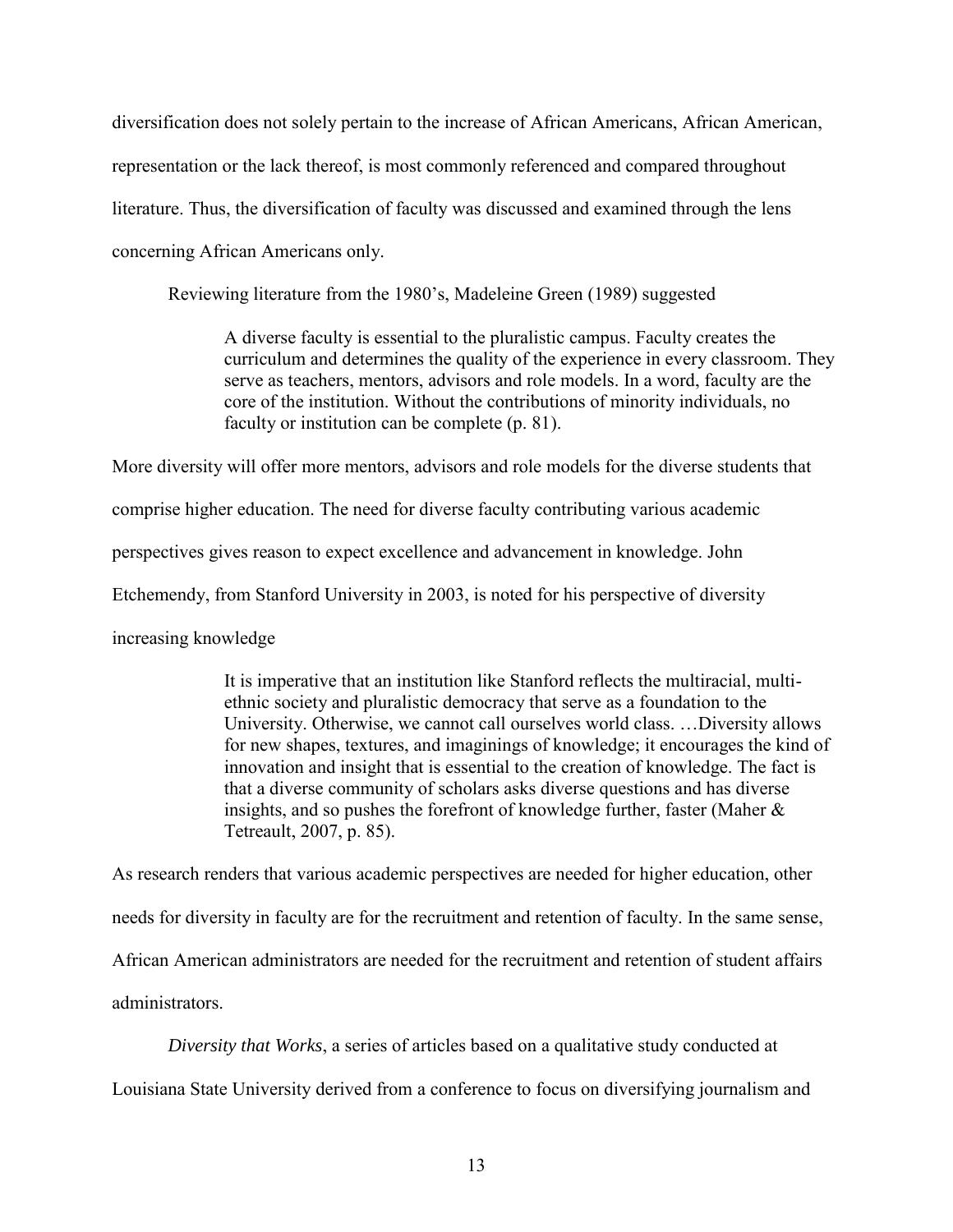mass communication students, staff and faculty, produced useful outcomes. Importantly, these scholars convened to address what diversity in faculty entails and how to be proactive about diversifying faculty (Izard, Manship School of Communication, John S. and James L. Knight Foundation, 2008). Byars and Hester (2008) wrote that it is important for campuses to have a diverse culture that can accommodate the addition of diversity in the faculty. However, first the institution must define what diversity means, and if the culture of the campus is not prepared for diversity, then faculty will not feel included and will not be retained. Izard stated "...intellectually diverse environment with contributions by a faculty of varying backgrounds and experience who bring intellectual breadth and quality to the education offered to students" (Perkins, 2008a, p. 34). The quote can be used as a definition for diversity in faculty. Again, the inference for administrators is to be applied. African American administrators provided the institution with experiences and the resources to help with the recruitment and retention of other African American students, faculty and staff.

The *Journal of Blacks in Higher Education* website recently published the article "Ranking the Nation's Leading Universities and Liberal Arts Colleges on Their Numbers of Black Faculty" (2010). This article reported on the recent data published by the U.S. Department of Education that revealed that 287 black faculty members work at Columbia University. With regards to the employment of Black faculty, Columbia University is the highest ranked institution of higher learning in the nation. The *Journal* also indicated, "the number and percentage of black faculty is an important gauge of an institution's commitment to racial diversity" (Ranking the Nation's Teaching and Liberal Arts Colleges on their Numbers of Black Faculty, 2010).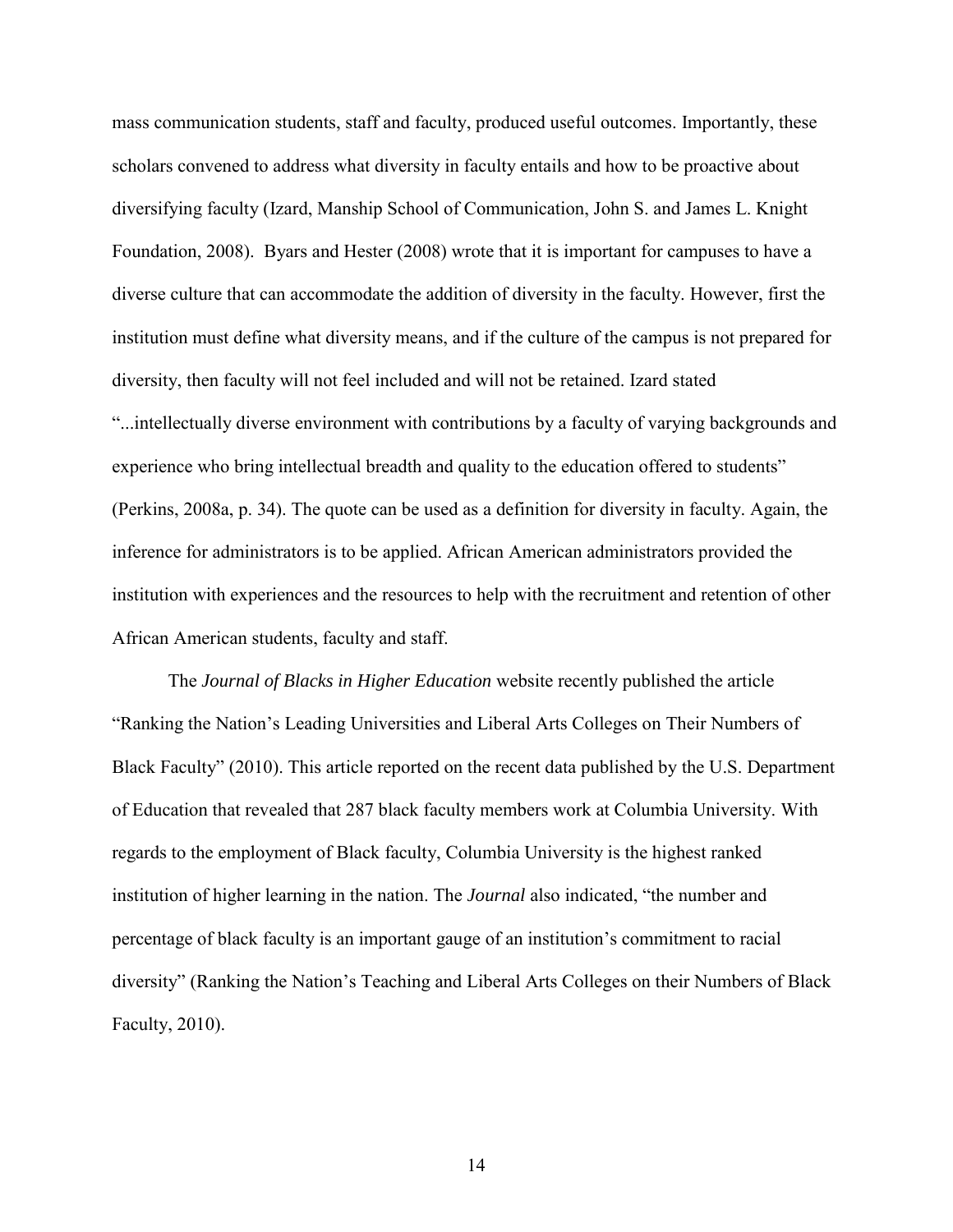#### Contributing Factors for African Americans

 African Americans in higher education have been successful in securing senior student affairs officer positions and senior administrative positions within the academic sector (i.e Vice Provost, Registrar, Dean etc.). The success of these individuals obtaining these positions was linked to several contributing factors: increased access to higher education via Affirmative Action (Harper, Patton & Wooden, 2009; Antwi-Buasiako, 2008), mentoring programs (Tillman, 2001; Welch, 1997; Jacobi, 1991; Gaston-Gayles & Kelly, 2004; Garnder, 2008) serving as pipeline to senior positions, institutional leadership (Cole & Barber, 2003; Bettex, 2010), and in most cases, the commitment or loyalty of the African American employees at their institutions. Affirmative Action

The education sector understood the legislative implementations of Affirmative Action. Affirmative Action was commonly attested to the 1961 vision of President Kennedy (Harper, Patton & Wooden, 2009), although Affirmative Action can be traced to President Franklin D. Roosevelt when he signed Executive Order 8802 in 1941 that outlawed discrimination. However, it took the vision of Kennedy and the Executive Order 11246 of President Lyndon B. Johnson to initiate a change and for Affirmative Action to be enforced (Antwi-Buasiako, 2008). President Johnson, along with additional legislation, namely the Civil Rights Act 1964 and the creation of federal offices/agencies, began taking steps towards changing inclusion of diversity in higher education (Harper, Patton & Wooden, 2009; Antwi-Buasiako, 2008). Institutions use Affirmative Action to increase the minority presence in higher education for students, faculty and staff (administrators). Affirmative Action encompasses race, gender, disability and veteran status, and it is important to know that it is not one in the same as diversity. As Affirmative Action is law, diversity is a broad sense of differences. Some of the factors that make up diversity (beyond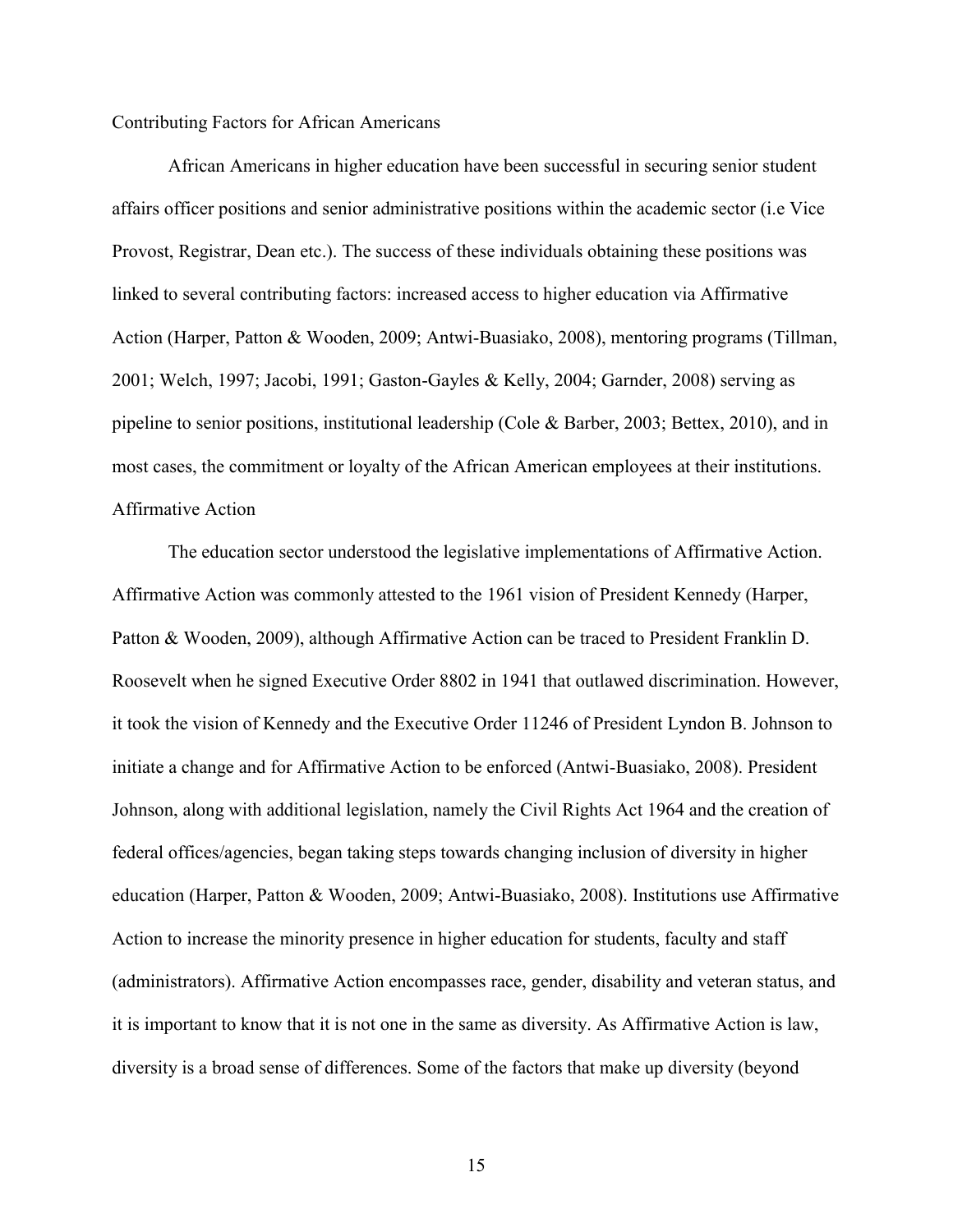what Affirmative Action protects) are generational differences, age, sexual orientation, educational background, religious beliefs and the list continues. Affirmative Action opens the eyes of the majority to those of the minority (Harper et al., 2009). Once Affirmative Action became legislation and required by federal law, institutional leadership has taken heed and began improving their mission for diversity and hiring practices so that the decisions of administrators and faculty are those of interest to the effected minority.

#### Institutional Leadership

Higher education institutions across the nation have publically made their commitment to increasing diversity by augmenting the number of minority students, faculty and staff. The literature revealed that there is still a significant gap in the hiring of diverse faculty/staff. Cole and Barber (2003) reviewed *Increasing Faculty Diversity* and revealed how important it is for the institution's leadership (presidents, provosts, vice presidents, deans, chairs) to carry the weight of responsibility and commitment to champion diversity. Also, it was important for leaders to hold their colleagues accountable when they do not meet specific, measurable goals for enhancing diversity. Massachusetts Institute of Technology (MIT) realized where their institution stood in regards to diversity in faculty. The leadership of MIT made an immediate decision to convene a diversity committee to research where diversity in faculty stood at MIT. The committee's findings revealed that the fate of diversity in faculty rested on the shoulders of the administrators (Bettex, 2010). After MIT's diversity committee results were made known the institution focused more on its current diverse faculty as well as how to recruit new diverse faculty. To increase the number of African American students, faculty and administrators, institutional leaders should refer to the aforementioned Bettex's article. Institutional leadership begins with the current administration making a conscious decision to focus on their current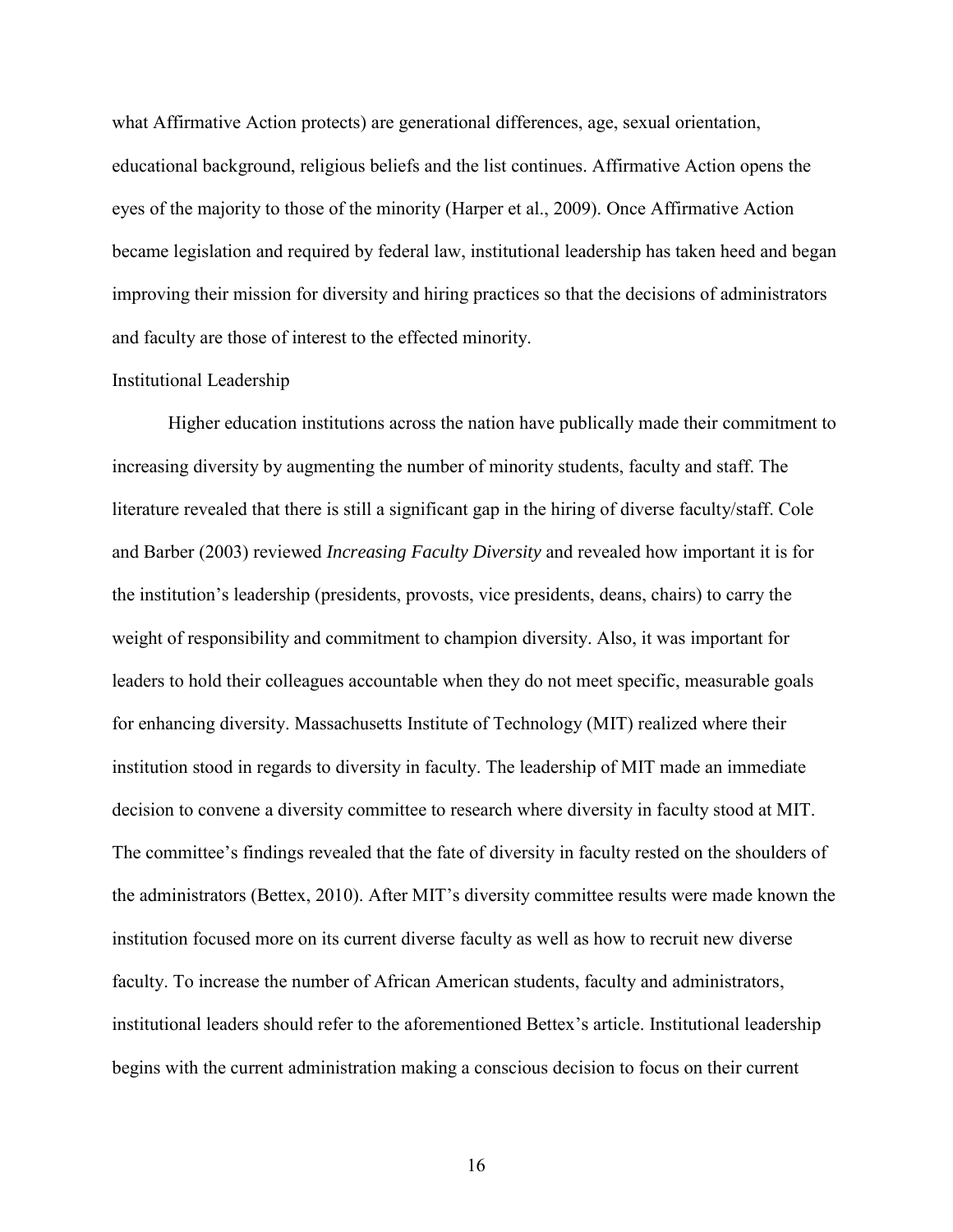African American administrators (Bettex, 2010), in order to aid in the retention and recruitment of more African American administrators.

#### Mentoring Programs

Mentoring programs have been used in higher education to help minorities and women adjust to working at a predominately White institution (Tillman, 2001). Due to African American faculty reporting a need to address unfair treatment and disproportionate numbers of African Americans reaching tenure status and administrative roles, as compared to their counterparts, the need for cross cultural mentoring arose. Tillman (2001) referenced the study of Welch (1997) that found cross-cultural mentoring to be problematic based on the current number of African American faculty to be mentors and the number of White faculty that do not share the research interests of those African Americans. Tillman's (2001) study examined how mentoring is essential to the professional growth and development of minority professionals on a predominately White campus. Although this study focused on African American faculty, the study referenced higher education in general as well and the importance of mentoring.

In regards to student affairs professionals and mentoring, the literature focused more on mentoring programs that are geared to the retention needs of students (Jacobi, 1991; Gaston-Gayles & Kelly, 2004) rather than that of the student affairs professionals. In Gardner's (2008) dissertation study he found that mentoring with African American student affairs administrators dealt with personal relationships they had with current students and the mentors that they had while they were undergraduate students. Some of those same mentors continued to serve as mentors once mentees had graduated and became student affairs professionals. The study revealed that these professionals created these mentor/mentee relationships on their own and were not part of a mandated mentoring program. However, Gardner found that the participants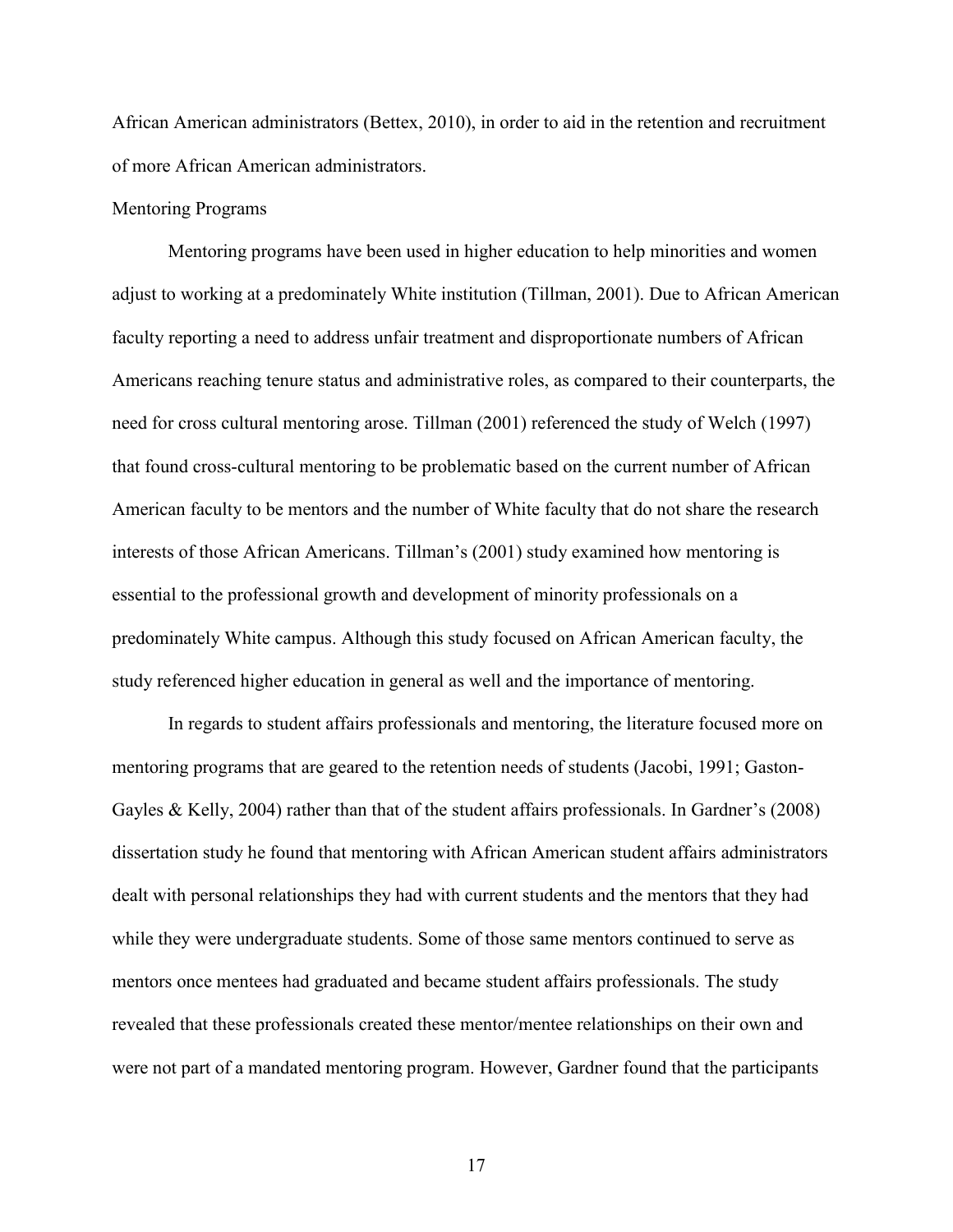within his study had "advanced through the ranks at the institutions did so because someone in a position of authority took an interest in professional development" (p. 229). This meant that the need for professional growth and promotion for African Americans to become SSAOs will in some cases stem from the direct relationship or mentorship of another SSAO.

Mentoring programs for African Americans in higher education have led to successful candidates of African Americans becoming SSAOs in higher education. The mentoring of African American professionals contributes to the motivation and guidance needed to produce more African American SSAOs.

# African American Barriers

 When reviewing literature of the barriers that African Americans have as being minorities in higher education, the literature discussed the hurdles of hiring practices and "simply playing the game fair" as it related to hiring African Americans, specifically in the faculty area, but shared the same sentiments for professionals throughout higher education.

#### Hiring Practices

Once the institution's leadership has placed diversifying faculty, administrators and staff as a priority, it was a must to re-evaluate hiring practices. In June's article, *What Search Committees See Across the Table* (2010), a distinguished consultant for campus diversity, JoAnn Moody, stated, "Search committees will make excuses and assumptions for candidates by saying 'its not cosmopolitan enough' so the candidates will not move to our small town or institution" (p. 1). Implying that through her research and experience, search committee members assumed that the minority candidate would not want to relocate to their institution for reasons mentioned. Search committees should not assume and make their own conclusions in regards to the acceptance or personal compatibility of candidates. In an effort to resolve and create a fair search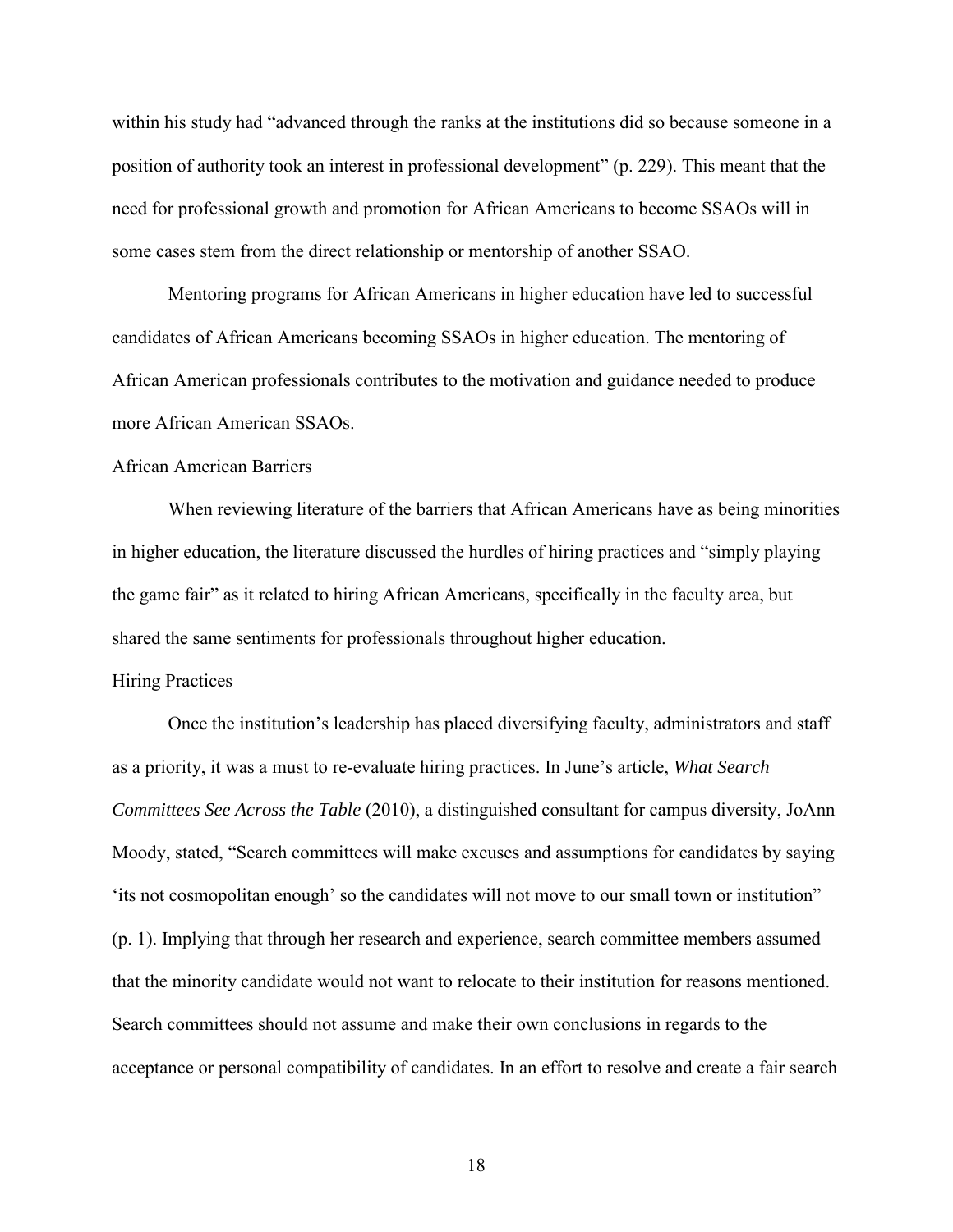committee Virginia Commonwealth University created a diversity-hiring packet as a resource tool for all departments seeking hires (Strategies for Successfully Recruiting a Diverse Faculty, n.d.). The document was created to assist in forming and creating search committees that would recognize diversity and work towards being fair and unbiased as much as possible. Turner (2006) believed it to be imperative that search committees be reflective of the diversity of the campus, so that candidates will be comfortable and possibly relate to backgrounds of search committee member(s). Although it would be difficult for the make-up of every search committee to reflect the campus every time, it would be the responsibility of the superiors to work to accomplish a diverse search committee (Turner, 2006).

#### Simply Playing the Game Fair

Institutions not hiring minority and women faculty do not solely cause lack of diversity in faculty and administrators. However, research conducted revealed that the lack of promoting minorities leads to minorities and women leaving institutions (Agler, n.d.). In *How to Recruit and Promote Minority Faculty: Start by Playing Fair*, an article written by Agler (n.d.) for AAUP argued that tenure committees and department chairs should "simply play fair," when it comes to promotion of minorities. Due to the heavy workload of minority faculty (advising a large number of minority students, advising departmental clubs/organizations, teaching several classes focused on race or gender), minority candidates were placed in predicaments that made it extremely difficult for them to focus on researching, publishing and preparing for tenure review. Departmental chairs should be cognitive of the teaching loads and extra assigned tasks given to all faculty, especially minority faculty attempting to make tenure. Kirkton (2008) wrote about his experience as a departmental chair at California State University, Northridge. Kirkton contributes his four elements of interest (engaging the community, curriculum, interdisciplinary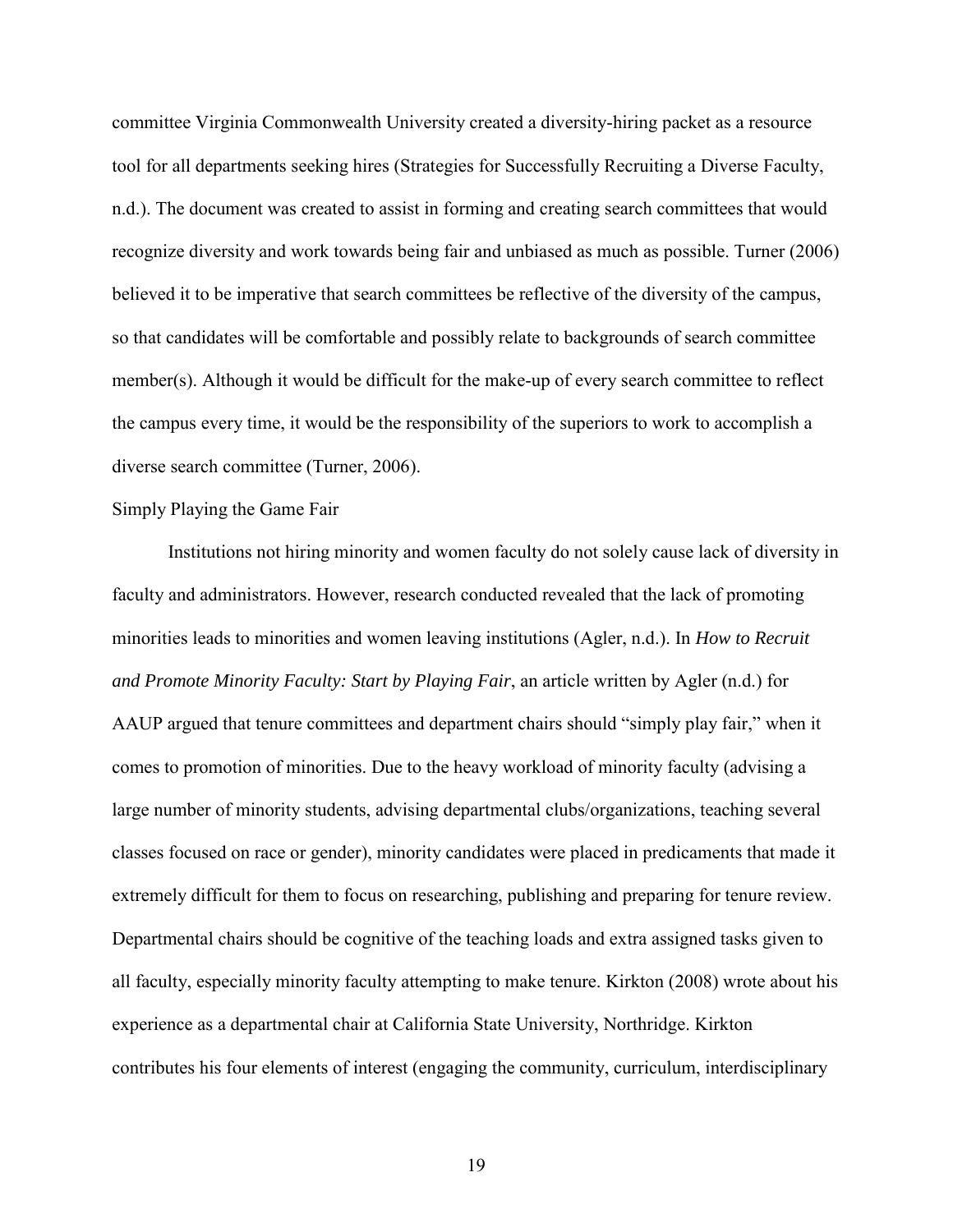approaches and personnel procedures) when departments seek to recruit diversity in faculty. Use of these four elements was a success in his department. Like in hiring, recruiting and retaining faculty, the four elements were linked to administrators throughout higher education. Working Conditions

Aquirre (2000) concluded that women and minority faculty are faced with "chilly" and "cold" working conditions were not positive in fostering diversity in faculty. African Americans in higher education continued to face discriminating working conditions that are considered throughout literature as a barrier to success for African Americans in higher education. Aquirre research found that African Americans were more likely to have trouble finding their identity on a predominantly White campus. African Americans had a feeling that they were alone and sometimes connected more to their students than to their colleagues.

Jackson (2001) made it clear that the way to retain African American administrators in higher education would be to focus on the working conditions that the predominately White institution creates for the African American administrators. Jackson discussed that working conditions for African American administrators consisted of long hours and at most time the compensation for their work was not comparable to that of their White counterparts in similar positions. African Americans were not solely concerned about their pay, but were at most times lured to other institutions for that reason.

The commitment to diversity for faculty, administrators/staff and students throughout higher education through the literature depicts progress. Higher education continued to focus on the African American populations and how to better increase the number. Literature outlining the statistics, diversity of faculty, the contribution factors and African American barriers in higher education is needed to understand African Americans in higher education.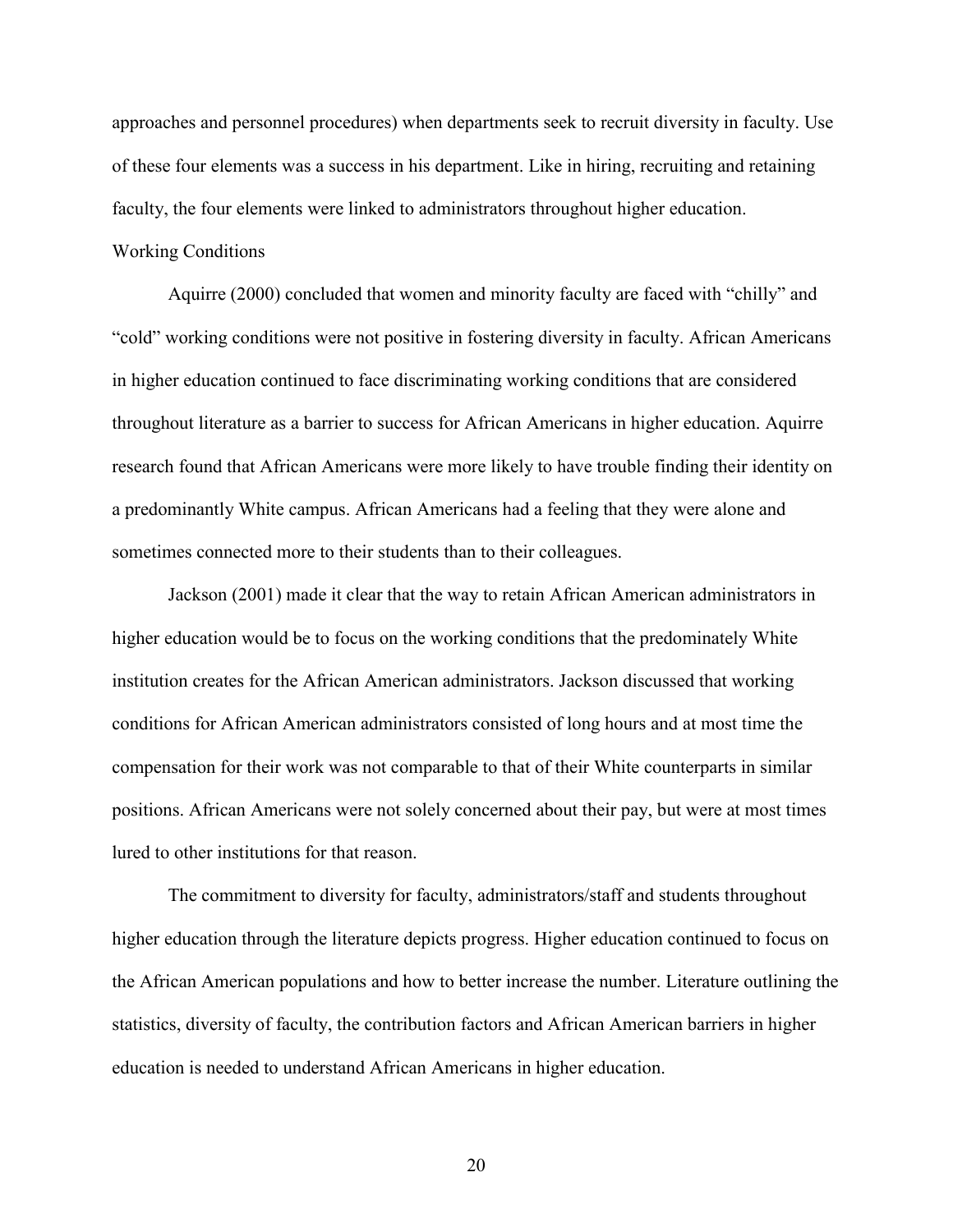#### Senior Student Affairs Officers (SSAOs)

# Profession of Student Affairs

There was much debate about when the student affairs profession came about in higher education (Nuss, 2003), and it was worthwhile to gain a brief understanding of how the profession evolved into what it is today. Nuss (2003) revealed that student affairs professionals should remember, "two enduring distinctive concepts" (p. 65) about the evolution of the profession

> The first is the profession's consistent and persistent emphasis on and commitment to the development of the whole person. In spite of the dramatic changes that have occurred in higher education, the profession's adherence to this fundamental principle should not be overlooked or underestimated. Second, student affairs was originally founded to support the academic mission of the college, and one of the characteristic strengths of American higher education is the diversity among the mission of the instructions. (pp. 65-66).

These concepts serve as a notion to why student affairs matter and exist.

Nuss (2003) further discussed that the major emergence of student affairs would come in the late-nineteenth century and early-twentieth century. Primarily, as the characteristics and needs of students changed, so did the need to become more directly involved in the needs beyond academic needs for each student. Institutional leadership changed and more emphasis was placed on the student. As institutions began to hire individuals to attend to diverse students, the student profession came about and entire departments were established with 'student affairs' and 'college personnel' used to describe the profession (Nuss, 2003).

Dean of Men/Dean of Women

In the early years of higher education, faculty members were the key persons to meet the needs of students. Specifically, faculty was assigned to teach and advise students in regard to academic matters (Nuss 2003). The president would have been considered the chief officer and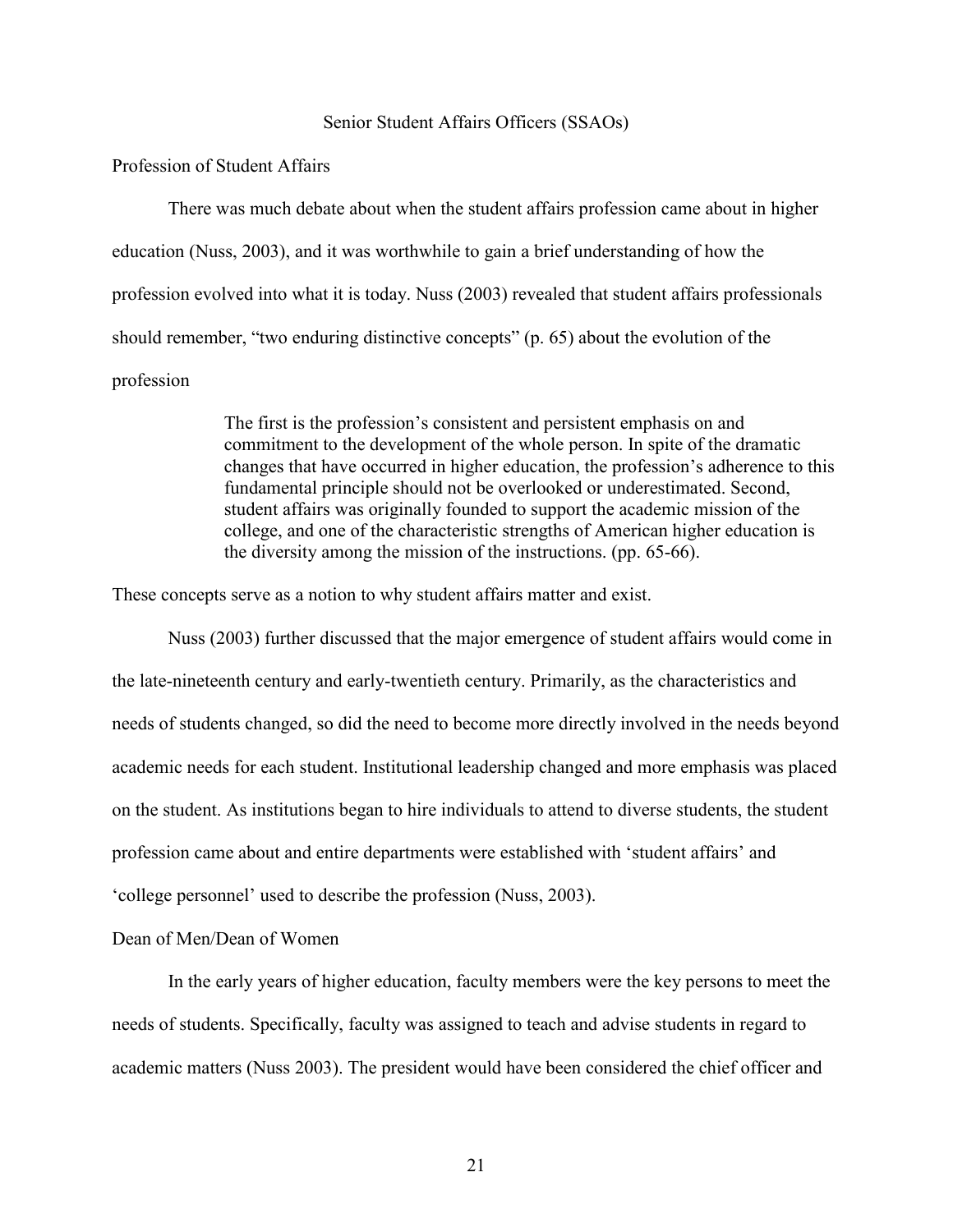dealt with the affairs of the institution and the discipline of the students (Nuss, 2003). As institutions began to increase in number and diversity of students, there was a need to address the welfare of the students and their needs beyond the academic realm (Rentz, 1996). The presidents were busy with the affairs of the institution and thus a shift of job responsibilities, especially that of discipline was assigned to the dean of students position (Rentz, 1996). In these early years, the dean of students was a faculty member who would teach and serve as the disciplinarian. The role of faculty member and dean of students became too much for one person. As institutions began to expand and shift focus from solely academics to academics and the "whole student" (p. 66) the need for a person responsible for each led to the hiring of fulltime dean of students (Nuss, 2003). President Harber of the University of Chicago said

In order that the student may receive the assistance so essential to his highest success, another step in the onward evolution will take place. This step will be the scientific study of the student himself…provision must be made, either by the regular instructors or by those appointed for the purpose, to study in detail the man or woman to whom instruction is offered the man or provision must be made, either by the regular instructors or by those appointed for the purpose, to study in detail the man or woman to whom instruction offered. (Cowley as cited in Williamson, 1949, p. 22).

Alice Freeman was named the first dean of women, when she was appointed by University of Chicago's President to serve as both the dean of women and professor of history (Rentz, 1996). Later, the first fulltime dean of women, Marion Talbot, was hired to replace Alice Freeman Palmer in 1985 (Rentz, 1996).

Thomas Arkle Clark was appointed as the dean of undergraduates and assistant to the President for the University of Illinois. This appointment and tenure (1901-1909) represented a time when the dean of students contributed tremendously to the area of discipline (Rentz, 1996). Thomas Arkle Clark, like his professor at Harvard L. R. Briggs, was considered as "…student personnel pioneers [who] valued the individuality of each student, were committed to the holistic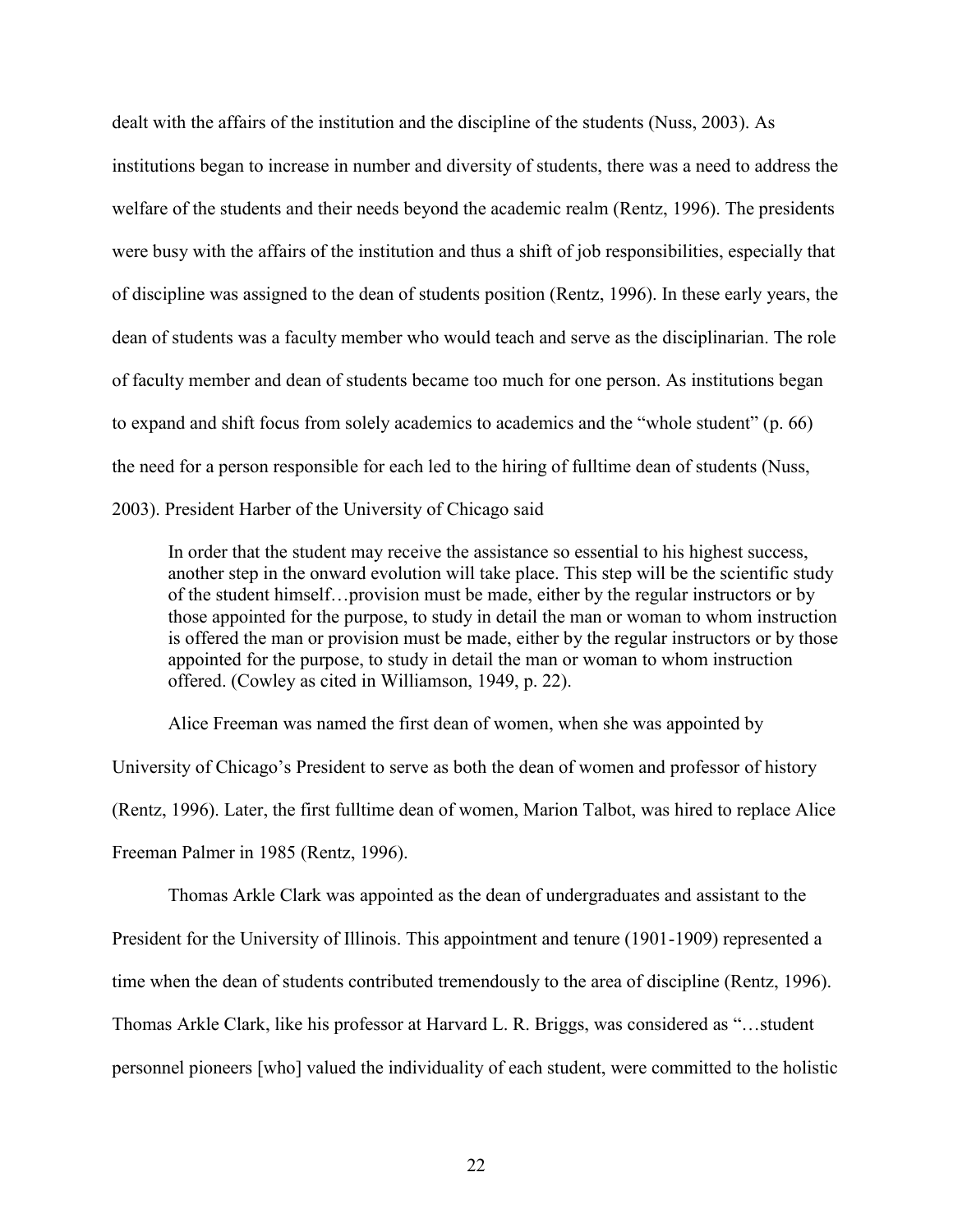development of students, and held an unshakable belief in each student's unique potential for growth and learning" (Rentz, 1996, pp. 39-40).

## Student Affairs Associations

The increase and popularity of student affairs created the need for professional associations to be formed (Rhatigan, 2001). Rhatigan (2001) noted the more notable student affairs associations as the National Association of Student Personnel Administrators (NASPA), National Association of Women Deans, Administrators, and Counselors (NAWDAC) and American College Personnel Associations (ACPA). African Americans were not initially granted membership in these groups, and they created their own association for male and female deans to later become the National Association of Student Affairs Professionals (NASAP) (Barrett, 1991; Rentz, 1996; Taylor, 1998). These professional associations continue to flourish, even with the integration of all professional associations.

Professional associations such as NASAP and American Association of Colleges and Universities (AACU) provide education, development and training opportunities for African American student affairs professionals. NASPA has created African American Knowledge Community that the NASPA webpage described; "NASPA Knowledge Communities provide opportunities for professionals with similar interests to explore topics for discussion and debate, to exchange programming ideas, and to focus on issues for the consideration of the Board of Directors" ("African American knowledge," n.d). According to the NASAP website, the African American Knowledge Community's mission is

The mission of the AAKC is to increase the Knowledge community members' awareness of, knowledge about, and appreciation for issues unique to African American professionals working in higher education, and in particular student affairs. The African American Knowledge Community also seeks to educate the NASPA membership on trends and issues related to African-American professionals and students. This is done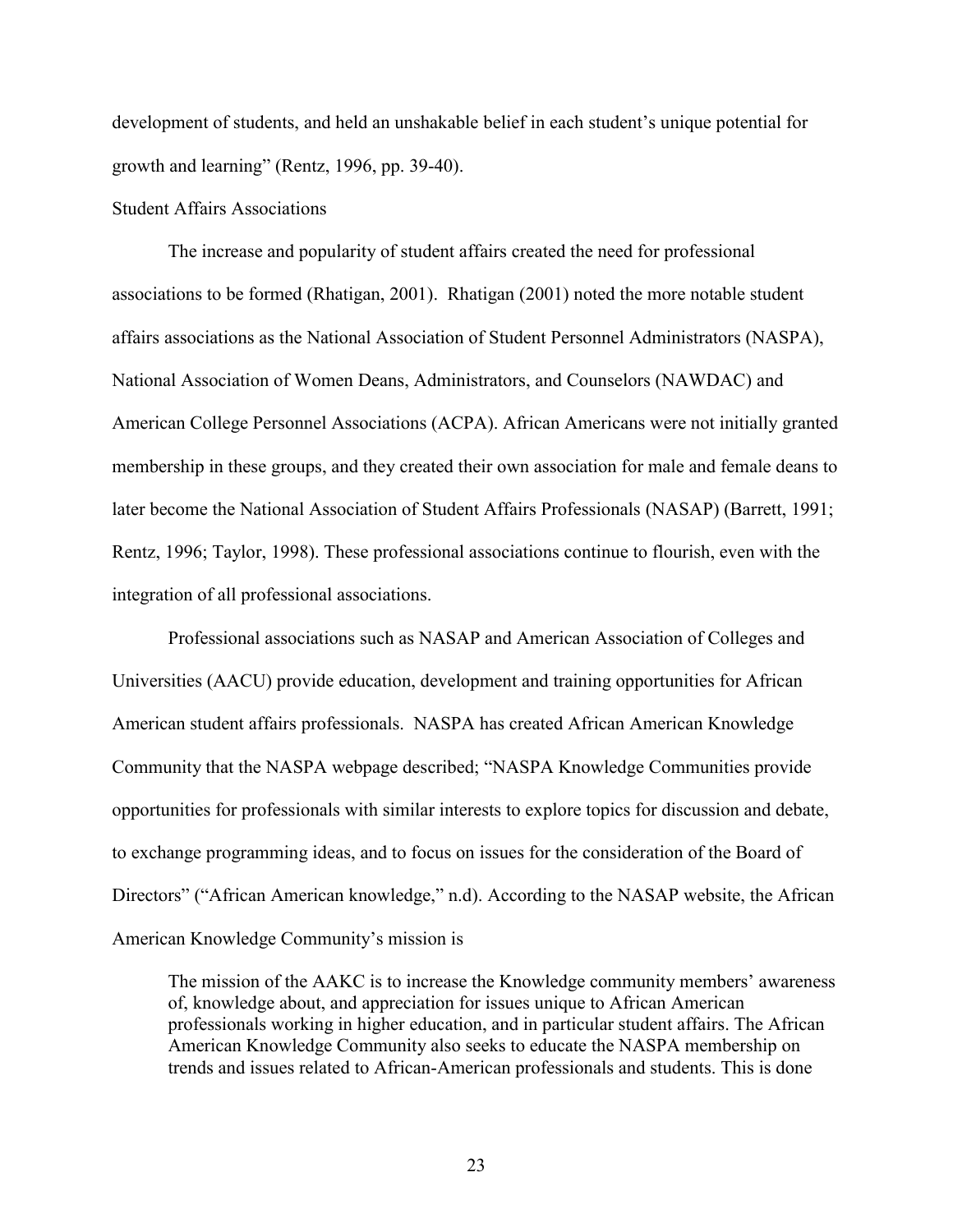through sharing information on research, campus issues, and mentoring… ("African American knowledge," n.d).

There are a total of 25 Knowledge Communities that are open to any members of the NASPA membership. African American student affairs professionals are offered several programs and resources to aid them in becoming or being a SSAO.

 Additionally, NASPA offered institutes for individuals aspiring to become an SSAO, institutes for newly hired SSAOs, seminars and workshops specific to minority groups throughout higher education. These opportunities were not for administrators or staff only. NASPA offered the NASPA Undergraduate Fellows Program (NUFP), which is a mentoring program for undergraduate students that are "historically disenfranchised and underrepresented professionals in student affairs and/or higher education" ("NASPA undergraduate fellows," n.d) who are interested in pursuing a career in student affairs.

 American Association of Colleges and Universities has a commitment to diversity and creating opportunities for African Americans interested in becoming an effective practitioner in higher education. AACU has developed the Making Excellence Inclusive (MEI) initiative to "help colleges and universities integrate diversity, equality, and education quality efforts into their missions and institutional operations" ("Making Excellence Inclusive," 2012). African Americans aspiring to become an SSAO can benefit from the work and efforts of AACU's diversity and equity MEI imitative.

#### Organizational Structure

In the late 1960's, student affairs divisions began to shape a new identity to fit the high populations of new and diverse students that were admitted to higher education (Amber, 2000). These new programs and structures were considered curious, as divisions and their activities seemed to grow exponentially; and subsequently, there have been serious concerns about the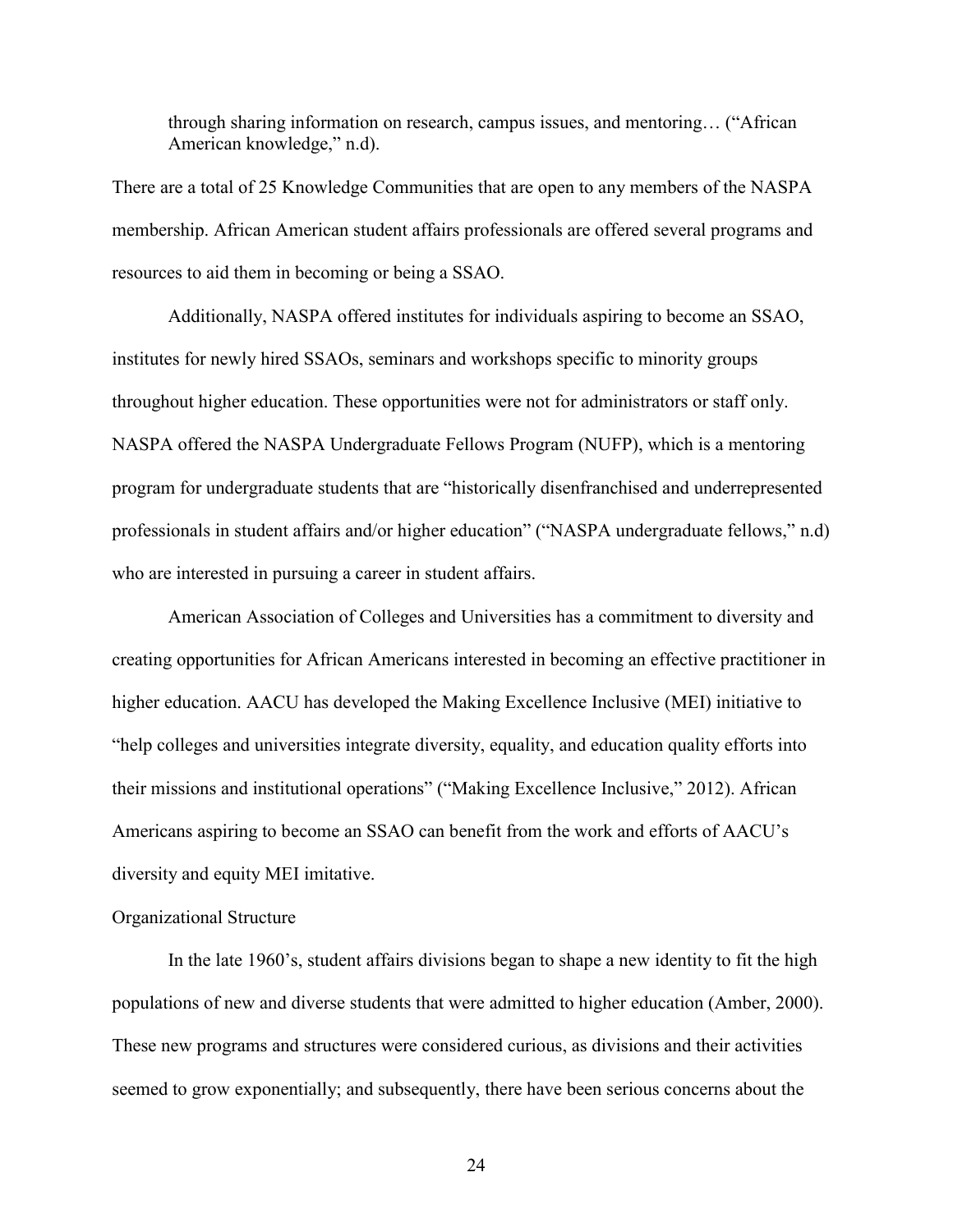effective use of resources to serve students (Ambler, 2000; Manning, Kinzie, & Schuh, 2006). One result has been a debate about to whom student affairs should report (Kuk & Banning, 2009).

Kuk and Banning (2009) produced a listing of over 75 different departments/units or service areas that established the student affairs department across the United States. Some of the most common areas (at least 50% of institutions said these areas were part of student affairs) were: counseling centers (97.40%), residence life (81.81%), career services (77.92%), health centers (70.12%), student activities (70.12%), student centers (70.12%), campus recreation (64.93%), judicial affairs (62.33%), academic advising and support services (58.44%), disability services (58.44%), multicultural student services (58.44%), dean of students (58.44%) and enrollment management (50.70%). These functional areas of student affairs were consistent through all institutional types with slight differences due to other factors (i.e. resources, size etc.) (Kuk & Banning, 2009).

 Shown in Table 5 are the functional areas of the division of student affairs, alphabetically (Dungy, 2003). The functional areas of student affairs vary depending on the institution's mission and are shifting towards being placed under the area of academic affairs (Tull and Freeman, 2008). In regards to the functional areas listed in Table 5 Dungy (2008) stated, "All these vary greatly by size, reputation, resources, geographic region, and academic specialization; and each institution has its own mission, history, traditions, and culture" (p. 341).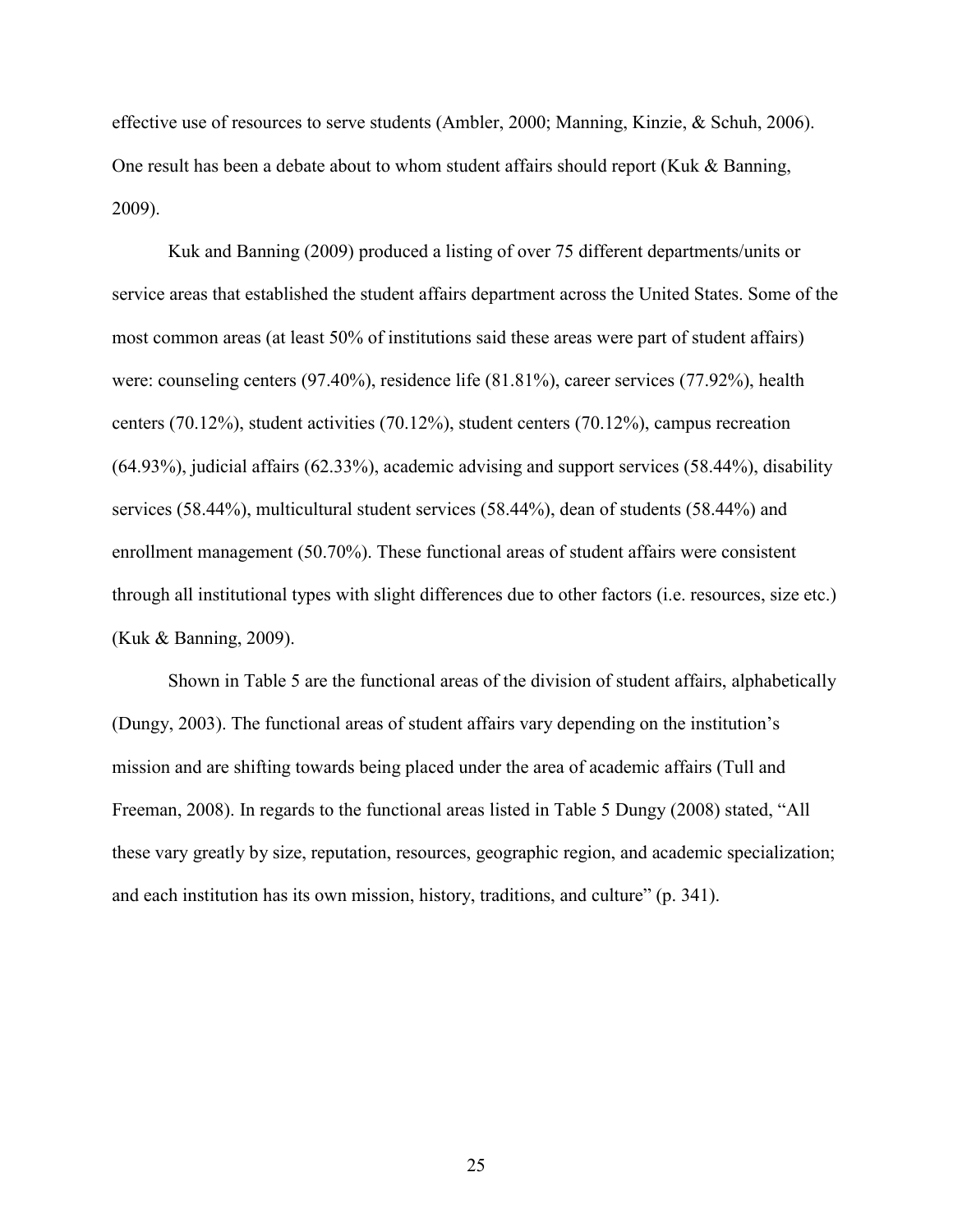Table 5.

# *Functional areas of Student Affairs*

Functional Areas

Academic Advising Admission Assessment, Research, and Program Evaluation Athletics Campus Safety Career Development College or Student Unions Community Service and Service Learning Program Commuter Services and Off-Campus Housing Counseling and Psychological Services Dean of Students Office Dining and Food Services Disability Support Services Enrollment Management Financial Aid Fundraising and Fund Development Graduate and Professional Student Services Greek Affairs Health Services International Student Services Judicial Affairs Leadership Program Lesbian, Gay, Bisexual, and Transgender (LGBT) Student Services Multicultural Student Services Orientation and New Student Programs Recreation and Fitness Program Religious Programs and Services Registration Services Residence Life and Housing Student Activities Women's Centers

Student affairs must deal with the larger picture of span of control and organizational hierarchy (Kuk & Banning, 2009). Student affairs complex organizational structure of several different tiers of hierarchy differed from institution to institution, and in some cases, dependent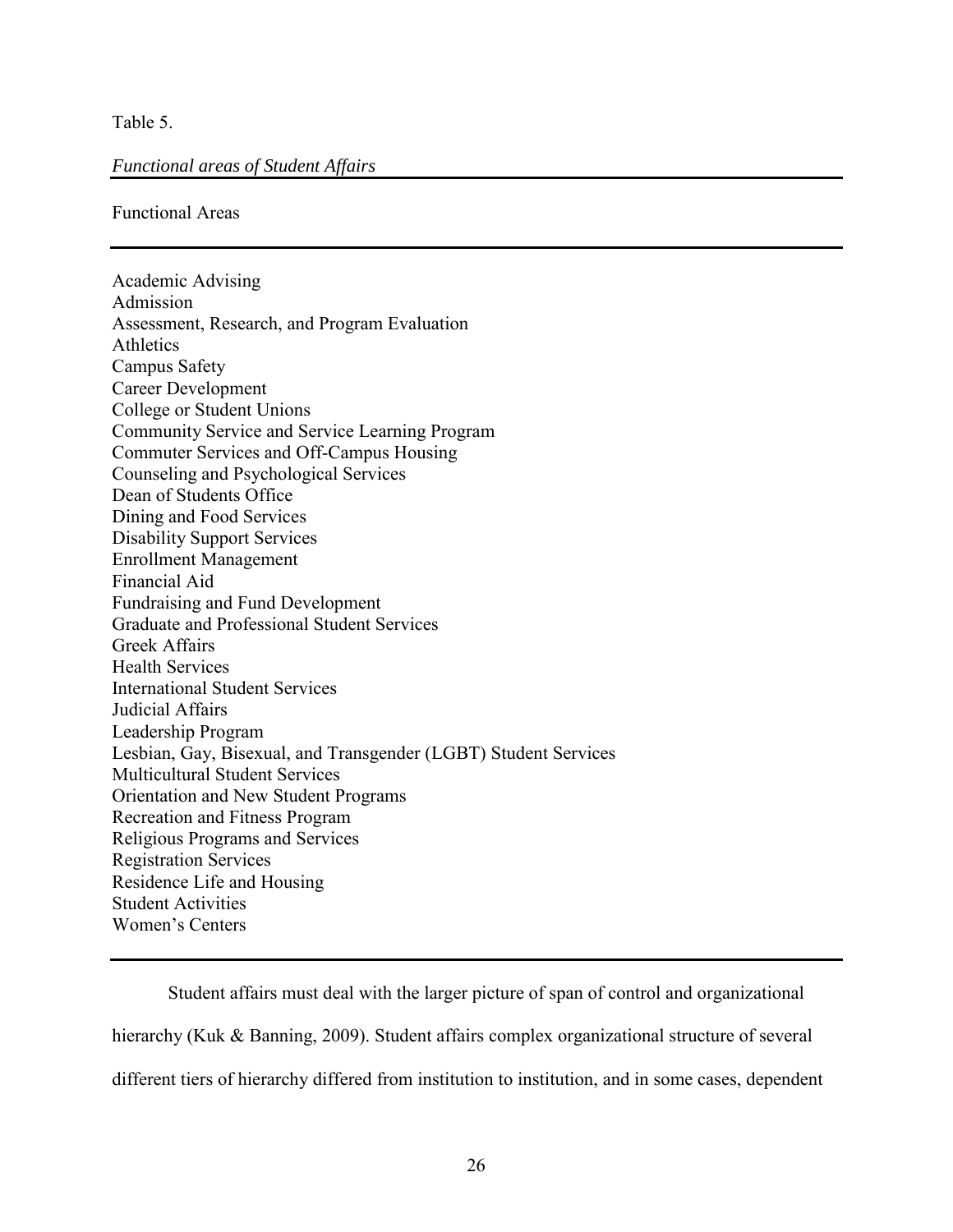upon the institution type and size. Kuk and Banning (2009) found that student affairs departments may have one, two, three and in most cases more levels of hierarchy. "Research universities tended to have more overall complexity in their structures than the other organizational types" (Kuk & Banning, 2009, p. 104). Also, the resources of the student affairs departments made a difference in the hierarchal structure. "In most of these cases, the SSAOs also expressed concerns about having too many direct reports, or no resources to hire a desired associate or assistant senior level person" (Kuk & Banning, 2009, p. 105).

Tull and Freeman (2008) researched standardized titles for senior level administrators over a 22-year span. The study extended the Rickard (1985) study that examined the titles of SSAOs at different institution types. Using Rickard (1985) as a model, Tull and Freeman found that institutions are moving from using the title dean of students to the title vice president/chancellor of student affairs. They showed that "92% of institutions that shared 14 common titles and labels" (Tull & Freeman, 2008, p. 279). By no means did this mean that institutions have been moving toward total uniformity of titles and labels used in the student affairs profession. Tull and Freeman (2006) cited Sandeen and Barr (2006), "Institutions have and will continue to define their student affairs functions through labels that are best aligned with their particular values, missions, and organizational structures" (p. 278). Tull and Freeman noted a shift to organizing student affairs by using academic and provost models (Sandeen & Barr 2006; Manning, Kinzie, & Schuh, 2006 cited in Tull and Freeman, 2008). Therefore, institutions have moved to using vice chancellor/student affairs, associate provost/dean of students and such combinations of titles and labels to meet the mission of the institution.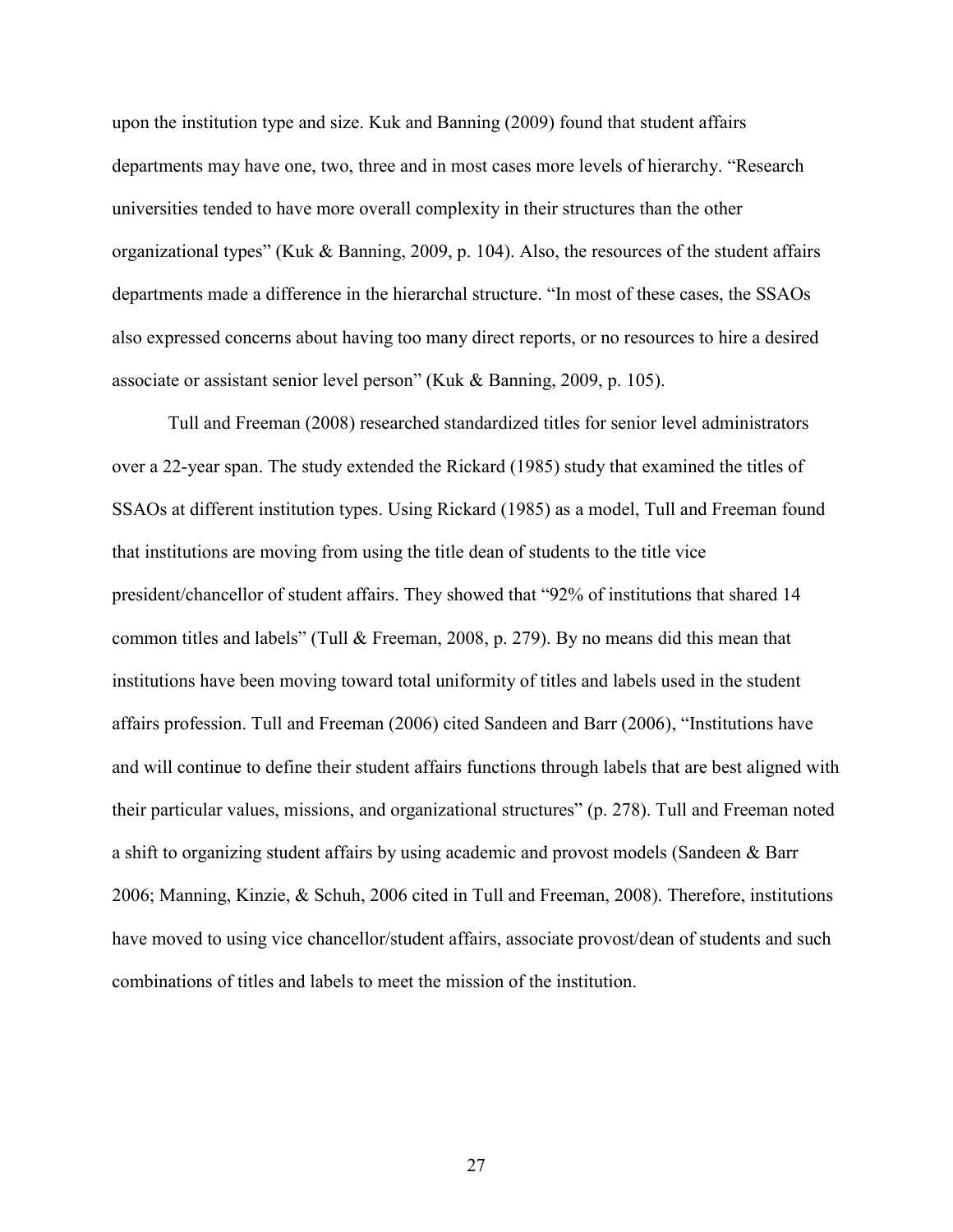### Career Paths and Compensation

Biddix (2011) found that there have been no specific "stepping stones" for a student affairs professional to reach the senor level administrator position. Instead, there are many different paths to becoming a SSAO. Biddix (2011) studied career development by examining functional areas of SSAOs careers that resulted in an average of twenty years and six job changes, which most often led to becoming the dean of students. Biddix (2011) revealed that most began their student affairs work in residential life and student activities. After serving for quite sometime, student affairs professionals moved to a directorship or some sort of administrative role that prepares them for a senior level opportunity (Biddix, 2011). Literature (Biddix, 2011; Tull & Miller, 2009) identified an academic attainment trend (depending on institutional type) where SSAOs have a terminal degree. Biddix (2011) noted that smaller public, private and liberal arts colleges/universities' SSAOs may not have attained a terminal degree.

 Higher Education literature addressed many inconsistencies. Primarily, salaries and representation of senior level administrators of color or women, compared to White male administrators (Drummond, 1995; Evans, 1988; Rickard, 1985). Reason, Walker and Robinson (2002) wrote, "Further, during the past two decades, research has established that females and professionals of color, when compared to Caucasian males, are represented at much lower percentage rates in senior-level student affairs positions" (p. 252).

### SSAO Research

## Time Commitment/Time Demand

 The career path to becoming an SSAO fluctuated with the type of institution (research, four year, for profit, private etc.) in regard to the number of years of service prior to becoming a SSAO (Tull & Miller, 2009; Biddix, 2011). SSAOs that reach the accomplishment of being the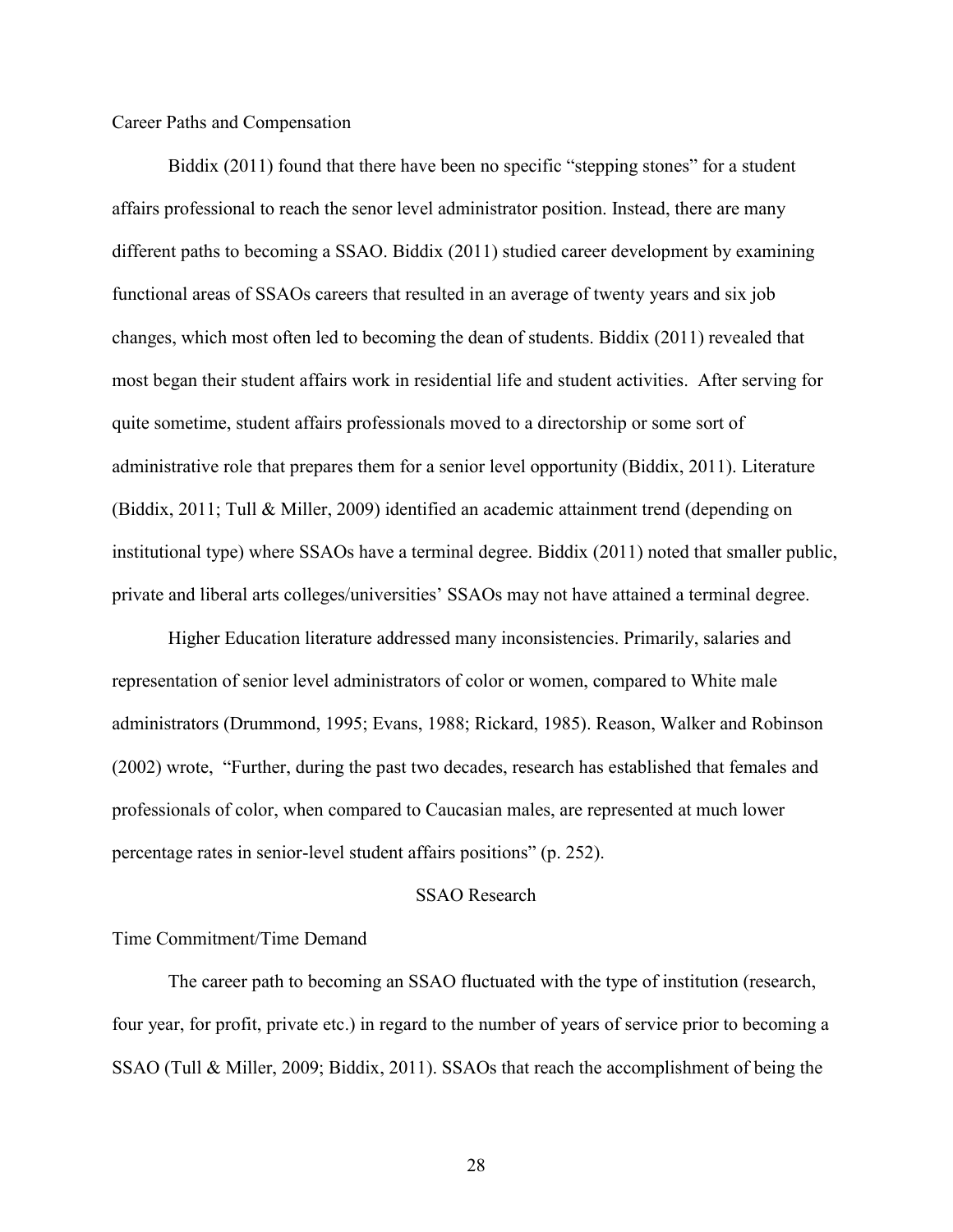senior student affairs officer for their institution must be able to commit long hours and understand how to manage stress.

 Randall, Daugherty and Globetti (1995) revealed that women and minorities have to adjust to time commitment or time demand. Dungy (2003) outlined the many functional areas of student affairs (Table 5) in which the SSAO is overseer of the many areas. Randall et al. (1995) captured the time demands that African American SSAOs faced

These SSAOs also expressed dissatisfaction with the time demands of being a senior student affairs officer, indicating that the position is one that requires a 24-hour day, seven-day week commitment. One senior level administrator says that the position "could consume one's life." Several state that they have no time for themselves, and others mention that they often feel isolated since there are few women at the top levels in whom they can confide or with whom they can socialize (p. 21).

The time commitment of SSAOs is a primary area of dissatisfaction, and a reason that SSAOs chose to leave the profession for faculty positions (Blimling, 2002). Blimling (2002) found that a number of SSAOs wished they had spent more time devoted to balancing their family life and their work. Schroeder, a SSAO, said the following as advice to SSAOs that could be struggling with the notion of balancing time,

I realize now, more than ever, that life is not a dress rehearsal—this is it! Hence, I am devoting more and more of my discretionary time to a series of daily and weekly activities that provide deeper meaning for my life (Blimling, 2002, p. 36).

African Americans in the SSAO position have to balance their work and family life. The

time commitment for this position required long hours (Randall, 1995), supervisory skills to

supervise the many functional areas (Dungy, 2003) and was considered to pose many challenges

for African American SSAOs (Blimling, 2002; Randall, 1995; Randall, Daugherty, & Globetti,

1995).

Academic Affairs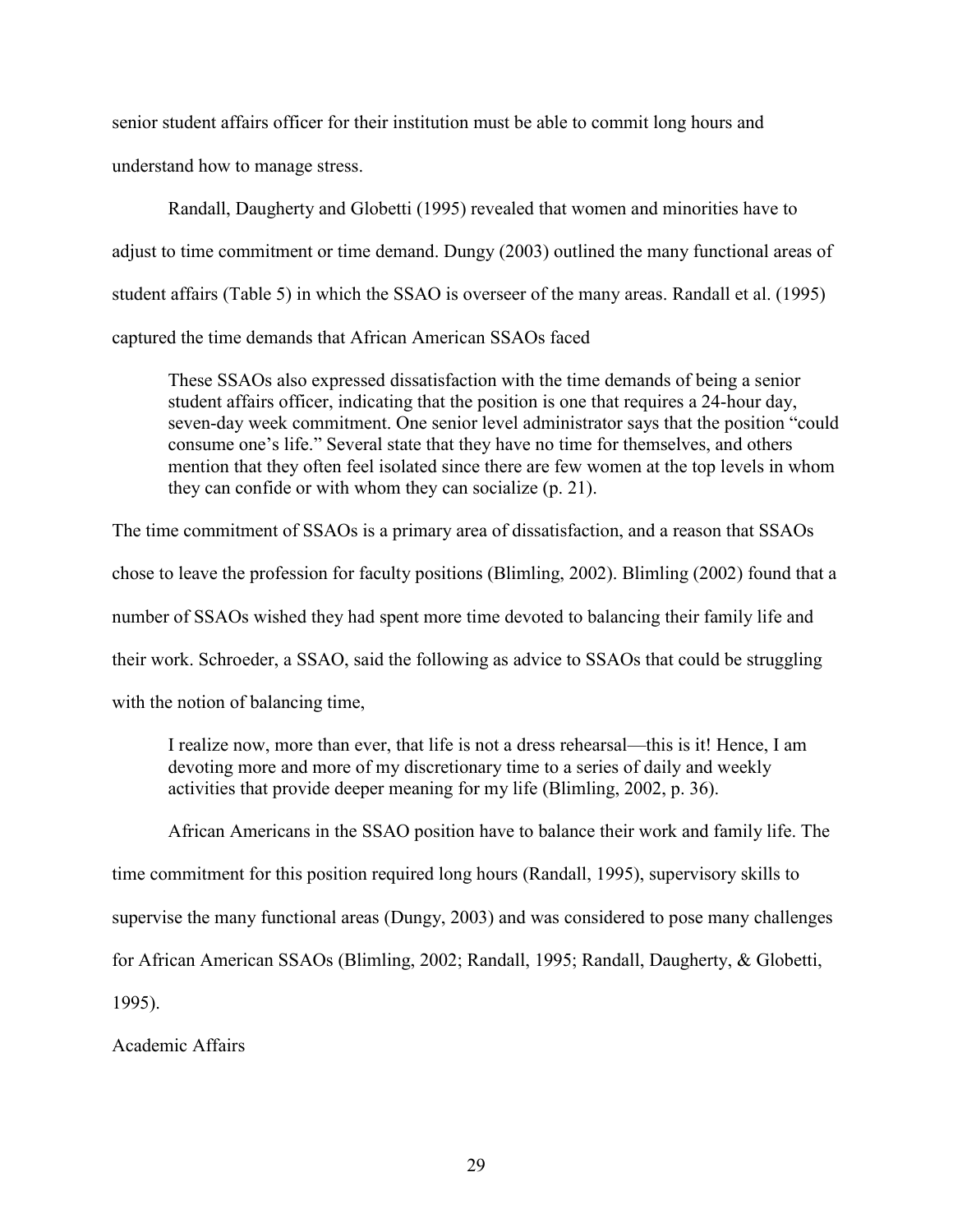Prior to the existence of student affairs, there were academic affairs. Historians date the inception of student affairs to the nineteenth century and others to the early twentieth century (Nuss, 2003; Rentz, 1996). Faculty members moved from solely teaching courses to taking part in the welfare of students. Early faculty members with responsibility for student affairs were hired as dean of men and dean of women, to attend to the discipline/personal needs of students on campus (Nuss, 1993). This was the start of the academic affairs and student affairs collaboration. Student affairs can be linked to academic affairs, as some of the SSAOs are hired as faculty members and some tenured. Student affairs at some institutions was a branch of academic affairs. Tull and Freeman (2008) found that student affairs label or title their SSAOs as stated, "A greater use of academic-related titles was also observed, such as associate provost for student affairs" (p. 279).

### African American Senior Student Affairs Officers

African American professionals are no strangers to the student affairs profession. African Americans have typically held a variety of positions within student affairs; however, rarely in the senior administrative positions (Reason et al., 2002). As institutions have become more diverse, African Americans have begun to rise to mid-level positions and some to the senior student affairs officer level (Gardner, 2008). The literature on African American SSAOs was generally divided into that of African American experiences of males and females, and rarely both. However, the implications from the research on African American experiences as a male or female administrator resulted in implications for African American administrators in general. African American Male Administrators

Stokes (1996) found that African American administrators, who are or were in a SSAO position at a predominately White institution, felt a sense of loneliness coupled with being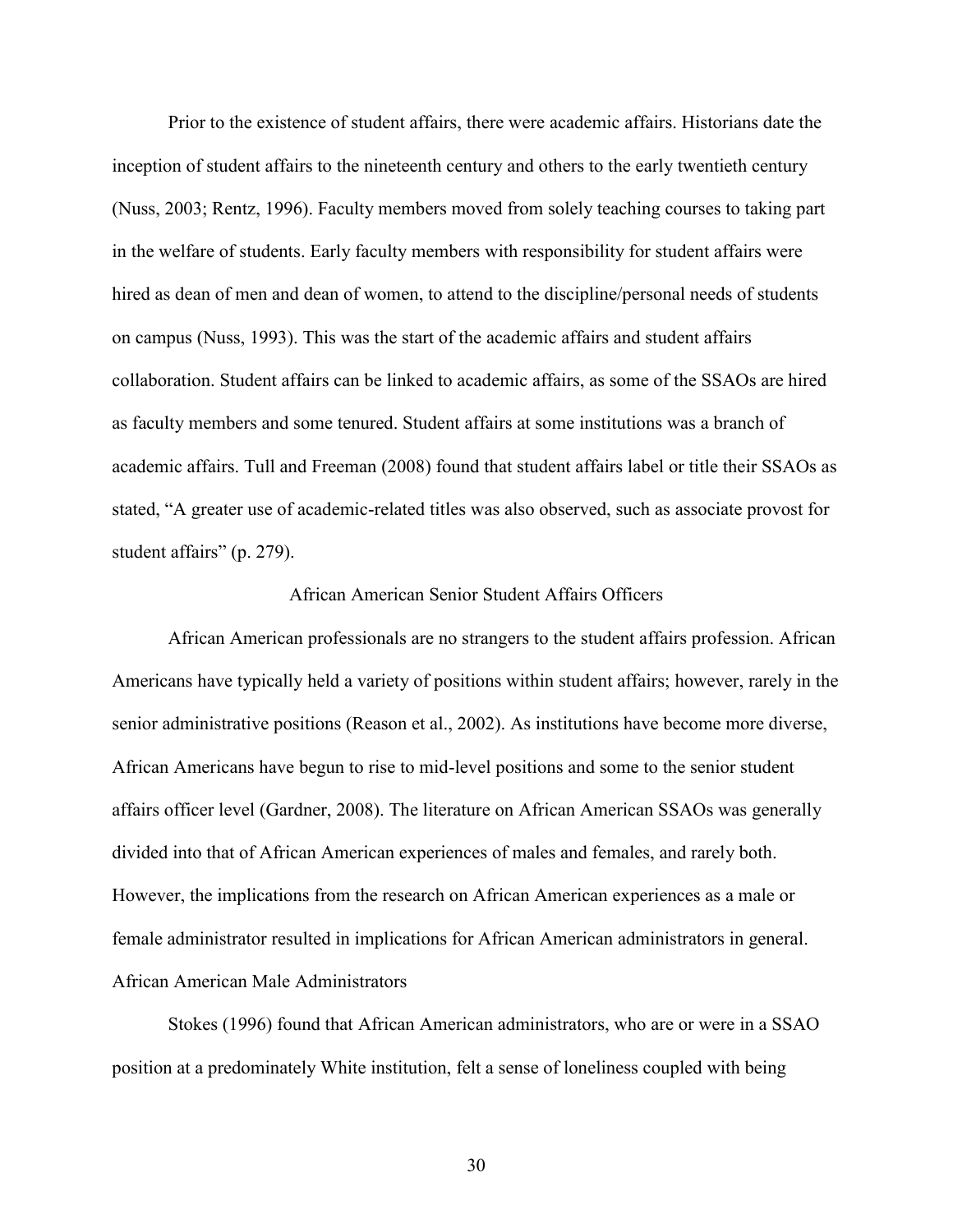extremely busy. The 19 African American male SSAOs reported their dislike with no formal mentorship programs for the next generation of African American SSAOs and that occupying such a position essentially meant they represented the overall minority population at an institution. African American males in SSAO positions referenced professional training and development opportunities as important steps to becoming an SSAO and their continued success.

Overall, Stokes (1996) found that the African American males were comfortable and happy with their experiences as being a SSAO at a predominately White institution. The participants of the study were satisfied with their jobs through the work that they had accomplished while in their positions. Many of them found support from their president and cabinet colleagues as the leading reason for their happiness. Many of the barriers of being African American still existed but were identified as merely prevalent on the journey to the SSAO position.

### African American Female Administrators

 Scott (2003) identified how essential it was for African American females as SSAOs to overcome the "isms;" build collegiality; have significant mentoring relationships; balance competing obligations and to find institutional comfort and fit to be successful.

 African American female administrators experienced the "isms" (racism, sexism and colorism), with racism being the most prominent "ism" for them to have experienced (Scott, 2003). Scott noted that African American SSAOs need to have an understanding of racism and how they can still succeed while knowing racism exists.

Further, African American female SSAOs were noted as being "the first," at their respective institutions (Scott, 2003). As such, these women felt a sense of being at the top by themselves. These women had to gain support and network to build their collegiality among their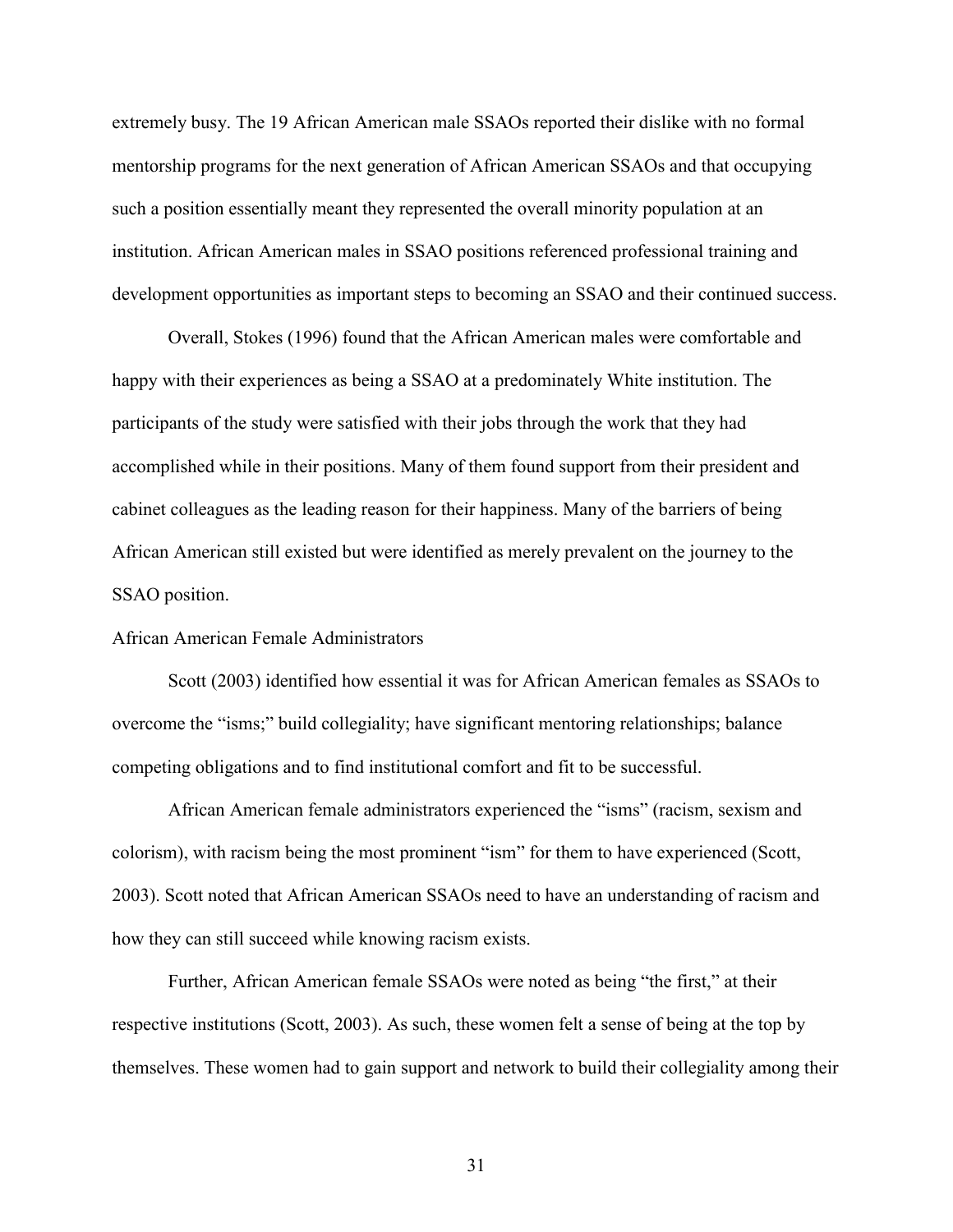colleagues. Previous literature revealed that African American SSAOs generally felt a sense of isolation and loneliness while being in their position (Jackson, 2001).

 The last three findings of the Scott (2003) study were that African American SSAOs should have a significant mentoring relationship, balance competing obligations and find institutional comfort and fit in order to become successful; e.g., balancing of personal and professional lives. Scott (2003) wrote

> From their mentors they acquired the cultural capital needed to be successful. What the participants made very clear is that the senior student affairs officer position is a lonely position and that they needed to seek out people outside their institutions, such as other Vice Presidents, to serve as sounding boards (p. 179).

African American female SSAOs rely on mentors and other colleagues to be successful as a

SSAO. These female SSAOs were also to serve as mentors to their community and other females in their field.

African American female administrators are linked to the Black female faculty

experiences in higher education (Randall et al, 1995). Holmes, Land and Hinton-Hudson (2007)

wrote

Researchers reported that the stress associated with establishing teaching, research, and writing agendas, in addition to isolation, vague and unclear promotion and tenure requirements, collegial relationships, and for some, unusually high service commitments and family responsibilities are all significant concerns that plague new tenure-track Black women and other faculty in high education (p. 117).

Literature (Bode, 1999: Boice, 1992; Holmes, 2003; Menges & Associates, 1999; Tierney &

Rhoads, 1994; Turner & Myers, 2000) referenced the tremendous amount of hard work and

loneliness that African American females in faculty experience, similar to that of African

American SSAOs. African Americans benefited from knowing the challenges prior to becoming

an SSAO (Jackson, 2001).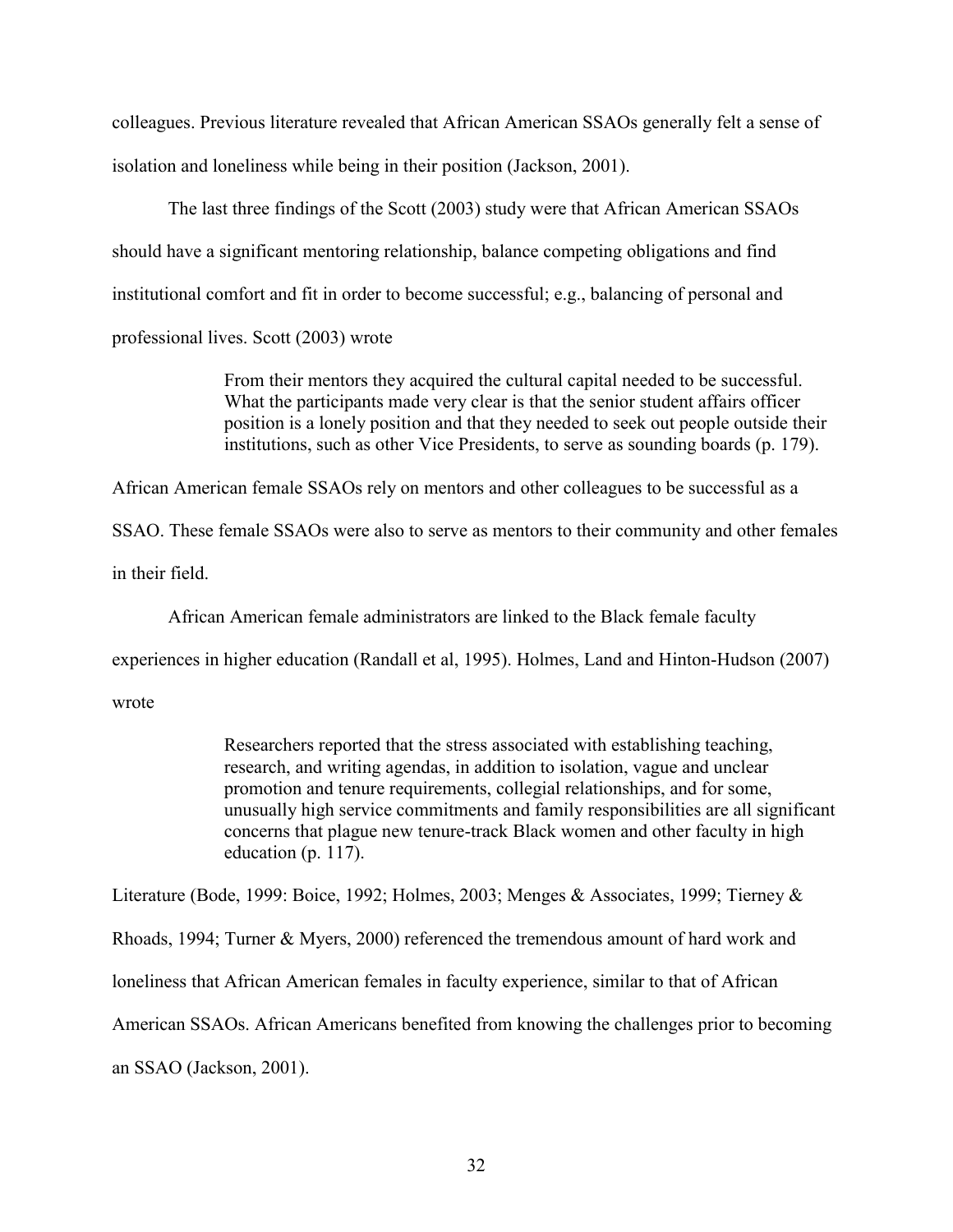### Chapter Summary

The literature in this chapter provided information that focused on three aspects of higher education. First was a review of literature about African Americans in higher education. To gain a better understanding of the profile of an African American in higher education, four elements of the African American experience were examined, including a statistical overview of African Americans in higher education; diversity in faculty of African Americans in higher education; contributing factors (Affirmative Action, institutional leadership, commitment/loyalty, and mentoring programs) and barriers that African Americans within higher education might face.

Second, the chapter provided information on senior student affairs officers (SSAOs). Four elements were reviewed in this section; student affairs profession, organizational structure, career paths and compensation and SSAO research. This section began with a brief historical review of the student affairs profession. The review of organizational structure led to learning responsibilities and reporting structure of the SSAO. The third element in the section was the review of the career paths and compensation pertaining to SSAOs. This element focused on the different career paths that led to becoming an SSAO. The last element reviewed was other SSAO research that has been conducted.

The third section that the chapter provided information on was African American SSAOs. There was little literature specifically pertaining to African American SSAOs, unless it dealt with African American women SSAOs. Reviewing the literature on African American women SSAOs served as the generalization of the career characteristics and experiences of African Americans SSAOs.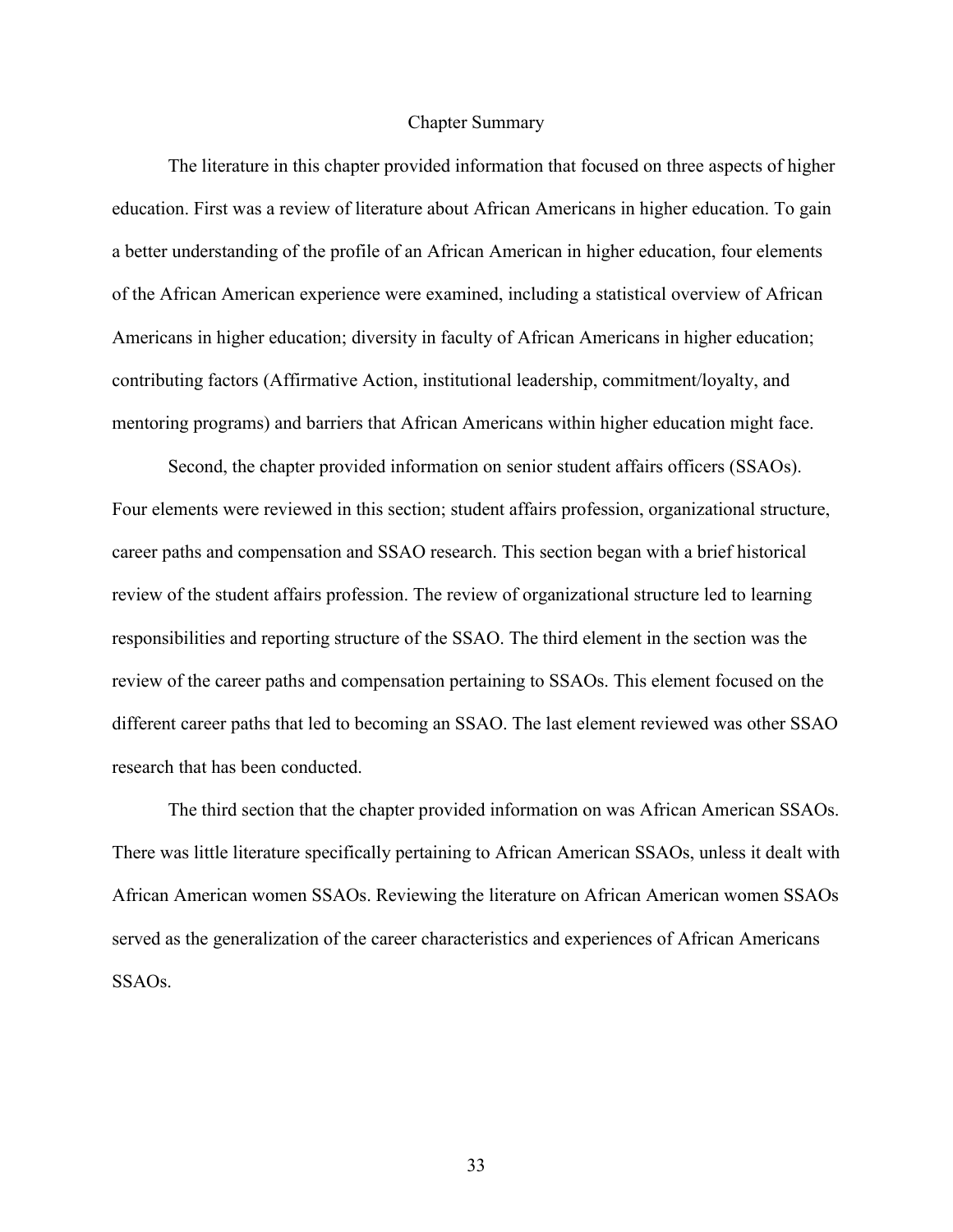## **CHAPTER THREE METHODOLOGY**

### Introduction

The purpose for conducting this study was to gain an understanding of the career characteristics of African American senior student affairs officers (SSAOs) at predominately White institutions (PWI). The chapter will outline seven components of research procedures; a) sample and sampling, b) research design, c) collection of data, and d) data analysis. This chapter will conclude with a chapter summary.

## Sample and Sampling

Ten African American senior student affairs officers' curriculum vitae will served as primary data for the study. The African Americans SSAOs were current employees of an accredited four-year predominately White institution. The sample was recommended from colleagues, affiliates of student affairs and those familiar with persons holding the senior administrator title or those currently holding the SSAO title in the field of student affairs through the snowballing technique. Participants held the senior-most student affairs position at their institution.

### Research Design

Finding the most appropriate research design for a study was imperative. For this study a descriptive research design was chosen and utilized. Based on the career characteristics and professional information provided via curriculum vitae and survey, descriptive statistics were analyzed and reported.

Creswell (2008) wrote that descriptive designs "describe trends in the data to a single variable or question on your instrument" (p. 190). Using a descriptive design, the focus was on conducting descriptive statistics. Descriptive statistics produced the general tendency of data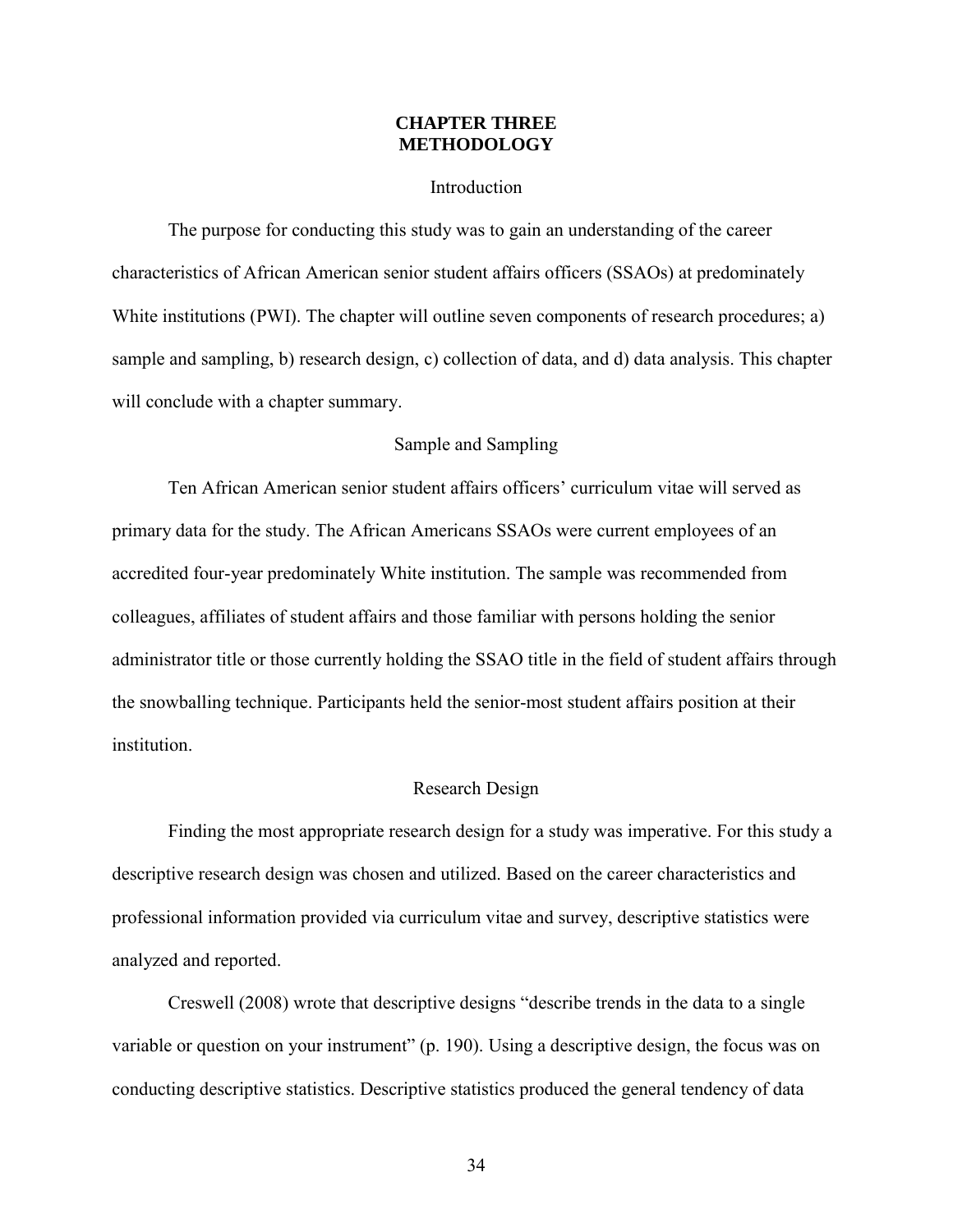from the curriculum vitae of the African American SSAOs. The descriptive statistics, or "calculations of values based on numbers" (p. 191), served as an analysis of the career characteristics of the sample and helped answer the research questions (Creswell, 2008). For this study two descriptive statistical tests were used to analyze data; central tendency and variability.

## Collection of Data

A snowballing sampling technique was utilized. The initial participants were African American SSAOs who were known to the researcher. These three African American SSAOs were sent an electronic survey (Appendix B), asked to submit a current copy of their CV and asked to identity at least three additional African American SSAOs. The three identified African American SSAOs from the initial respondents were emailed and asked to provide the aforementioned information. This process of asking for three additional African American SSAOs produced a sample/sampling of ten participants. This process was repeated until at least 10 subjects had been identified and fully participated. An IRB was filed at the University of Arkansas.

## Data Analysis

The goal was to analyze each component included on each curriculum vitae in an effort to identify themes or categories of information from each document (Creswell, 2008). The themes and categories that emerged were coded and used to establish common phenomenon. Data were analyzed strategically to address each posed research question.

RQ 1: What was the profile of current African American SSAOs, including:

- A. Educational preparation
- B. Professional involvement
- C. Career progression (stepping stones)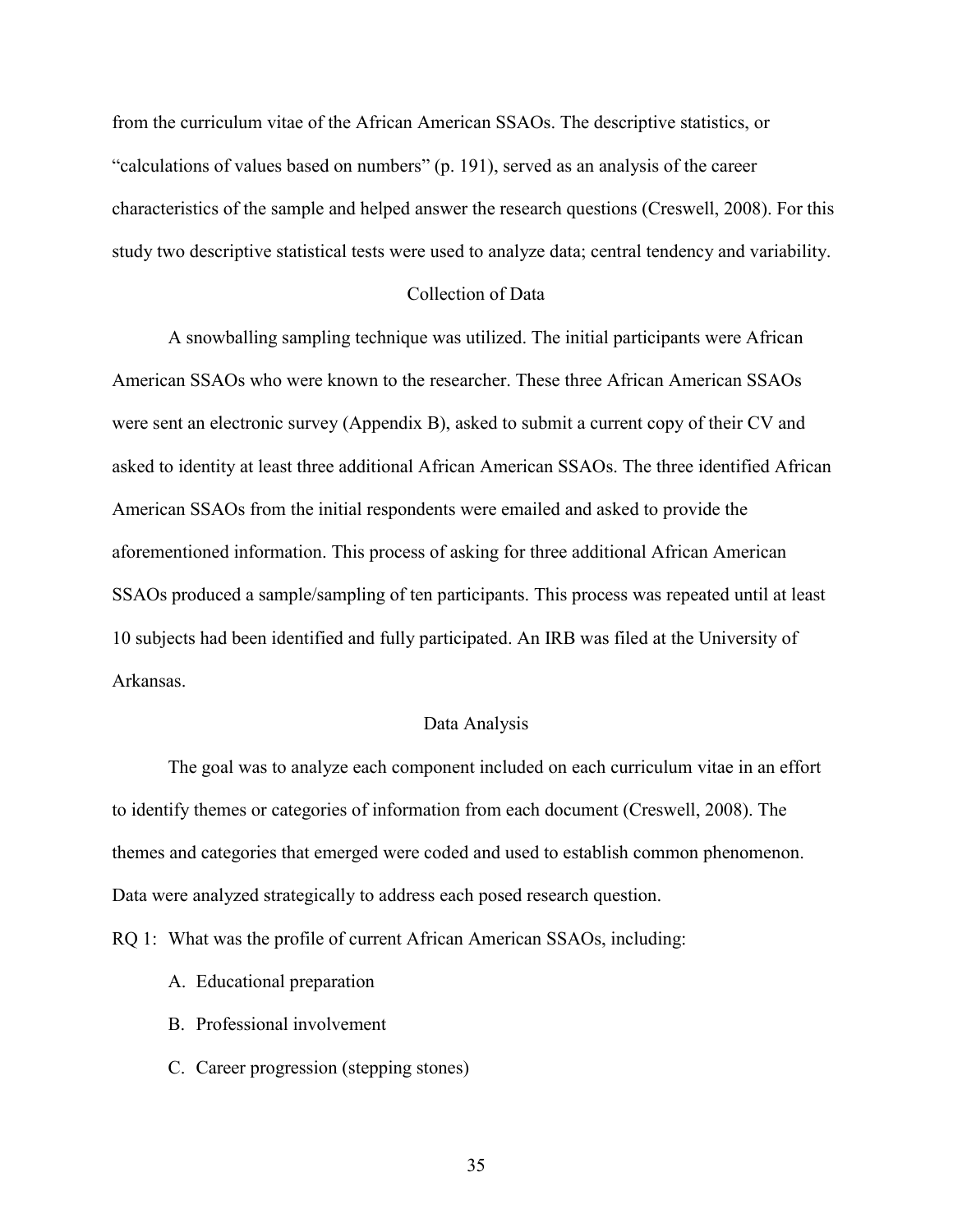### D. Publication and presentations

## E. Community involvement

When learning the profile of African American SSAOs, the first research question consisted of five subcomponents; a) educational preparation, b) professional involvement, c) career progression (stepping stones), d) publication and presentations and e) community involvement. Many of the components were analyzed similarly or used the same methods.

For components (a) and (b), the frequency was reported for each participant's educational preparation (i.e. school, degree level, degree field, date earned of each degree and any additional continued education); participant's professional involvement (i.e. associations, positions/offices held, and regional or national levels) and the frequency totals for all participants.

Component (c) is the career progression of the participants. The total number of career opportunities was counted per participant. The total number of years from the first career opportunity leading up to the SSAO position was totaled for each participant and totaled for the group. These data were compared between genders as well.

Component (d) will determine the number of publications per the curriculum vitae, analyzed by counting the publication and where the publications were published. The data were further analyzed per gender.

Component (e), by counting and reporting the frequency of the types of community involvement of each participant, resulted in a listing of community involvement.

RQ 2: Were there profile differences of African American SSAOs based on gender?

RQ 3: What were the perceived challenges African American SSAOs faced?

RQ 4: What advice did African American SSAOs have for aspiring African American professionals in student affairs?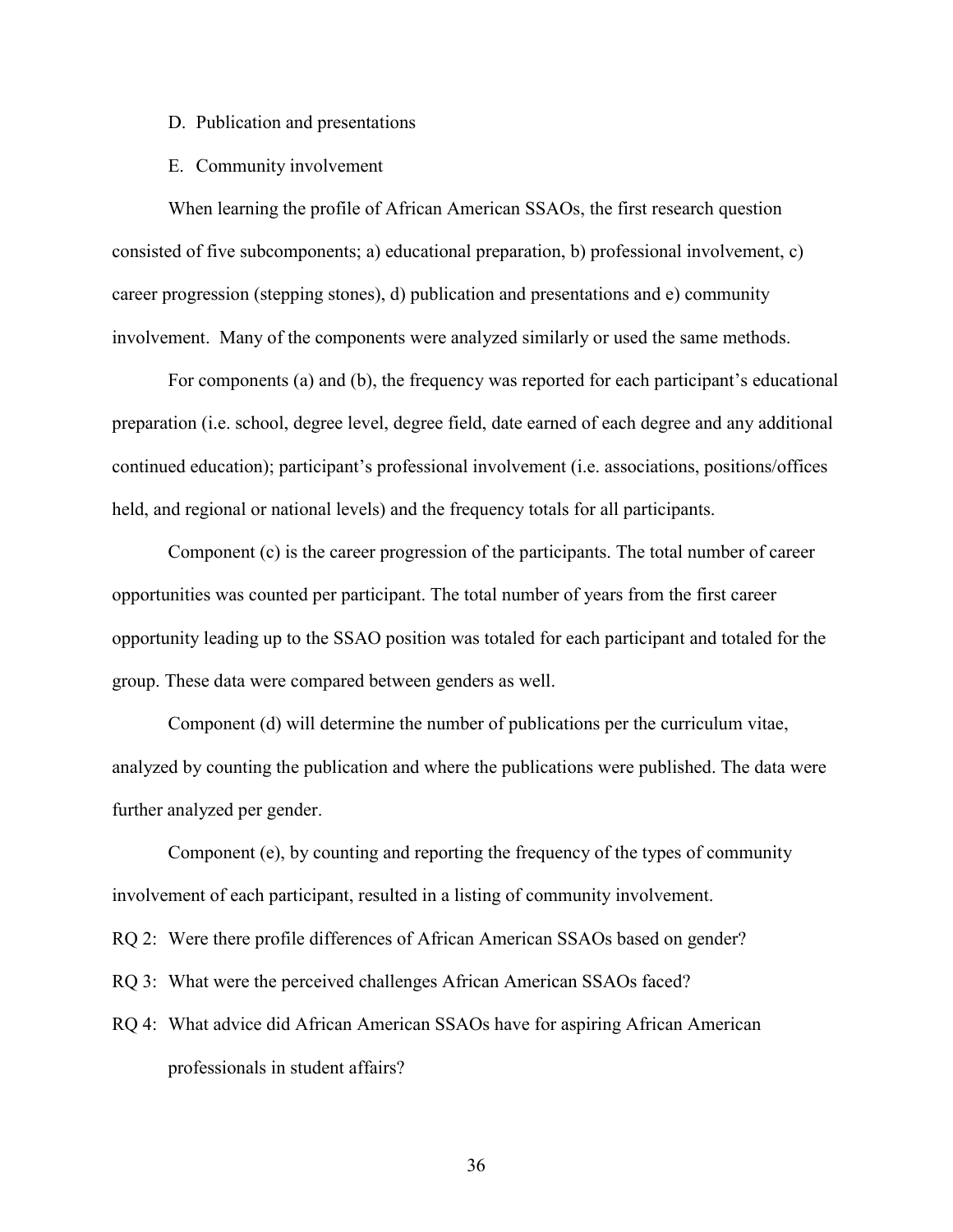Written responses to research questions 2, 3 and 4 were submitted by each of the participants. These questions were analyzed by reporting frequencies of thematic relationships from each of the surveys. Research question 2 included comparisons of frequencies per gender as well as a generalization for African American SSAOs.

## Chapter Summary

This chapter provided the blueprint and process guiding this study. African American senior student affairs administrators are the best assets to providing their experiences to the research of the student affairs field. Who would know better the African American career characteristics, experiences, challenges and advice about higher education than the curriculum vitae and a survey provided by this population? For this study, ten African American senior student affairs officers made up research sampling. Using a descriptive research design provided statistical data for the student affairs field through this study.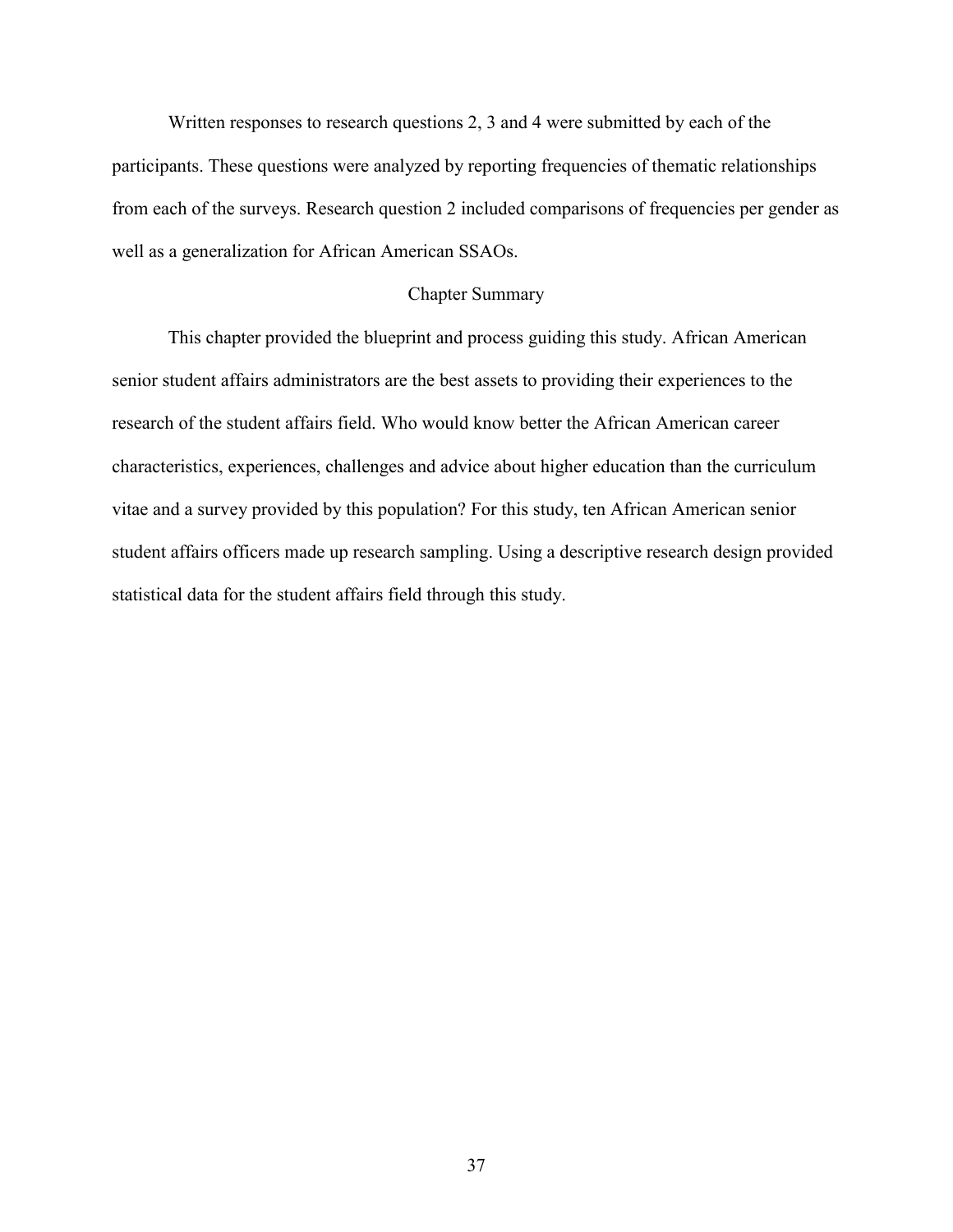## **CHAPTER FOUR FINDINGS AND PRESENTATION OF DATA**

### Introduction

The purpose for conducting this study was to gain an understanding of the career characteristics of African American senior student affairs officers (SSAOs) at predominately White institutions (PWI). This chapter reported the findings and presented data from the curriculum vitae and survey responses from the respondents. This chapter consisted of a summary of the study, data collection of the results, data analysis of the respondents' curriculum vitae and survey responses and concluded with a chapter summary.

## Summary of Study

This research provided African American graduate students who will soon be entering the field of student affairs a profile of experiences that senior level African American professionals have experienced. Subsequently, they can have a map of how others have achieved their professional goals, and can learn from them. Implications of this study were intended to benefit PWIs of the hiring, retention and promotion of African American student affairs professionals. The significance of this study was for the student affairs community to self-reflect on its contribution to African Americans in the field, especially in the effort of retaining and recruiting African American senior student affairs officers. This was accomplished by utilizing the snowballing sampling technique to identify ten African American SSAOs at a four-year predominately White institution, solicit their current curriculum vitae and have them to complete a survey.

#### Data Collection Plan

Initial emails (See Appendix A) were sent to 30 African American SSAOs in which 12 responses were received, with two incomplete responses. However, as proposed for this study,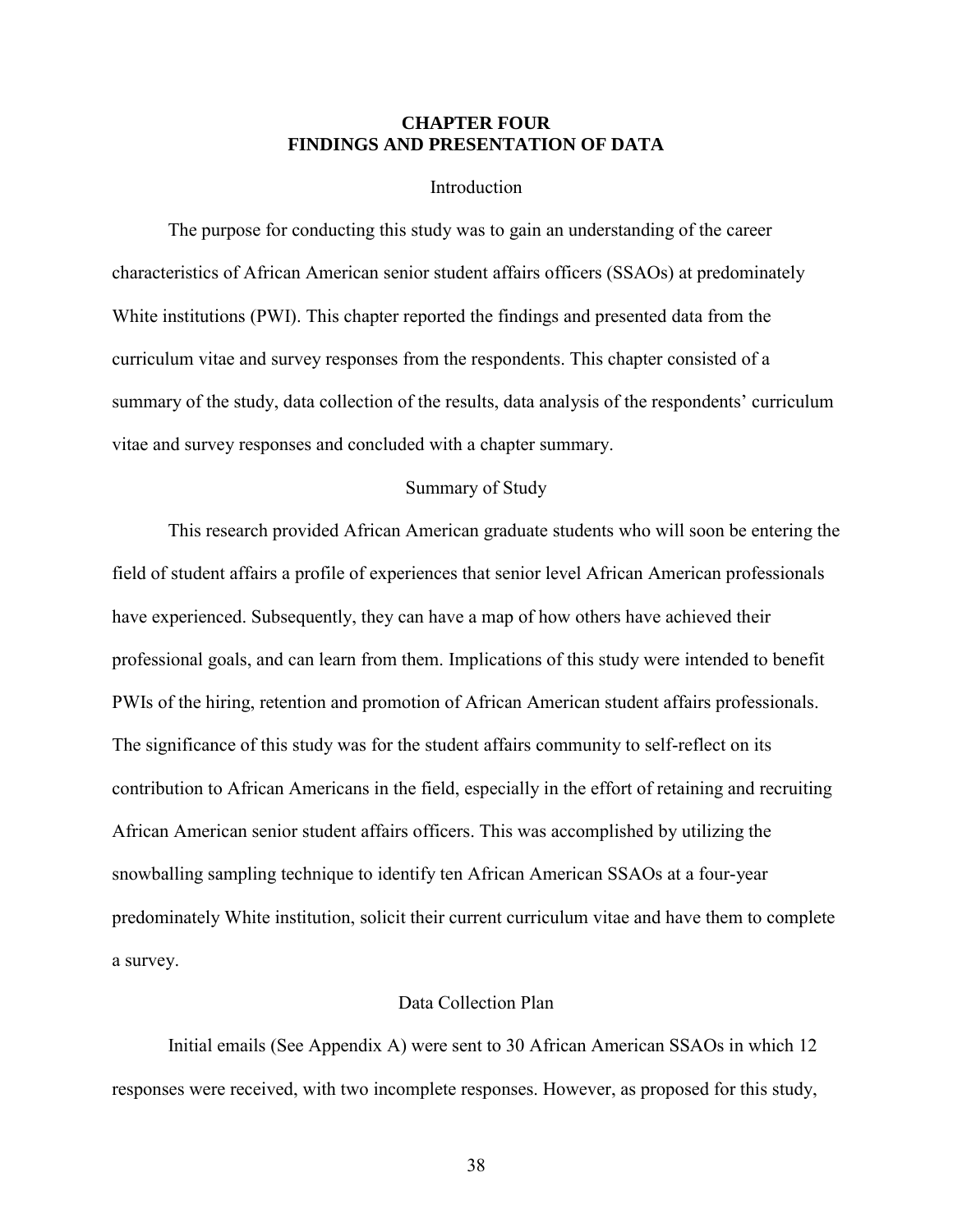10 completed responses were received containing both a curriculum vitae and survey used for data analysis.

# Data Analysis

RQ 1: What was the profile of current African American SSAOs, including:

A. Educational preparation

The respondents sent via email their curriculum vitae. Generally, the education of each respondent was present as one of the first components listed within their curriculum vitae. As shown in Table 6, 100% of respondents possessed a terminal degree. In addition, 50% of the respondents indicated that they had completed/earned continuing education beyond their terminal degree, with the most common being the 30% attending the Harvard Management & Leadership program.

Table 6.

|                                                                                     | n              | $\frac{0}{0}$ |
|-------------------------------------------------------------------------------------|----------------|---------------|
| Ph.D/Ed.D*                                                                          | 10             | 100 %         |
| <b>Masters</b>                                                                      | 9              | 90            |
| <b>Bachelors</b>                                                                    | 10             | 100           |
| Continuing Professional<br>Education<br>Harvard Management &                        |                |               |
| Leadership                                                                          | 3              | 30            |
| Licensed Psychologist                                                               | $\overline{2}$ | 20            |
| American Council on Education (A.C.E)                                               | 1              | 10            |
| NASPA Symposium for Women Preparing<br>For SSAO Position (Alice Manicure Institute) | -1             | 10            |

*Educational Preparation* 

\*Note: The most common fields of study were: Education/Higher Education (n=8) and Counseling/Counseling Psychology (n=2).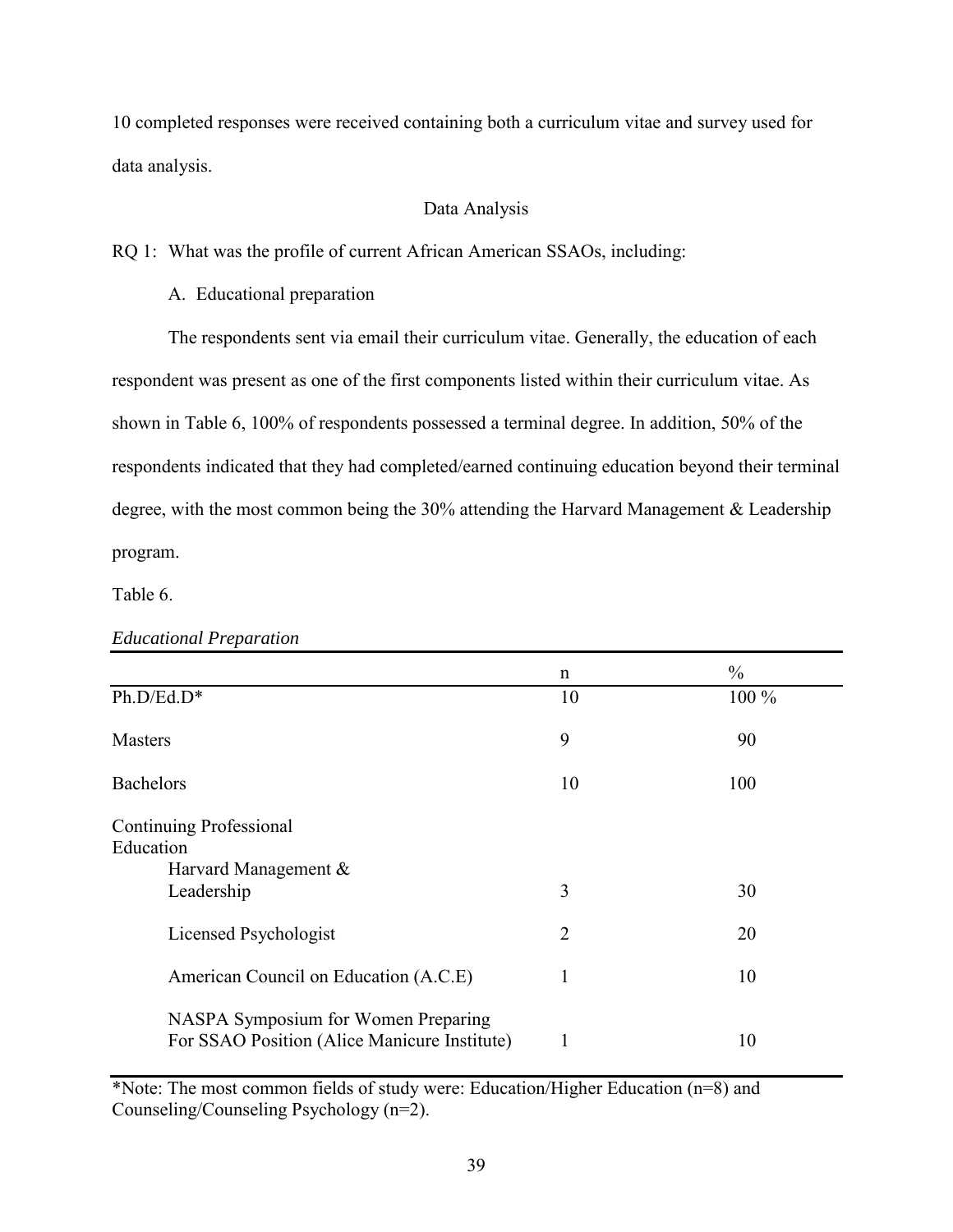# B. Professional involvement

One hundred percent of the respondents were affiliated with national associations and organizations of a diverse nature. Respondents reported via their curriculum vitae membership in the National Association of Student Personnel Administrators (NASPA). As seen in Table 7, the top three national associations with which these respondents affiliated include NASPA (100%), American College Personnel Association-ACPA (50%) and Association of Public & Land Grant Universities-APLU (40%). Per the academic and professional background of each respondent, each participant identified as being a member of an affiliate national association/organization of his or her interest (See Table 7).

Table 7.

# *Professional Involvement*

|                                                                       | n              |
|-----------------------------------------------------------------------|----------------|
|                                                                       |                |
| National Association of Student Personnel Administrators              | 10             |
| <b>American College Personnel Association</b>                         | 5              |
| Association of Public & Land Grant Universities                       |                |
| American Council of Education                                         |                |
| Southern Association of College Student Affairs                       | 2              |
| Specialized                                                           |                |
| Association College and University Housing Officers                   | $\overline{2}$ |
| National Academic Advising Association                                | 2              |
| <b>Association for Student Conduct Administrators</b>                 |                |
| American Association of Colleges and Universities                     |                |
| American Board of Professional Psychology                             |                |
| American Association of Higher Education                              |                |
| American Psychological Association                                    |                |
| <b>Association for Student Judicial Affairs</b>                       |                |
| Academy of Counseling Psychologists                                   |                |
| Association for the Advancement of Sustainability in Higher Education |                |
| Jesuit Association of Student Personnel Administrators                |                |
| Greek Organizations**                                                 | 12             |

Note: Please refer to Appendix E for the official list of Greek Organizations. \*\*Greek letter organizations are broken into sub categories (See Appendix E).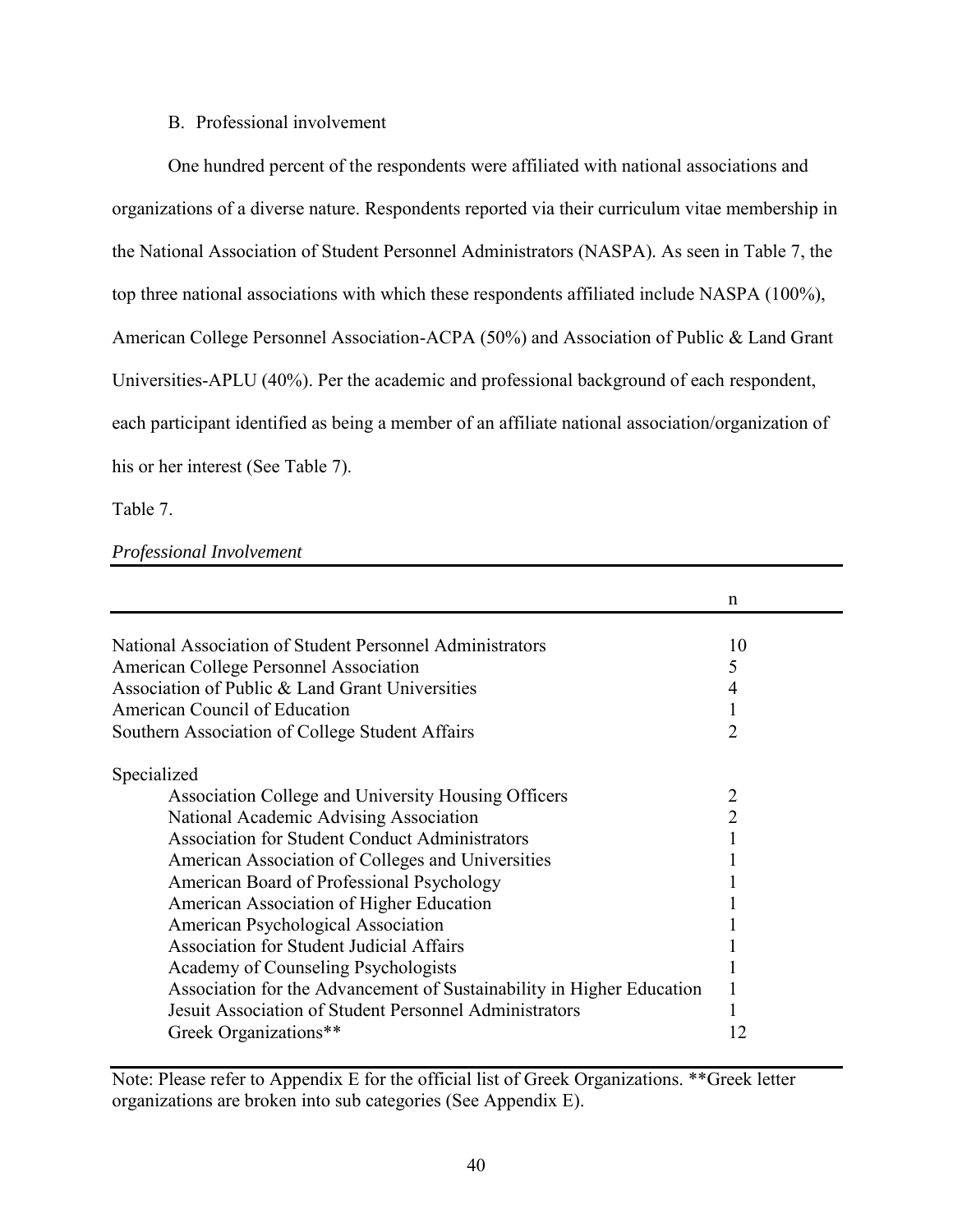# C. Career progression (Stepping stones)

The career progression of African American SSAO's differed per the individual. However, there exist many similarities. According to the curriculum vitae of the respondents, an average of eight career moves were made before matriculating to the SSAO position. The most common "stepping stone" position, the position held prior to becoming an SSAO, was an Assistant or Associate Vice President/Provost position with 30% each. Forty percent (40%) of the respondents were either Acting or Interim VP or a Dean of Students prior to becoming an SSAO.

The study found that 90% of the respondents held a directorship position during their career journey. As the progression was different, it was worth mentioning that 60% of the respondents began their career with entry-level positions in housing/residence life. Of the remaining 40%, entry-level positions were clinical coordinator, admission counselor, counselor program assistant (Admissions) and continuing education program coordinator.

In reference to the amount of time it takes for a person to progress to the SSAO position, the study found based on the respondents' curriculum vitae, that on average it would take an African American 18 years to become a SSAO, with a range of 13 years to 31 years. The time period in which the career progression began varied dependent on the data provided via the curriculum vitae of each respondent. The research revealed a trend of upward mobility, in which all respondents held in their first five positions less than five years each before moving to another position (See Appendix F).

# D. Publication and presentations

African American Senior Student Affairs Officers per their curriculum vitae did present at numerous national conferences, institutional events and community events. As shown on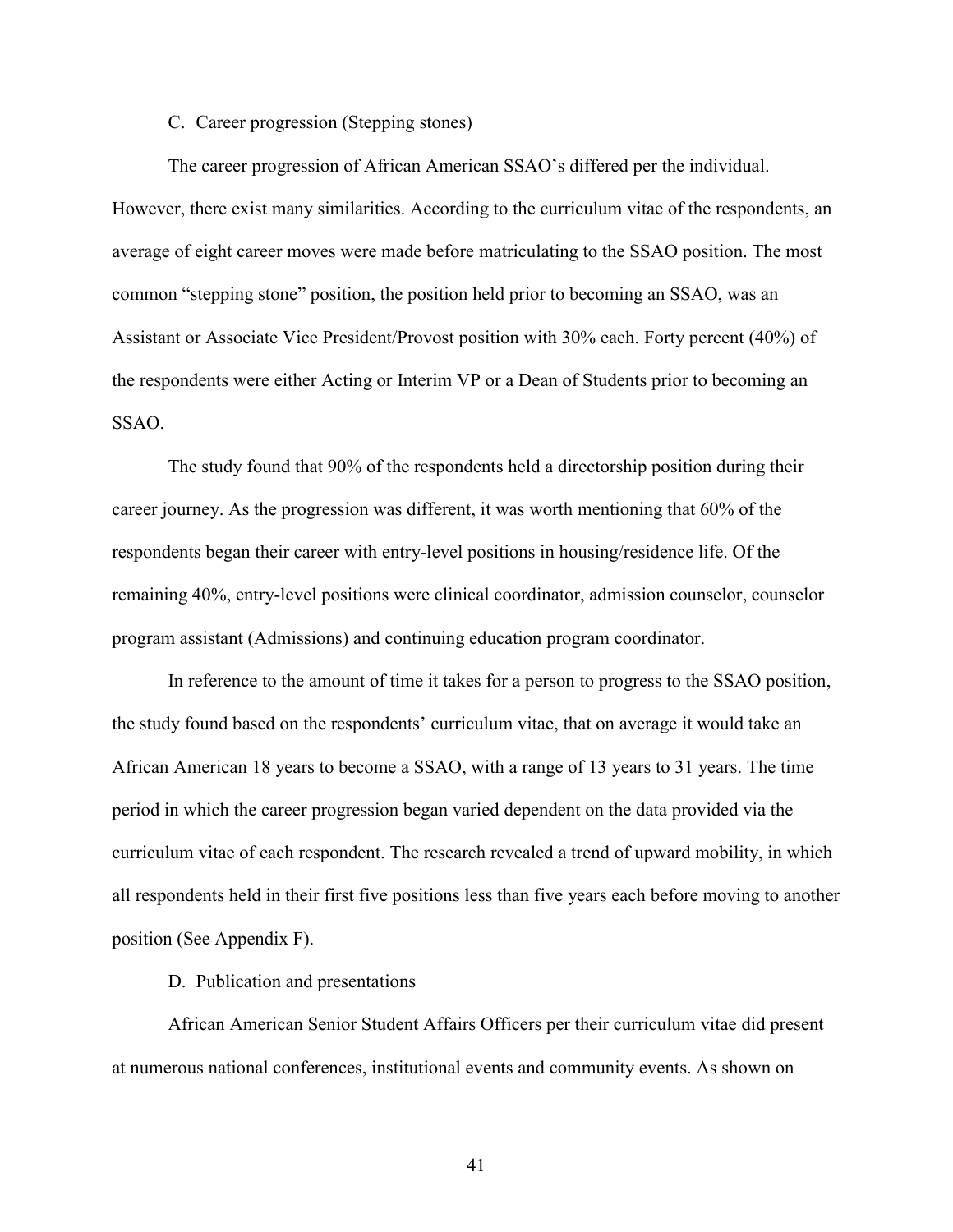Table 8 the curriculum vitae of the respondents indicated that 164 presentations were made at professional association conferences. According to data submitted by the respondents, the range was from 0 to 65 presentations given. Fifty-two percent (52%) of the presentations were presented for the National Association of Student Personnel and Administrators. Therefore, NASPA was the most common national association were the respondents presented. The next most common professional organization was the Association of College Personnel and Administrators where 21% of the presentations had been made by the respondents. The remaining presentations were made at professional organizations that are specific or specialized to the individual interests of the SSAO.

Table 8.

|                                             | $\#$ of Presentations | Range    |
|---------------------------------------------|-----------------------|----------|
| <b>Present at Professional Associations</b> | 164                   | $0 - 65$ |
| Publications<br>Journal                     | 42                    | $0-19$   |
| Professional                                | 57                    | $0 - 21$ |

*Presentations & Publications* 

 The respondents indicated on their curriculum vitae a total of 42 journal publications over nine different journals. The most common journal referenced was *The Journal of College and Character* with 31% submission. The respondents indicated 57 professional submissions (i.e. chapters, books, book reviews, monographs etc.). The range of these professionals submitting publications, either journals or professional documents were zero to twenty-one. There was one respondent who reported numerous presentations and publications throughout their extensive years of service.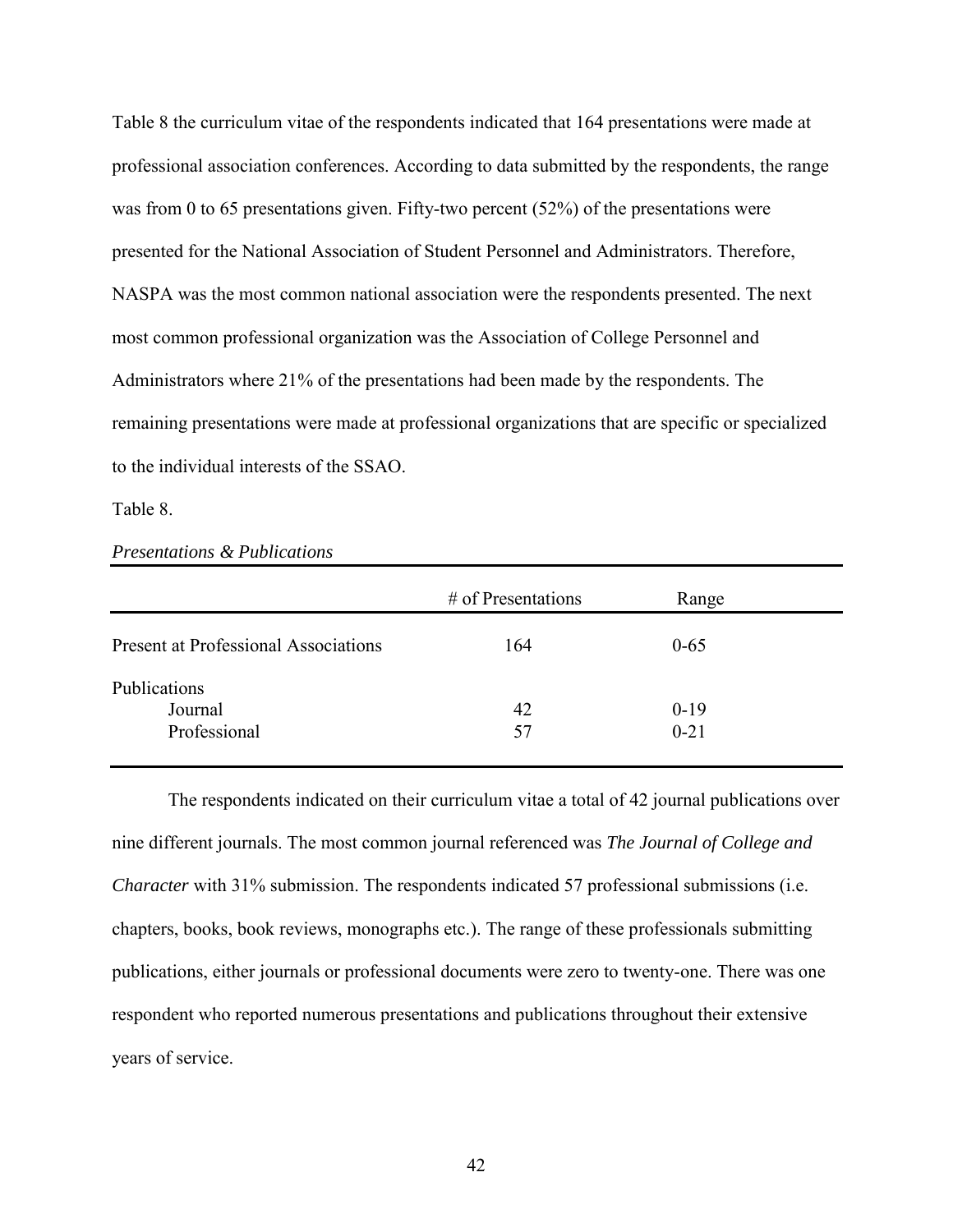#### E. Community involvement

African American SSAOs were busy on campus and off campus. The respondents self reported over 120 community service involvements (Table 9). Thirty-five percent (35%) of the community involvements were civic engagements such as Rotary, city/county involvements and some church/religious engagements. Throughout the career progression of the respondents, 100% reported community involvements consistently from their entry-level position to their current SSAO position.

#### Table 9.

## *Community Involvement List*

|                         | n  |  |
|-------------------------|----|--|
| Civic                   | 42 |  |
| Professional            | 11 |  |
| Humanitarian            | 21 |  |
| Service                 | 12 |  |
| <b>Education Groups</b> | 34 |  |
|                         |    |  |

 The career profile of an African American SSAO was that of a professional person, terminal degree holder and one who had worked for over 18 years in at least eight different positions. The African American SSAO was involved in professional associations and took advantage of writing and presenting for those associations. Lastly, the African American profile as an SSAO involved being a contributing factor to the community.

RQ 2: Were there profile differences of African American SSAOs based on gender?

The career profile for the African American man and woman (per the results) did not display tremendous differences. The career profile possessed subtle differences and many similarities. As shown in Table 10, there are very few differences between women and men in regards to educational preparation. All respondents possessed a bachelors and terminal degree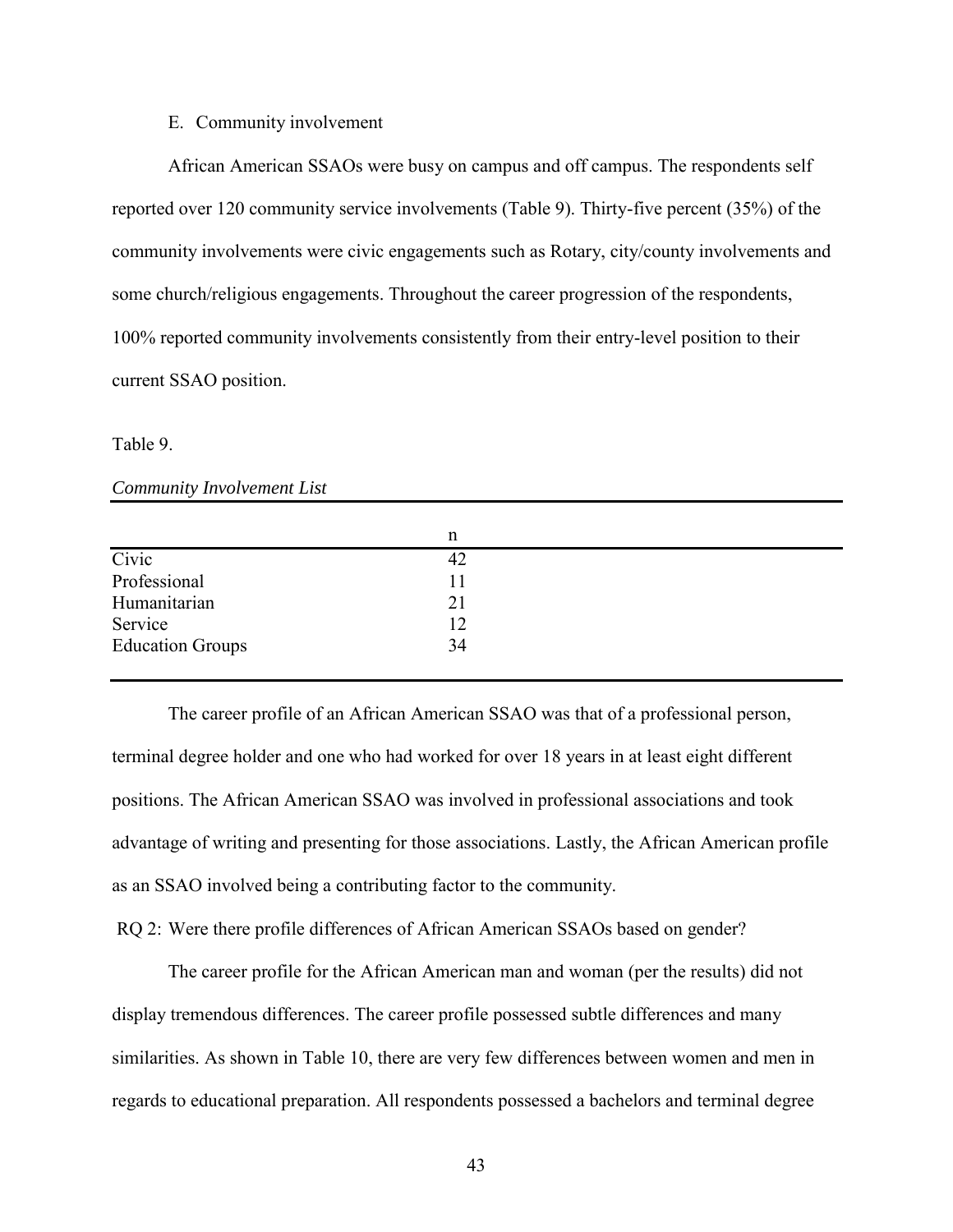regardless of gender. There was one respondent (man) who went from a Bachelors degree to a

terminal degree without earning a Masters degree.

Table 10.

*Educational Preparation by Men/Women* 

|                                                                                     | Men              |                  | Women          |               |
|-------------------------------------------------------------------------------------|------------------|------------------|----------------|---------------|
|                                                                                     | $\mathbf n$      | $\frac{0}{0}$    | n              | $\frac{0}{0}$ |
| <b>Bachelors</b><br>Continuing Professional                                         | $\overline{4}$   | 40%              | 6              | 60%           |
| Education<br>Harvard Management &<br>Leadership                                     | $\overline{2}$   | 20               | 1              | 10            |
| American Council on Education (A.C.E)                                               | $\theta$         | $\theta$         | 1              | 10            |
| Licensed Psychologist                                                               | $\boldsymbol{0}$ | $\theta$         | $\overline{2}$ | 20            |
| NASPA Symposium for Women Preparing<br>For SSAO Position (Alice Manicure Symposium) | $\boldsymbol{0}$ | $\boldsymbol{0}$ | 1              | 10            |

 There were no significant differences between African American men and women in reference to their career progression. According to the research, the average time for a African American man to become an SSAO was16 years. However, the average time for an African American woman to become an SSAO was 21 years. The men and women similarly indicated that they worked in at least five positions prior to holding an Assistant/Associate Vice President/Provost position and then SSAO.

 Sixty-one percent (61%) of the professional presentations were reported to come from the male respondents. The men published 55% of the professional journal publications, while the women published 55% of the professional submissions/publications.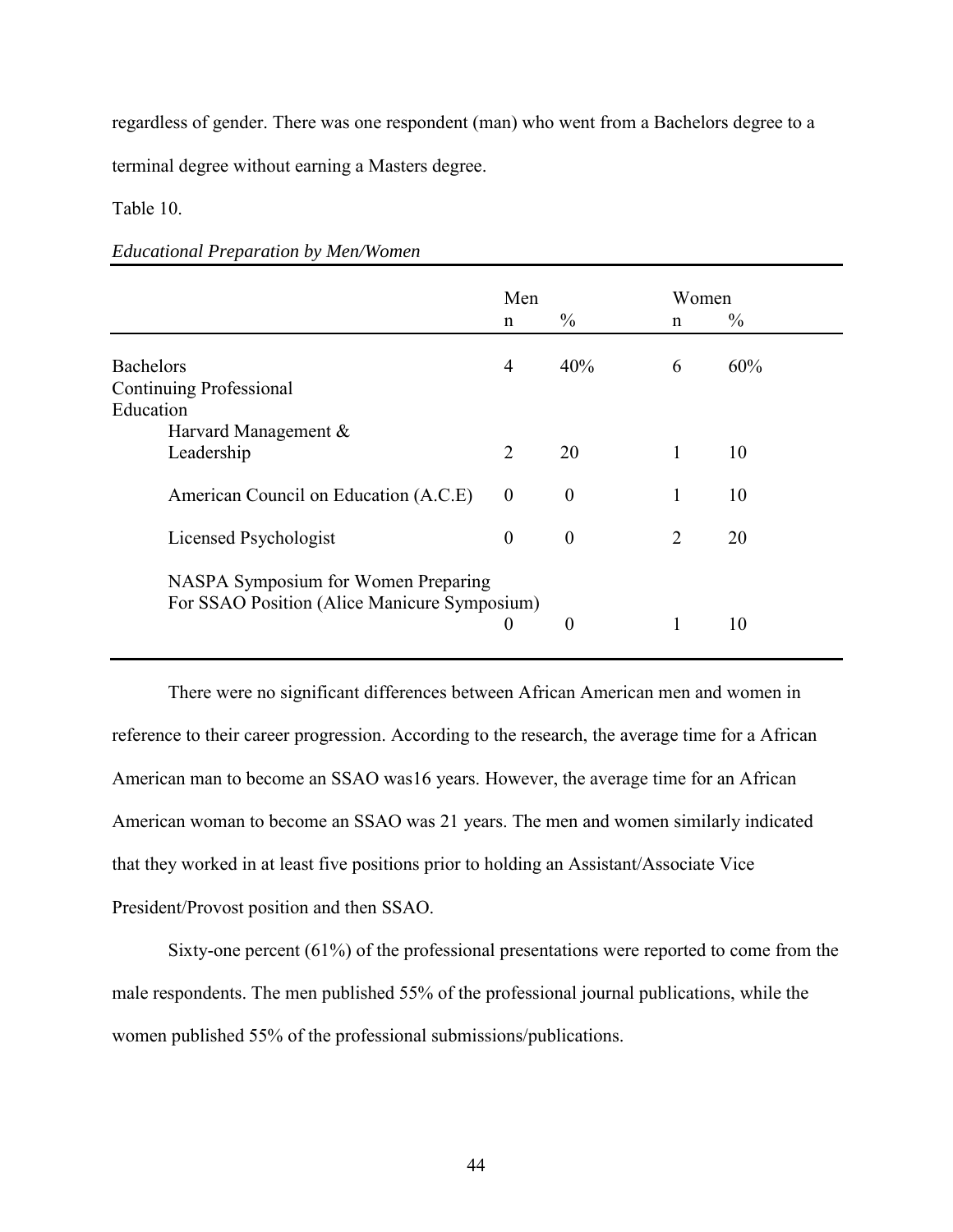African American SSAOs possessed no profile differences in regards to community involvement. One hundred percent (100%) of the respondents indicated community service involvement (i.e. representation on community boards, community advocates and community presentations).

RQ 3: What were the perceived challenges African American SSAOs faced?

Respondents were asked an open-ended question to write-in what they perceived to be

the top three challenges facing them as an African American SSAO. A total of fourteen

challenges were identified (See Table 11).

Fifty percent (50%) of the participants responded that a major challenge for African

American SSAO's were the defense of their relevancy and creditability on their campuses. As

shown in Table 10, the challenges that African American SSAOs faced varied based on their

experiences of being the senior-most student affairs administrator at their institution.

Table 11.

| Challenge                                                         | # |  |
|-------------------------------------------------------------------|---|--|
|                                                                   |   |  |
| Defending relevancy and credibility                               |   |  |
| Automatic Advocate for African Americans                          |   |  |
| Institutional Buy-in (Mission/Direction etc.)                     |   |  |
| Finding career advancement and professional development for staff |   |  |
| Demand of representation due to being black (more work)           |   |  |
| Budget reductions vs. quality programs for students               |   |  |
| <b>Expected Diversity Expert</b>                                  |   |  |
| Pay Equity                                                        |   |  |
| Competition with White counterparts                               |   |  |
| Support for students' safety (mentally and physically)            |   |  |
| Working with IFC members, leadership, advisors and alumni         |   |  |
| Managing racism and cultural competence of senior leadership      |   |  |
| *This assumes I expect to face challenges specific to my race,    |   |  |
| I expect more challenges as a female administrator.               |   |  |

# *African American SSAO Perceived Challenges*

\*Notes: Recently appointed to the SSAO position.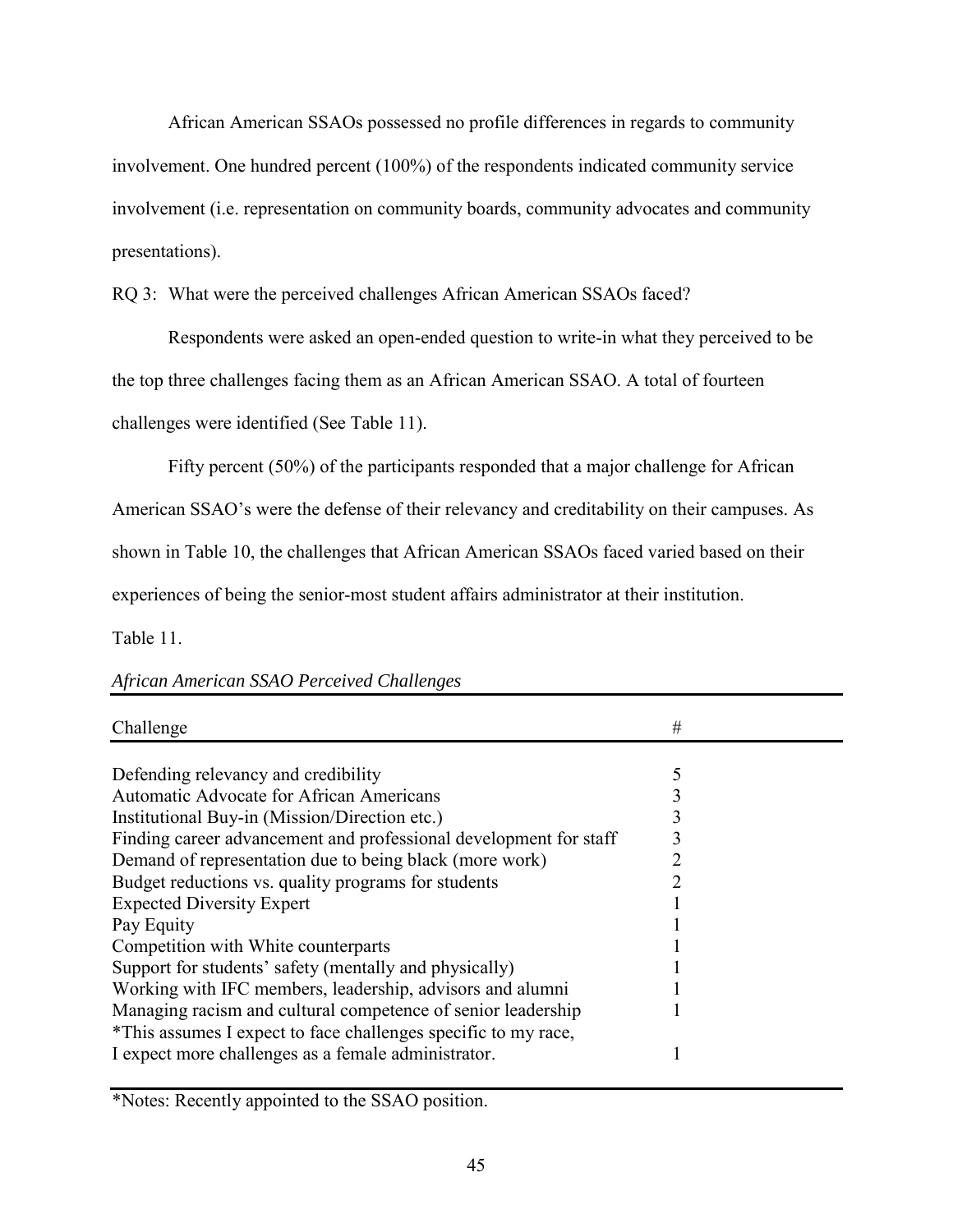RQ 4: What advice did African American SSAOs have for aspiring African American

professionals in student affairs?

Respondents were asked an open-ended question to write-in what career advice would

they render to aspiring African American student affairs professionals who want to become a

SSAO. A total of 20 statements of advice were provided (See Table 12).

Table 12.

# *Advice for Aspiring AASSAO*

| Advice                                                                             | n |
|------------------------------------------------------------------------------------|---|
| Must have a terminal degree                                                        | 5 |
| Construct durable relationships and networks                                       | 3 |
| Be present in your current role/Be engaged/Know you are being watched              | 3 |
| Passion drives you to do well                                                      | 2 |
| Be sure of who you are and what you stand for                                      | 2 |
| Be well-rounded (breadth of professional experiences)                              | 2 |
| Teach (at least one course per year)                                               | າ |
| Go for it! We bring a lot to the field and the university                          |   |
| Work in less than 3 student affairs units (preferably 1 of 3 should be in revenue) |   |
| Don't get too focused on "A" career path                                           |   |
| Be focused on your work                                                            |   |
| Be intentional in your commitments                                                 |   |
| Find someone to help you develop a career path                                     |   |
| Negotiate good contracts                                                           |   |
| Keep a strong support system                                                       |   |
| Learn the craft, (the business) extremely well. (Money, People and Facilities)     |   |
| Put in time and demonstrate that you can make great things happen                  |   |
| Work in varied types of institutions                                               |   |
| Get involved in professional organizations                                         |   |
| Focus on how to develop students                                                   |   |

Fifty percent (50%) of the respondents advised aspiring student affairs professionals to

earn a terminal degree. A respondent advised that a terminal degree for an African American is a

requirement and membership card to becoming a possible SSAO candidate.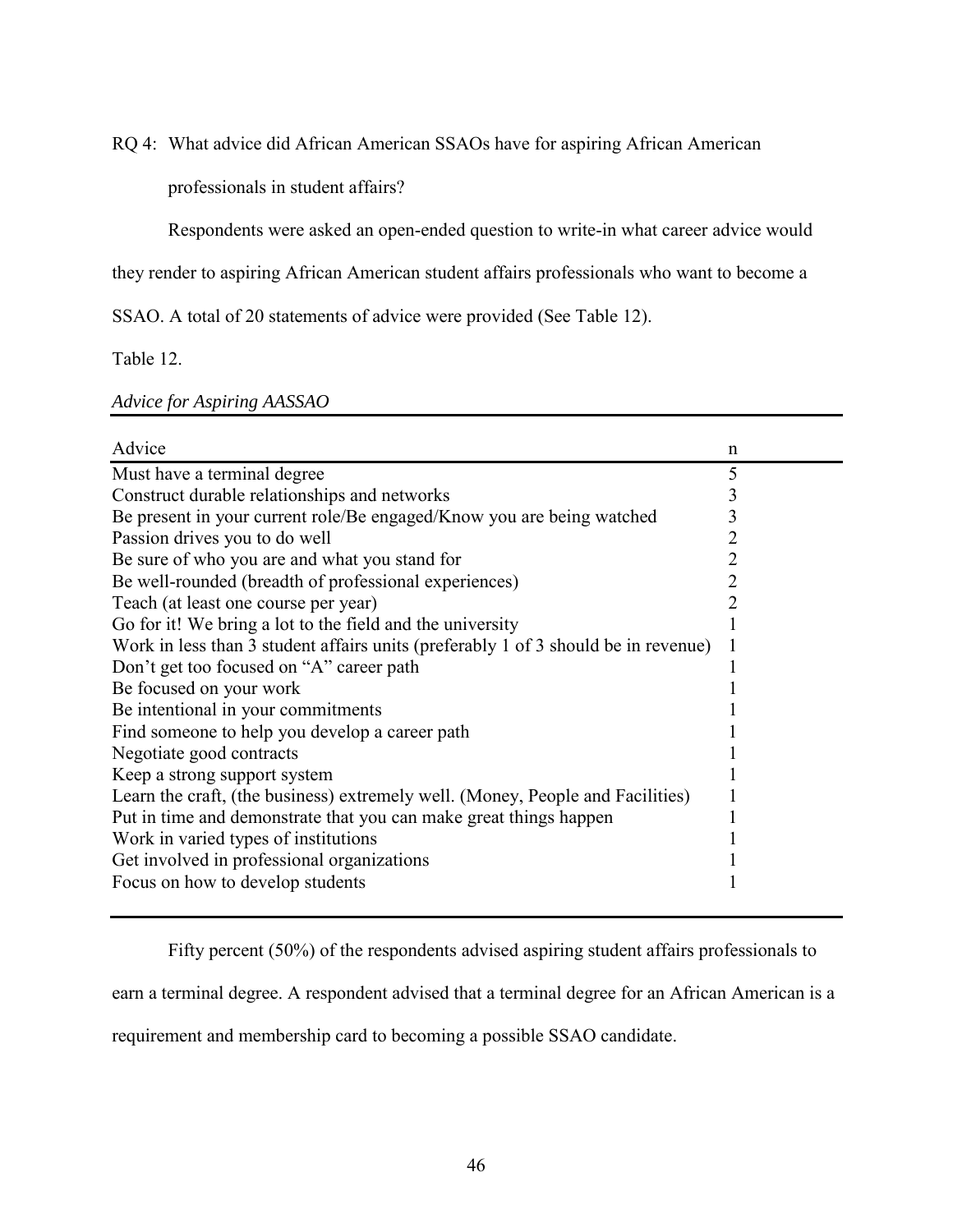African American SSAOs provided advice to aspiring African American student affairs professionals. These African American SSAOs advised of the importance for aspiring professionals to construct durable relationships and networks. With twenty or more statements of advice (Shown in Table 12), African American SSAOs are aided in the recruitment, retention and preparation of future African American SSAOs.

## Chapter Summary

 The data collected in this study found that the career profiles for African American SSAOs were similar, yet different. The data found that African American SSAOs in this study perceived that there were challenges of being an African American and the senior-most administrators within the division of student affairs. The perception existed that there was a need for them to prove their relevancy and that they were capable and competent to serve in such a capacity.

 Further, the data indicated that the career paths for African American SSAOs are not the same. There are similarities, but mostly, each path is specific to the individual. The data indicated that the majority of African Americans possessed at least eight jobs over an average of 18 years prior to becoming an SSAO. A significant number of African American SSAOs began their careers in a student affairs residence life position.

 This chapter presented the findings of African American SSAOs' experiences based on their gender. There were few statistical differences based on gender. The data indicated that African American SSAOs were forthcoming with rendering advice to aspiring African American student affairs professionals.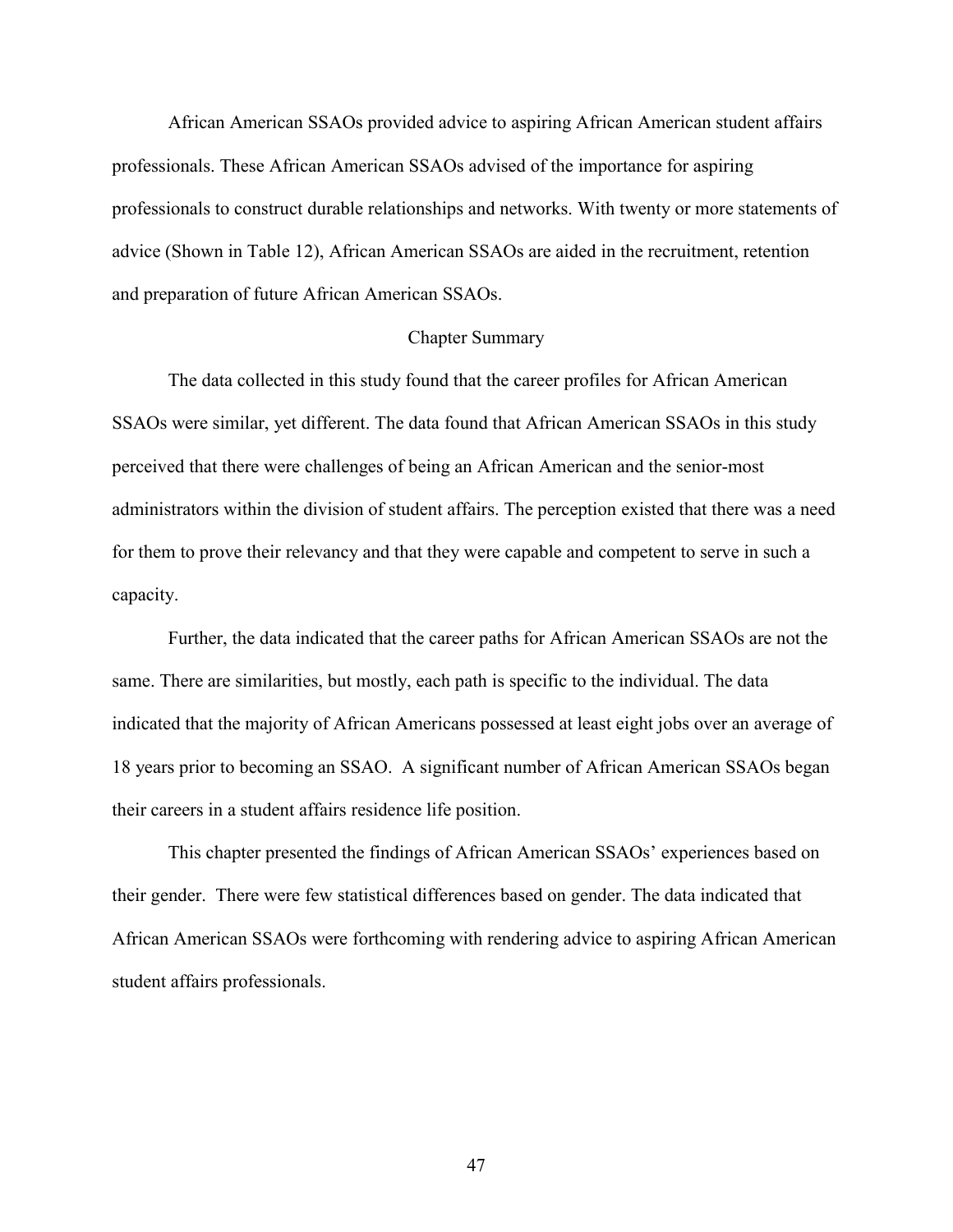## **CHAPTER FIVE CONCLUSIONS AND DISCUSSION**

## Introduction

The purpose for conducting this study was to gain an understanding of the career characteristics of African American senior student affairs officers (SSAOs) at predominately White institutions (PWI). This chapter began with a summary of the study. Next, the conclusions of the study were outlined and the researcher provided recommendations for future research and for student affairs and higher education practitioners. The relationship of the study to the conceptual framework of the Theory of Adaptation (Sporn, 2001) was addressed in the chapter as well. Finally, the chapter concluded with research discussions and a summation of the contents within the chapter.

# Summary of Study

The study was designed to gain an understanding of the career characteristics of African American senior student affairs officers (SSAOs) at predominately White institutions (PWI). This research provided African American graduate students entering the field of student affairs a career profile of senior level African American professionals. The study can be used as a map of how others have achieved their professional goals, and can learn from them. Implications of the study were intended to benefit PWIs of the hiring, retention and promotion of African American student affairs professionals. The significance of the study was for the student affairs community to self-reflect on its contribution to African Americans in the field, especially in the effort of retaining and recruiting African American senior student affairs officers. This was accomplished by utilizing the snowballing sampling technique to identify ten, African American SSAOs at a four-year predominately White institution; solicit their current curriculum vitae and have them to complete a survey.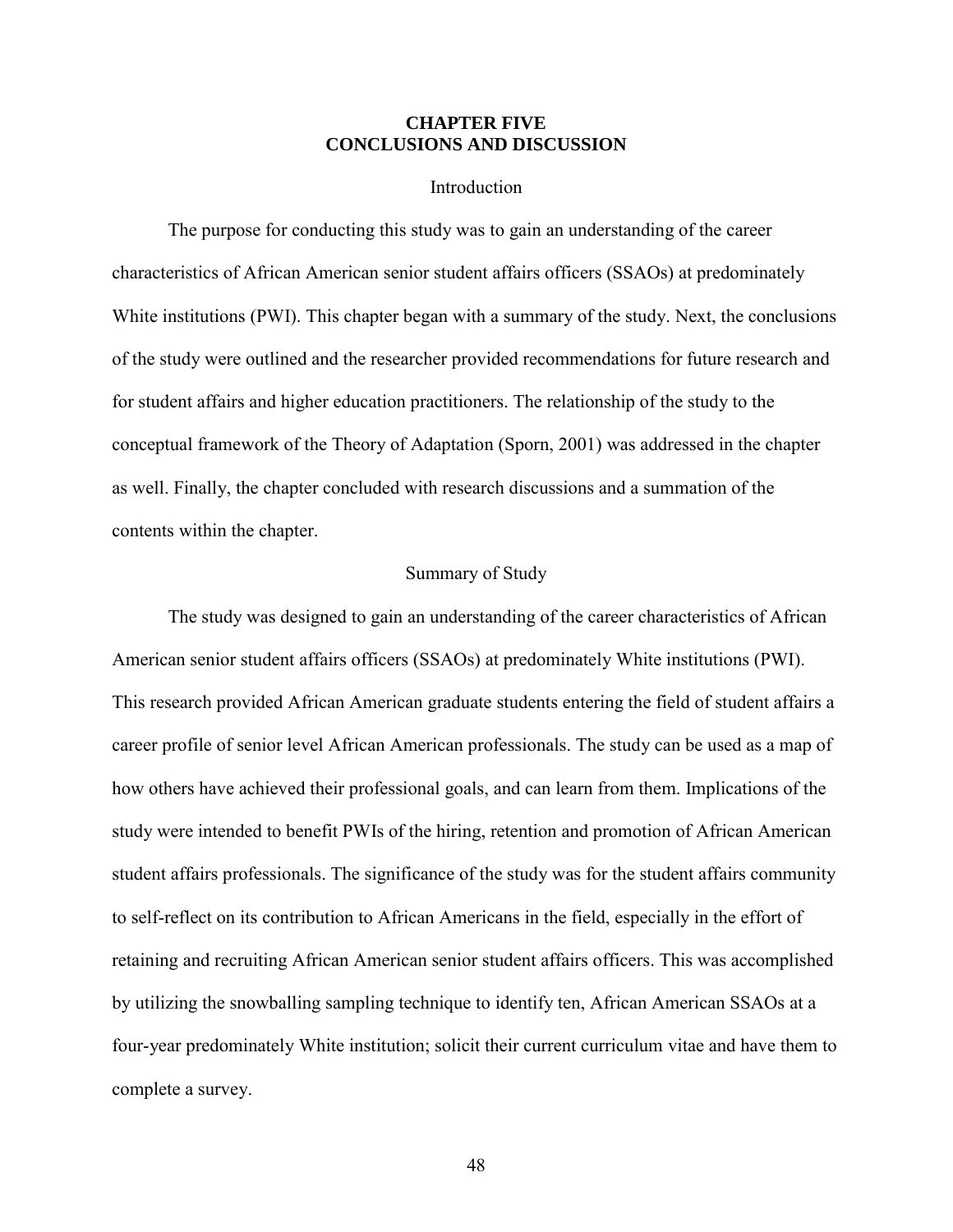The purpose of the study was to gain an understanding of the career path of African American SSAOs. Briefly, there were five research questions in which the data from this study were used to answer those research questions.

RQ 1: What was the profile of current African American SSAOs, including:

- A. Educational preparation
- B. Professional involvement
- C. Career progression (Stepping stones)
- D. Publication and presentations
- E. Community involvement

The current profile of African American SSAOs differed by individual. However, according to the data in the study, several common themes surfaced as to be a career profile characteristic of an African American SSAO. An African American SSAO had earned a terminal degree. The individual was actively involved in professional associations and presents and publishes with professional association's journals and conferences. The African American SSAO has progressed through at least eight career moves over eighteen years before assuming the SSAO position; Assistant or Associate Vice President/Provost served as the most common stepping stone position. Lastly, an African American SSAO was involved in the community, by serving on boards, committees and being asked to serve as a guest speaker, mentor and professional consultant.

RQ 2: Were there profile differences of African American SSAOs based on gender?

According to the data presented in the study, there were no significant career profile differences of African American SSAOs based on their gender. Similarly, African American SSAOs by gender possessed a terminal degree, progressed through the same average number of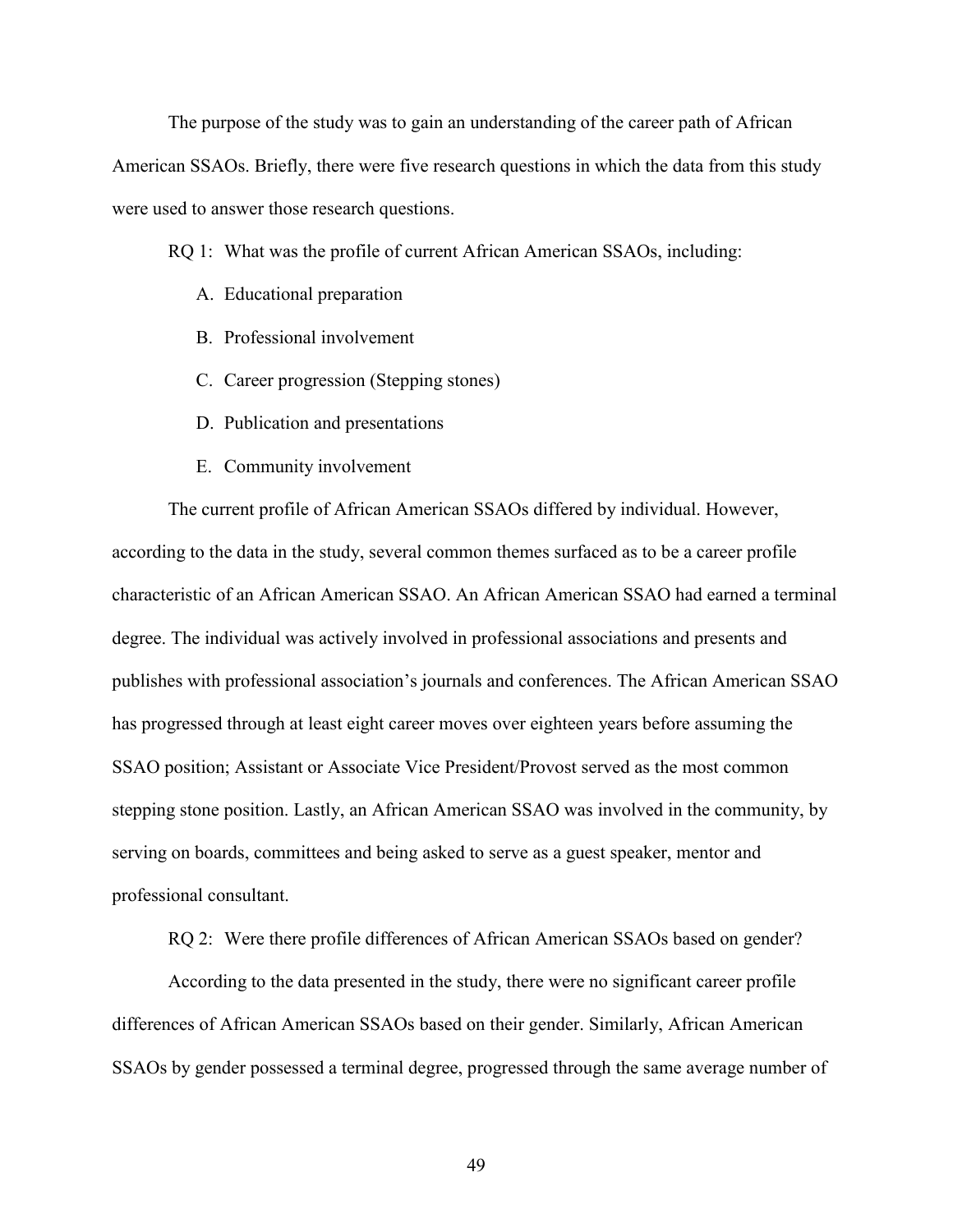career moves/years leading to becoming an SSAO and were active in their professional and personal career experiences.

RQ 3: What were the perceived challenges African American SSAOs faced?

The perceived challenges of African American SSAOs varied depending on the individual and the SSAOs' institutions. Some of the challenges that the African American SSAOs faced were contingent on the challenges faced by all SSAOs. However, African American SSAOs were faced with having to prove themselves and that their work was credible and relevant. African American SSAOs were challenged with being the expected expert on diversity and lead representation of diversity for their division and their institution. African American SSAOs in the study supported the findings of Jackson (2001) who found that African Americans benefit from knowing the challenges prior to becoming an SSAO.

RQ 4: What career advice did African American SSAOs have for aspiring African American professionals in student affairs?

As shown in Table 12, African American SSAOs provided aspiring African American professionals in student affairs a wealth of advice. Current African American SSAOs advised that earning a terminal degree was mandatory, and that it was highly advised by African American SSAOs for aspirants to be sure that they want to be a SSAO, understand the challenges, understand the business and be well experienced in all aspects of student affairs.

### Conclusion

The following conclusions were supported by the collected data for this study:

1. African Americans who are SSAOs are those individuals who have earned a terminal degree.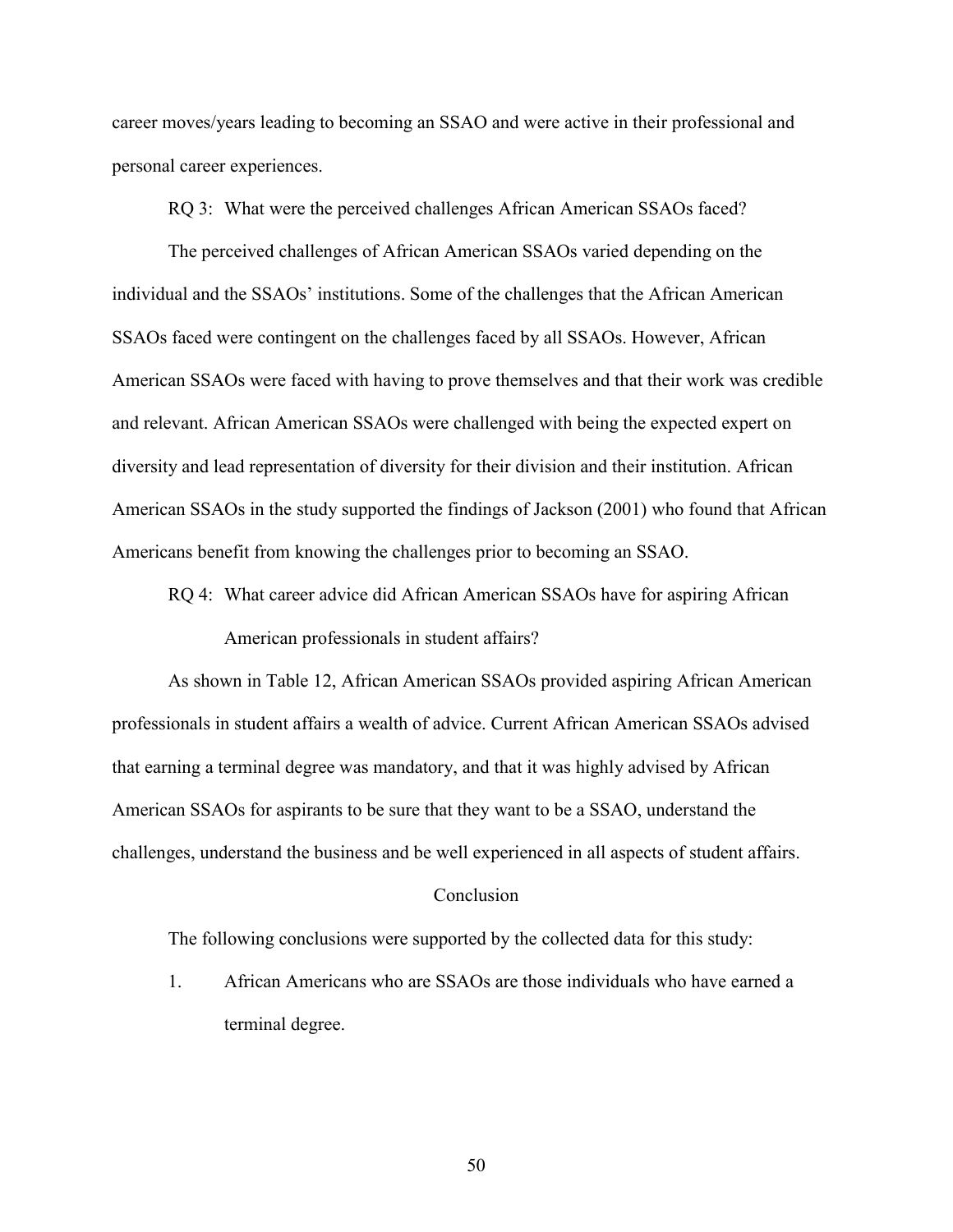African American SSAOs are individuals who have achieved to the highest level of education preparedness as possible stems from the fact that 100% of the respondents held a terminal degree. The literature discussed earlier (Biddix, 2011; Tull & Miller, 2009) that the trend for academic attainment of SSAOs at a predominately White, four-year institution were for them to possess a terminal degree. The research respondents gave clear advice to aspiring African American student affairs professionals to earn a doctorate/terminal degree as a mandatory prerequisite to become an SSAO as an African American. This conclusion was consistent with Tull and Miller (2009) study for the education preparation for the SSAO position.

2. African American SSAOs are professionals who are involved on campus, with professional associations and within their communities.

The curriculum vitae of each respondent reported the number of involvements of African American SSAOs. Respondents were actively involved in professional associations, institutional committees and community (Scott, 2003) boards and committees. The respondents listed their numerous speaking and presentation engagements. The data in the study concluded that African American SSAOs must balance on-the-job institutional involvement with their personal/professional involvement. This conclusion was supported by the research literature (Randall, 1995; Tull & Miller, 2009; Biddix, 2011; Jackson, 2001) discussed in chapter two that African American SSAO's will have to adjust to the time commitments of the job (Randall, 1995) and the other responsibilities expected of them.

3. African American SSAOs are well experienced in student affairs/higher education prior to becoming an SSAO.

The study supported previous research (Biddix, 2011) that there is no common career path for African Americans to become SSAOs. The study affirmed Biddix's (2011) research on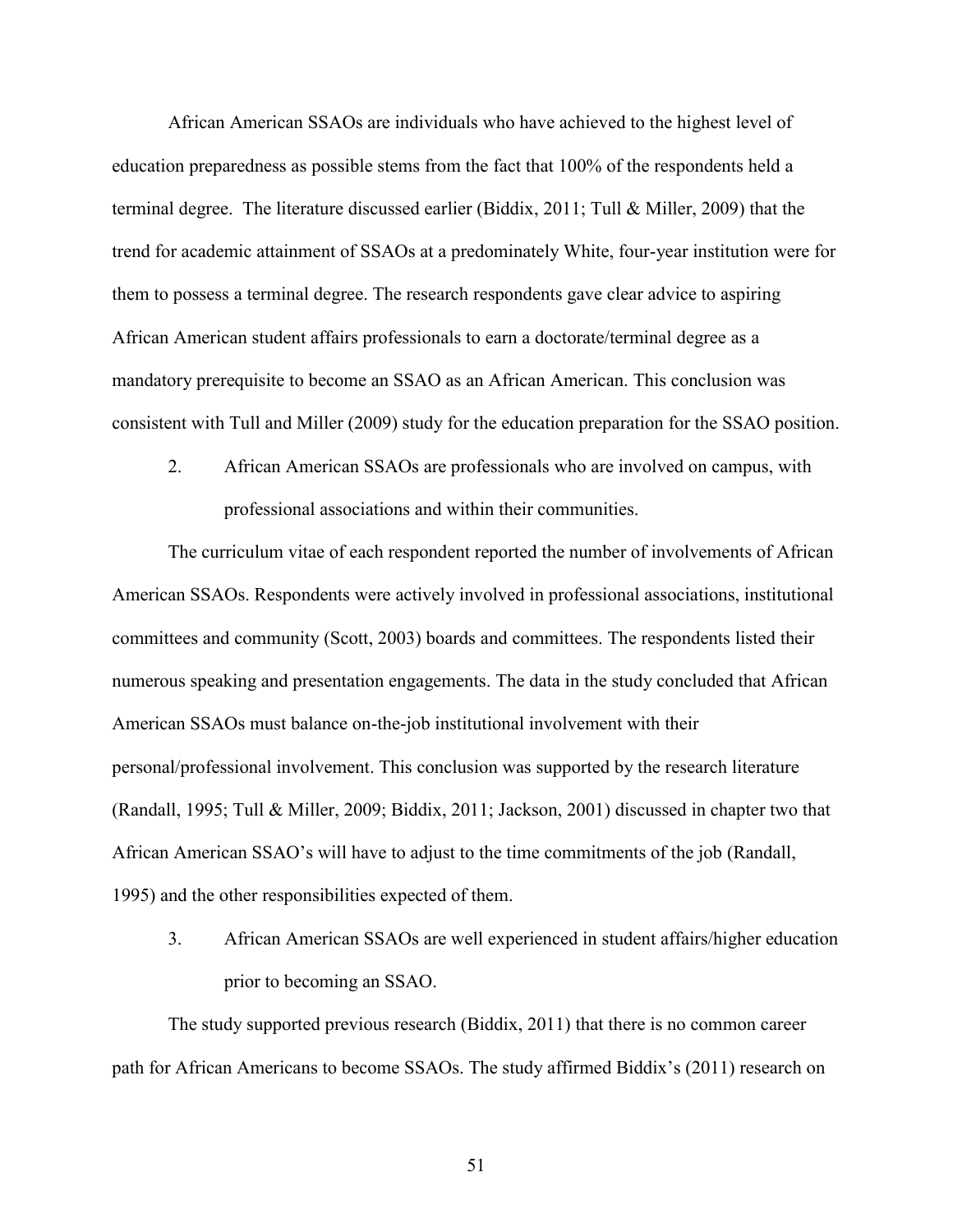SSAOs stating that most begin their student affairs careers in residential life. Biddix (2011) found that the SSAOs' career paths leading to their SSAO position consisted of at least six job changes over a twenty-year span. Therefore, the current average of African American SSAOs' eight career moves over an eighteen year period before becoming an SSAO supports the Biddix (2011) study. Neither this study nor Biddix (2011) clearly identify the time frame beginning point for calculating this average (e.g. does the average begin post-baccalaureate, post-masters or post-doctorate).

4. African American SSAOs faced challenges that were specifically unique to them due to their race and/or gender.

 African American SSAOs in this study responded with many challenges when asked of the challenges they faced as being an SSAO and African American. Common themes that were supported by literature discussed in chapter two existed. Stokes' (1996) research indicated that African American administrators experience a sense of loneliness and being extremely busy at the senior level. The research respondents noted the challenge of being the only African American administrator and the additional job responsibilities that arise because they are African American.

Scott's (2003) study on African American female SSAOs supports the experiences and challenges of African American male SSAOs as that of the female SSAO experience also. His study found also that African American SSAOs should have mentoring relationships, balance competing obligations and find institution comfort and fit.

The common theme that surfaced from this study and the aforementioned literature was that African Americans were lonely at the top as SSAOs. In most cases these persons were the first African Americans to hold the SSAO position at their institutions. This study found that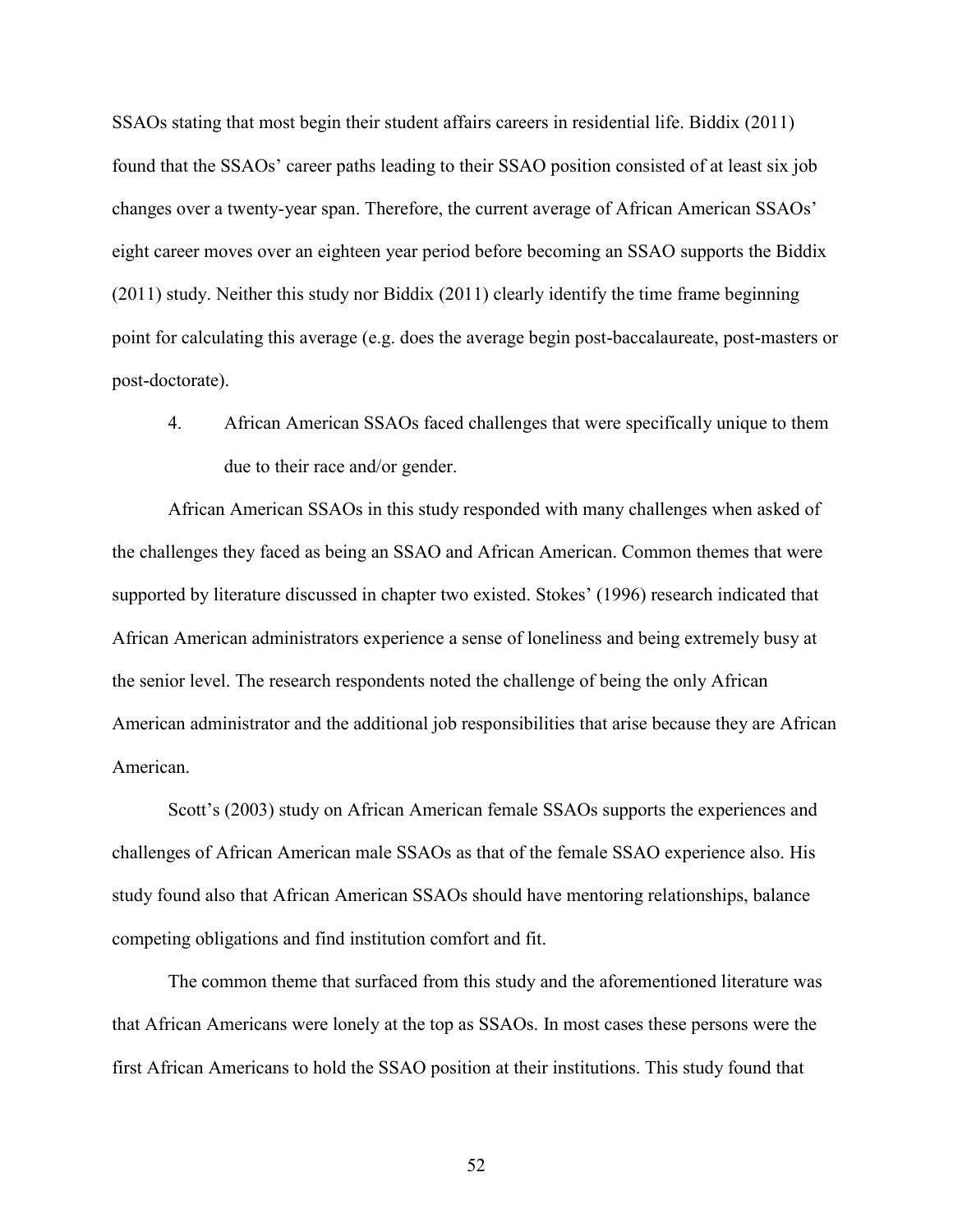70% of the respondents held that designation. Along with that common theme was the assertion that African American SSAOs were assigned additional job responsibilities because they were African American, thus, assuming that African American SSAOs were the advocates for all African Americans and/or diversity.

5. African Americans who have achieved the SSAO position became the spokesperson and representative for minorities and African Americans for the division of student affairs and throughout a predominately White institution.

This expected assertion that African Americans became the spokesperson and minority representative or advocate for their ethnic population was articulated through the respondents of this study. The study revealed that African American SSAOs were asked to perform jobs, serve as chairs of search committees and boards solely related to their ethnicity.

Additionally, the respondents of this study reported that not only did the university administrators expect them to advocate for all African Americans but their colleagues, staff, students and the community expected as well. This can be summarized by a response from a respondent within this study. When asked about the top three challenges facing African American SSAOs, the response was

> Being asked to do more than others because I represent ethnic diversity (i.e. being on multiple search committees). Being the expect on all aspects of diversity. Perceptions from other constituents of color on campus to take certain perspectives.

African American SSAOs represented a small percentage of SSAOs at predominately White institutions and throughout senior levels of higher education. Thus, it became an expectation of these individuals to be the advocate and/or expert for their ethnicity.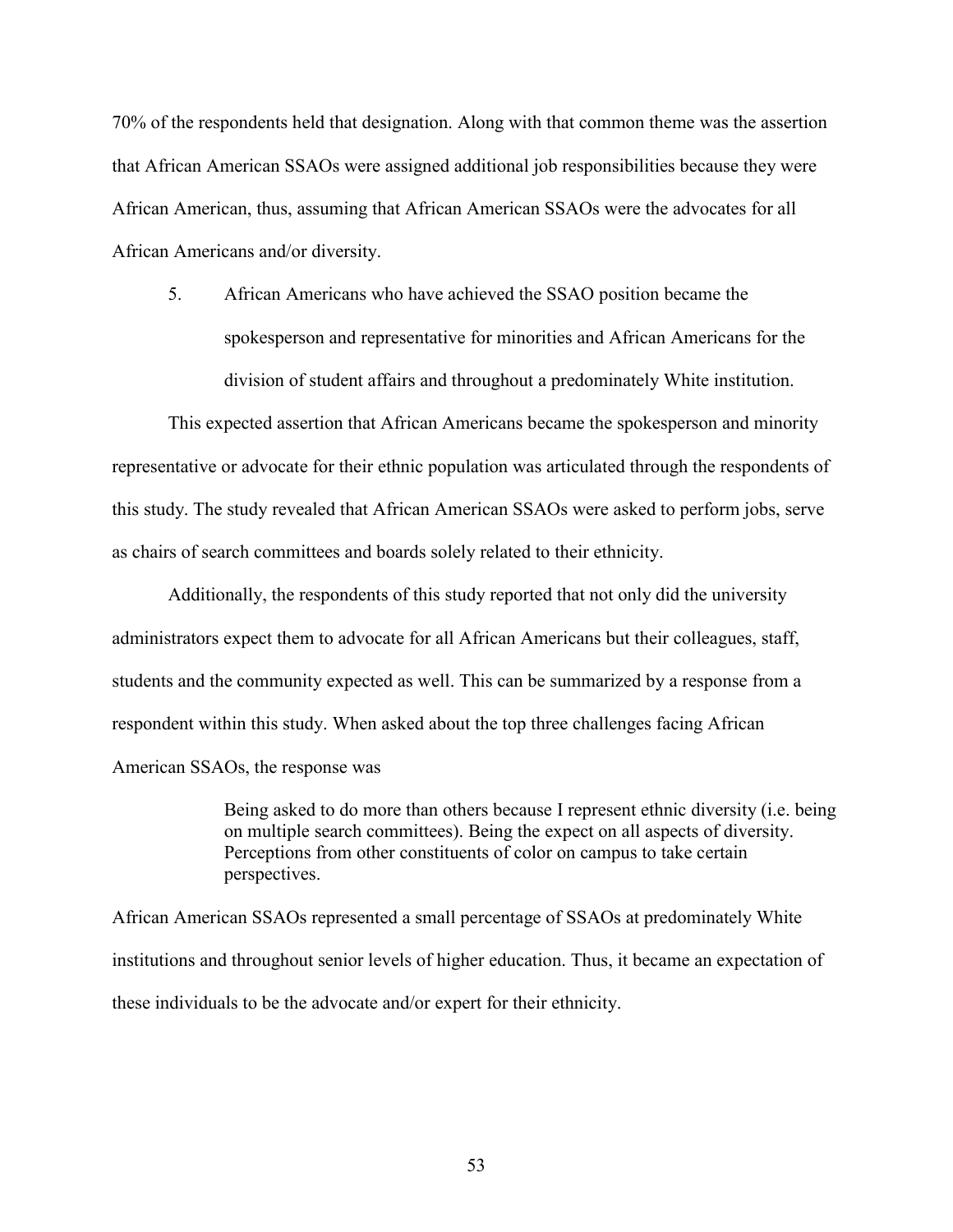## Recommendations

This section provided recommendations for future research as a result of conducting this study. The previous chapters of this study provided support for the recommendations made in this section. Additionally, this section suggested recommendations for those who create, implement, work and practice in higher education and student affairs.

## *Recommendations for Research*

- 1. Research university-wide the career profile of senior level African American administrators.
- 2. Each research question posed in the study served as a basis on which to focus future research, specifically related to this topic.
- 3. African American SSAOs consistently wrote about the time commitment to their job and the lack of balancing their personal and professional lives. Thus, future research on SSAO burnout would be valuable research.
- 4. The study should be conducted using different institutional types (i.e. 2-year colleges, junior colleges, community colleges etc.), then compare the data/results from each institutional type in regards to African American SSAOs.
- 5. The voice of African American SSAOs can be heard even more by interviewing the participants in order to capture the career profile from the SSAOs themselves. They could further explain further the career journey, challenges and advise future SSAOs.
- 6. Examine the career profiles of other ethnicities of SSAOs (i.e. Hispanics, Asians etc.)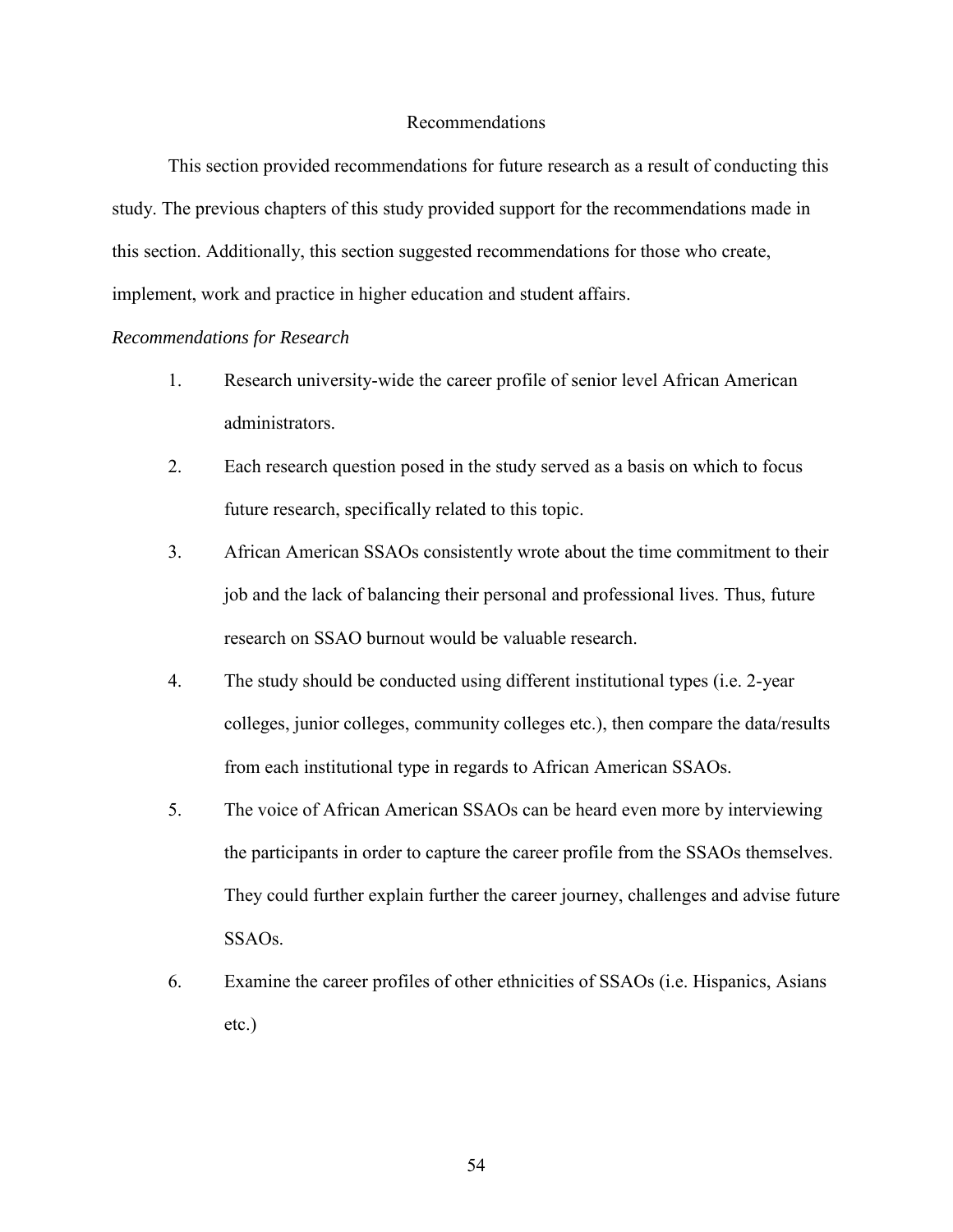7. Conduct research on the expectations of African American SSAOs and their perceptions from other ethnicities of SSAOs.

## *Recommendations for Practice*

- 1. Higher Education senior-level administrators and presidents/chancellors should gain a better understanding of the African American SSAO.
- 2. Institutional leadership should refrain from assuming that African American SSAOs become spokespersons for all people of color, especially all African Americans, and diversity as a whole.
- 3. The hiring agencies (search committees, deans etc.) in higher education must be cognitive of "playing the game fair" (Agler, n.d.) in regard to the hiring process of vacant positions.
- 4. The retention, recruitment and preparation of African American SSAOs are relevant. The continued support, professional development and training are needed from student affairs associations, student affairs profession and higher education.

# Relationship to Conceptual Framework

Data used from this study supported that a relationship existed with Sporn's (2001) seven propositions of the Theory of Adaptation. In order for institutions to be successful, institutions must adapt by addressing the need, recruitment and retention of African American SSAOs.

Sporn's (2001) seven propositions toward the theory of adaptation began with the university's need to meet the demands of its environment by making a change or adapting to those demands. As discussed in Chapter One, representative bureaucracy was the notion that the leadership of an organization should be a representation of the demographics of the organization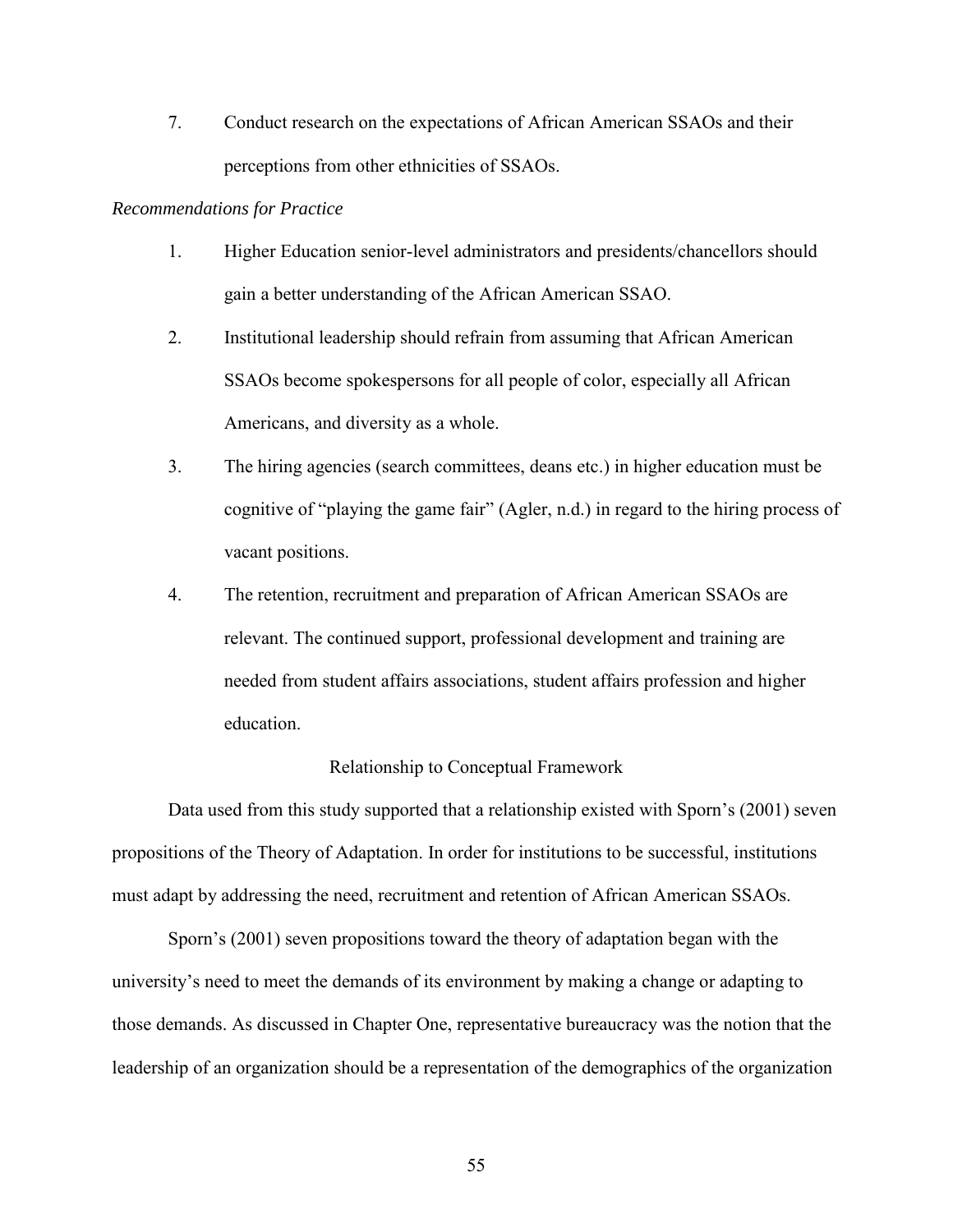(Flowers, 2003). There was an inference that due to the increase of qualified and seasoned African American student affairs professionals that the demand for African American representation at the SSAO level created a crisis or an opportunity for higher education institutions (Sporn, 2001). Additionally, as the increased number of African American students rose, the need for African American representation at the senior level was appropriate for institutions to consider. Therefore, a demand for the increase in promoting or hiring African Americans to the SSAO level was warranted.

Secondly, an institution must create and establish clear mission and goals to adapt (Sporn, 2001). In Chapter Two, the review of literature provided a discussion of the importance of institutional leadership and its role in recruiting and retaining African American student affairs professionals and current SSAOs. The study indicated that African American SSAOs are challenged with mission and direction buy-in of their colleagues and the institution. In order for the institution to be successful and adapt, clear mission and goals must be in tact. One of the survey respondents wrote

Helping my staff understand that diversity, particularly related to ensuring the staff in our division is diverse, is a university commitment, not just a commitment of mine because I am African American. During my first year I hired and promoted several African Americas (and also hired and promoted several non-African Americans). There were some staff who saw my hiring and promotions of African Americans (though interestingly, not my hiring and promotion of non-African American staff) as some sort of preferential treatment.

The third proposition required that an institution create a sense of entrepreneurial culture, in which both individual reward and accountability are implemented (Sporn, 2001). There were no indications from the study that institutions are implementing rewards and or holding individuals accountable for the recruitment and retention of the African American SSAO, but that does not mean it does not exist.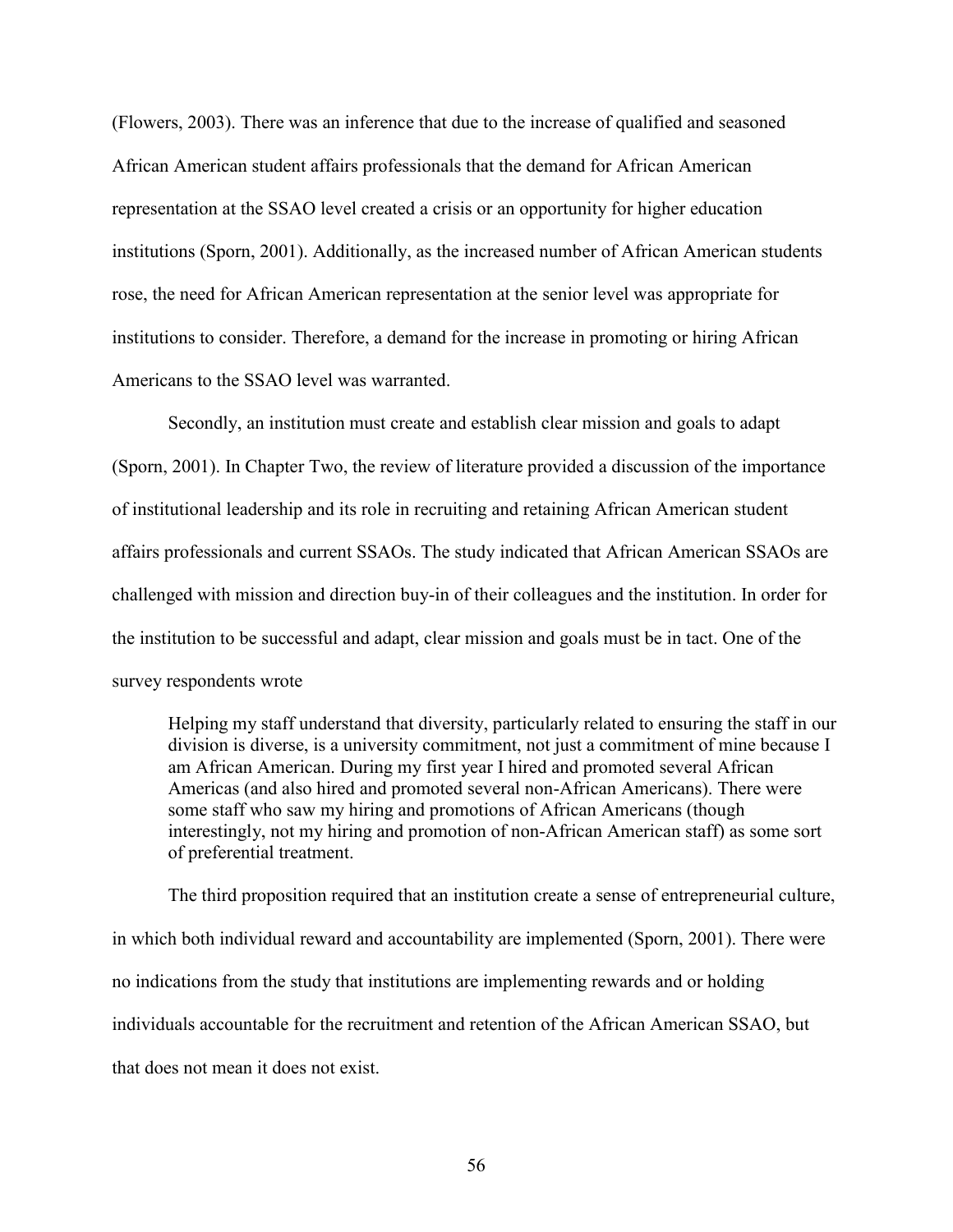The fourth, fifth and sixth propositions are structure, management and governance. These propositions require that the institution must provide professional development and initiate new hiring practices to reflect changes (Spron, 2001). The study indicated that as institution administrations limit resources, the African American SSAOs are faced a challenge to provide their staff with professional development. Also, the structure involved the hiring practice to reflect the university changes. The study indicated an increased hiring of African American SSAOs. However, the study did not indicate the rate and correlation of hiring African American SSAOs compared to the total number of SSAOs hired.

 The seventh and final proposition is the leadership commitment that is needed for institutional changes. There must be administrators committed to articulating the mission and commitment to diversity and the recruitment and retention of African American SSAOs. The study indicated that African American SSAOs are a minority and a need exists for institutional leadership support. A survey respondent indicated that there was the challenge of "establishing collegiately amongst other senior level administrators". This was where institutional leadership can articulate the need for institutional change and support for African American SSAOs.

### **Discussion**

This study provided a better understanding of the career profile of African American SSAOs. As Sporn's (2001) study of institutional adaptation revealed, it is imperative for institutions to hire and cultivate African American SSAOs for success. Therefore, research of African American SSAOs was pertinent to meet the mission and goals of institutions and for the betterment of future African American SSAOs and predominately White institutions.

The student affairs profession, through its professional associations, was creating programs and developmental opportunities that educate and trained aspiring African American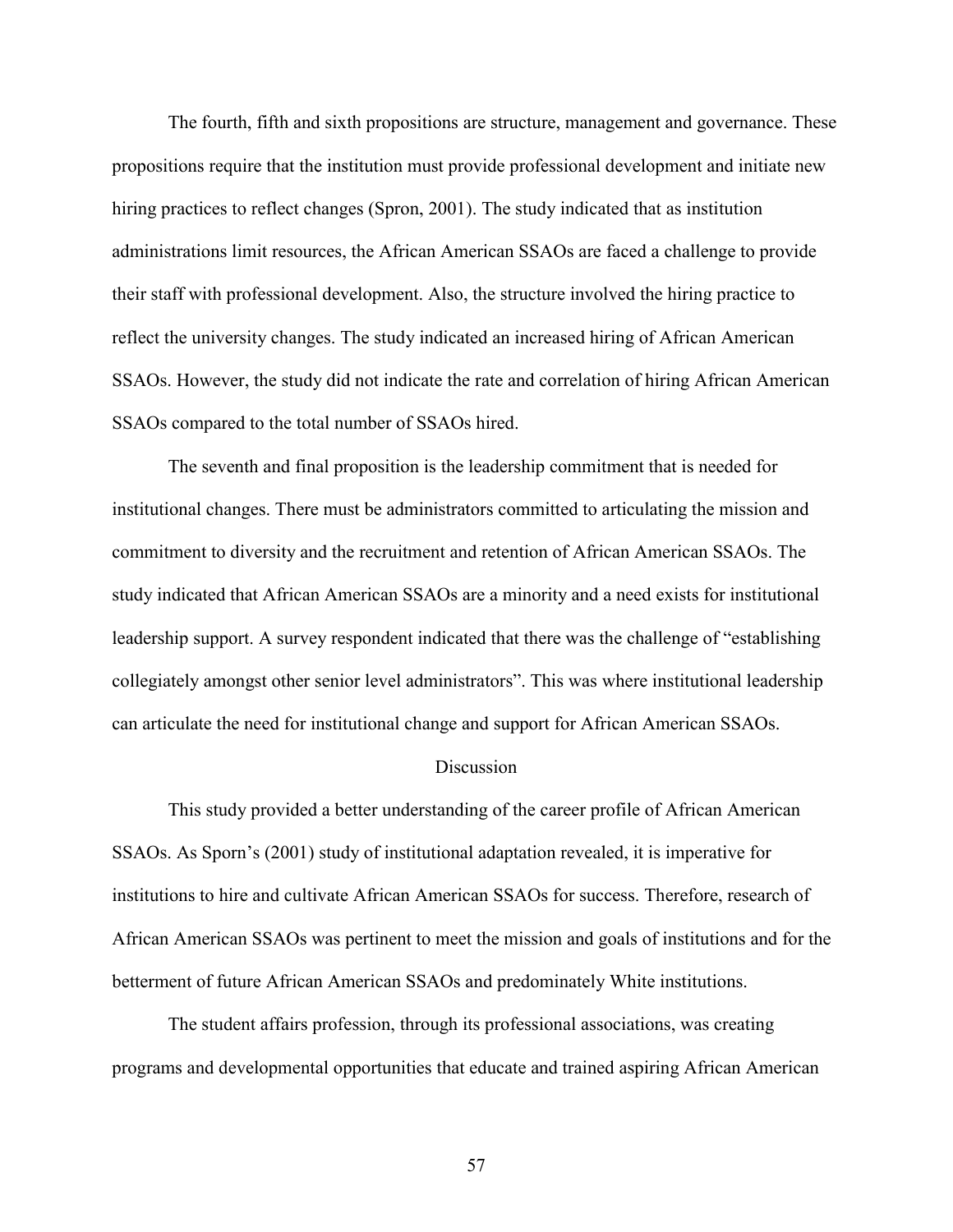student affairs professionals. Such programs and initiatives provided resources and education about African Americans, the student affairs profession, institutional needs for African Americans and other underrepresented populations. The study indicated the perspectives of African American SSAOs were beneficial to the hiring, promoting and retention of African Americans to the SSAO position.

The findings of the study indicated that future research and practices were to be taken into consideration at predominately White institutions. Based on the findings, institutional leadership can better understand the African American SSAO by establishing and clarifying the roles and responsibilities of this population. Lastly, the study indicated that African American SSAOs were qualified and earned their positions through their time commitments to higher education/student affairs and thus, positioned themselves to become presidents and chancellors of predominately White institutions, yet another area of concern.

### Chapter Summary

 This study was to gain a better understanding of the career profile of African American SSAOs at a predominately White four-year institution. This chapter provided a summary of the study and discussed conclusions that stemmed from the outcome of the data presented in chapter four. The conclusions of the study were supported by the study data and the research discussed in the review of literature in chapter two.

The data of this study were used in this chapter to suggest recommendations for future research and for utilization by higher education student affairs practitioners. The results of this study brought about data that were collected from the study to relate to the conceptual framework discussed in chapter one and in this chapter. Lastly, this chapter allowed the researcher to articulate research observations and/or discussions of this study.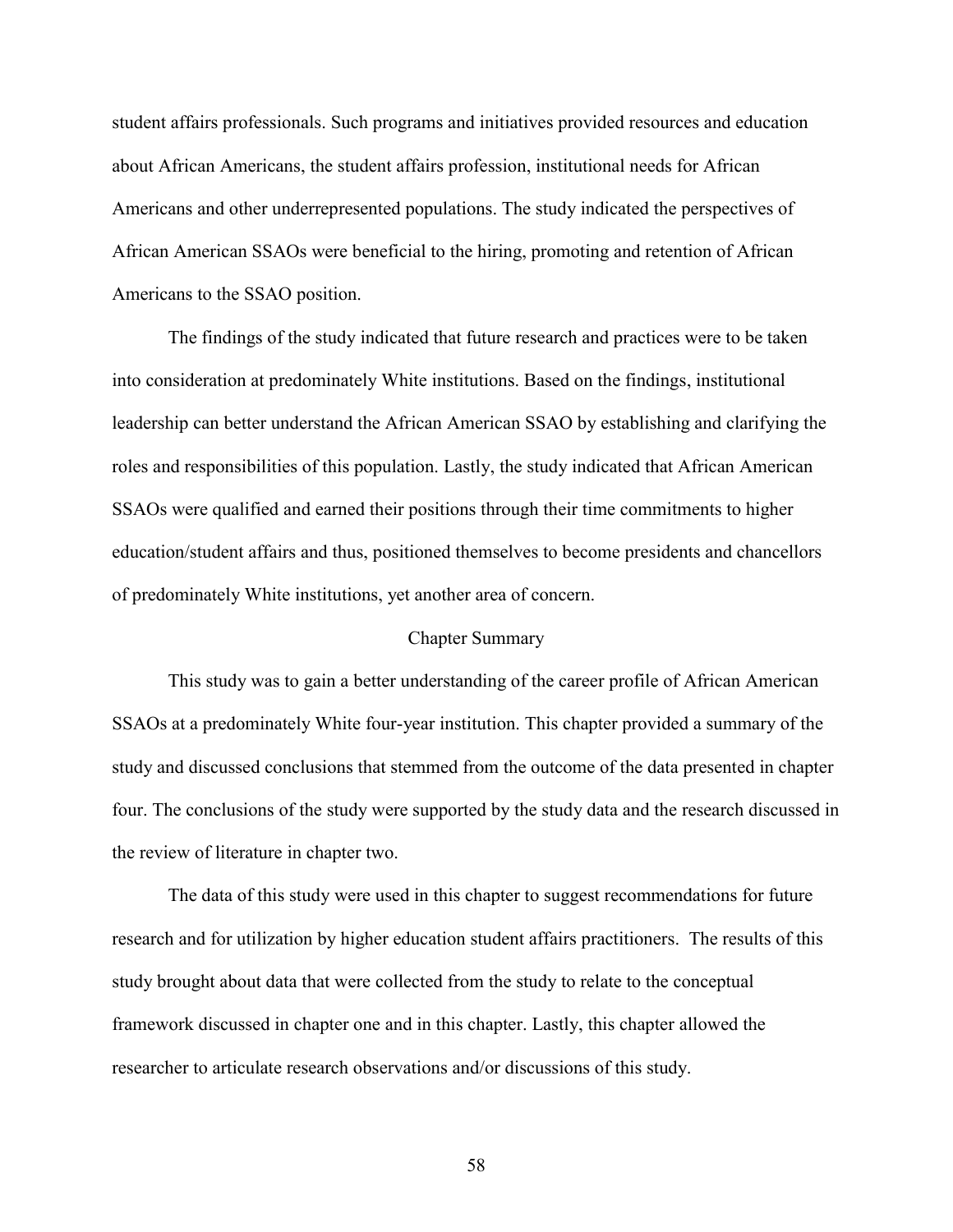### **REFERENCES**

- African American knowledge community. (n.d.) Retrieved from http://www.naspa.org/kc/aakc/default.cfm.
- Agler, J. R. (n.d.). *How to Recruit and promote minority faculty: Start by playing fair*. Retrieved from http://www.aaup.or/AAUP/issues/diversity/Alger.htm?PF=1
- Altbach, P. (1993). Students: Interests, culture, and activism. In A. Levine (Ed), *Higher learning in America: 1980-2000* (pp. 203-221). Baltimore: John Hopkins Press.
- Amber, D. A. (2000). Organizational and administrative models. In M. J. Barr & Associates, *The handbook of student affairs administration* (2nd edition). San Francisco: Jossey Bass.
- Aquirre, Jr., A. (2000). Women and minority faculty in the academic workplace: recruitment, retention, and academic culture. *ASHE-ERIC Higher Education Reports*, *27*(6), 1-86.
- Antwi-Bosiako, K. (2008). The dilemma of hiring minorities and conservative resistance: The diversity game. *Journal of Instructional Psychology, 35*(3), 225-231.
- Barrett, B. (1991). The presidential issue. *NAPW Journal III*, 1, 1–35.
- Baxter Magolda, M., & Terenzini, P. (1999). Learning and teaching in the  $21<sup>st</sup>$  century: Trends and implications for practice. In C.S. Johnson & H. E. Cheatham (Eds), Higher education trends for the next century: A research agenda for student success (pp. 20-27). Washington, DC: ACPA.
- Bettex, M. (2010). *Report of the initiative on faculty race and diversity recommends ways to strengthen recruitment and retention of under-represented minority faculty*. Unpublished manuscript, MIT News Office, Massachusetts Institute of Technology, Cambridge, Massachusetts. Retrieved from http://www.web.mit.edu/press/2010/diversity-report-0114.html?tmpl=component&print=1
- Biddix, J. (2011). "Stepping stones": Career paths to the SSAO for men and women at four-year institutions. *Journal of Student Affairs Research and Practice, 48* (4), 443-461.
- Blimling, G. (2002). Reflections on career development among student affairs leaders. *New Directions for Student Services, 2002* (98), 27-36.
- Bode, R. (1999). Mentoring and collegiality. In R. J. Menges & Associates (Eds.). Faculty in new jobs: A guide to settling in, becoming established, and building institutional support (pp. 118-144). San Francisco, CA: Jossey-Bass.
- Boice, R. (1992). *The new faculty member: Supporting and fostering professional development.* San Francisco, CA: Jossey-Bass.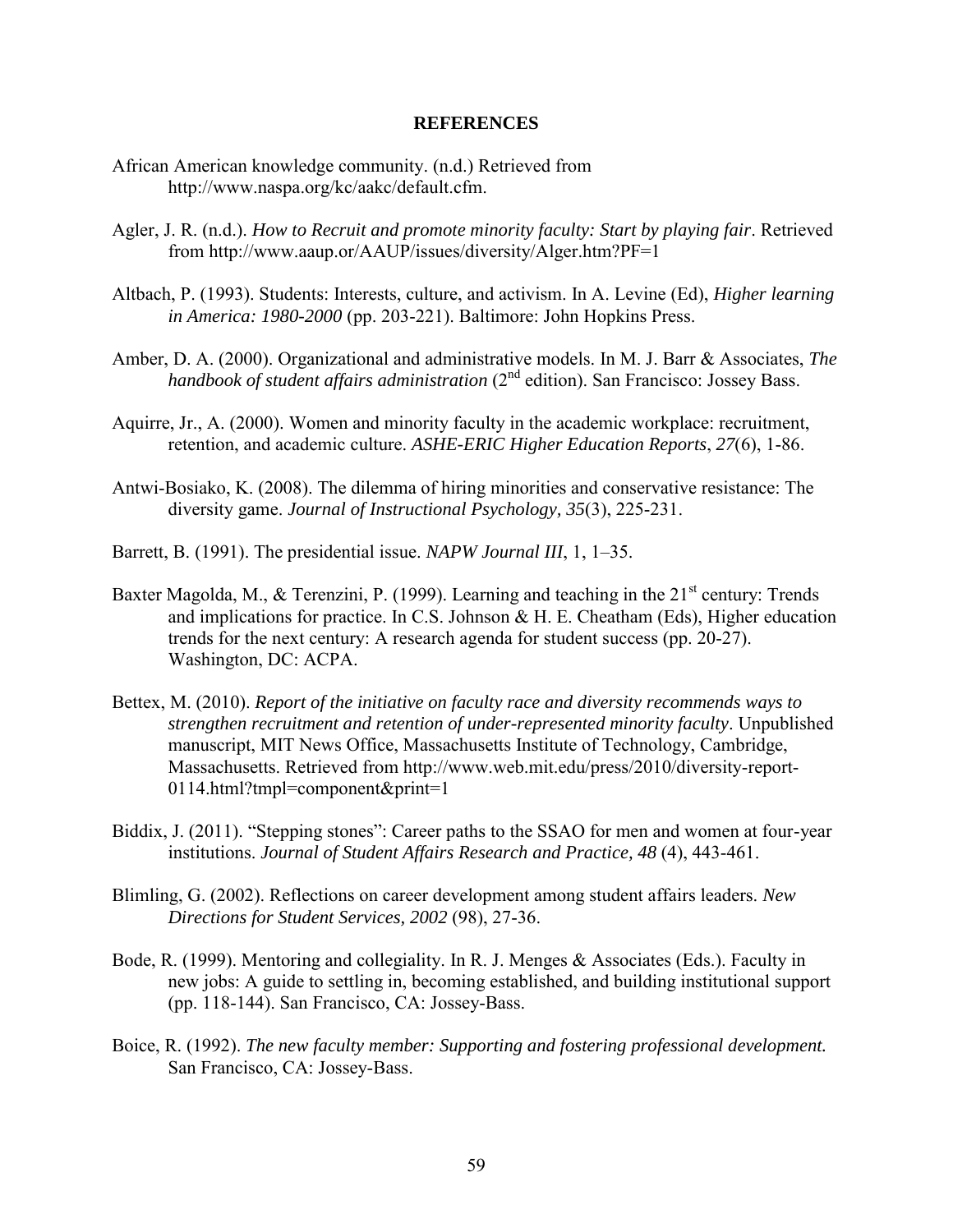- Byars, Q., & Hester J.B. (2008). Faculty diversity must be the culture of the campus. In R. Izard (Ed.), *Diversity that works* (pp. 45-48). Baton Rouge, LA: Manship School of Mass Communication Louisiana State University.
- Cole, S., & Barber, E. (2003). *Increasing faculty diversity.* Cambridge, Massachusetts: Harvard University Press.
- Cooper, K. (2011). Diversity's calling. *Diverse: Issues in Higher Education, 28*(15), 11-13.
- Cowley, W. (1949). Some history and a venture in prophecy. In E. G. Williamson. (ed), *Trends in student personnel work*, Minneapolis, MN: University of Minnesota Press.
- Drummond, M. (1995). Minorities in higher education leadership positions: A report of eight years of disappointment, 1986-1993. *Black Issues in Higher Education, 12*, (2), 43-47.
- Dungy, G. (2003). Organizing and functions of student affairs. In S. Komives, D. Wooard and Associates (ed), *Student services: A handbook for the profession* (Fourth Ed) (pp. 339- 357). San Francisco, CA: Jossey-Bass Publishers.
- Evans, N. (1988). Attrition of student affairs professionals: A review of the literature. *Journal of College Student Development, 29*, 19-24.
- Flowers, L. (2003). Investigating the representation of African American student affairs administrators: A preliminary study. *NASPA Journal, 6*(1), 35-42.
- Gardner, L. (2008). African American student affairs administrators at predominantly white institutions: Factors that contribute to their success. Ed.D. dissertation, University of Arkansas at Little Rock, United States – Arkansas. Retrieved February 1, 2012, from Dissertations & Theses: Full Text. (Publication No. AAT 3307696).
- Gaston-Gayles, J. L., & Kelly, B. T. (2004). Preparing the next generation of African American scholars through mentoring and professional development experiences. *National Association of Student Affairs Professionals Journal, 7*, 46-62.
- Green, M. (1989). *Minorities on campus: A handbook for enhancing diversity*. Washington DC: American Council on Education.
- Harper, S., Patton, L., & Wooden, O. (2009). Access and equity for African American students in higher education: A critical race historical analysis of policy efforts. *The Journal of Higher Education, 80*(4), 389-414.
- Holmes, S. (2003). Black female administrators speak out: Narratives on race and gender in higher education. *NASPA Journal, 6*(1), 45-64.
- Holmes, S., Land, L., & Hinton-Hudson, V. (2007). Race still matters: Considerations for mentoring Black women in academe. *The Negro Educational Review, 58* (1-2), 105-129.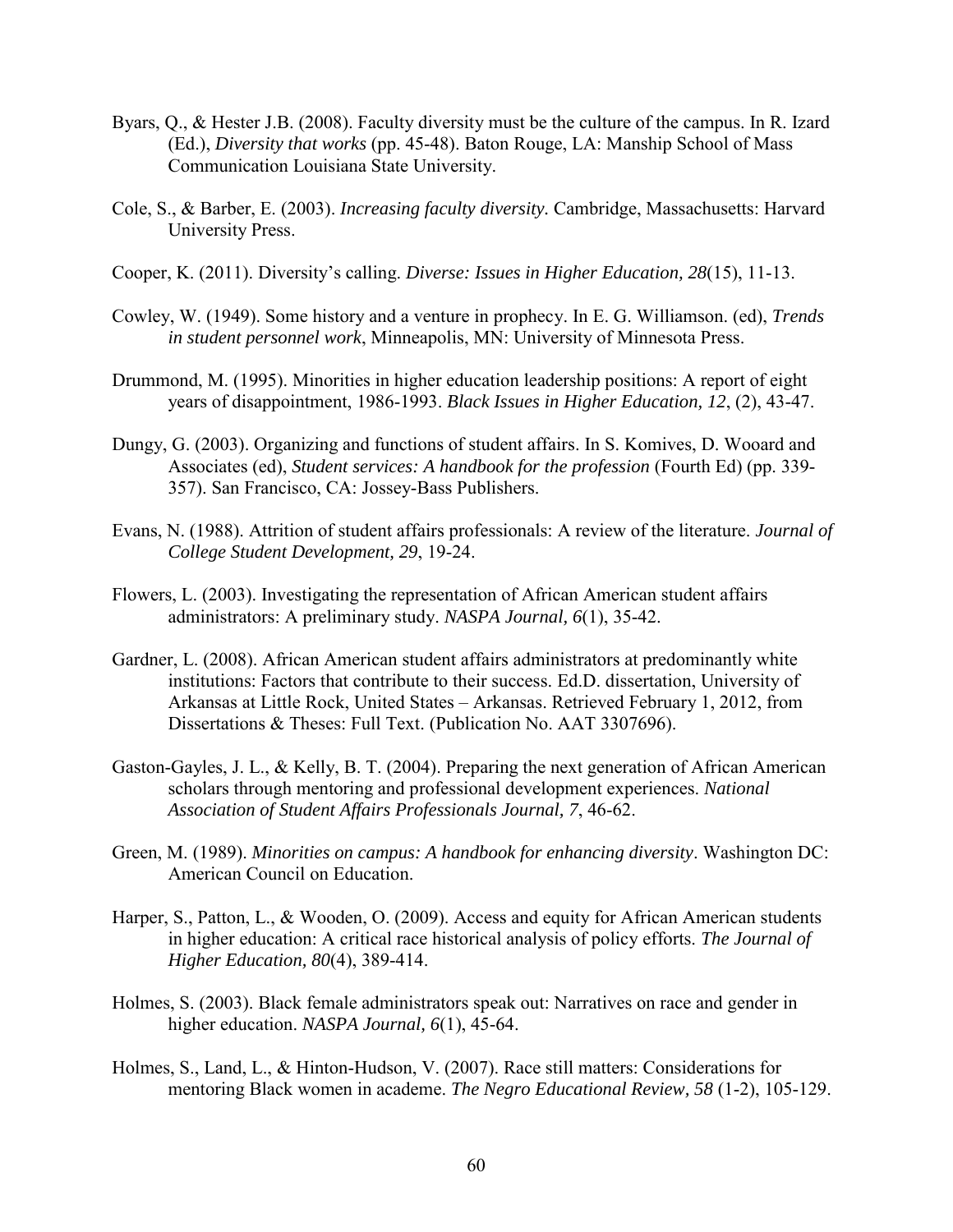- Izard, R., Manship School of Mass Communication., & John S. and James L. Knight Foundation. (2008). *Diversity that works: Report and recommendations of a conference on successful programs in higher education diversity, Manship School of Mass Communication, Louisiana State University, May 29-30, 2008*. Baton Rouge, LA: Manship School of Mass Communication, Louisiana State University.
- Jackson, J. (2001). A new test for diversity: Retaining African-American administrators at predominantly White institutions. In L. Jones (Ed.), *Retaining African Americans in higher education: Challenging paradigms for retaining students, faculty & administrators* (pp. 93-109). Sterling, VA: Stylus Publishing.
- Jacobi, M. (1991). Mentoring and undergraduate academic success: A literature review. *Review of Educational Research, 61,* 505-532.
- June, A. (2010) What search committees see across the table. *The Chronicle of higher Education.*  Retrieved from http://chronicle.com/article/What-Search-Committees-See/124439/.
- Kirkton, R. (2008). Diversifying the faculty: a chair's perspective. In R. Izard (Ed.), *Diversity that works* (pp. 45-48). Baton Rouge, LA: Manship School of Mass Communication Louisiana State University.
- Kuk, L. & Banning, J. (2009). Designing student affairs organizational structures: Perceptions of senior student affairs officers. *NASPA Journal, 46* (1), 94-117.
- Lincoln, Y. & Guba, E. (1998). *Naturalist inquiry*. Beverly Hills, CA: Sage.
- Maher, F., & Tetreault, M. (2007). *Privilege and diversity in the academy.* NY: Routledge.
- *Making excellence inclusive.* (2012). Retrieved from http://www.aacu.org/compass/inclusive\_excellence.cfm.
- Manning, K., Kinzie, J., & Schuh, J. (2006). *One size does not fit all.* New York: Routledge.
- Menges, R., & Associates (1999). *Faculty in new jobs: A guide to settling in, becoming established, and building institutional support.* San Francisco, CA: Jossey-Bass.
- *Naspa undergraduate fellows program.* (n.d.) Retrieved from http://www.naspa.org/programs/nufp/default.cfm
- Nuss, E. (1993). The role of professional associations. In M. Barr (ed). *The handbook of student affairs* (pp. 364-377). San Francisco, CA: Jossey-Bass Publishers.
- Nuss, E. (2003). The development of student affairs. In S. Komives, D. Wooard and Associates (ed), *Student services: A handbook for the profession* (Fourth Ed) (pp. 65-88). San Francisco, CA: Jossey-Bass Publishers.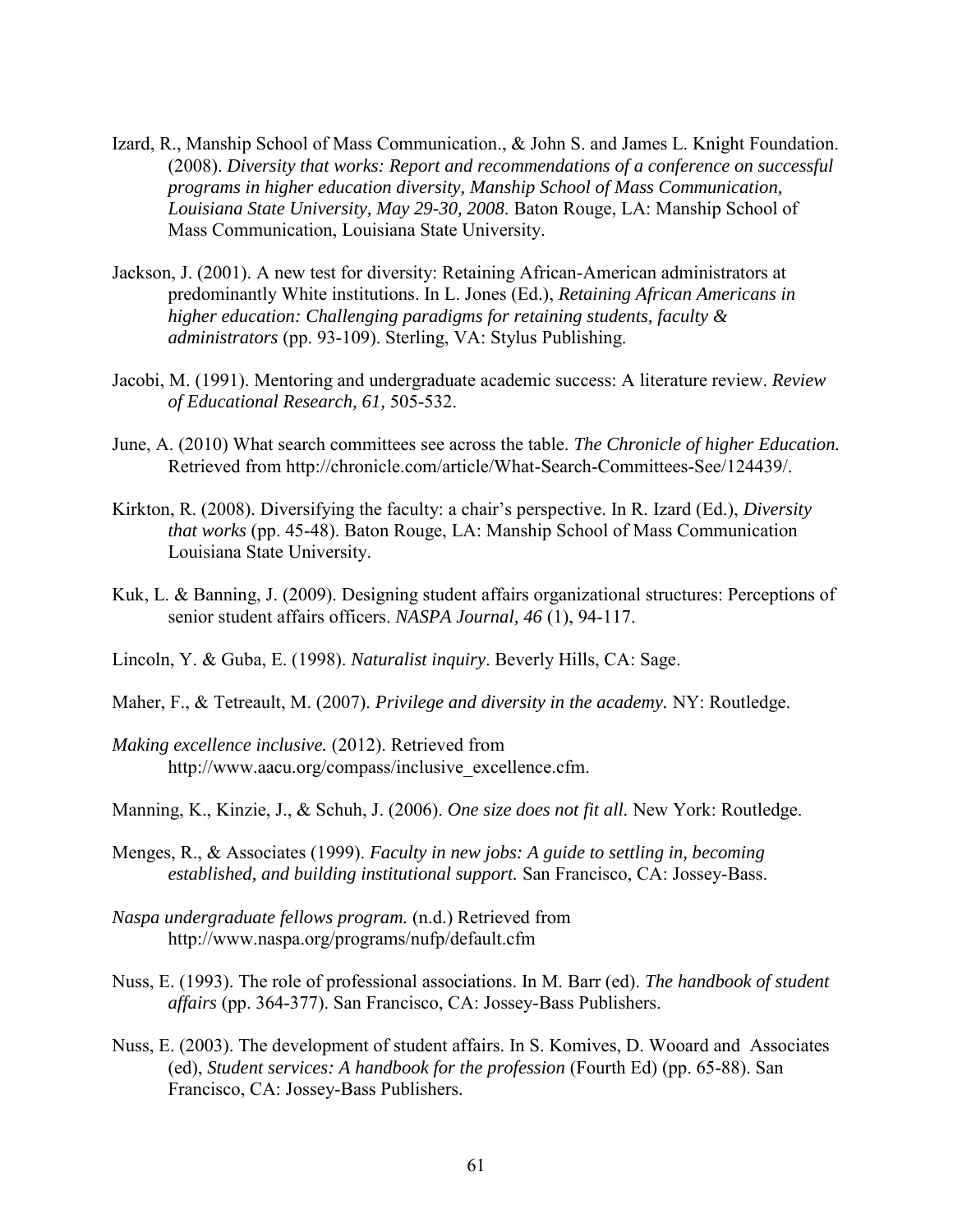- Perkins, L. (2008a). Conference conversation: Recruiting a diverse faculty is a constant process. . In R. Izard (Ed.), *Diversity that works* (pp. 34-44). Baton Rouge, LA: Manship School of Mass Communication Louisiana State University.
- Perkins, L. (2008b). Conference conversation: Effective recruitment requires teamwork. . In R. Izard (Ed.), *Diversity that works* (pp. 45-48). Baton Rouge, LA: Manship School of Mass Communication Louisiana State University.
- *Ranking the nations leading universities and liberal arts colleges on their numbers of black faculty.* (2010, September 1). Retrieved from http://www.jbhe.com/news\_views/65\_blackfaculty.html
- Randall, K., Daugherty, P., & Globetti, E. (1995). Women in higher education: Characteristics of the female senior student affairs officer. *College Student Affairs Journal, 14* (2), 17-21.
- Rastogi, S., Johnson, T., Hoeffel, E., & Drewery, M. (2011). The Black population: 2010 Census briefs. US Census Bureau: Washington DC. Retrieved on March 1, 2012 at http://www.census.gov/prod/cen2010/briefs/c2010br-06.pdf
- Reason, R., Walker, D., & Robinson, D. (2002). Gender, ethnicity, and highest degree earned as salary determinants for senior student affairs officers at public institutions. *NASPA Journal, 39*(3), 251-265.
- Rentz, A. L. (1996). A history of student affairs. In A.L. Rentz & Associates, *Student affairs practice in higher education* (2<sup>nd</sup> edition). Springfield, IL: Charles Thomas.

Rhatigan, J. (2001). NASPA history. In NASPA member handbook (pp. 6–8). Washington, DC: National Association of Student Personnel Administrators.

- Rickard, S. (1985). The chief student affairs officer: Progress toward equity. *Journal of College Student Personnel, 26,* 52-60.
- Sandeen, A., & Barr, M.J. (2006). *Critical issues for student affairs: challenges and opportunities.* San Francisco: Jossey-Bass.
- Scott, F. (2003). African American female senior student affairs officers: A case study of ten career pathways at both historically Black institutions and predominantly White institutions. Ph.D. dissertation, Texas A&M University, United States. Retrieved February 9, 2012, from Dissertations & Theses: Full Text. (Publications No. AAT 3008182).
- Sporn, B. (1999). *Adaptive university structures: An analysis of adaptation to socioeconomic environments of US and European universities*. London: Jessica Kingsley.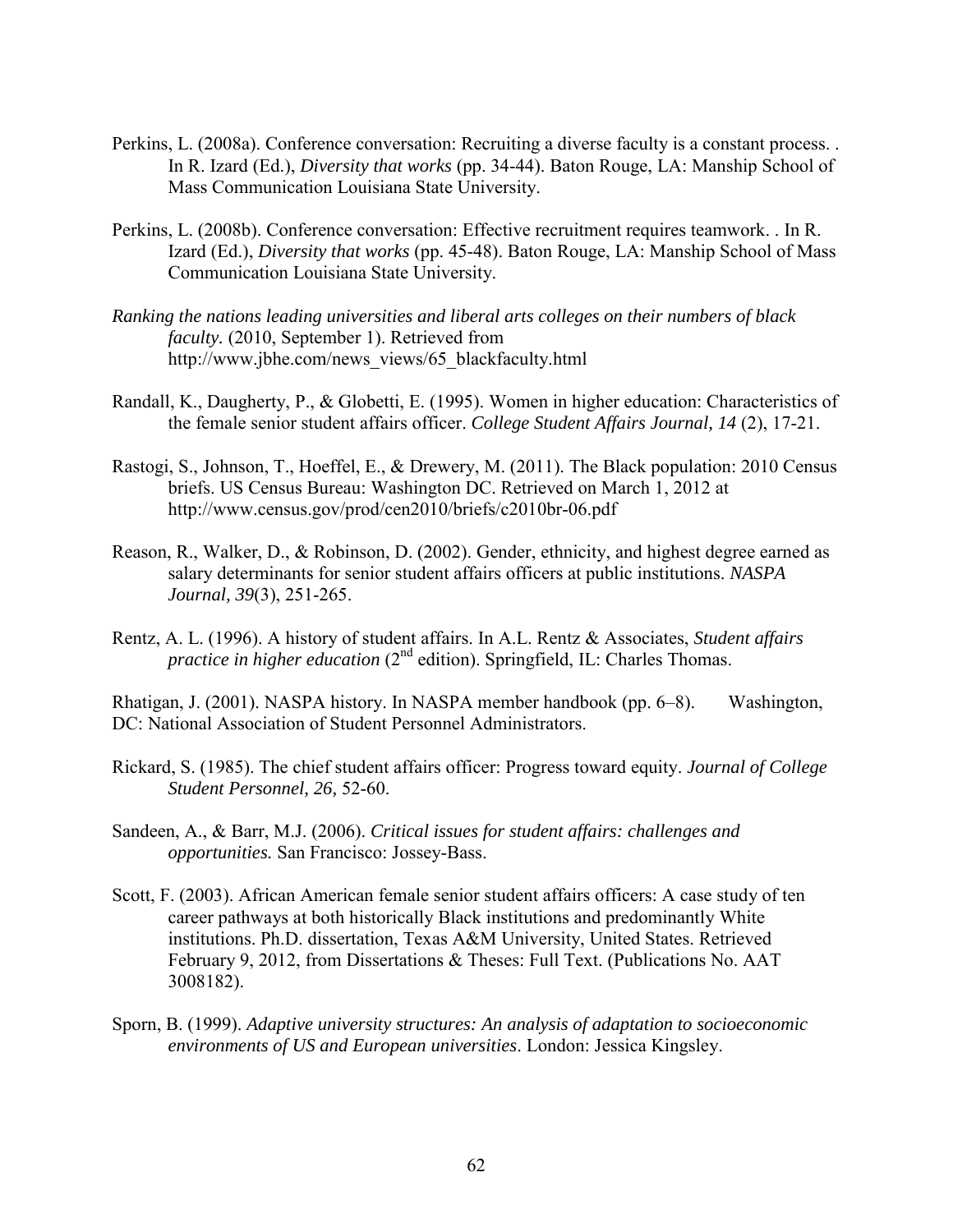- Sporn, B. (2001). Building adaptive universities: Emerging organizational forms based on experiences of European and US universities, *Tertiary Education and Management, 7*, 121-134.
- *Strategies for successfully recruiting a diverse faculty.* Office of Equal Employment Opportunity/Affirmative Action Services, Richmond, VA: VCU. Retrieved from http://www.vcu.edu/eeoaa
- Stokes, M. (2011). The career paths of African American male senior administrators in student affairs at predominantly White institutions: Formal and Informal leadership experiences. Ph.D. dissertation, Southern Illinois University Carbondale, United States. Retrieved February 9, 2012, from Dissertations & Theses: Full Text. (Publication No. AAT 3460331).
- Tierney, W., & Rhoads, R. (1994). *Faculty socialization as cultural process: A mirror of institutional commitment.* ASHE-ERIC Higher Education Report No. 93-6. Washington, DC: George Washington University, School of Education and Human Development.
- Tillman, L. (2001). Mentoring African-American faculty in predominantly White institutions. *Research in Higher Education, 42*, 295-324.
- Traylor, J. (1998). A heritage of service: The history of the National Association of Student Affairs Professionals (NASAP). Jackson, MS: NASAP.
- Tull, A., & Freeman, J. (2008). Chief student affairs officer titles: Standardizations of titles and broadening of labels. *NASPA Journal, 45*(2), 265-281.
- Tull, A., & Miller, M. (2009). *Highways and byways: The career paths of senior student affairs officers*. Retrieved from ERIC database. (ED505887J)
- Turner, C. (2006). Diversifying the faculty: Search committees going beyond business as usual. *The Chronicle of Higher Education*, *53* (6), B32, B34.
- Turner, C., & Meyers, S. (2000). *Faculty of color in academe: Bittersweet success.* Needham Heights, MA: Allyn & Bacon.
- U.S. Department of Education, National Center for Education Statistics. (2011). *Digest of education statistics*, 2010 (nces 2011-015) Washington, DC: Government Printing Office. Retrieved from http://nces.ed.gov/fastfacts/display.asp?id=61
- Welch, O. (1997). An examination of effective mentoring models in academe. In H.T. Frierson (ed.), *Diversity in Higher Education; Examining Protégé-Mentor Experiences*, I, (41-62). Stamford, CT; JAI Press, Inc.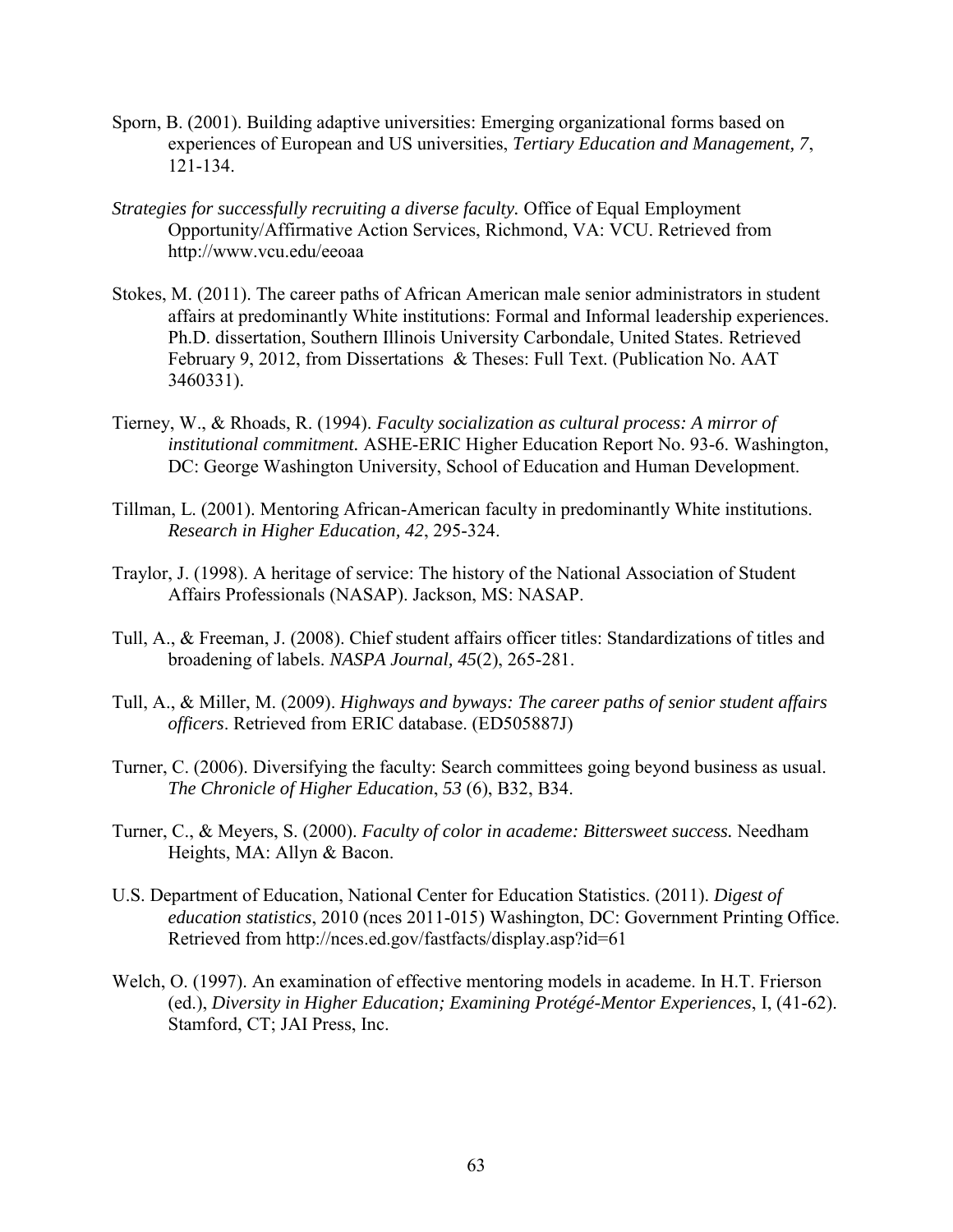Appendix A

Sample Email/Letter to Participant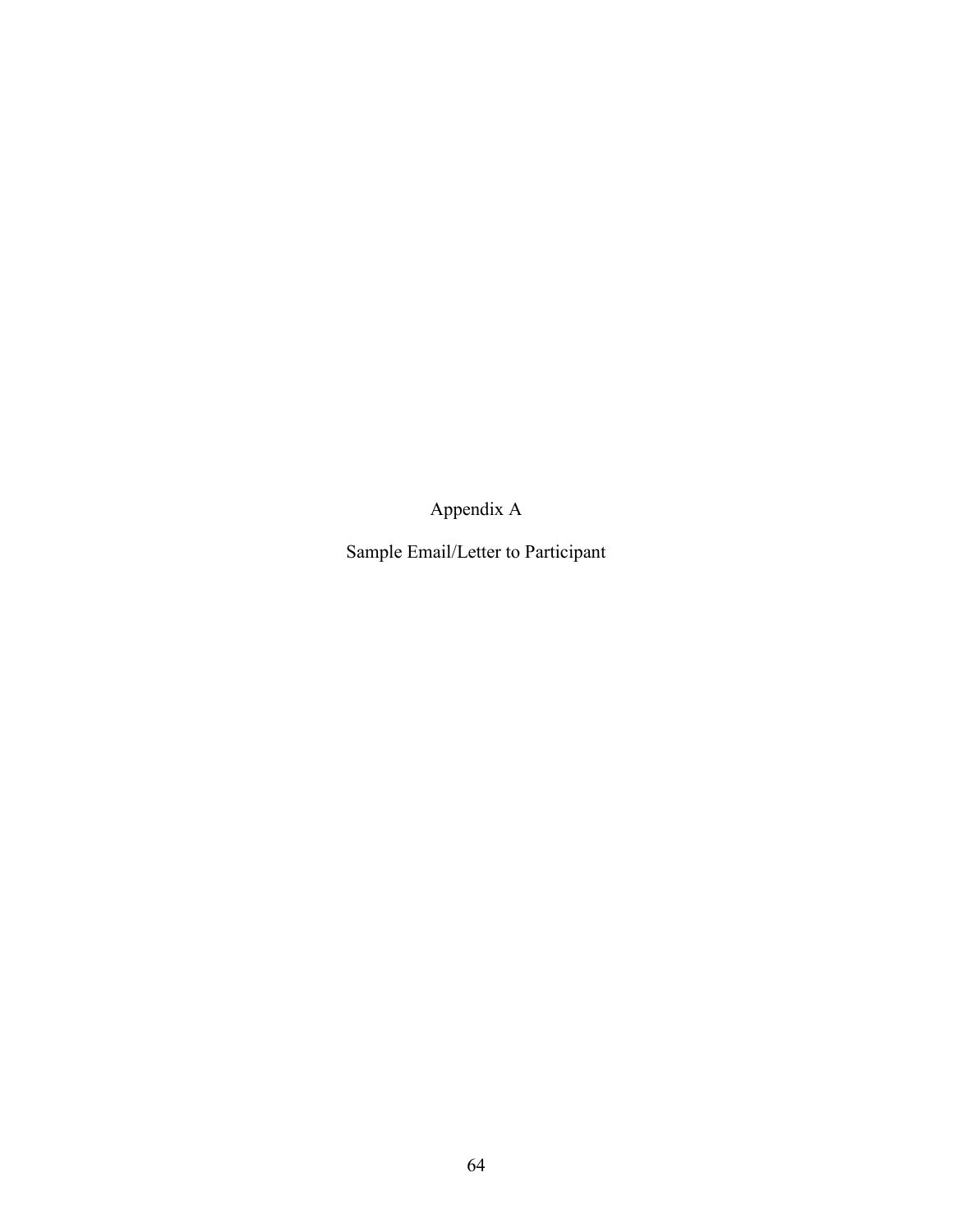Dear {Name & Title}

My name is MarTeze Hammonds, and I serve as a doctoral student at the University of Arkansas in the Higher Education Administration Program. I am emailing you to invite you to participate in my dissertation research, which gives attention the career profile of African American Senior Student Affairs Officers. This purpose will be investigated through the current curriculum vitae of African Americans who serve as a Senior Student Affairs Officer at a four-year, predominately White institution. Therefore, with the utmost of humility, I request your participation in this study in the form of you sending me an electronic version of your curriculum vitae and respond to the five questioned survey. **Please note any information obtained during this study that could reveal the identity of participants or the institution will be kept confidential to the extent allowed by the law and University of Arkansas policy.**

I sincerely hope that you will consider participating in this important effort to gain a better understanding of African American Senior Student Affairs Officers. Please feel free to contact me with any questions or concerns regarding this email by using the information below. Also, if you know upon reading this email if you would like to participate or not, please feel free to reply to this email with your response. This study uses the snowballing sampling technique and if you can identify any additional African American Senior Student Affairs Officers at a predominately White four-year institution; please do not hesitate to forward their email/contact information to me.

Your participation in this study is entirely voluntary, and you maintain the right to withdraw at any time. Only group data will be reported and your responses and experiences, along with your identity, will remain confidential.

I value your time and considerations and eagerly await your curriculum vitae and survey responses. Thanks so much for your time and I look forward in the opportunity of learning from you. Your response by May 4, 2012 will be greatly appreciated.

Sincerely,

MarTeze D. Hammonds Dissertation Chair: Dr. Michael T. Miller Doctoral Student Associate Dean University of Arkansas University of Arkansas Email: XXXXXX*Q*uark.edu Email: XXXXXX*Quark.edu* Phone: 270-XXX-XXXX

Higher Education Administration Program College of Education and Health Professions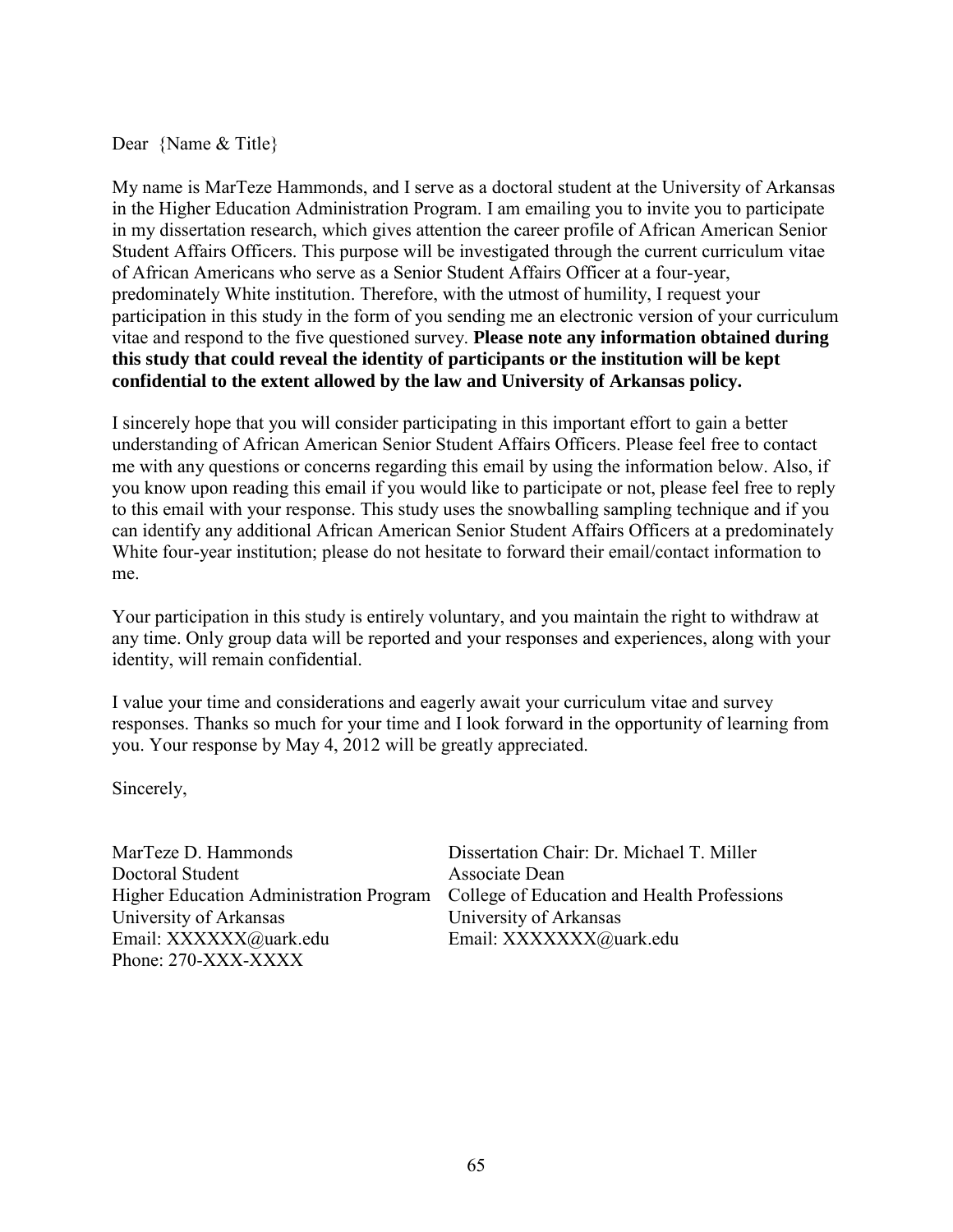Appendix B

SSAO Participant Survey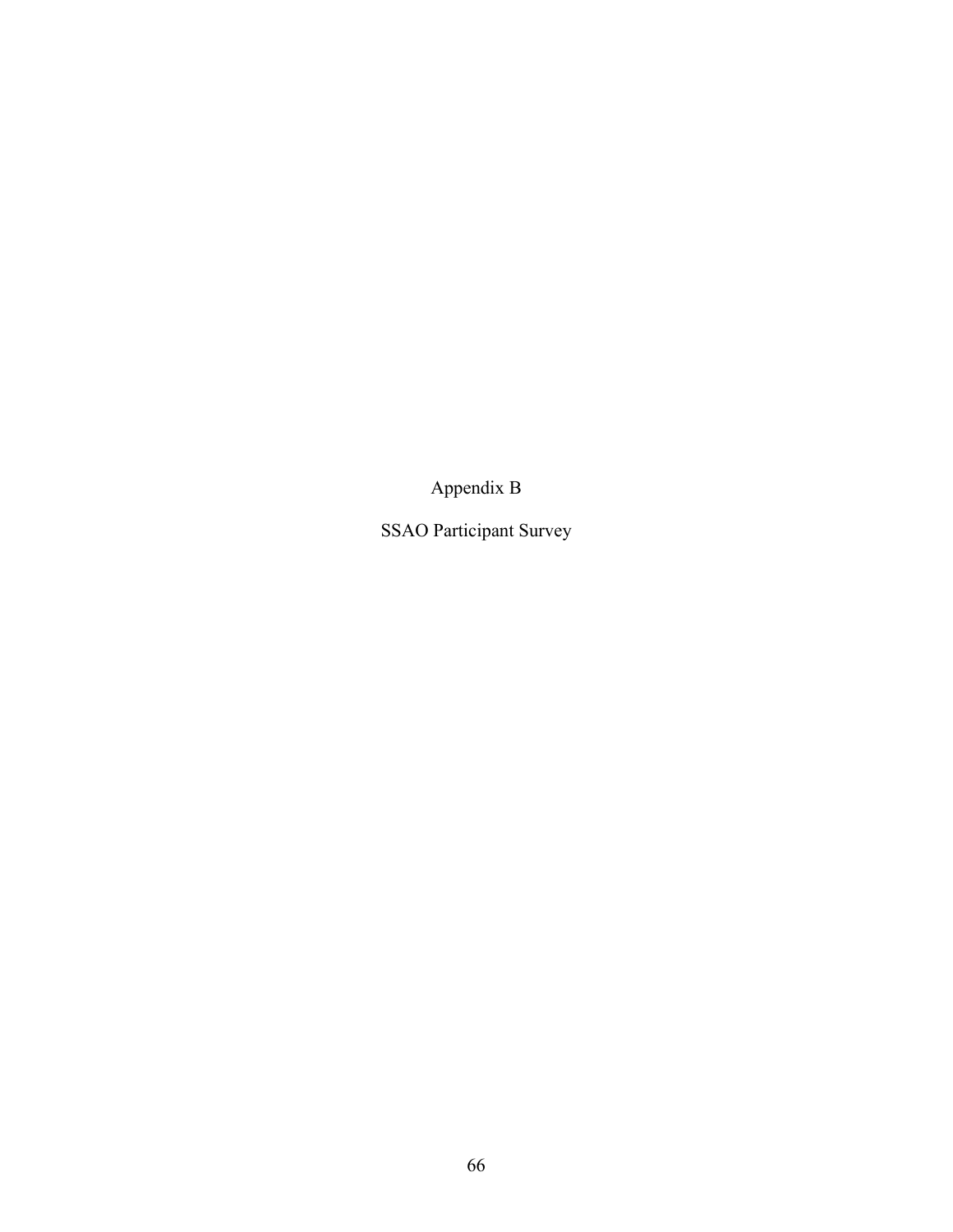#### SSAO Participant Survey

The purpose for conducting this study is to gain an understanding of the career characteristics of African American Senior Student Affairs Officers (SSAOs) at four-year predominately White institutions (PWI). Please respond to the following survey questions.

Question 1: Are you the Senior Student Affairs Officer? Yes or No

Question 2: Please mark your gender: Male Female Other

Question 3: What do you believe are the top three challenges facing you as an African American SSAO?

Question 4: What career advice would you render to African American aspiring student affairs professionals to become an SSAO?

Question 5: Do you know of any other African American Senior Student Affairs Officers that would be appropriate for this study (Please submit contact information for a minimum of three)?

Question 6: To your knowledge are you the first African American SSAO at your current institution? \_\_\_\_ Yes \_\_\_\_\_ No

Thank you for your participation. Please return by May 18, 2012 to XXXXX@uark.edu.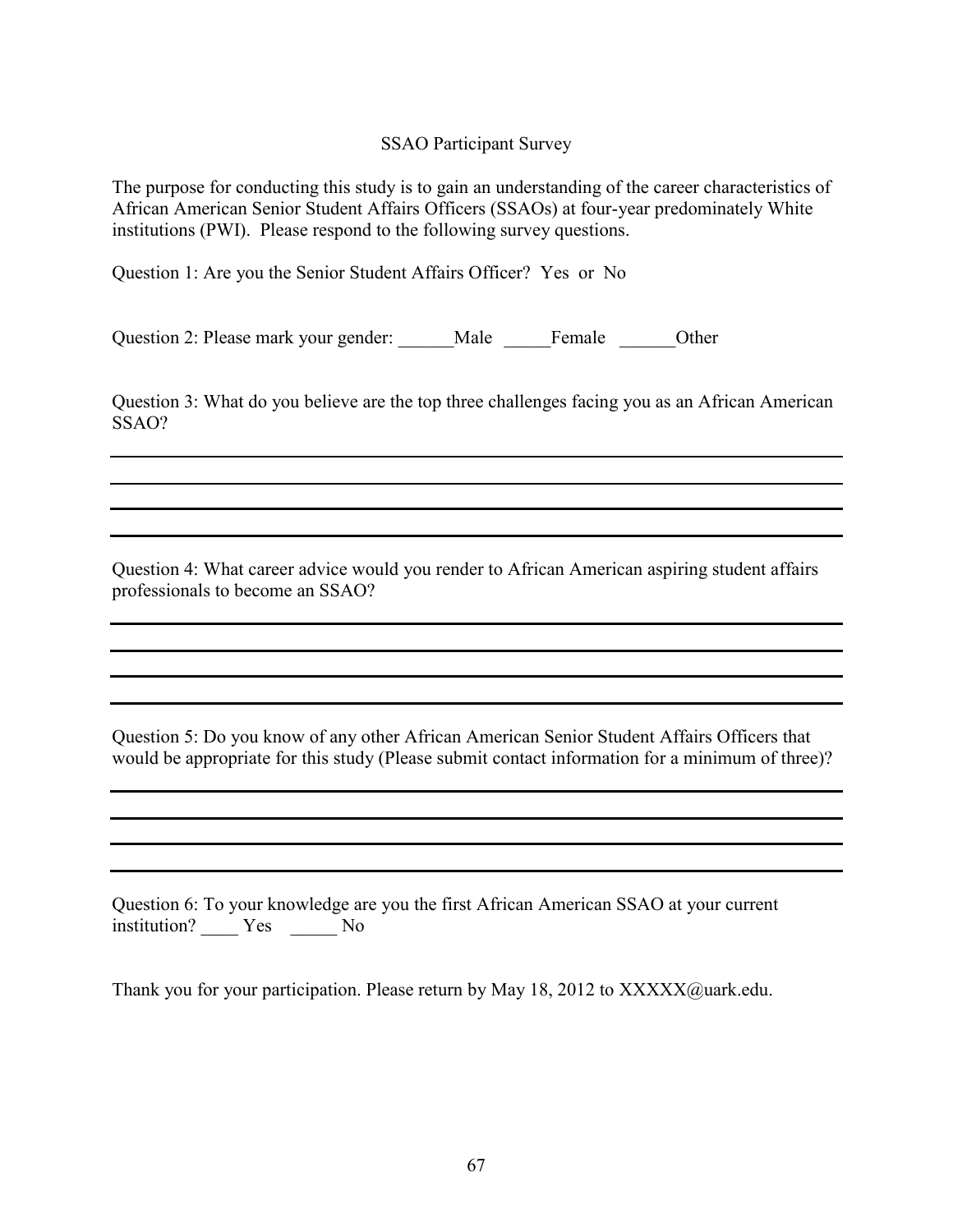Appendix C

Thank You Email to Participants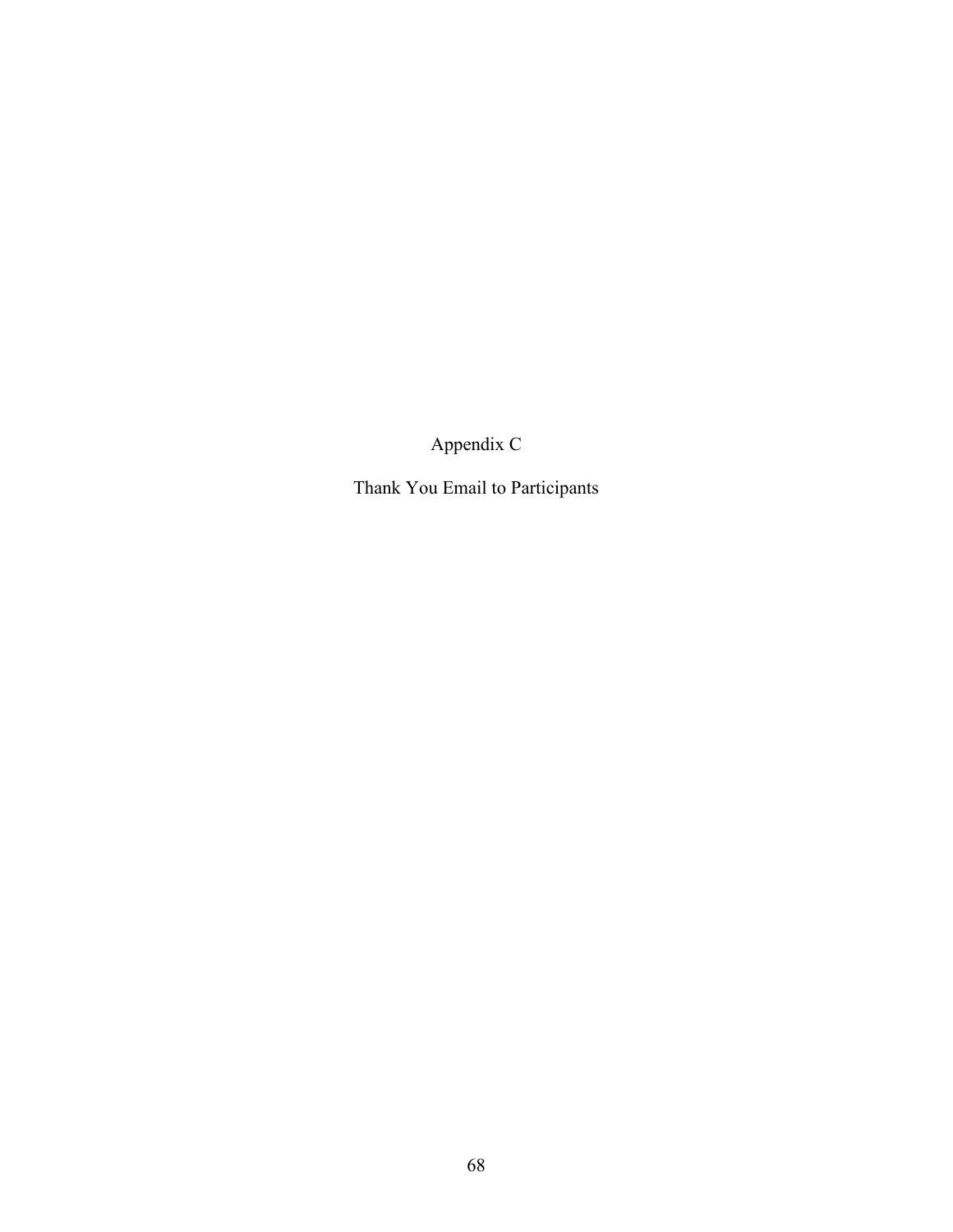Name & Title

I have received your curriculum vitae and survey responses for my dissertation study. Thank you very much for your willingness to participate. I look forward in reviewing your credentials and responses on a quest to gaining a better understanding of the career profile of African American Senior Student Affairs Officers (SSAO).

At the conclusion, I will be sending you the results and implications of my study. Again, I say thank you for your participation. Your responses will be beneficial to higher education and those African American's aspiring to be a SSAO.

Thanks,

MarTeze D. Hammonds Dissertation Chair: Dr. Michael T. Miller Doctoral Student Associate Dean University of Arkansas<br>
Email: XXXXXX*Q*uark.edu
Email: XXXXXX*Q*uark.edu
Email: XXXXXX*AQ*uark.edu Phone: 270-XXX-XXXX

Higher Education Administration Program College of Education and Health Professions Email: XXXXXX@uark.edu Email: XXXXXXX@uark.edu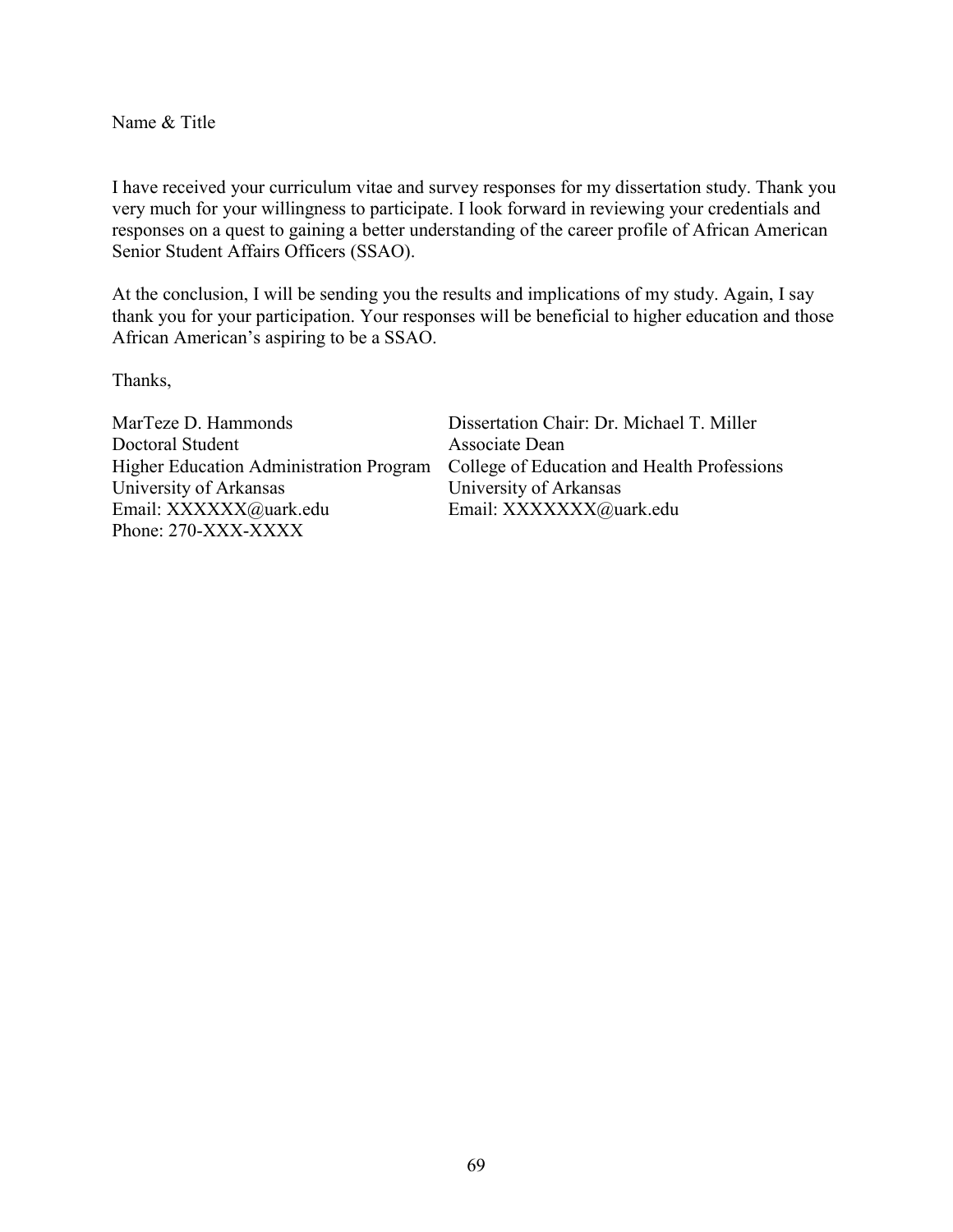Appendix D

Institutional Review Board Approval Form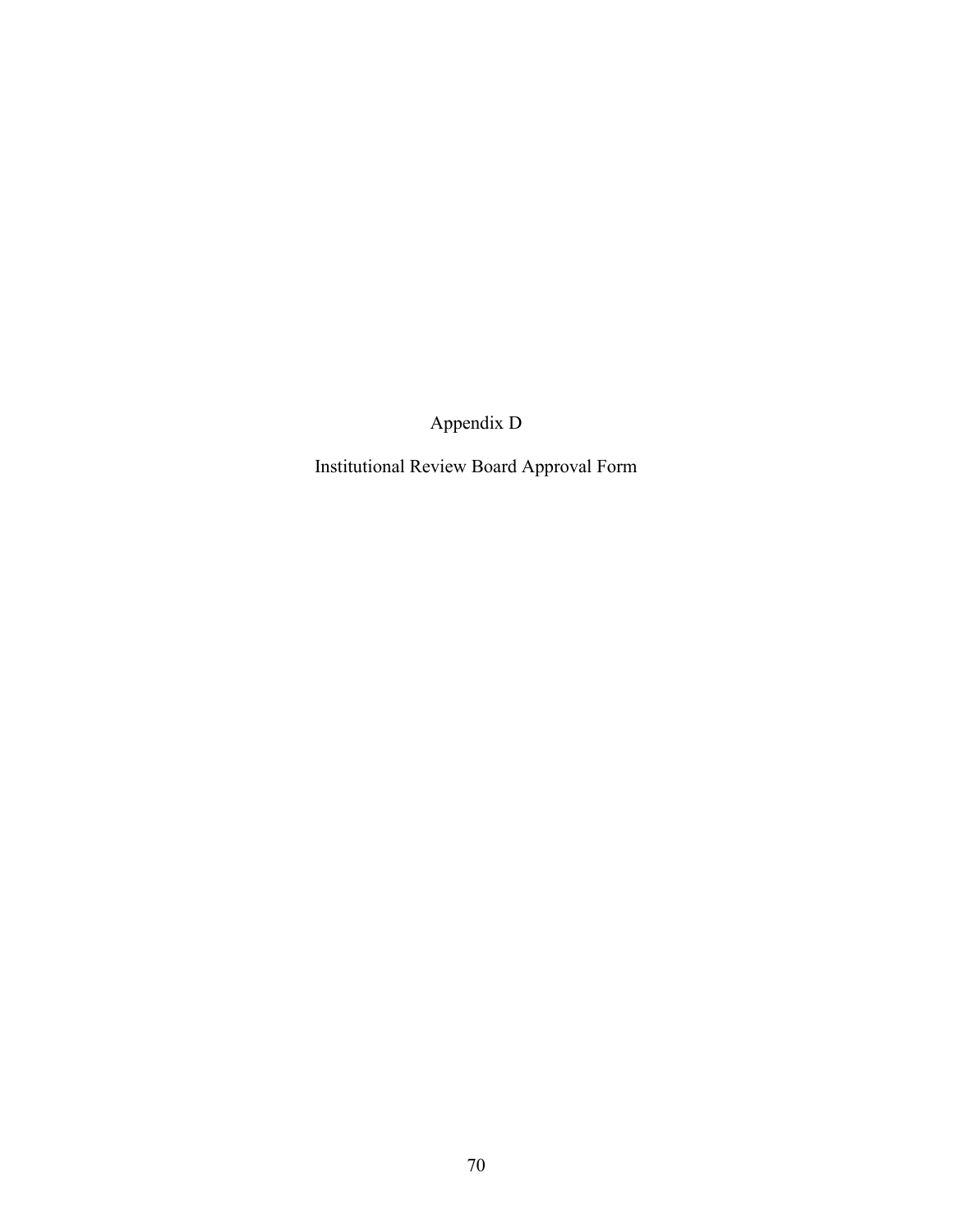#### MEMORANDUM

| TO:                             | MarTeze Hammonds<br>Michael Miller                                                               |
|---------------------------------|--------------------------------------------------------------------------------------------------|
| FROM:                           | Ro Windwalker<br><b>IRB</b> Coordinator                                                          |
| RE:                             | New Protocol Approval                                                                            |
| IRB Protocol #:                 | 12-04-655                                                                                        |
| Protocol Title:                 | Onward and Upward: Characteristics of African-American Senior<br><b>Student Affairs Officers</b> |
| Review Type:                    | $\boxtimes$ EXEMPT $\Box$ EXPEDITED $\Box$ FULL IRB                                              |
| <b>Approved Project Period:</b> | Start Date: 04/24/2012 Expiration Date: 04/23/2013                                               |

Your protocol has been approved by the IRB. Protocols are approved for a maximum period of one year. If you wish to continue the project past the approved project period (see above), you must submit a request, using the form *Continuing Review for IRB Approved Projects*, prior to the expiration date. This form is available from the IRB Coordinator or on the Research Compliance website (http://vpred.uark.edu/210.php). As a courtesy, you will be sent a reminder two months in advance of that date. However, failure to receive a reminder does not negate your obligation to make the request in sufficient time for review and approval. Federal regulations prohibit retroactive approval of continuation. Failure to receive approval to continue the project prior to the expiration date will result in Termination of the protocol approval. The IRB Coordinator can give you guidance on submission times.

**This protocol has been approved for 10 participants.** If you wish to make *any* modifications in the approved protocol, including enrolling more than this number, you must seek approval *prior to implementing those changes.* All modifications should be requested in writing (email is acceptable) and must provide sufficient detail to assess the impact of the change.

If you have questions or need any assistance from the IRB, please contact me at 210 Administration Building, 5-2208, or irb@uark.edu.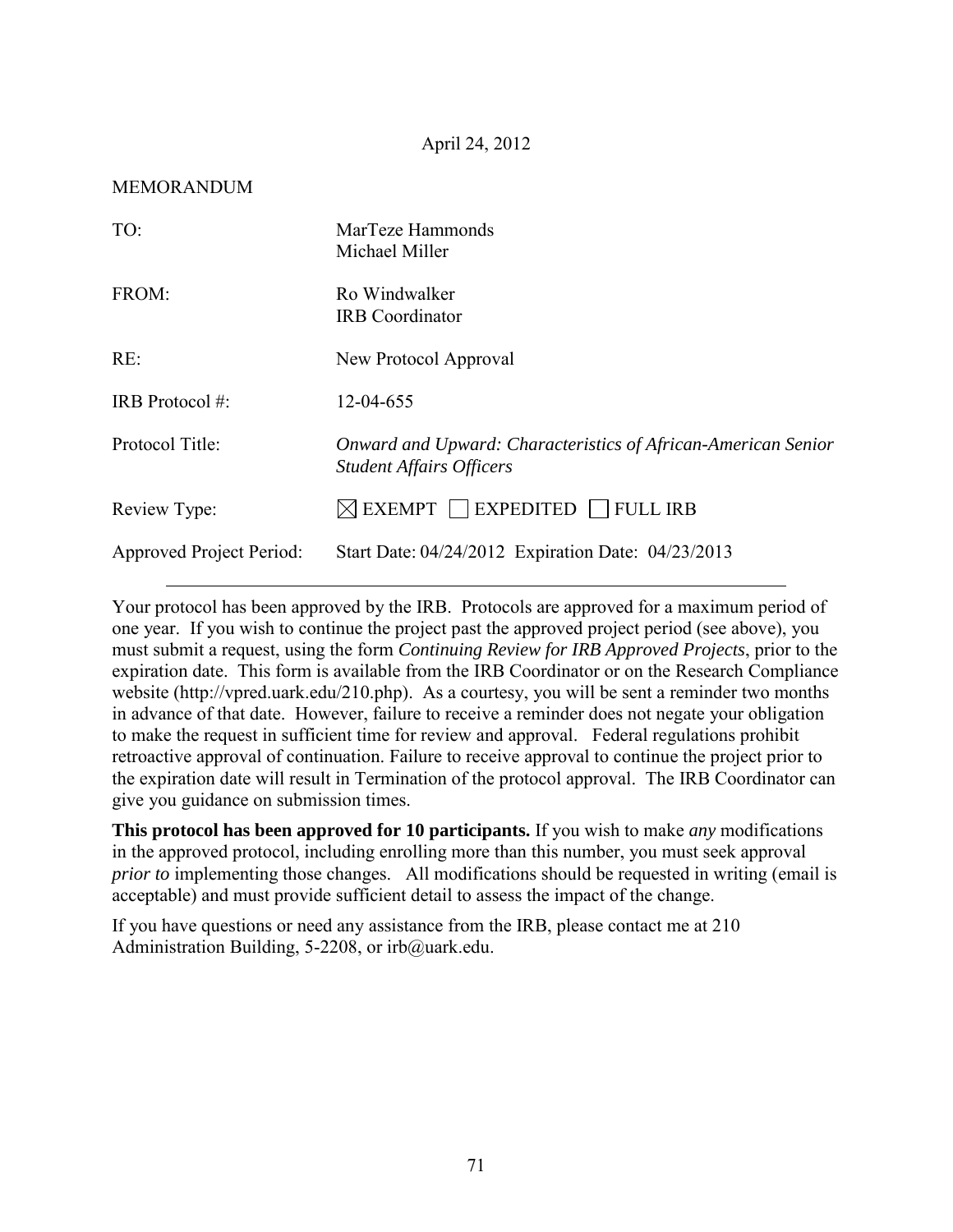Appendix E

Greek Organizations (Alphabetical Order)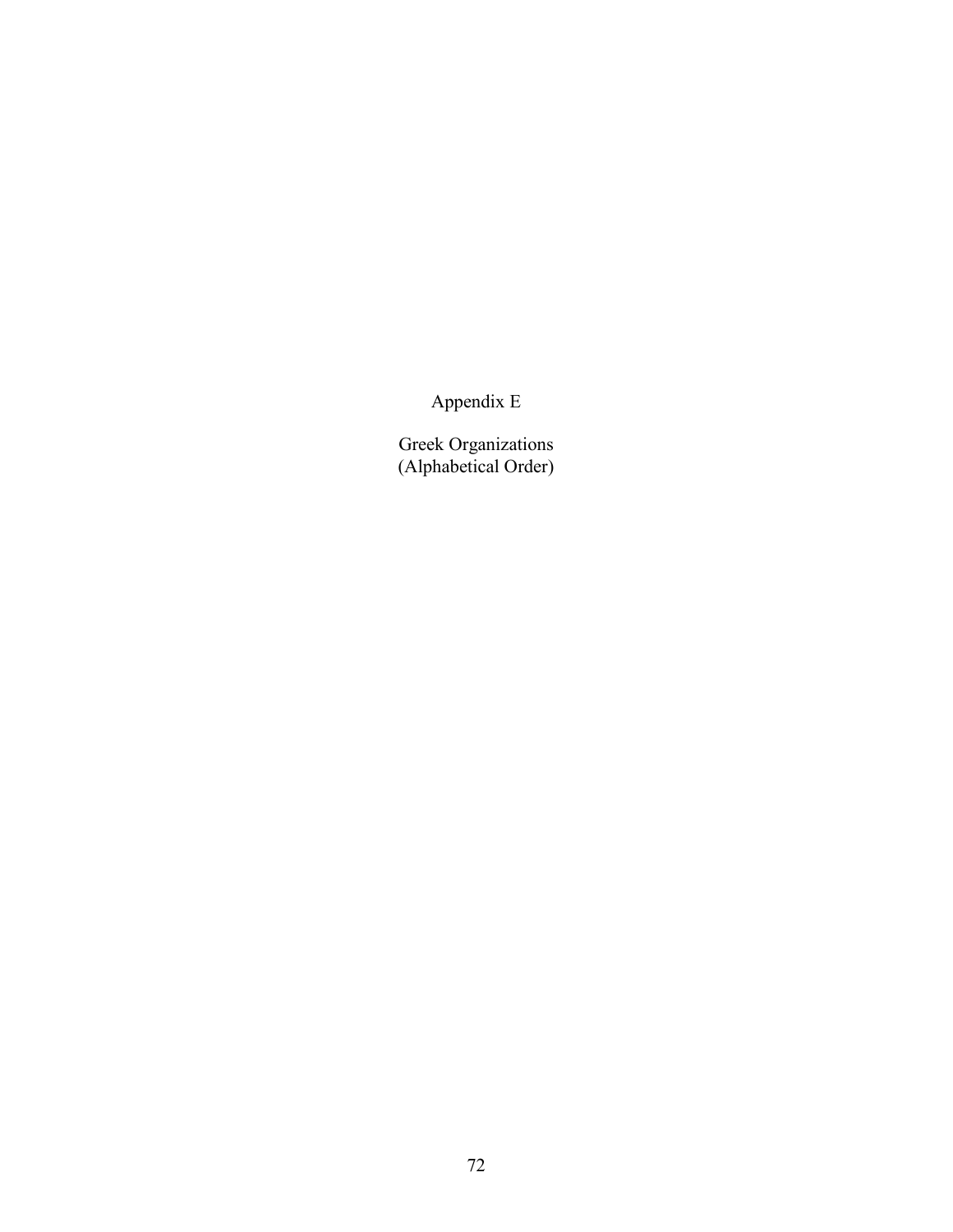Greek Organizations:

Honor Societies:

| AEL               | Alpha Epsilon Lambda Graduate Honor Society  |
|-------------------|----------------------------------------------|
| $O\Delta K$       | Omicron Delta Kappa Leadership Honor Society |
| Ω                 | Order of Omega Greek Honor Society           |
| $\Phi$ H $\Sigma$ | Phi Eta Sigma Honor Society                  |
| ФКФ               | Phi Kappa Phi Honor Society                  |
|                   |                                              |

Social Orgs:

| AKA                    | Alpha Kappa Alpha Sorority Inc.  |
|------------------------|----------------------------------|
| $A\Phi A$              | Alpha Phi Alpha Fraternity, Inc. |
| $\Delta \Sigma \Theta$ | Delta Sigma Theta Sorority, Inc. |
| $KA\Psi$               | Kappa Alpha Psi Fraternity, Inc. |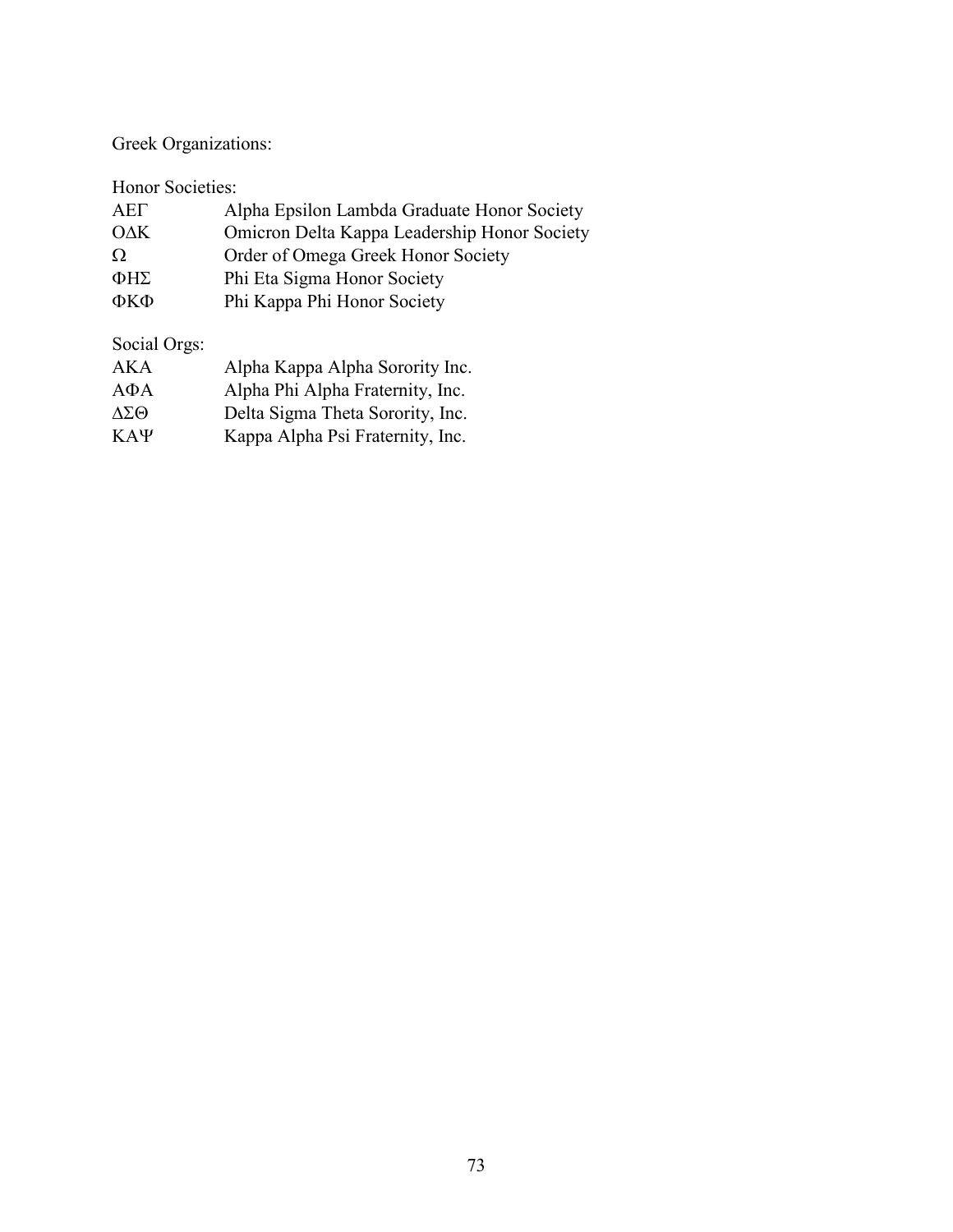Appendix F

Snapshot Profile of Participants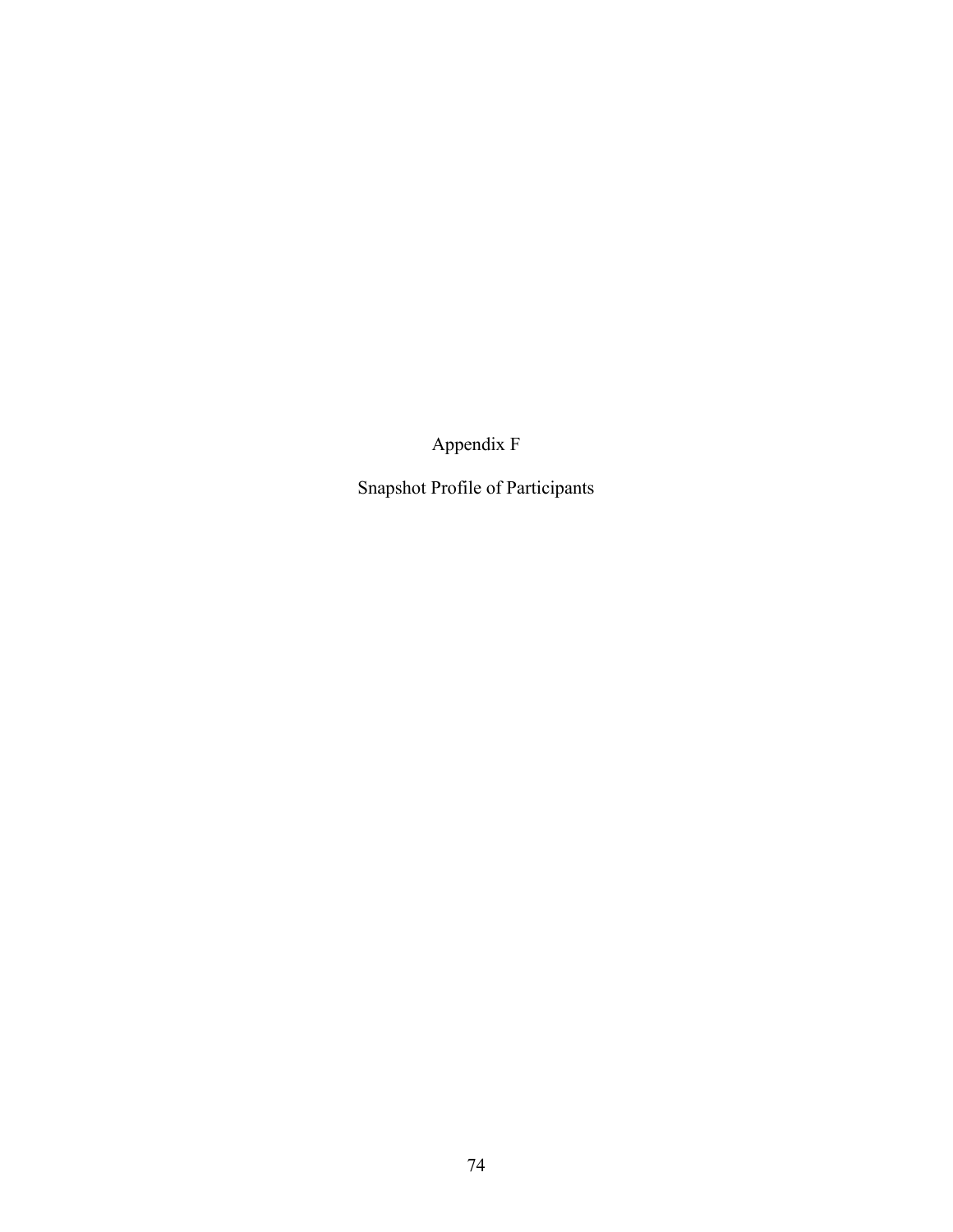# SSAO A

Education: B.A. Psychology M.A Experiential Psychology M.A. Clinical Psychology Ph.D. Clinical Psychology



- Asst. Director Counseling Center Acting Director Counseling Center Assoc. Director Counseling Center Director Counseling Center Interim Dean of Students
- 2007- Vice President Student Affairs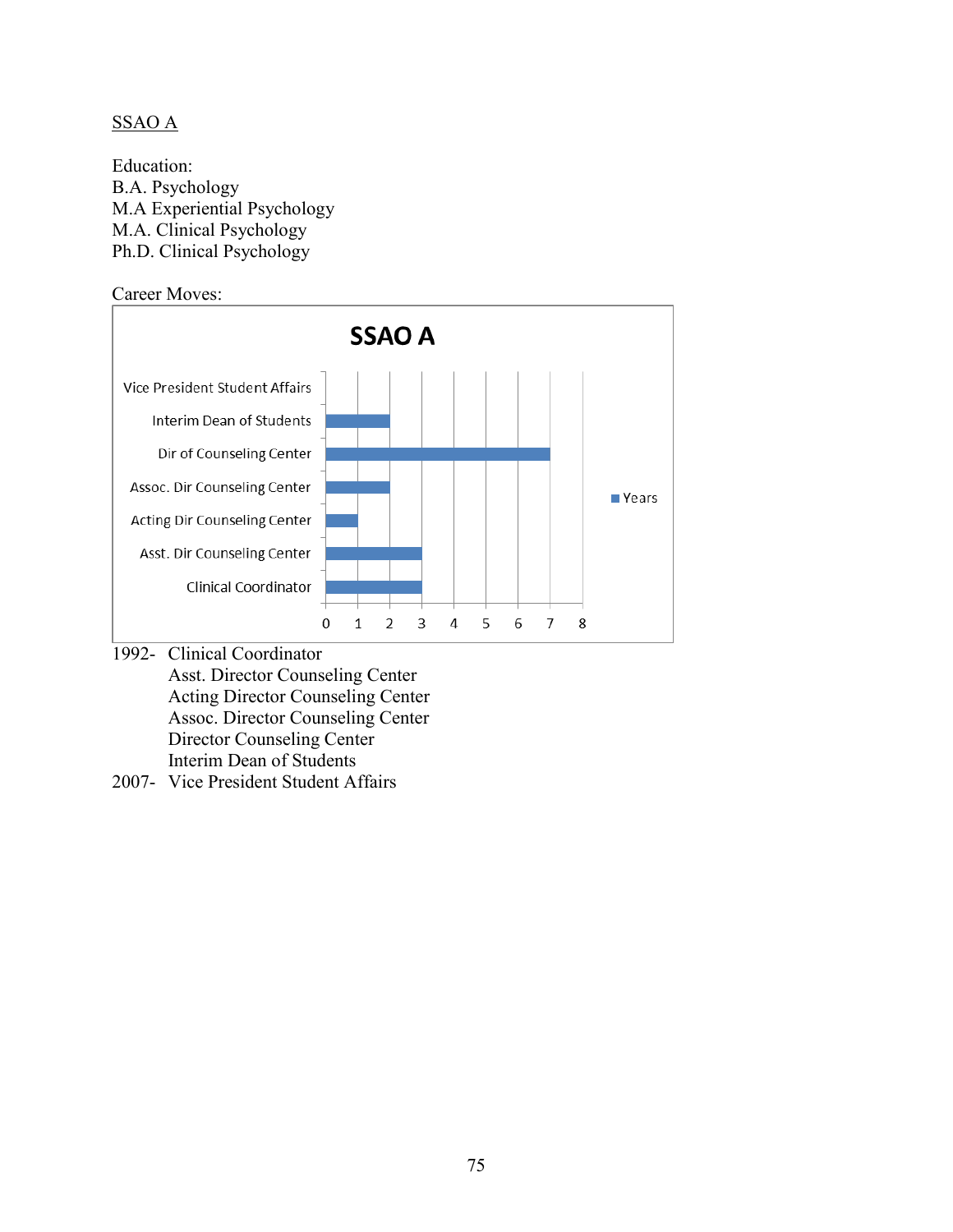## SSAO B

Education: B.A. Sociology & Education M.Ed. Student Personnel Services Ph.D. Educational Administration

Career Moves:



 Resident Complex Coordinator Asst. Dean Student Life/Development Dean of Students Graduate Administration Assoc./Student Personnel Assoc. Administration 2-year Campuses, Academic Programming Director Administration 2-year Campuses, Academic Programming Dean of Students Acting Vice President of Student Affairs 1991- Vice President of Student Affairs (First SSAO position)

2002- Vice President Student Affairs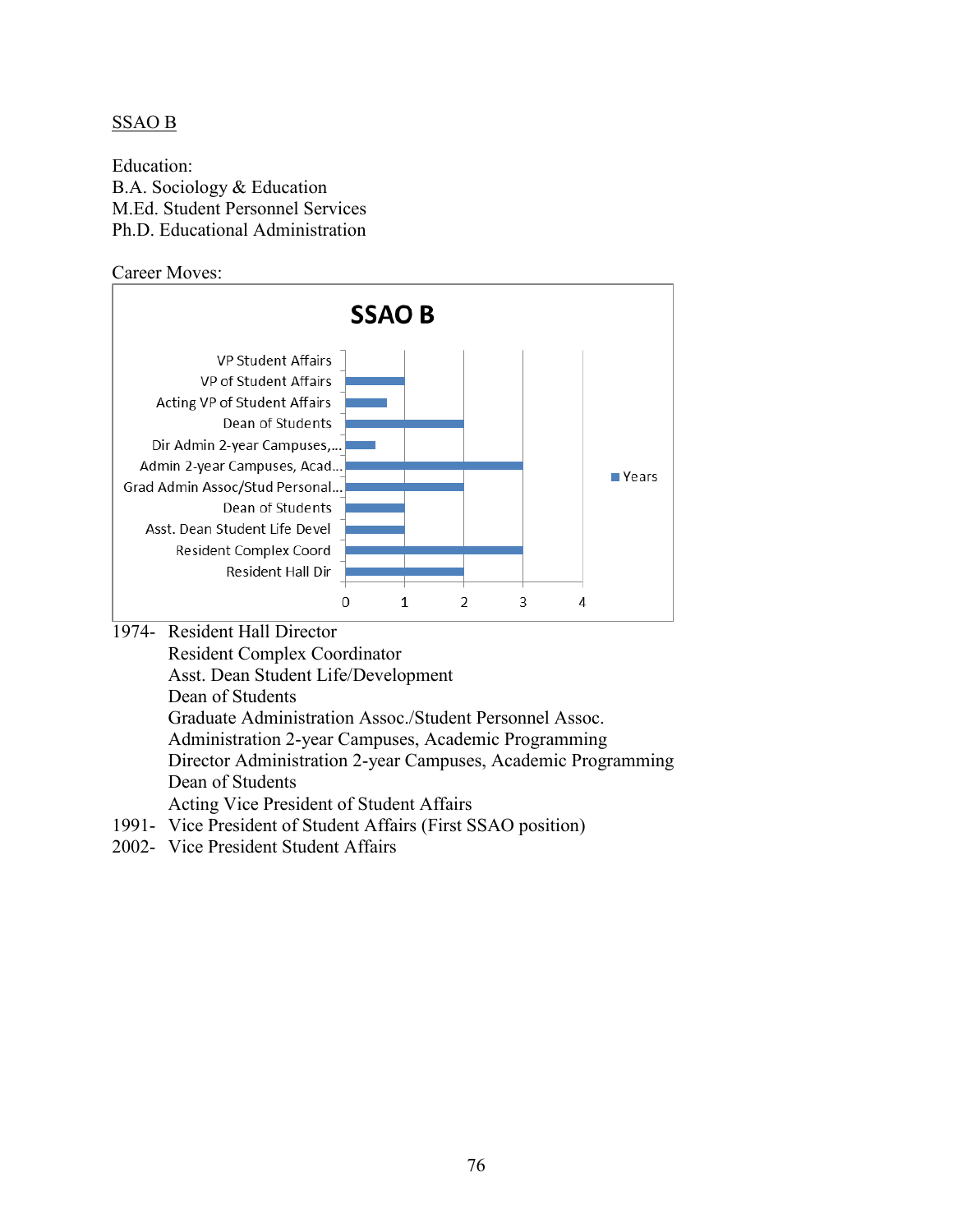## SSAO C

Education: B.S. Management Information Systems M.A. Student Affairs Higher Education Ph.D. Higher Education

Career Moves:



- 1989- Housing Assignments Coordinator Graduate Hall Director Resident Coordinator Asst. Director Programs-Housing Graduate Asst.-University Advancement Federal Relations Assoc.-Sponsored Programs Gradate Asst.-Provost Office Interim Director-President Leadership Academy Assoc. Dean of Students Asst. Vice President of Student Affairs Assoc. Vice President of Student Affairs
- 2010- Vice President of Student Affairs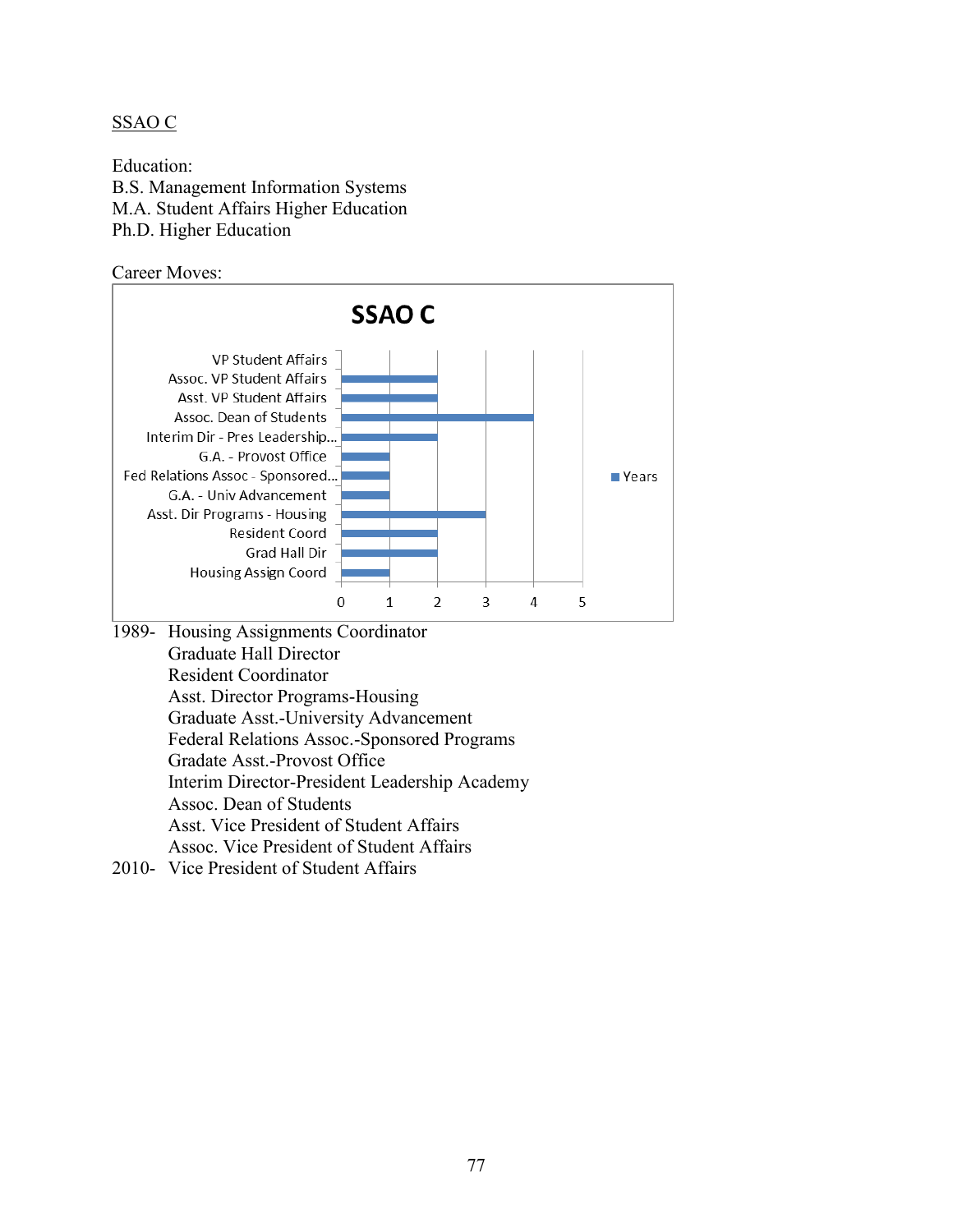## SSAO D

Education: B.S. Industrial Engineering M.A. Interpersonal Organizational Communication Ed.D. Higher Education Administration

Career Moves:



- 1995- Continuing Education Program Coordinator Faculty Instructor-Department Speech Communication Assoc. Dean/College of Professional Students Student Service Division Chief and Director of Recruitment & Retention Asst. Vice Chancellor of Student Affairs Assoc. Vice Provost of Student Affairs
- 2010- Vice President of Student Affairs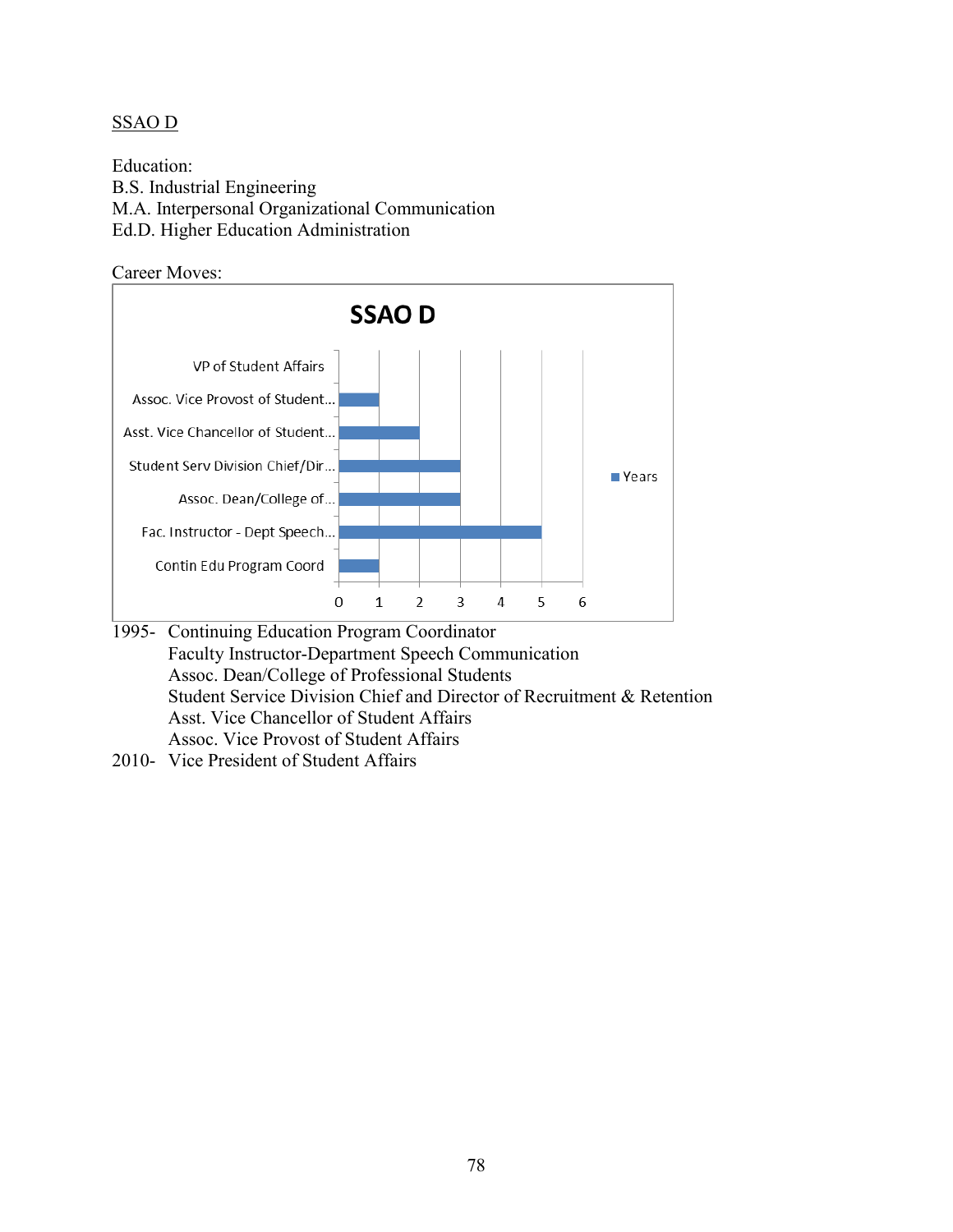## SSAO E

Education: B.S. Communication Management M.A. Communication Ed.D. Higher Education Administration

Career Moves:



1993- Admission Counselor

 Enrollment Service Coordinator Asst. Director Freshman/Sophomore Advising Center Assoc. Director Freshman/Sophomore Advising Center Interim Director Freshman/Sophomore Advising Center Director Advising Center Interim Assoc. Vice Provost Student Success Interim Vice Provost Student Affairs

2012- Vice Provost of Student Affairs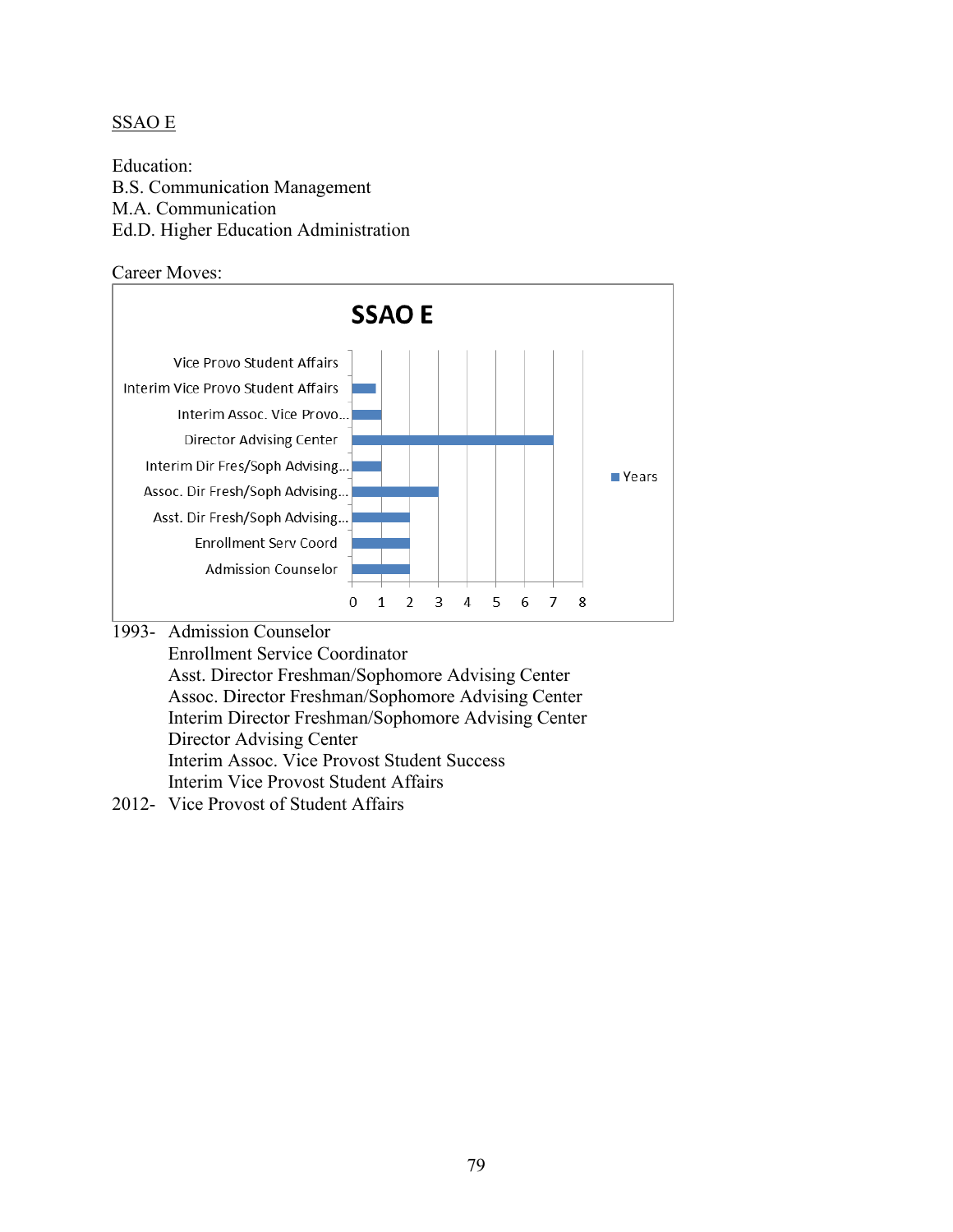#### SSAO F

Education: A.B. History M.A. College Student Personnel Ph.D. College Student Personnel Administration

Career Moves:



 Director of Housing Resident Director Staff Counselor, Coordinator of Minority Affairs Area Coordinator Assoc. Dean of Students/Director Residence Life Academic Coordinator (Men's Basketball) Resident Director Academic Advisor Coordinator Leadership Programs Dean of Students

- 1989- Vice President of Student Affairs/Dean of Students (First SSAO position)
- 1995- Vice Provost for Student Affairs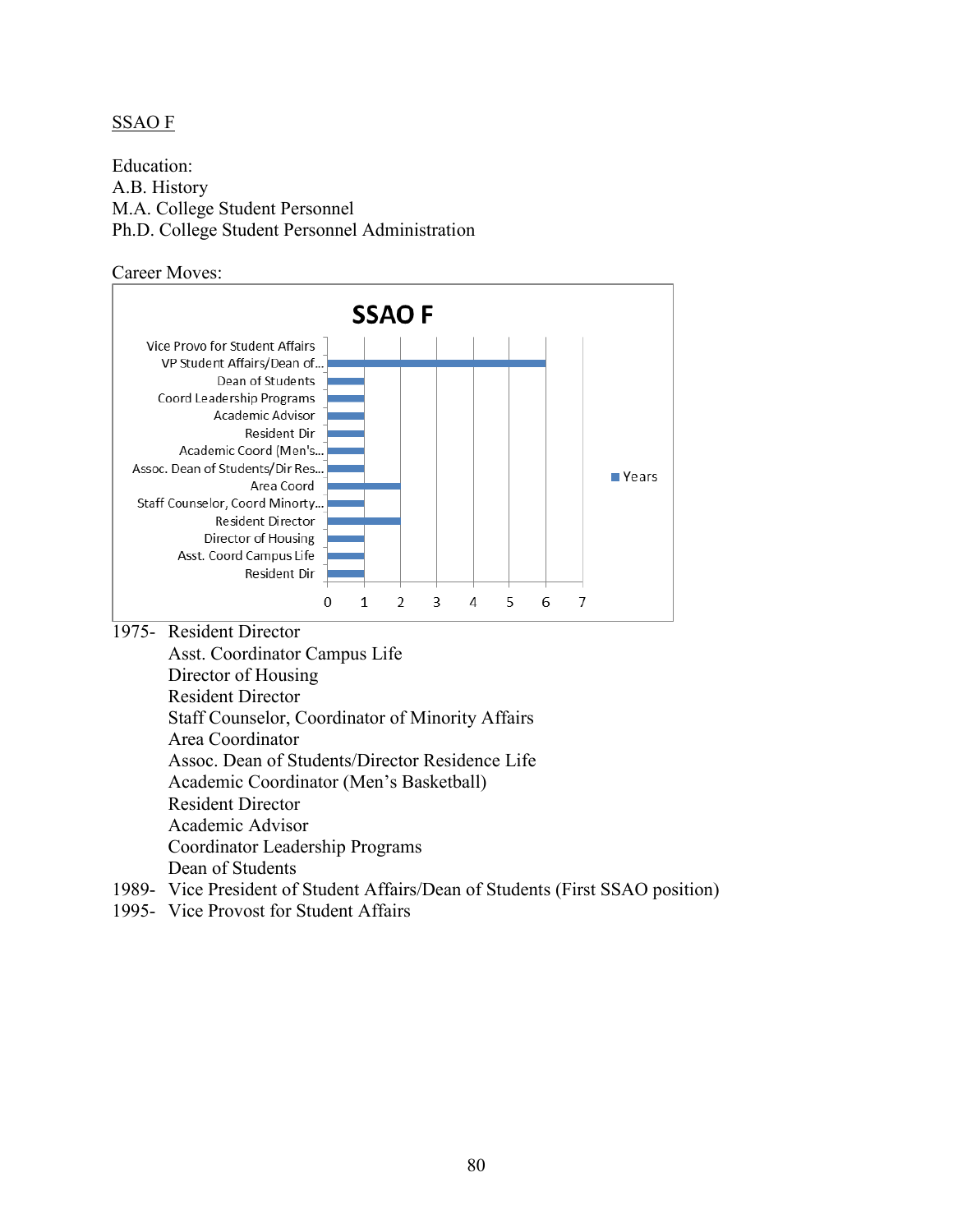#### SSAO G

Education: B.A. Sociology/Education M.A. Counseling & Guidance Ph.D. Counseling Psychology

Career Moves:



- Intern Counseling Psychology Intern Department of Psychological Director Academic Development Counseling Psychology Assoc. Director Counseling Center Director Center for Student Development Asst. V. President of Student Affairs/Student Development
- 2003- Vice President Student Affairs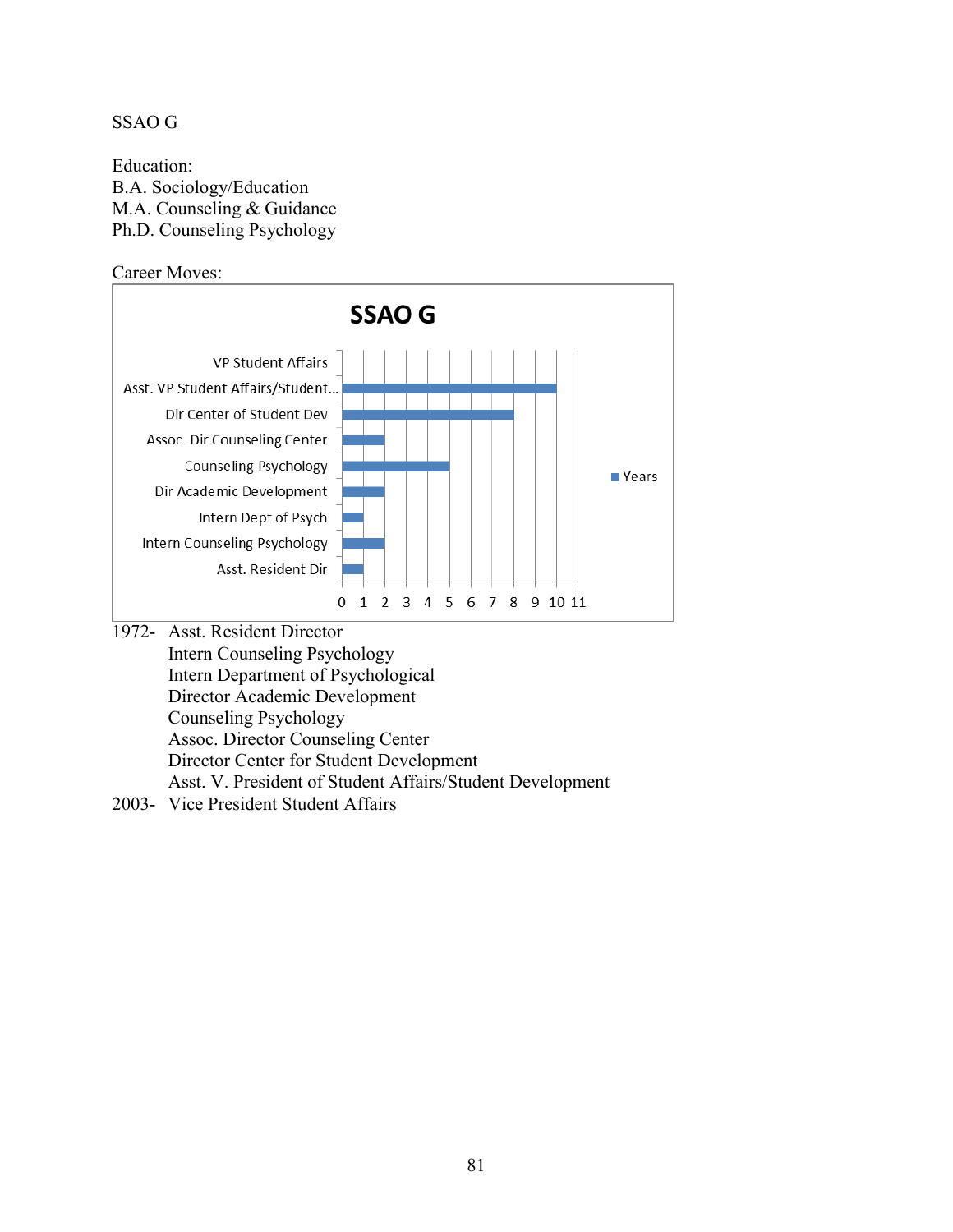# SSAO H

Education: B.S. Education M.A. Higher Education Administration Ph. D. Educational Leadership

Career Moves:



Director Housing

Assoc. Vice Provost Student Development

- 1999- Vice President Student Development (First SSAO position)
- 2005- Vice Provost/Dean of Students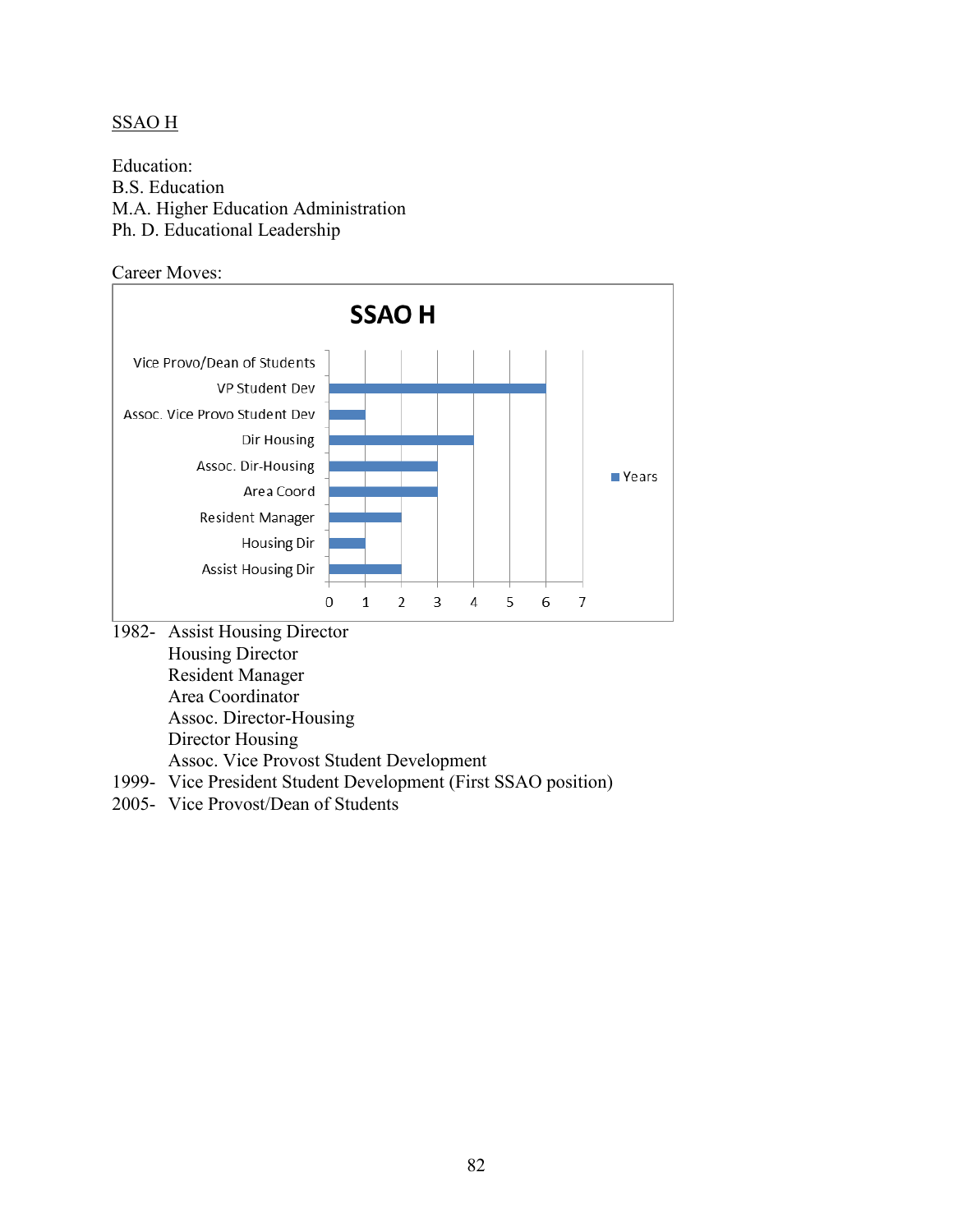# SSAO I

Education: A.B. Psychology Education Ph.D. Educational Administration and Policy





Assoc. VP Student Affair

2007- Vice President of student Affairs